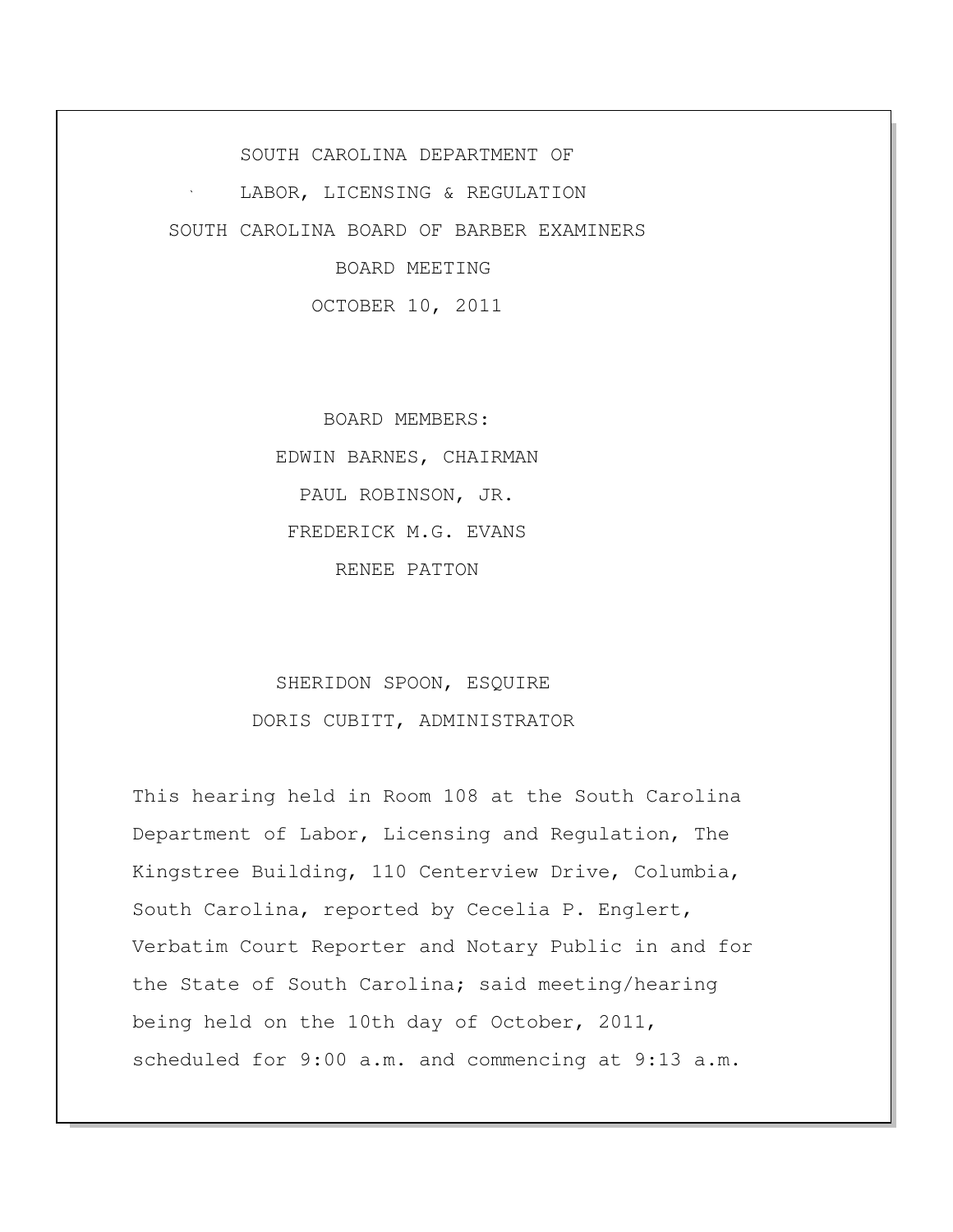| $\mathbf 1$      | CONTENTS:                                               |                              |
|------------------|---------------------------------------------------------|------------------------------|
| $\mathbf{2}$     | $\sim 100$                                              |                              |
| $\mathfrak{Z}$   |                                                         | $\ensuremath{\mathsf{PAGE}}$ |
| $\overline{4}$   | Examination by Mr. Barnes                               | 3                            |
| $\mathsf S$      |                                                         |                              |
| $\sqrt{6}$       | Certificate of Reporter                                 | 117                          |
| $\boldsymbol{7}$ |                                                         |                              |
| $\,8\,$          | Word Index                                              |                              |
| $\mathcal{G}$    |                                                         |                              |
| $10$             | ******                                                  |                              |
| $11$             |                                                         |                              |
| $12$             |                                                         |                              |
| 13               |                                                         |                              |
| 14               |                                                         |                              |
| $15$             |                                                         |                              |
| 16               |                                                         |                              |
| 17               |                                                         |                              |
| 18               |                                                         |                              |
| 19               |                                                         |                              |
| 20               | Court Reporter's note:                                  |                              |
| 21               |                                                         |                              |
| 22               | -- indicates interruption; incomplete phrases; trailing |                              |
| 23               | off; unfinished sentences                               |                              |
| 24               |                                                         |                              |
| 25               |                                                         |                              |
|                  |                                                         |                              |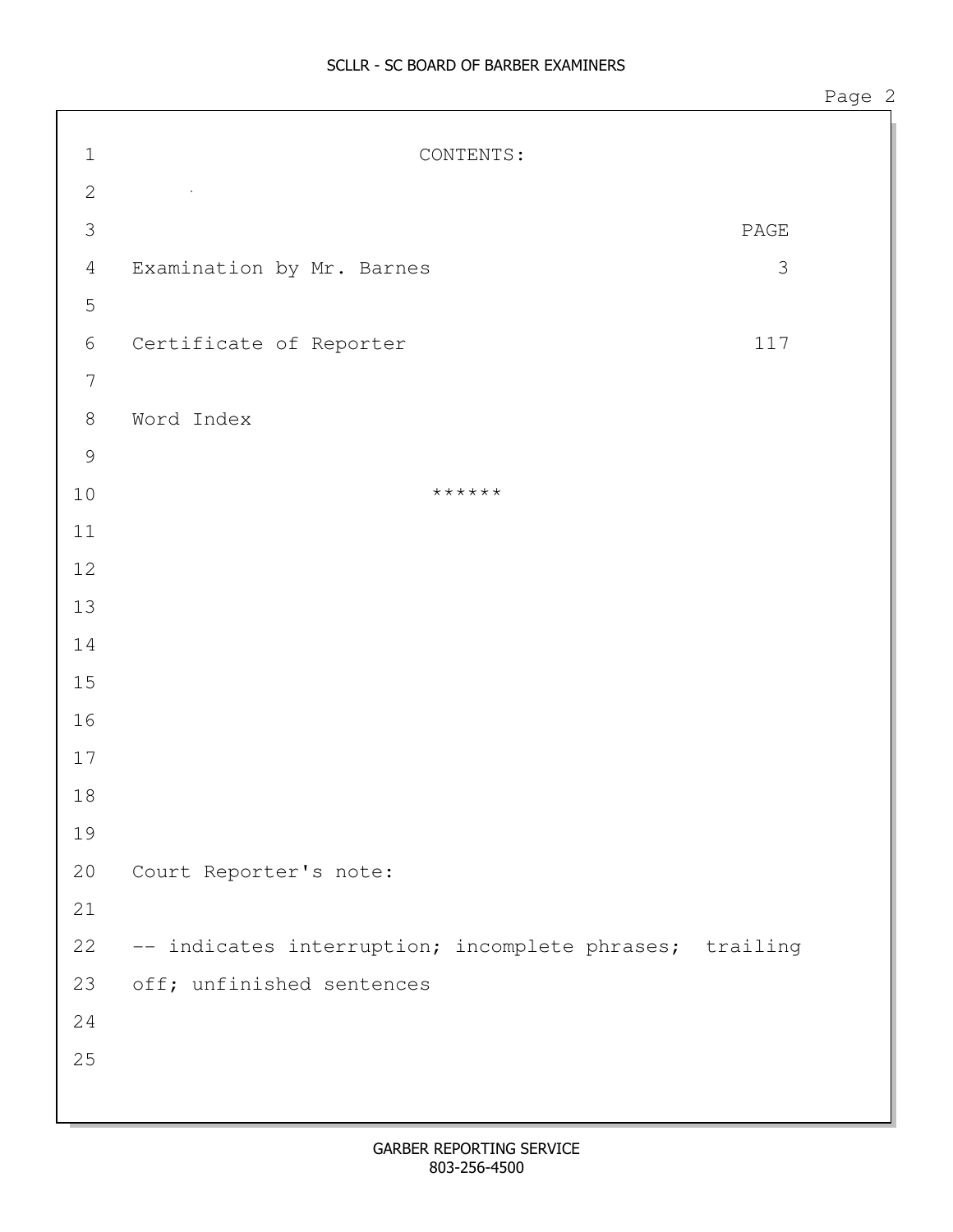1 MR. BARNES: Want to call this meeting to 2 order. Public notice of this meeting was properly 3 posted at the South Carolina Board of Barber 4 Examiners, Synergy Business Office, Kingstree 5 Building and provided to all requesting persons, 6 organizations and news media in compliance with 7 Section 30-4-80 of the South Carolina Freedom of 8 Information Act. Let's stand a pledge allegiance to 9 the flag. 10 (Board members recite the pledge.) 11 MR. BARNES: Don't sit down. At this time, I'd like to 12 ask for us to go into executive session, and I need 13 a second. 14 MS. PATTON: I second. 15 MR. BARNES: So I need you to clear the room. 16 (Executive Session.) 17 MR. BARNES: Sorry if it inconvenienced. Sorry it took 18 you so long, but we had some things we had to 19 discuss. Approval of the August 8th, 2011 minutes. 20 MR. ROBINSON: Mr. Chairman, I make a motion that we 21 delay the approval of the August 8th minutes until 22 our following meeting. 23 MS. PATTON: Second. 24 MR. BARNES: All in favor? 25 MR. EVANS: Aye.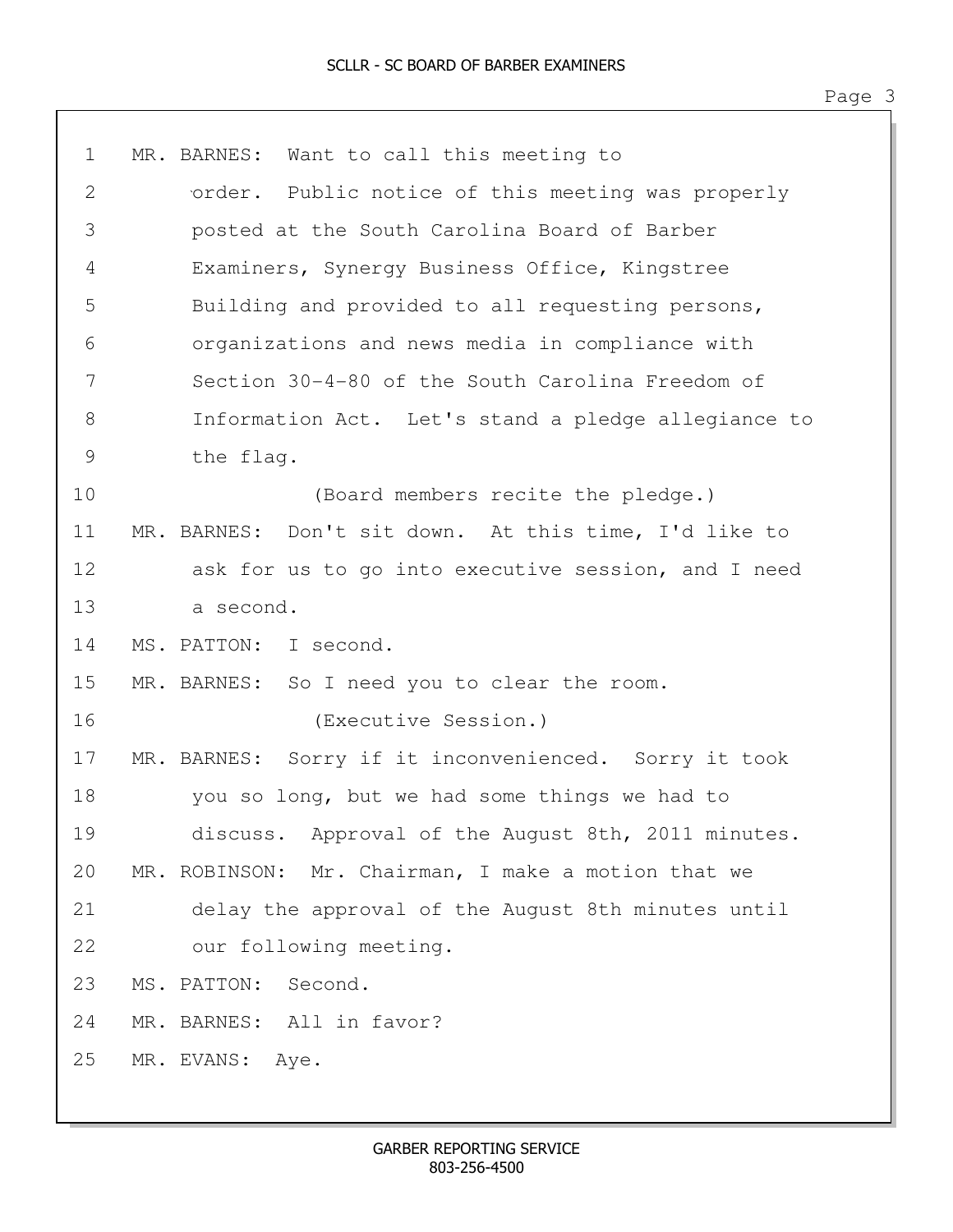| $\mathbf 1$   | MR. BARNES: That's -- what is that December what?        |
|---------------|----------------------------------------------------------|
| 2             | MR. EVANS:<br>12th.                                      |
| 3             | MR. BARNES: 12th? Okay. I just want to thank all this    |
| 4             | board for assisting me with what I think was one of      |
| 5             | the most successful conferences we've had in quite       |
| 6             | some time in Myrtle Beach. I appreciate you. I           |
| 7             | applaud you for your efforts, and thank y'all for        |
| $8\,$         | the participation that you did the whole time you        |
| $\mathcal{G}$ | were there and thank you for assisting me in             |
| 10            | everything you did. Congratulations in order to Ms.      |
| 11            | Patton. She was elected fifth national vice              |
| 12            | president and I'm very proud of that. So                 |
| 13            | congratulations to you. You know, she would be the       |
| 14            | only second person ever from South Carolina elected      |
| 15            | as fifth vice president, and she'll move through the     |
| 16            | chairs and hopefully one day she'll be president of      |
| 17            | the national board. So that's the reason we have to      |
| 18            | keep her on this board.                                  |
| 19            | MR. EVANS: First female from South Carolina.             |
| 20            | MR. BARNES: First female from South Carolina; that's     |
| 21            | right. But we're very proud of you and do you have       |
| 22            | any comments?                                            |
| 23            | MS. PATTON: I was honored by the nomination and election |
| 24            | to the board and it's my desire to see barbering to      |
| 25            | continue to flourish in all capacities. So work          |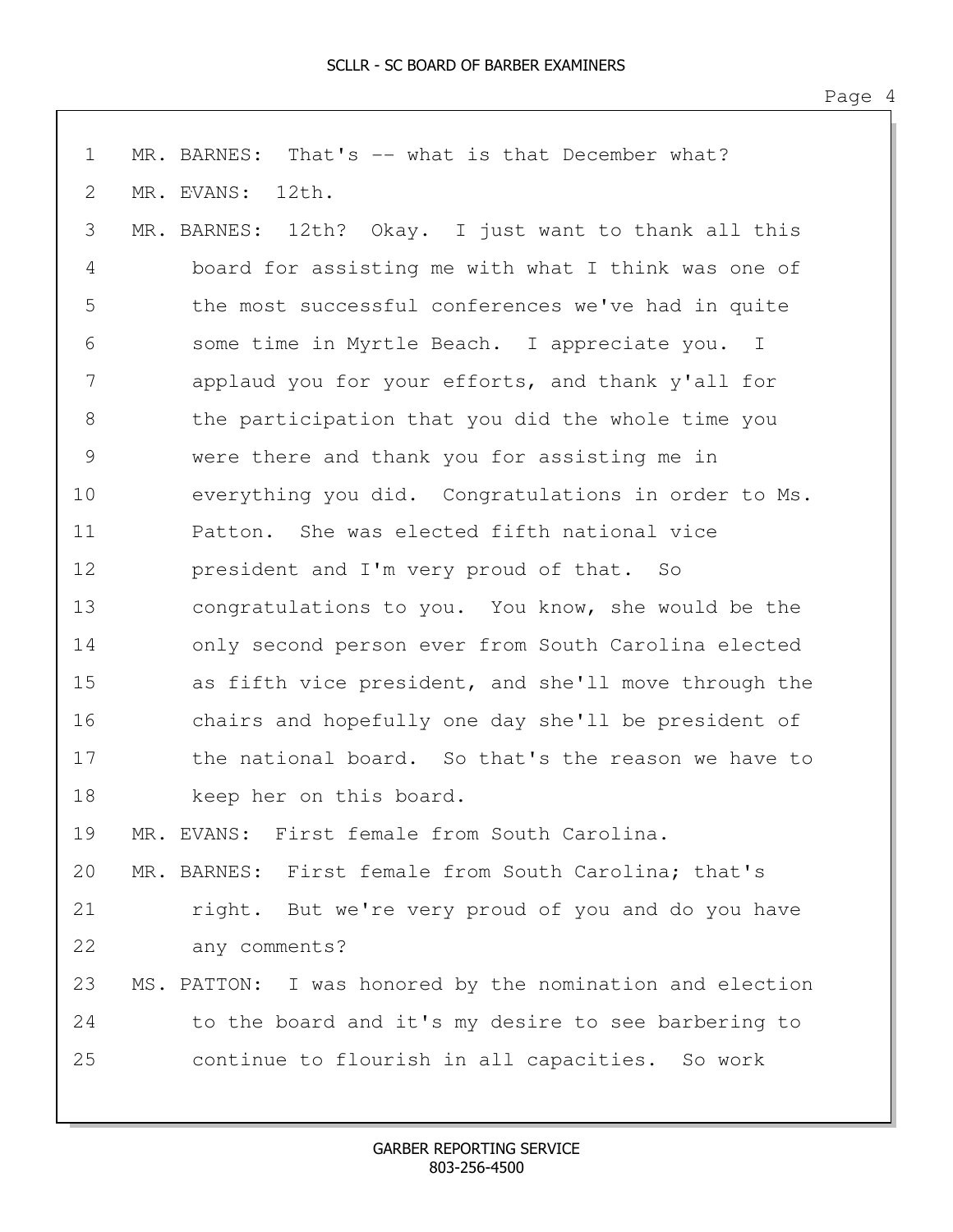| $\mathbf 1$   | hard; see that happens.                                |
|---------------|--------------------------------------------------------|
| 2             | MR. BARNES: And, of course, as most people that didn't |
| 3             | know, and you can tell Ms. Templeton I'm very upset    |
| 4             | with her at this particular point because I was to     |
| 5             | be the first inductee into the National Hall of Fame   |
| 6             | of Barbering. Most of y'all don't have any idea        |
| 7             | what that is, but I'm passing that on to her. I        |
| 8             | have not received one call from her; I was even in     |
| $\mathcal{G}$ | the paper. And tell her I'm very upset with her,       |
| 10            | and I'm picking, of course. But anyway, that's         |
| 11            | quite an honor for me and I'm the first person ever    |
| 12            | from South Carolina elected into the hall of fame,     |
| 13            | $SO$ $--$                                              |
| 14            | MS. CUBITT: Congratulations.                           |
| 15            | MR. BARNES: -- I'm very proud of that. As I was told   |
| 16            | right after the meeting, didn't know I could get       |
| 17            | that emotional, but I can. When something of that      |
| 18            | nature hits your life, you will understand.<br>That's  |
| 19            | as far as you can go in barbering, as far as I'm       |
| 20            | concerned. But anyway, it's been a long, hard road     |
| 21            | and I appreciate all the assistance I had from this    |
| 22            | staff in helping me get there. And I thank you         |
| 23            | again. I applaud you.                                  |
| 24            | We have a new administrator. Ms. Doris, would          |
| 25            | you like to say something?                             |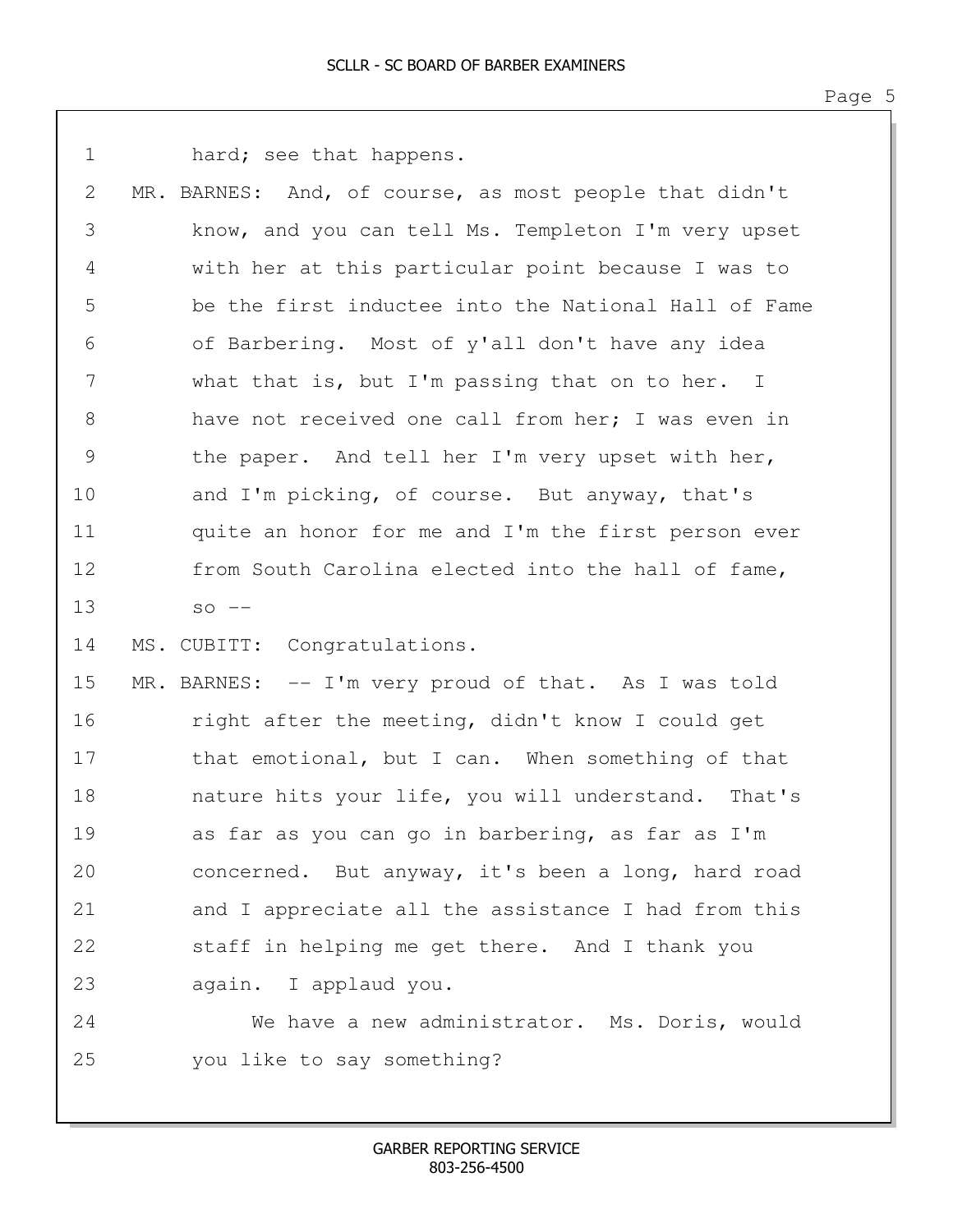1 MS. CUBITT: Well, it's very nice to meet all of you. 2 1t's nice to be here as the administrator. I have 3 been with LLR for going on 11 years now. And I 4 started out with the Accountancy Board, and I still 5 have the Accountancy Board. And I have the Funeral 6 Board and the Cemetery Board. And then I've 7 recently been appointed administrator for the Barber 8 Board, Cosmetology and Massage Therapy. So I know 9 I'm a new face to y'all, but if you have any issues 10 that you need help with or you think we need to 11 address, please feel free to call me and I will 12 assist you in any way that I can. 13 I have handed out a financial report to y'all, 14 and it covers the -- it's a summary report that we 15 get from finance. It shows your position in June of 16 '11 and then starting the fiscal year, July of '11

17 and August of '11. I'll get the other months to you 18 as they come up, and will be glad to answer any 19 questions about those. And I'll probably have to 20 research it if you have any questions, since I've 21 just started going through them.

22 MR. BARNES: Being just a barber and looking at all these 23 figures and everything, I'd have to sit down and 24 really basically go over them. But am I reading 25 this correct? Are we in the red? or black? Which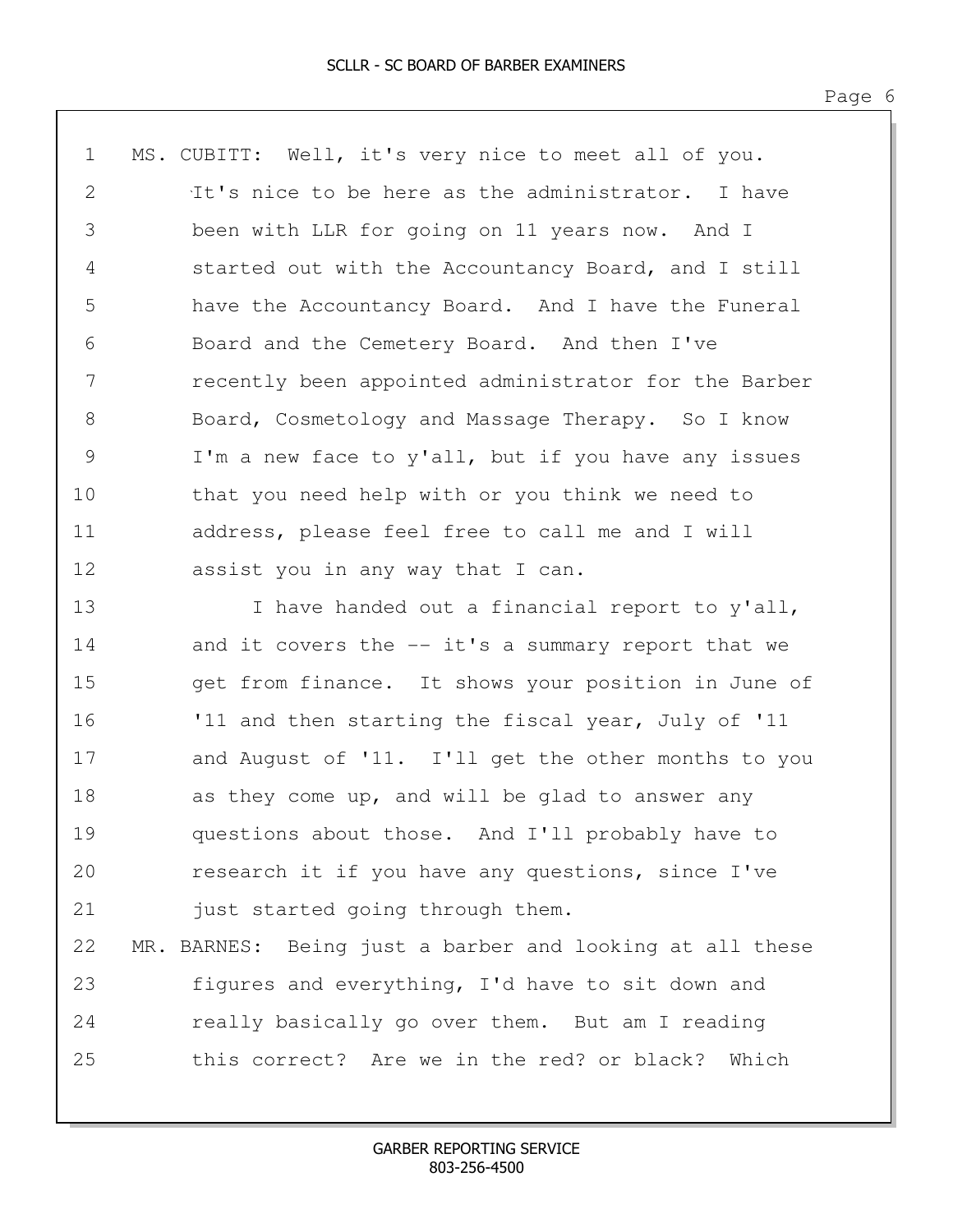| $\mathbf 1$   | $is$ $--$                                                |
|---------------|----------------------------------------------------------|
| 2             | MS. CUBITT: We're in the red.                            |
| 3             | MR. BARNES: That's what I thought. So we're looking at   |
| 4             | a possibility of changing things around. I know          |
| 5             | that we only get $-$ I mean, basically, what, eight      |
| 6             | boards, ten boards, whatever you're involved in, and     |
| 7             | we only get just a portion of $-$ our money goes to      |
| 8             | assisting staff-wise, and then we get a portion of       |
| $\mathcal{G}$ | this. This concerns me. In other words, are we           |
| 10            | looking at headed up to increasing our fees?             |
| 11            | MS. CUBITT: It is something that we need to evaluate and |
| 12            | I need to do some in-depth research on it and see        |
| 13            | kind of what happened. And I am looking at staff         |
| 14            | assignments, to make sure that only the people that      |
| 15            | should be charged to this board are charged to this      |
| 16            | board. Currently, you're not paying any salary for       |
| 17            | me, and I'm sure you were paying a portion of            |
| 18            | Eddie's. That's, you know, no longer in the mix,         |
| 19            | $SO$ $--$                                                |
| 20            | MR. BARNES: Well, that's something that we really need   |
| 21            | to put to -- if you can do a little more in-depth        |
| 22            | study for us.                                            |
| 23            | MS. CUBITT:<br>Okay.                                     |
| 24            | MR. BARNES: Because I think this board still -- we've    |
| 25            | always been in the black for a long time. And I          |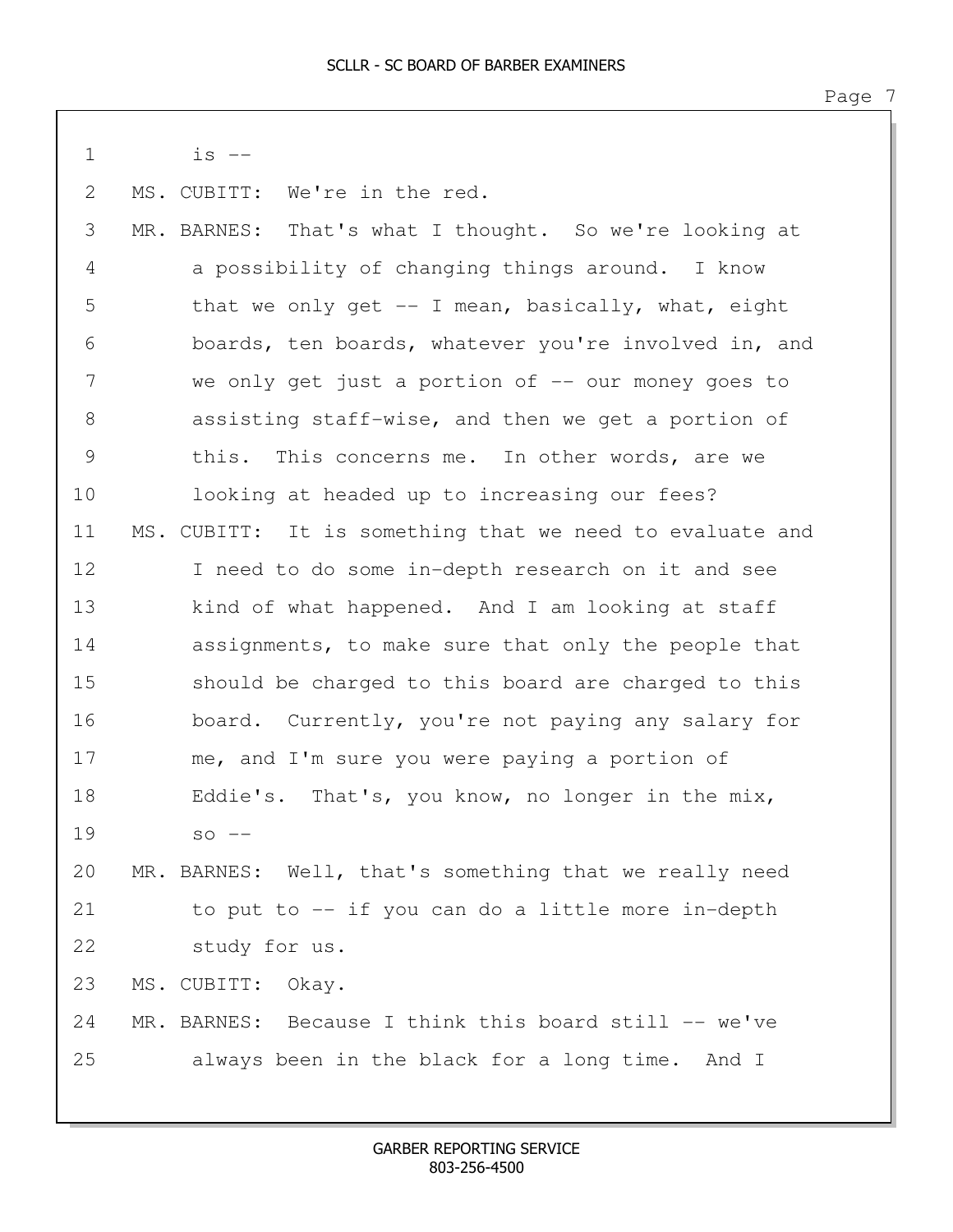| $\mathbf 1$   | want to remain there or get back there. However we      |
|---------------|---------------------------------------------------------|
| 2             | have to get there.                                      |
| 3             | MS. CUBITT: Okay.                                       |
| 4             | MR. BARNES: We hadn't increased license fees in quite   |
| 5             | some time. The economy has been so bad, I hate to       |
| 6             | do it in the future. But we're obviously headed to      |
| 7             | that direction, if we're in the red because to          |
| 8             | remain as one -- I want to remain as one, you have      |
| $\mathcal{G}$ | to be listed in the black. So if we can do a little     |
| 10            | bit more in-depth study of that, and it looks like      |
| 11            | we're a pretty good bit in the hole. How many           |
| 12            | licensed barbers do we have? Around 5,000? It's         |
| 13            | just right around 5,000?                                |
| 14            | MS. HAWSEY: Something like that.                        |
| 15            | MR. BARNES: So you know, that's the key to it. In other |
| 16            | words, get more barbers into this industry and we       |
| 17            | get packets full of people wanting to come into this    |
| 18            | industry, but we don't ever get them, though, or        |
| 19            | they don't stay, and I don't understand. Because        |
| 20            | they obviously the financial situation is there and     |
| 21            | the situation today. But anyway, so y'all have any      |
| 22            | questions about that?                                   |
| 23            | MR. EVANS: I do, Mr. Chairman.                          |
| 24            | MR. BARNES: Okay. Go ahead.                             |
| 25            | The acronyms that are used within the<br>MR. EVANS:     |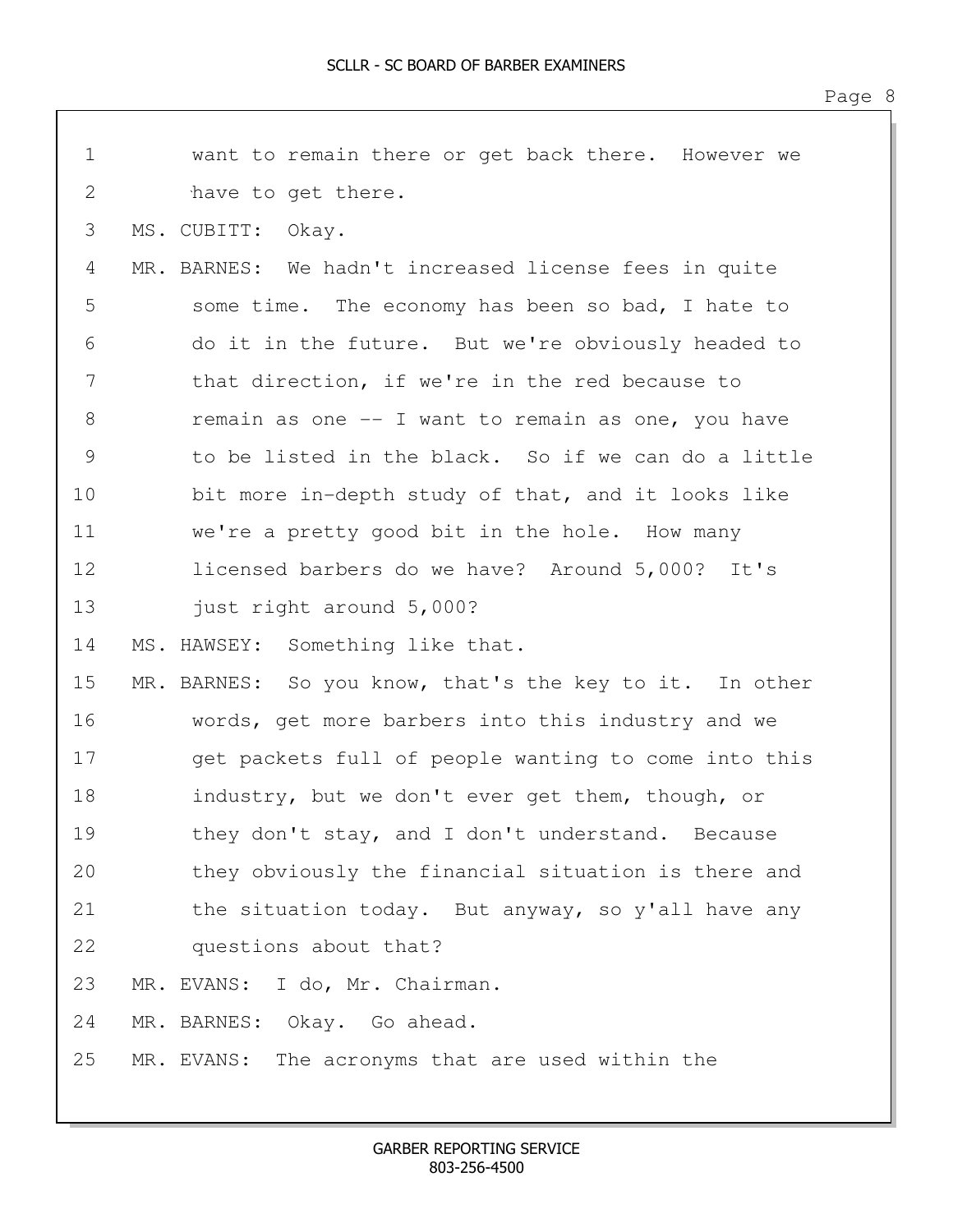1 financial report -- 2 MS. CUBITT: Yes, sir. 3 MR. EVANS: -- are you planning to submit an updated copy 4 of this? 5 MS. CUBITT Yes, sir. You will get one that -- we've had 6 the September one; it's probably coming out right 7 away. And then it's usually about 15 or 20 days 8 after the end of the month before we get another 9 one. 10 MR. EVANS: Okay. Is there any way that you can, I 11 guess -- 12 MS. CUBITT: You want me to explain those things to you 13 down through there? 14 MR. EVANS: Well, write out the acronyms, you know, the 15 meaning, such as like -- I notice from FY, Fiscal 16 year '10 and '11, everything appeared to remain 17 consistent as far as total expenditures. And then 18 Fiscal year '12 under total expenditures, there is a 19 B and BB added. And I don't know what that means, B 20 and BB. 21 And then the next question would be percentages 22 there, such as 3.260 percent. What does that mean? 23 Is that 3.260 expenditures? And then it's sort of 24 based on what? I'm --25 MS. CUBITT: Okay. They took the previous year, which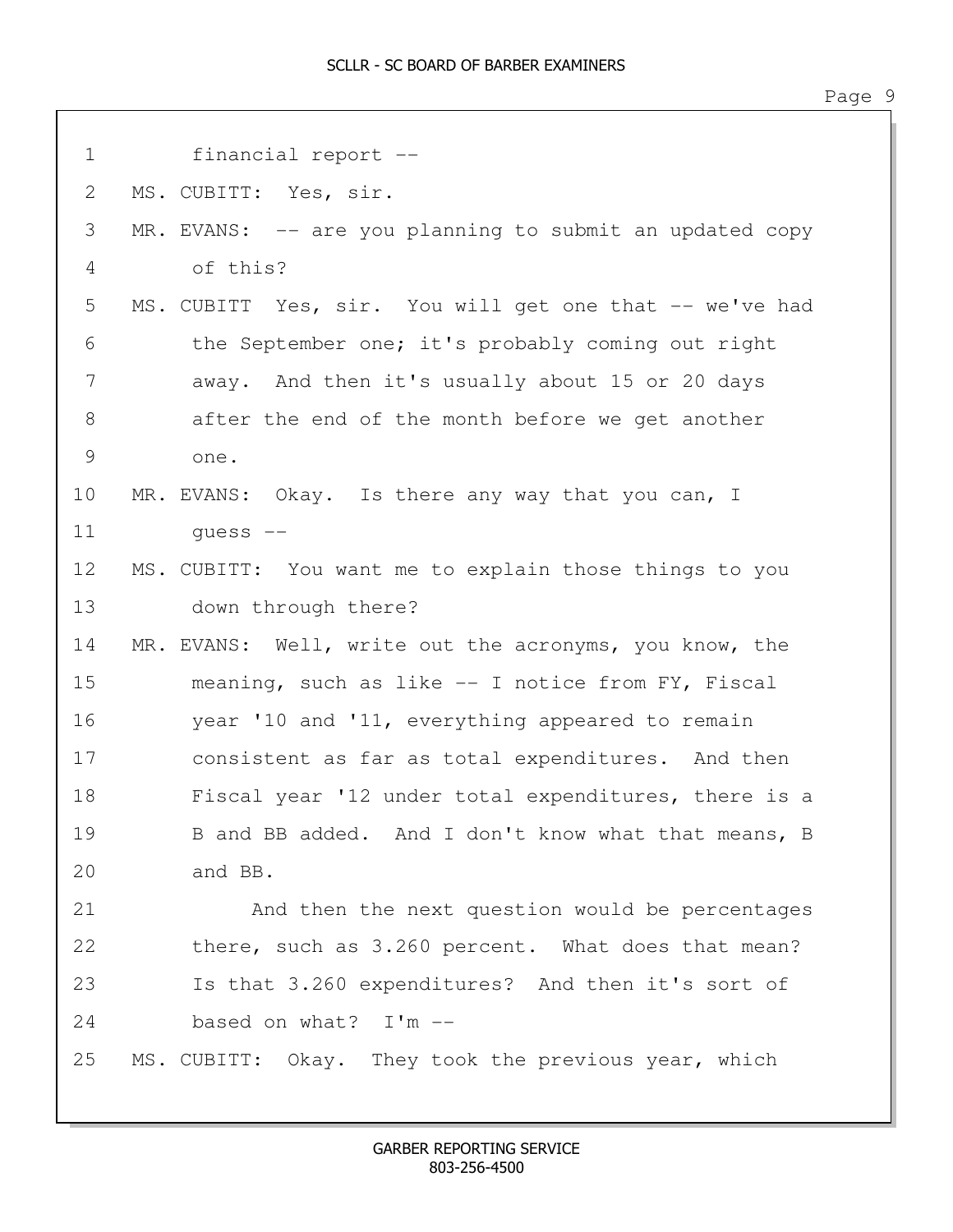1 would have been the fiscal year that ended June 30th 2 of '11. And whatever your total expenditures were 3 for that year, they've assigned you a percentage of 4 three percent of your total previous expenditures.  $5 S_0$   $-$ 6 MR. EVANS: And which we retain? 7 MS. CUBITT: No. Which is going -- 8 MR. EVANS: Or we paid out? 9 MS. CUBITT: You're paying that much out to those 10 sections. And so the BB and B, I don't know why 11 they've listed it that way. We've asked for it to 12 be changed. But our office where we are now is 13 called the Office of Board Services, so it should be 14 OBS. And so they're charging you administrative 15 expenses from OBS. You were previously, if you 16 notice, OLC dealt with the Office of Licensure and 17 Compliance, and that was disbanded. There were 18 charges for that in '10 and '11, but in '12, there 19 won't be any, because that was disbanded in '11. 20 OIE is the Office of Investigations and 21 Enforcements, and so that would be the inspectors 22 and those type of people. 23 MR. EVANS: Okay. I guess I'm going to say this, and 24 then I'll just wait for the updated report. This is 25 where I'm confused. When you look at the total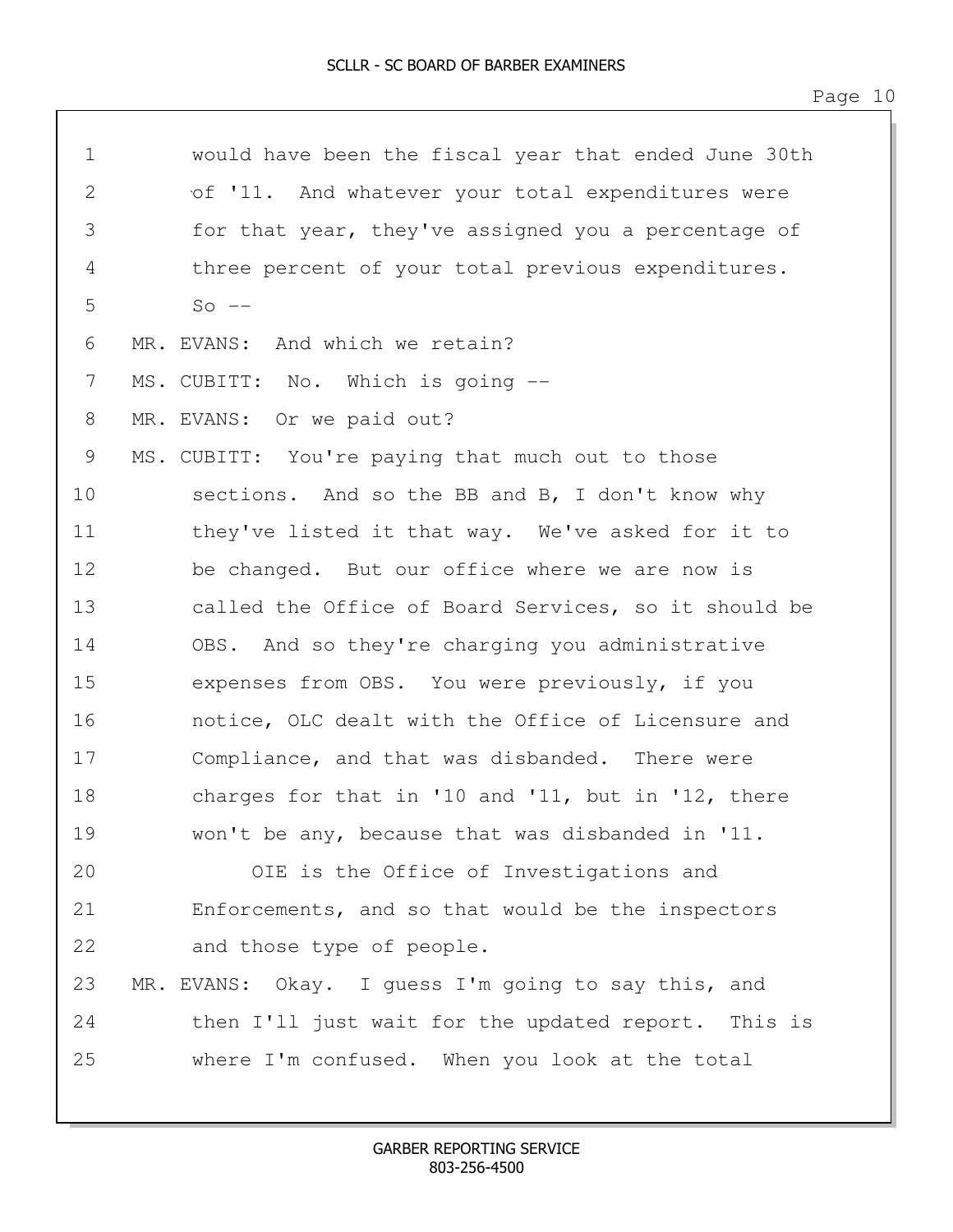| 1             | revenue, I look at the last page --                      |
|---------------|----------------------------------------------------------|
| 2             | MS. CUBITT: Okay.                                        |
| 3             | MR. EVANS: -- of fiscal year 2011.                       |
| 4             | MS. CUBITT: Uh-huh.                                      |
| 5             | MR. EVANS: And then fiscal year '12 is saying that we're |
| 6             | in the black. And then when I look at the small          |
| 7             | percentages there, I'm trying to figure out how          |
| 8             | we're in the black. I know I have to run the math,       |
| $\mathcal{G}$ | but $--$                                                 |
| 10            | MR. BARNES: We're not in the black.                      |
| 11            | MR. ROBINSON: Number in parenthesis would mean it's      |
| 12            | a deficit.                                               |
| 13            | MS. CUBITT: Yeah, we're in the red.                      |
| 14            | MS. PATTON: We carried over a deficit from the           |
| 15            | previous --                                              |
| 16            | MR. ROBINSON: You carry the deficit from the previous    |
| 17            | year.                                                    |
| 18            | MR. EVANS: I'm sorry, yes, a negative.                   |
| 19            | MS. CUBITT: Yeah.                                        |
| 20            | MR. ROBINSON: A negative. I shouldn't use the color      |
| 21            | terminology, but a negative. We are short money.         |
| 22            | MS. CUBITT: You started fiscal year '10 in the hole with |
| 23            | the \$56,000, and then there's the revenue and           |
| 24            | expenditures, and the expenditures are the actual        |
| 25            | total expenditures, staff salary, the amount of rent     |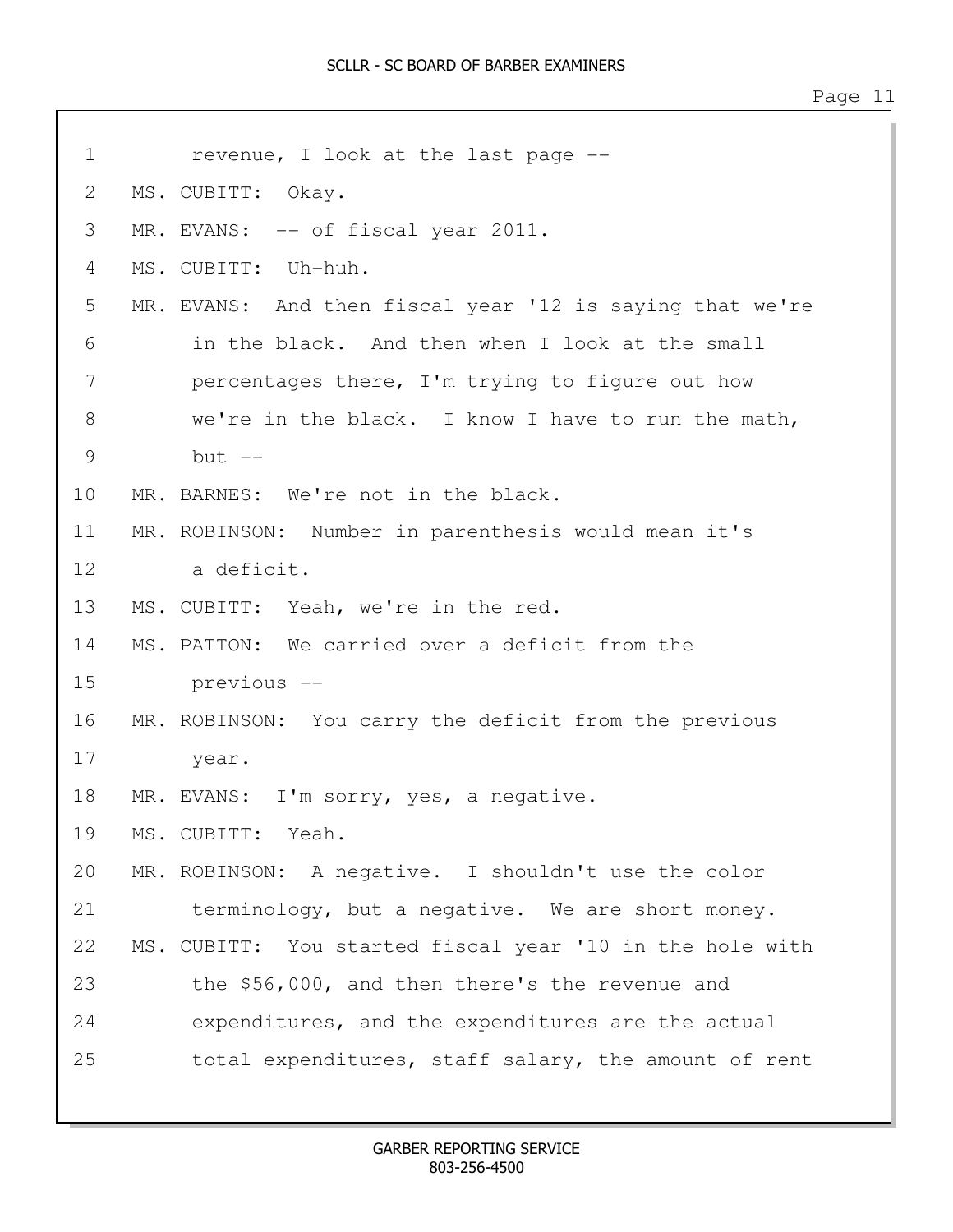| $\mathbf 1$ | we're charged, based on square footage, the               |
|-------------|-----------------------------------------------------------|
| 2           | insurance and things like that, supplies are taken        |
| 3           | out. And then the other are transfers to the other        |
| 4           | areas of the building. And so, you know, you can          |
| 5           | see we, of course, started the year out in the red        |
| 6           | for fiscal year '11, which would have been July 1st       |
| 7           | of '10. And even though you took in a lot of money        |
| 8           | that year, the expenditures and transfers were so         |
| 9           | high that you still increased what you were in the        |
| 10          | red, so $--$                                              |
| 11          | MR. EVANS: Yeah, that's why I'm a little confused here.   |
| 12          | We took in over \$407,000 and then when I run the         |
| 13          | numbers here just mentally, unless I'm reading this       |
| 14          | wrong; that's why I need a detailed $-$ -                 |
| 15          | MS. CUBITT: Yeah, I will. And I'll be glad to --          |
| 16          | MR. EVANS: -- snapshot.                                   |
| 17          | MS. CUBITT: -- sit down with you and answer any questions |
| 18          | about it.                                                 |
| 19          | MR. EVANS: Well, I guess if you give me the snapshot, I   |
| 20          | can fiqure it out.                                        |
| 21          | MS. CUBITT: Okay.                                         |
| 22          | MR. EVANS: Yes, ma'am. Uh-huh. Okay. Thank you.           |
| 23          | MS. CUBITT: Thank you.                                    |
| 24          | MR. BARNES: Yeah. I think it's a little more defined      |
| 25          | situation.                                                |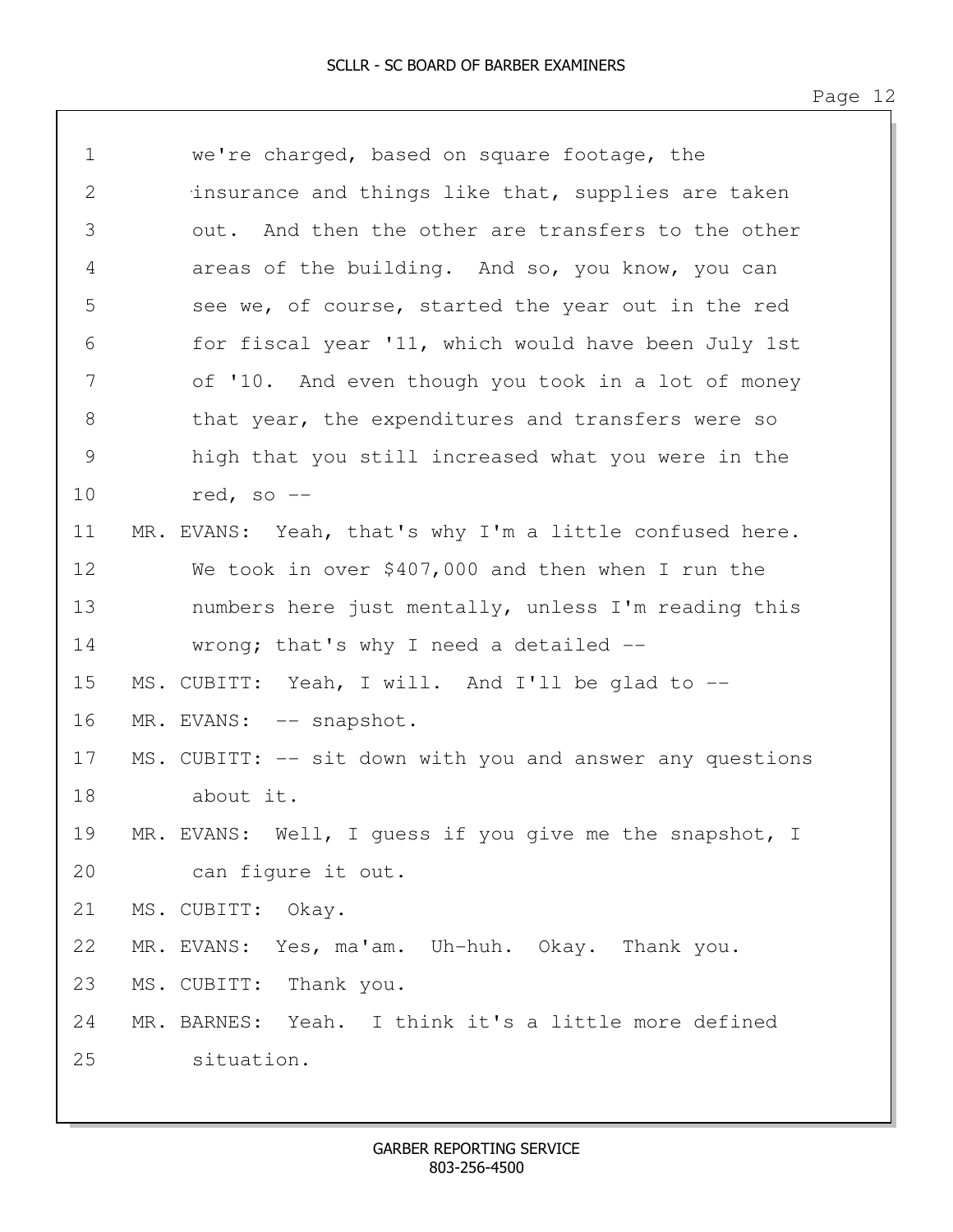| $\mathbf 1$ | MS. CUBITT: That's all I have.                           |
|-------------|----------------------------------------------------------|
| 2           | MR. EVANS: Okay. Thank you.                              |
| 3           | BARNES: Anything else, Office of General Counsel.<br>MR. |
| 4           | We don't have no Advisory Opinions right now, I          |
| 5           | don't think. Do we?                                      |
| 6           | MS. CUBITT: Not that I'm aware of, sir.                  |
| 7           | MR. BARNES: Okay. Legislative Update. We don't have      |
| 8           | anything going on in the legislature right now, so,      |
| 9           | obviously, we need to think about, you know, what's      |
| 10          | going to happen with the budget and see what the         |
| 11          | overview is. And we'll have that in December, so         |
| 12          | that we can think in terms of what we're going to        |
| 13          | do. Okay. Any other questions about that?                |
| 14          | Going back just a fraction, and I need to put            |
| 15          | this on the record, in Myrtle Beach, we had several      |
| 16          | speakers and we want to recognize Mr. Steven E.          |
| 17          | Thomas. He's assistant city manager of North Myrtle      |
| 18          | Beach. He came and spoke to us, so we'd like that        |
| 19          | to be put in the records, please. That's Steven E.       |
| 20          | Thomas. He is the assistant city manager of North        |
| 21          | Myrtle Beach.                                            |
| 22          | OIE Report, Office of Investigations and                 |
| 23          | Enforcement.                                             |
| 24          | MR. TAYLOR: Good morning.                                |
| 25          | BOARD MEMBERS: Good morning.                             |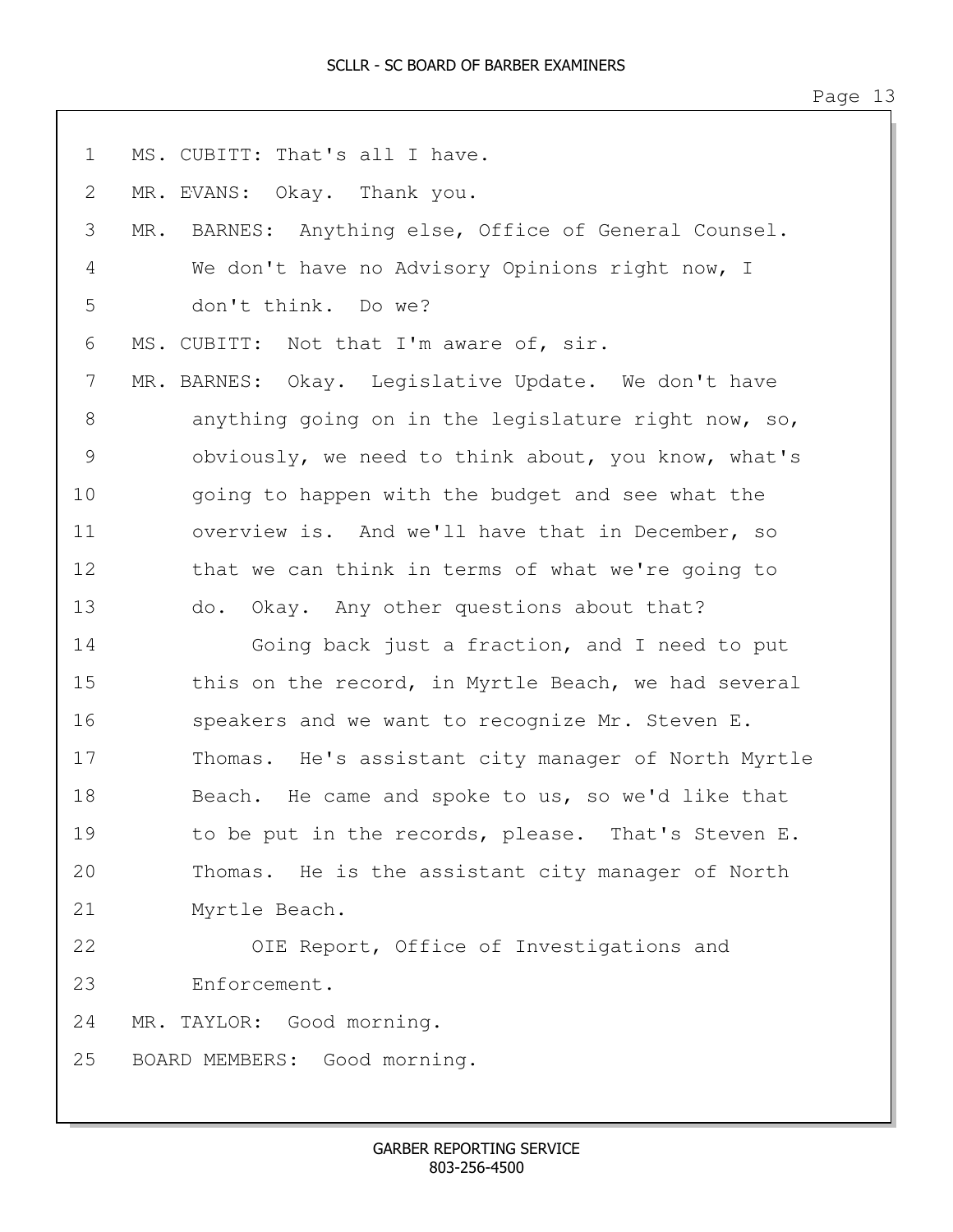| $\mathbf 1$ | MR. TAYLOR: Bobby Taylor from Investigation. We don't   |
|-------------|---------------------------------------------------------|
| 2           | have any cases to bring before you today for board      |
| 3           | approval, so I'll just give you a report. From          |
| 4           | January 1 this year to today, which will be $1/1/11$    |
| 5           | to $10/10/11$ , we have received 17 cases, 17           |
| 6           | complaints. We have been able to close six. Same        |
| 7           | time last year, from $1/1/10$ to $10/10/2010$ , we      |
| $8\,$       | received 24. And at this time, we were able to          |
| 9           | close all 24 of those. That's all I have for you,       |
| 10          | as far as the investigation report.                     |
| 11          | MR. BARNES: Y'all have any questions?                   |
| 12          | (NO RESPONSE.)                                          |
| 13          | MR. BARNES: Okay. We don't need to vote on nothing      |
| 14          | there. That was just for information, right?            |
| 15          | MR. SPOON:<br>Yes, sir.                                 |
| 16          | MR. BARNES: Okay.                                       |
| 17          | MR. TAYLOR: Thank you.                                  |
| 18          | MR. BARNES: Office of General Counsel, we just asked    |
| 19          | you.                                                    |
| 20          | MR. SPOON: In addition to that, that would be any cases |
| 21          | that were assigned to the litigation side of the        |
| 22          | legal function. Skip on down the agenda and we'll       |
| 23          | see if we can -- there is a report on that, OGC,        |
| 24          | from the Office of General Counsel.                     |
| 25          | MR. BARNES:<br>Inspection Report.                       |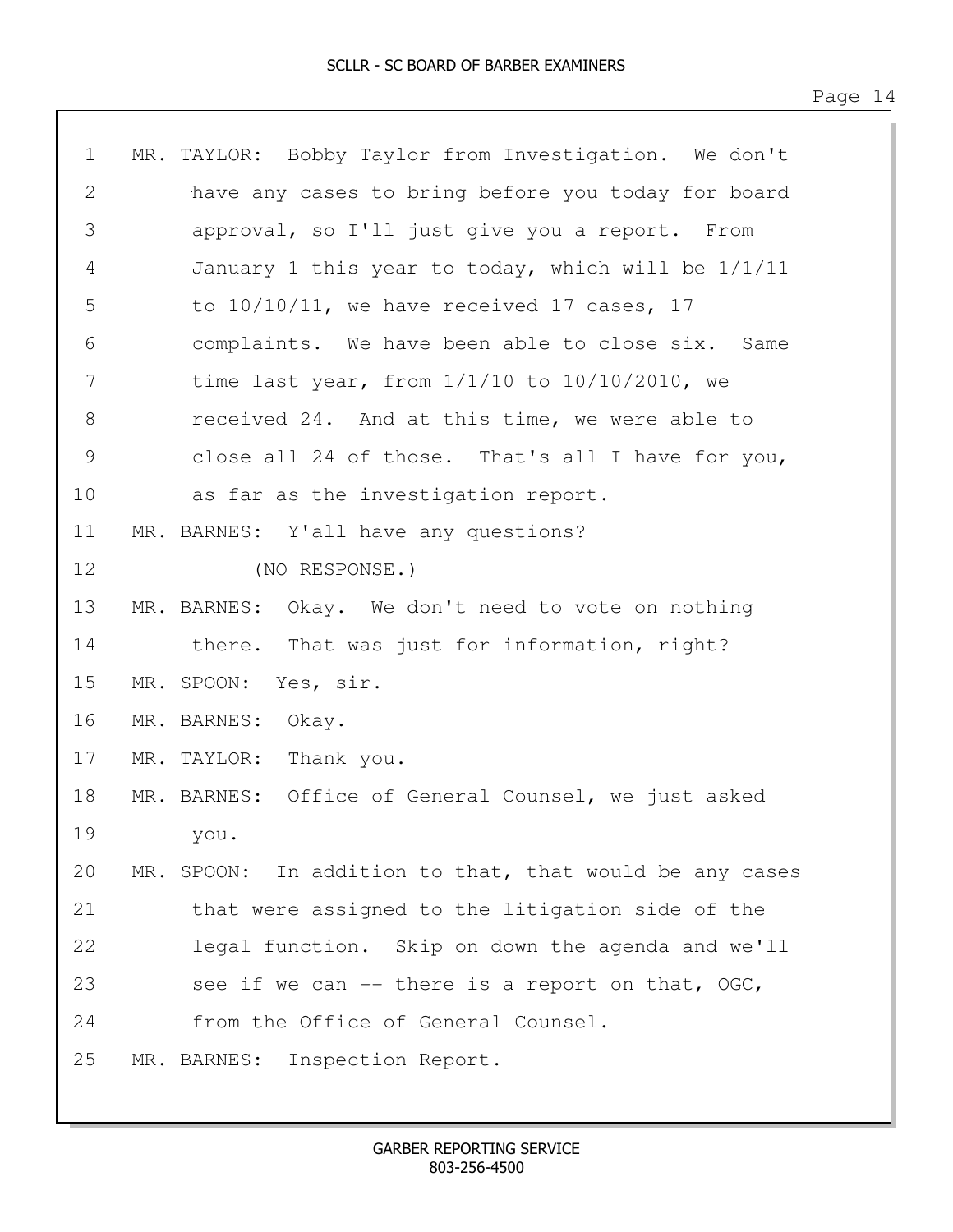| $\mathbf 1$ | Have you got an inspection report?<br>MS. CUBITT:          |
|-------------|------------------------------------------------------------|
| 2           | I don't have anything on inspection.<br>MR. TAYLOR:        |
| 3           | MS. CUBITT:<br>They have not given us one. I apologize for |
| 4           | that.                                                      |
| 5           | MR. BARNES: Unfinished Business.                           |
| 6           | (Off-the-record discussion.)                               |
| 7           | MR. BARNES:<br>Any Unfinished Business?                    |
| 8           | None that I know of, sir.<br>MS. CUBITT:                   |
| 9           | MR. BARNES: It says "Old Business" right here. Seeking     |
| 10          | approval for licensure due to board's recommendation       |
| 11          | from the last meeting, that he must show proof, Mr.        |
| 12          | Rodney Talbert.                                            |
| 13          | MR. ROBINSON: Yeah, he was supposed to show us the         |
| 14          | disposition of his last --                                 |
| 15          | MS. PATTON: Violation.                                     |
| 16          | MR. BARNES: Is Mr. Talbert here? Is Mr. Rodney Talbert     |
| 17          | here?                                                      |
| 18          | MR. ROBINSON: Mr. Chairman, I believe we just asked for    |
| 19          | him to show or send the office notification of the         |
| 20          | disposition of the charge. And that depended upon          |
| 21          | him receiving his license.                                 |
| 22          | MR. BARNES: All right. Do we need to discuss this?         |
| 23          | MR. ROBINSON: Notifications from the CDV charge, as        |
| 24          | indicated in our packet that the charges were              |
| 25          | dismissed, dated September 29, 2011. And that was          |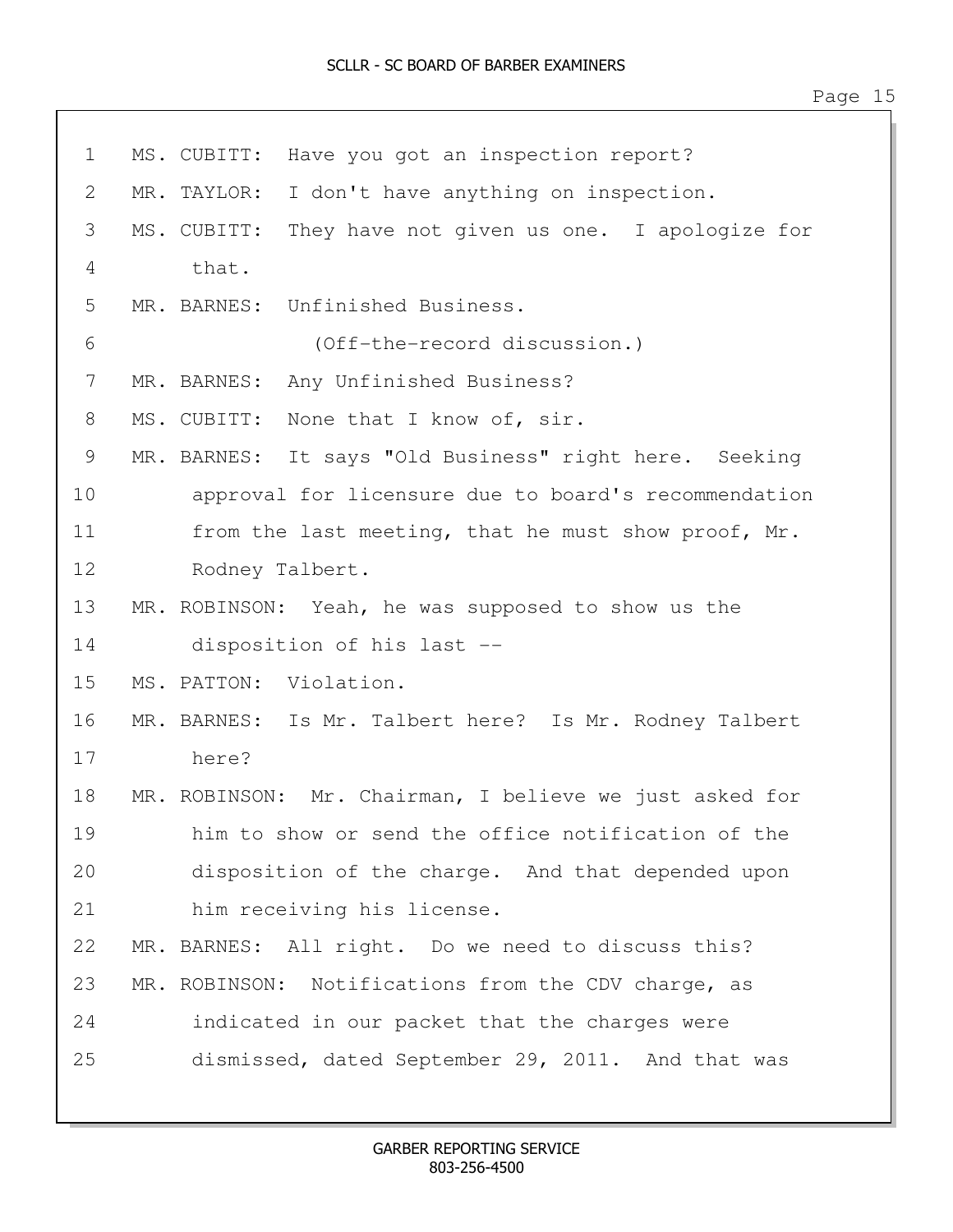| $\mathbf 1$ | the charge that we were concerned about.               |
|-------------|--------------------------------------------------------|
| 2           | MR. BARNES: Yeah, I had a question about that.         |
| 3           | MS. CUBITT: That was the last charge on his criminal   |
| 4           | record?                                                |
| 5           | MR. BARNES: Uh-huh. Yes.                               |
| 6           | MS. CUBITT: And it didn't have an outcome, and so that |
| 7           | was what that letter is telling you about.             |
| 8           | MR. ROBINSON: Correct.                                 |
| 9           | MR. BARNES: All right. Is there anything we need to    |
| 10          | vote on, to go ahead with him? Or we need to           |
| 11          | discuss this further? Or what do y'all want to do?     |
| 12          | This is for information and we're just holding up      |
| 13          | his going to work, right?                              |
| 14          | MS. CUBITT: Yes, sir. I think you would make a ruling  |
| 15          | now that satisfies your requirements, you could        |
| 16          | approve for us to license. If it doesn't, then you     |
| 17          | would have to tell us what else you wanted him to      |
| 18          | bring.                                                 |
| 19          | MR. BARNES: Y'all want to discuss this?                |
| 20          | MR. ROBINSON: No, sir.                                 |
| 21          | MR. BARNES: I don't either, but we have to.            |
| 22          | MR. ROBINSON: Well pursuant to the minutes that we did |
| 23          | not approve, indicated on Page 6, conversation that    |
| 24          | we had with Mr. Talbert, Rodney Talbert, beginning     |
| 25          | at Line 285, talks about this situation. And at the    |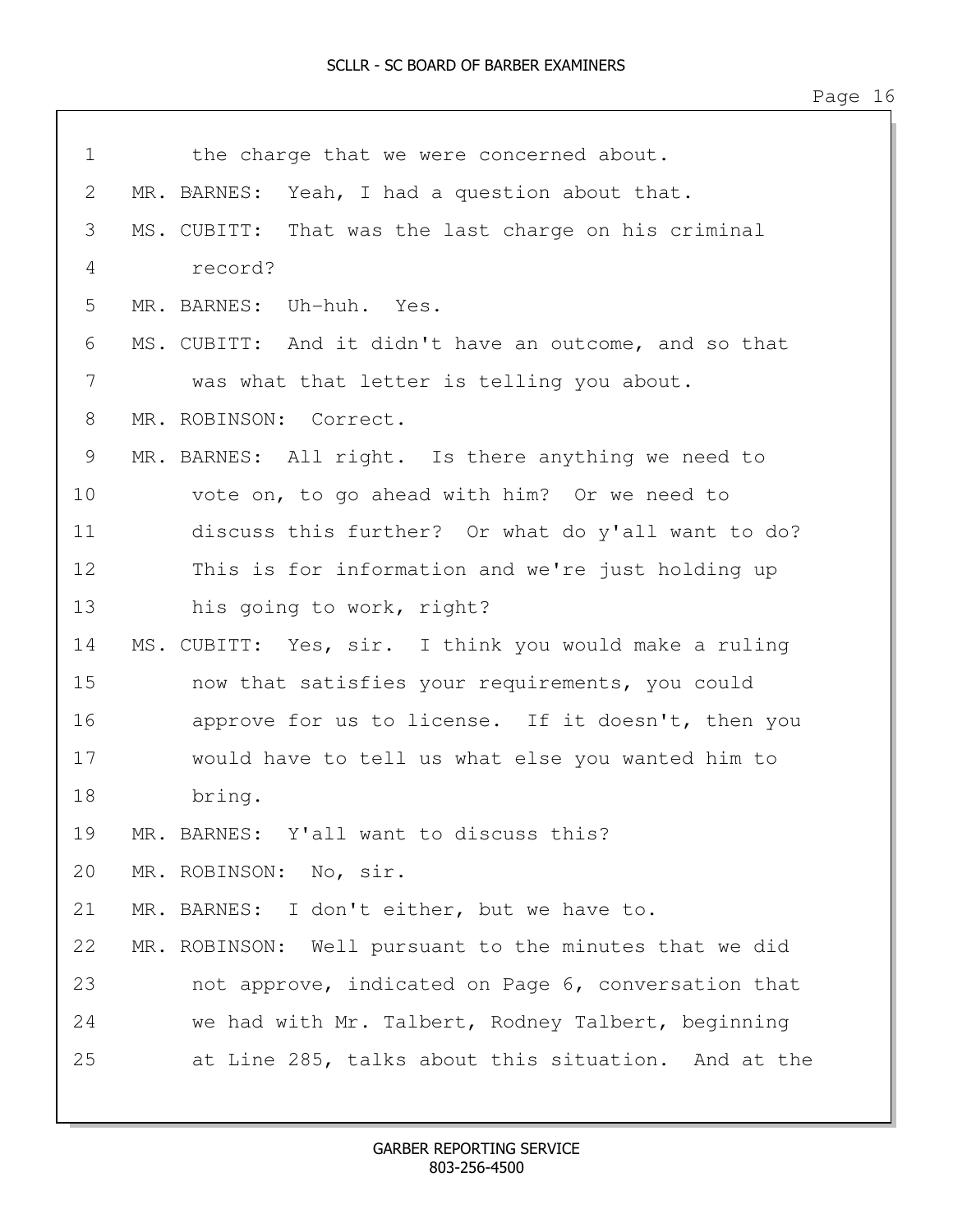| $\mathbf 1$    | time was not approved because of the disposition of      |
|----------------|----------------------------------------------------------|
| $\overline{2}$ | the charge was not final.                                |
| 3              | MR. SPOON: Do we have a copy of his order as well?       |
| 4              | MS. CUBITT: Yes. In the packet.                          |
| 5              | MR. BARNES: He can work on the letter he received from   |
| 6              | the testing service until a permanent license can be     |
| 7              | issued. So do we go ahead with his permanent             |
| 8              | license?                                                 |
| 9              | MR. ROBINSON: Yes, sir, in my opinion. On Page 7, Line   |
| 10             | 316, says "The Board and Mr. Talbert will review         |
| 11             | additional documents supplied by the staff," which I     |
| 12             | think was done. And Mr. Talbert agreed to make new       |
| 13             | documents part of the record," which is what he's        |
| 14             | done through this letter.                                |
| 15             | MR. BARNES: Do we need a motion?                         |
| 16             | MS. PATTON: I make a motion that we allow Mr. Talbert to |
| 17             | be licensed.                                             |
| 18             | MR. ROBINSON: Second.                                    |
| 19             | MR. BARNES: All in favor?                                |
| 20             | BOARD MEMBERS: Aye.                                      |
| 21             | MR. BARNES: Y'all will notify him by letter, please.     |
| 22             | Any other old business?                                  |
| 23             | (NO RESPONSE.)                                           |
| 24             | MR. BARNES: New business, approval of DRC report.        |
| 25             | MR. ROBINSON: That's the IRC.                            |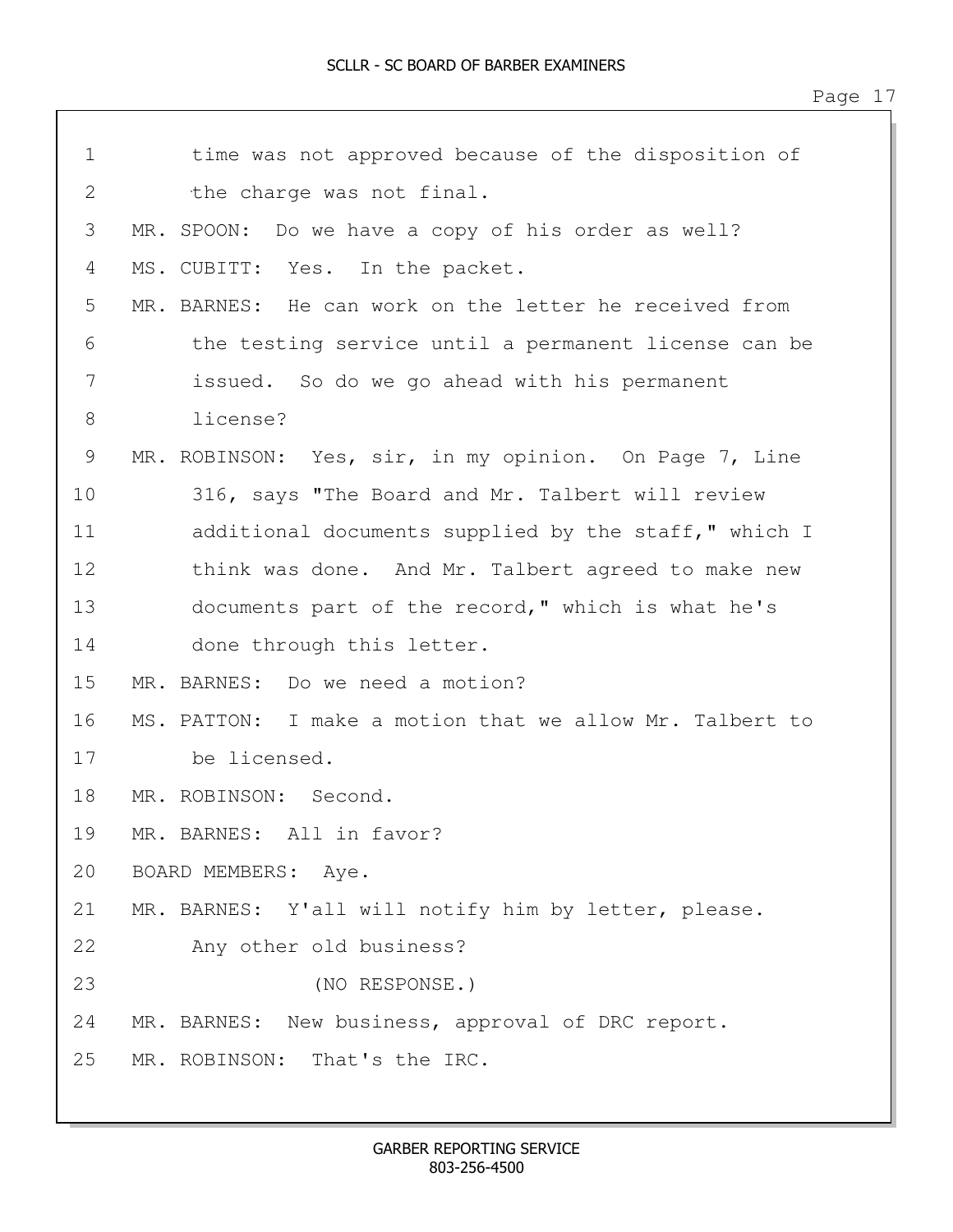1 MR. BARNES: Uh-huh. DRC report. 2 MS. CUBITT: Lisa, was DRC held? 3 MS. HAWSEY: This is all that they -- this is what she's 4 calling it, but it's really the DRC. We didn't have 5 an IRC. We have DRC. 6 MR. BARNES: That's what I thought. That's why I'm just 7 so confused. 8 MS. HAWSEY: It's just the -- I'm sure that she meant to 9 type DRC there. I apologize. But that's what she 10 -- this is what you need to approve. 11 MR. BARNES: So that's what I kept looking at -- 12 MS. HAWSEY: This is what you need to approve. 13 MR. BARNES: -- that why I'm so confused. 14 MS. HAWSEY: Uh-huh. 15 MR. BARNES: So it's suppose to say DRC. 16 MS. HAWSEY: Yeah. 17 MR. BARNES: Okay. That's where my confusion was with 18 Bobby Taylor. And he's left, so we can't even ask 19 him about any of this; can we? Y'all have any 20 questions about that? 21 MS. PATTON: What's "a strong letter of caution" mean? 22 MR. ROBINSON: Just big words. 23 MS. PATTON: All caps? 24 MR. ROBINSON: Yeah, all caps. 25 MS. PATTON: Just curious.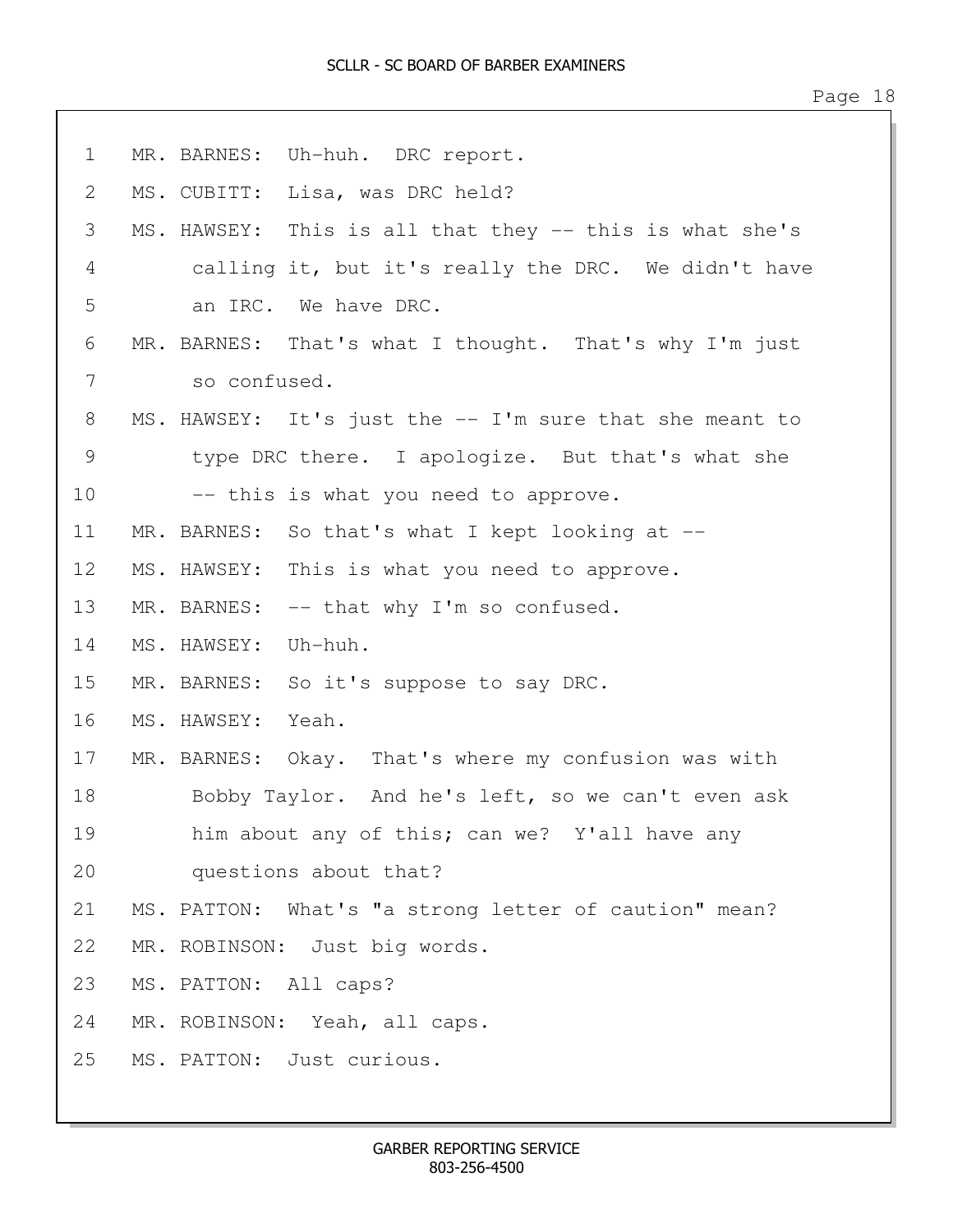| $\mathbf 1$ | MR. SPOON: A letter of caution is a form of dismissal. |
|-------------|--------------------------------------------------------|
| 2           | It's when -- there may be some variation from board    |
| 3           | to board, but I don't think there's too much. It's     |
| 4           | when you have a case, when it comes through the        |
| 5           | investigation process and the IRC process and it's     |
| 6           | authorized, recommended -- recommended by the IRC to   |
| 7           | you as a formal complaint. And you authorize it as     |
| 8           | such. Wait a minute; I misspoke.                       |
| 9           | It falls short of a formal complaint. It is a          |
| 10          | form of dismissal. So it would be coming from the      |
| 11          | IRC to you, recommended for a letter of caution,       |
| 12          | which is one form of a dismissal. And those are        |
| 13          | mentioned, actually, in the letter of concern or       |
|             |                                                        |

14 letter of caution, those are mentioned. But it is a 15 form of dismissal of the case. And there's a letter 16 that goes out that sort of mentions to the person 17 about the possible violation, to avoid that type 18 thing in the future.

19 MR. BARNES: All right. When it says "consent 20 agreement," and it says "statute violation," they 21 just pay the fine? Is that what that means? 22 MR. SPOON: Where it says "consent agreement," again, 23 that is a formal complaint. And if the violation is 24 such that it falls within the types of things that 25 the board has seen before and has authorized or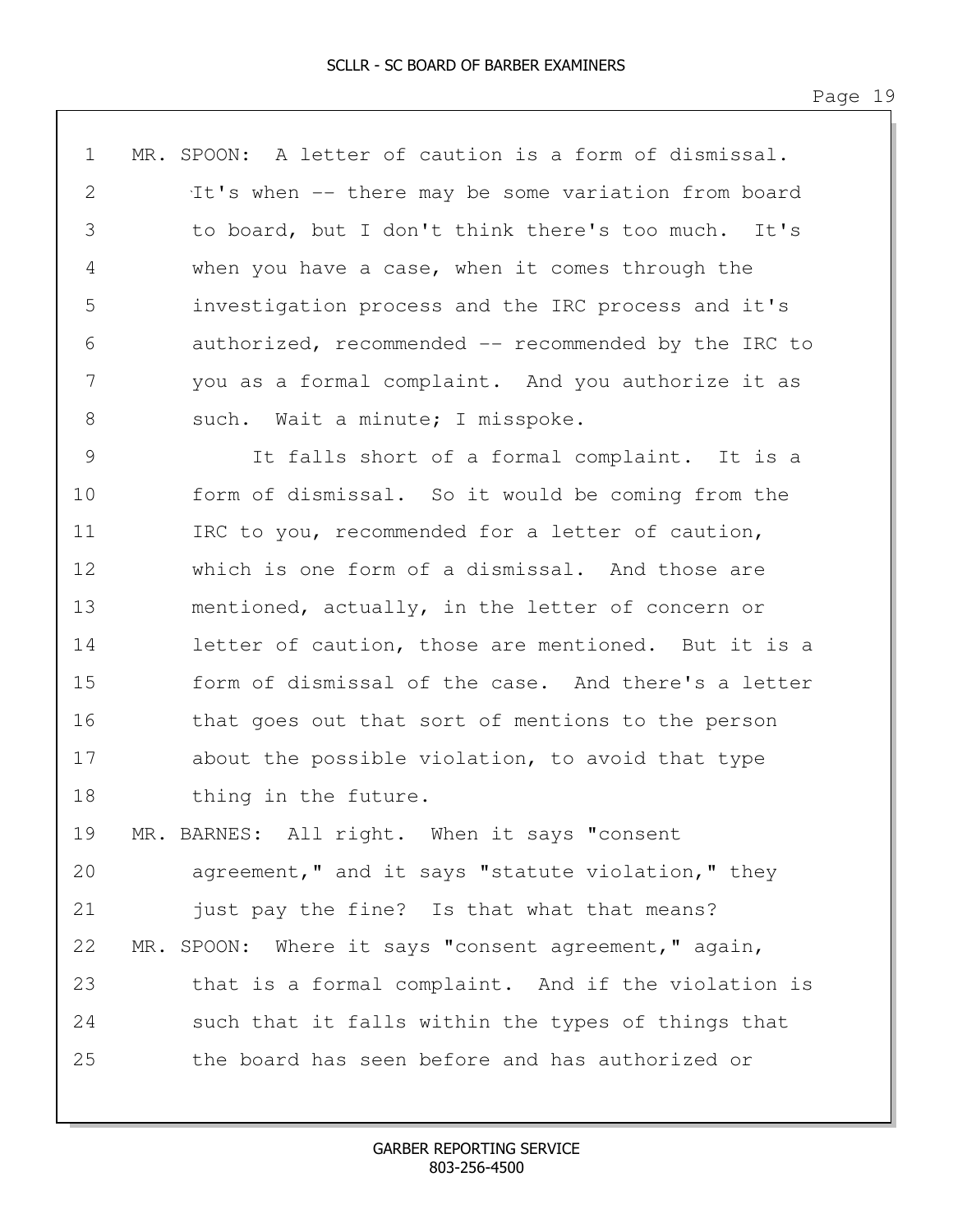| $\mathbf 1$   | delegated back to the staff, to offer that person a      |
|---------------|----------------------------------------------------------|
| $\mathbf{2}$  | consent agreement, which they may or may not choose      |
| 3             | to sign.                                                 |
| 4             | MR. BARNES: And that's where it says "statute            |
| 5             | violation." So I'm just --                               |
| 6             | MR. SPOON:<br>Right.                                     |
| 7             | MR. BARNES: And so they're just going along with what's  |
| 8             | been done in the past, financially-wise? Is that         |
| $\mathcal{G}$ | what $--$                                                |
| 10            | MR. SPOON: Right. And those are based on your            |
| 11            | parameters that you set out and delegated to the         |
| 12            | staff to say "this is the type of $-$ - these are the    |
| 13            | terms of the consent agreement that we can offer,        |
| 14            | based on your authorization.                             |
| 15            | MS. CUBITT: And then you get to see it after it's signed |
| 16            | by them. You'll get to see the consent agreement.        |
| 17            | It will have the facts.                                  |
| 18            | MR. BARNES: Okay. You know, it always behooves me the    |
| 19            | fact that this money that is being collected on          |
| 20            | behalf of the barbers, but we don't get any of it.       |
| 21            | So that doesn't go towards any of our money that         |
| 22            | we're behind on. It always gets me, the fact that        |
| 23            | the state gets to use the money, but we don't. So        |
| 24            | where does that money actually go? Does it go to         |
| 25            | legislature?                                             |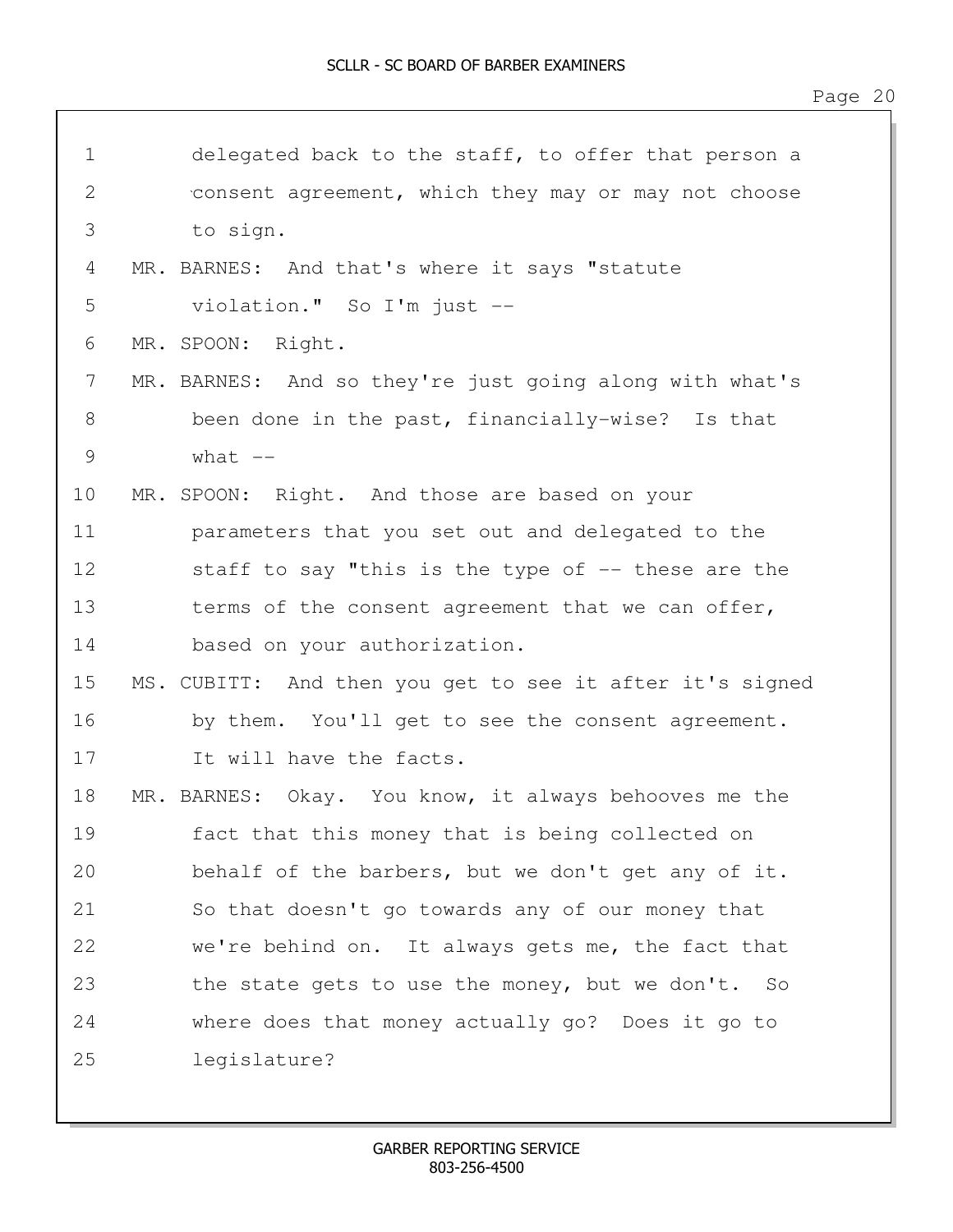| $\mathbf 1$   | MS. CUBITT: Yes, sir. I believe so. Goes to the          |
|---------------|----------------------------------------------------------|
| $\mathbf{2}$  | general fund after --                                    |
| 3             | MR. BARNES: It's not used in this agency, no matter      |
| 4             | what.                                                    |
| 5             | MS. CUBITT: My understanding is, we have the capability  |
| 6             | -- which is something that I'm going to look at now      |
| 7             | because of our budget situation -- that we go back       |
| $8\,$         | and show our actual cost and we can recover the cost     |
| $\mathcal{G}$ | for like the inspectors and the cases and things         |
| 10            | like that. And you can request that back out of the      |
| 11            | fund.                                                    |
| 12            | MR. BARNES: That would help. Certainly help. Because     |
| 13            | I'm trying to keep license fees down, so.                |
| 14            | MS. CUBITT: Right.                                       |
| 15            | MR. BARNES: Okay. That would certainly help the          |
| 16            | situation anyway. Okay. Do we need a motion for          |
| 17            | the approval of the DRC report?                          |
| 18            | MR. ROBINSON: Mr. Chairman, make a motion that we accept |
| 19            | the DRC report as information.                           |
| 20            | MS. PATTON:<br>Second.                                   |
| 21            | MR. BARNES: Any other questions? All in favor?           |
| 22            | BOARD MEMBERS: Aye.                                      |
| 23            | MR. BARNES: Approval of new school. Karen Stacks,        |
| 24            | Master's Haire Kare Akademy. Is she here?                |
| 25            | MR. SPOON: Just to let you know, the OGC report that you |
|               |                                                          |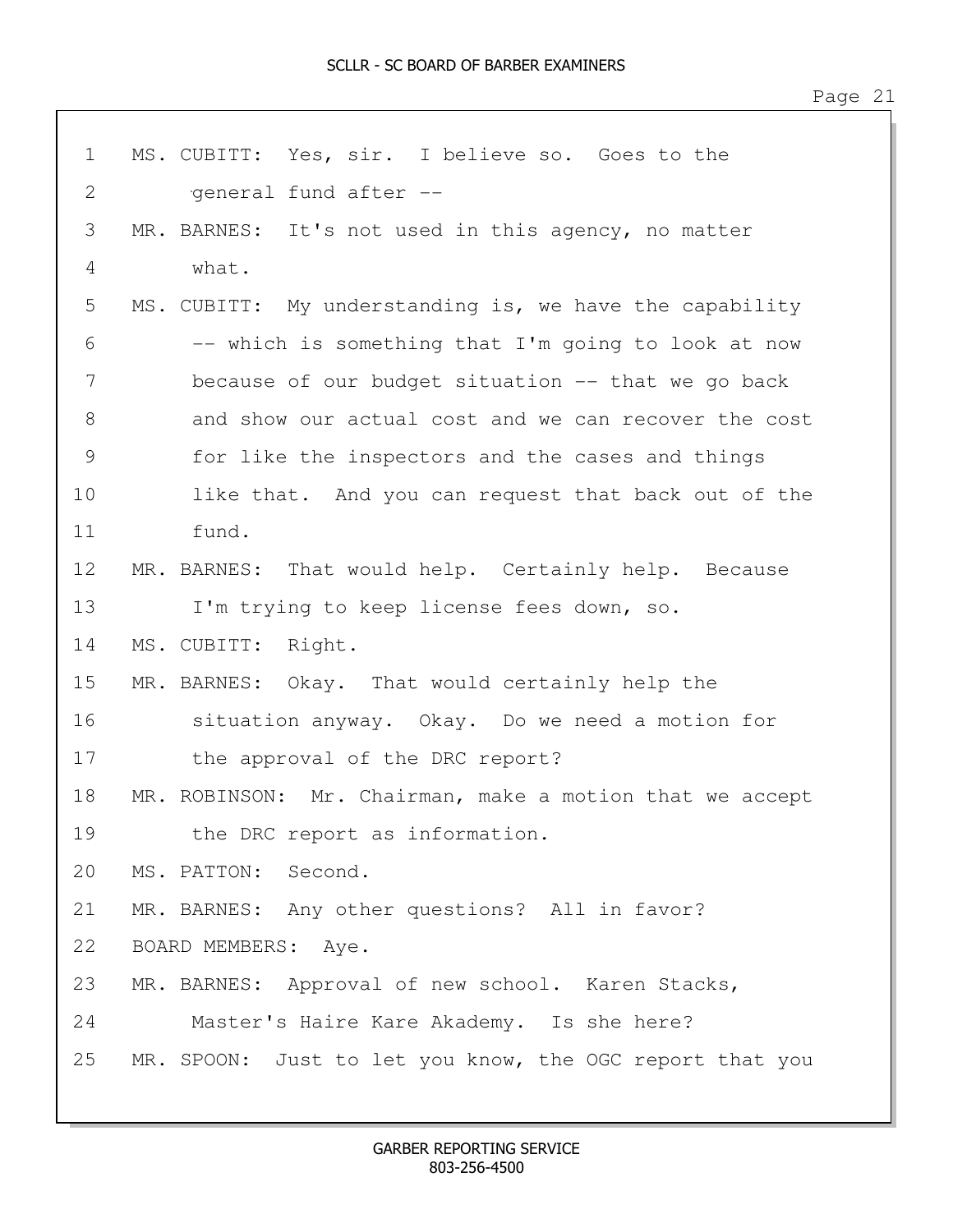| $\mathbf 1$ | referenced earlier, Ms. Lewis is here to briefly        |
|-------------|---------------------------------------------------------|
| 2           | give you that at the appropriate time.                  |
| 3           | MR. BARNES: Okay. Well, since I've already called her,  |
| 4           | let's do this one first.                                |
| 5           | MR. SPOON:<br>Wanted to make you aware she was here.    |
| 6           | MR. BARNES: We'll come back. Karen Stacks, Master Haire |
| 7           | Kare Akademy. Where would you like for her to sit?      |
| 8           | MS. HAWSEY: I guess we don't have a podium. I could not |
| 9           | find one this morning. So would you like her to sit     |
| 10          | at the $-$                                              |
| 11          | MS. CUBITT: Yeah, she could sit right there on the end, |
| 12          | right there.                                            |
| 13          | MS. HAWSEY: Okay.                                       |
| 14          | MR. BARNES: This hearing is called to order. This is    |
| 15          | the matter of Karen Stacks. Does any of the board       |
| 16          | have any reason to excuse himself or herself from       |
| 17          | consideration from this application?                    |
| 18          | (NO RESPONSE.)                                          |
| 19          | MR. BARNES: I assume that silence means none. The       |
| 20          | purpose of this hearing is to determine whether the     |
| 21          | applicant should be granted a license as a barber       |
| 22          | school. Everyone is reminded that the proceedings       |
| 23          | are being recorded and all witnesses must be sworn      |
| 24          | before they testify. All remarks should be directed     |
| 25          | to the chairman. Administrator, Doris, is the           |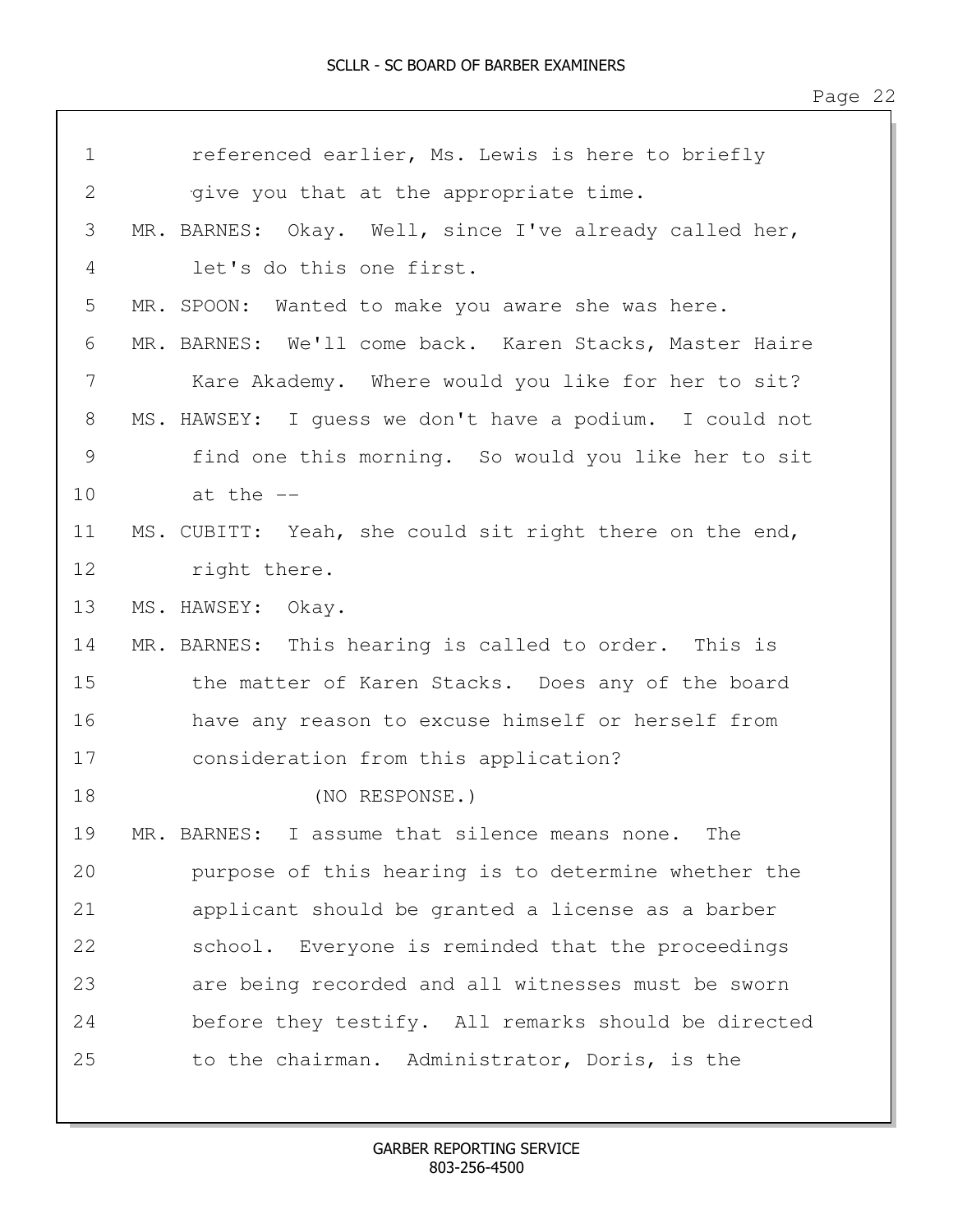| $\mathbf 1$  | complete application of this package in our              |
|--------------|----------------------------------------------------------|
| $\mathbf{2}$ | materials?                                               |
| 3            | MS. CUBITT: Yes, sir. She was -- yes, sir.               |
| 4            | MR. BARNES: Okay. What questions does staff have         |
| 5            | concerning this application?                             |
| 6            | MS. CUBITT: She was requested to be present today to     |
| 7            | seek approval for inspection of her new barber           |
| 8            | school.                                                  |
| 9            | MR. BARNES: Did staff subpoena any other persons to be   |
| 10           | here today to answer questions we might have?            |
| 11           | MS. CUBITT: No, sir.                                     |
| 12           | MR. BARNES: Is this applicant present? State your full   |
| 13           | name for me, please.                                     |
| 14           | THE WITNESS: Karen B. Stacks.                            |
| 15           | MR. BARNES: Are you represented by counsel?              |
| 16           | THE WITNESS: No, sir., I'm not.                          |
| 17           | MR. BARNES: You understand that you have the right to be |
| 18           | represented by counsel of your own choosing in this      |
| 19           | matter?                                                  |
| 20           | THE WITNESS: Yes, sir.                                   |
| 21           | MR. BARNES: You elected to waive that right and          |
| 22           | represent yourself instead, correct?                     |
| 23           | THE WITNESS: Correct.                                    |
| 24           | MR. BARNES: Do you have any witnesses you intend to call |
| 25           | or testify on your behalf?                               |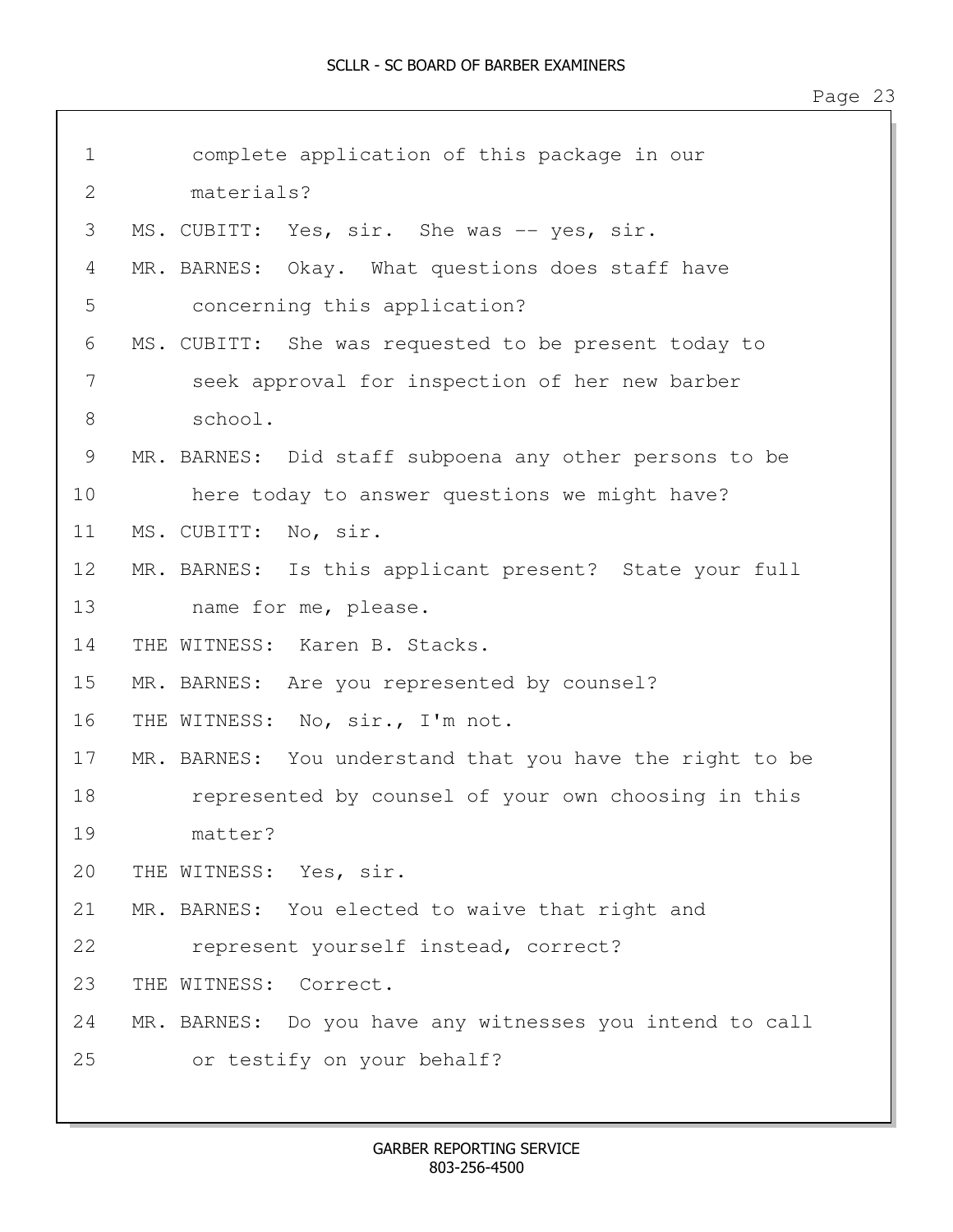1 THE WITNESS: No. 2 MR. BARNES: At this time, all persons who may testify --3 I'm sorry. Are you ready to show us -- Ms. Stacks, 4 are you ready to show us why you should be granted a 5 license, despite the questions raised by our staff? 6 THE WITNESS: Yes. I wasn't aware of any questions. 7 MR. BARNES: I didn't either. 8 THE WITNESS: Yes, sir. 9 MS. CUBITT: She needs to be sworn in. 10 MR. BARNES: Oh, okay. You need to be sworn in. 11 (The witness is sworn in.) 12 MR. BARNES: I need to go back and ask these questions 13 again, Mr. Counsel? 14 MR. SPOON: Oh, no, sir. 15 MR. BARNES: Ms. Stacks, would you like to continue and 16 tell us why you're here, about this school? 17 THE WITNESS: I came before the board to, I guess, seek 18 approval for a new academy that I'm trying to open 19 up in Orangeburg, South Carolina. It's a new 20 facility that we're just actually trying to open. 21 It's a 3500 square foot building, and I think we've 22 met the requirements for the material that you have 23 asked to be in there, such as your stations, your 24 chairs, shampoo bowls, classroom, all this. I think 25 we've met that requirement.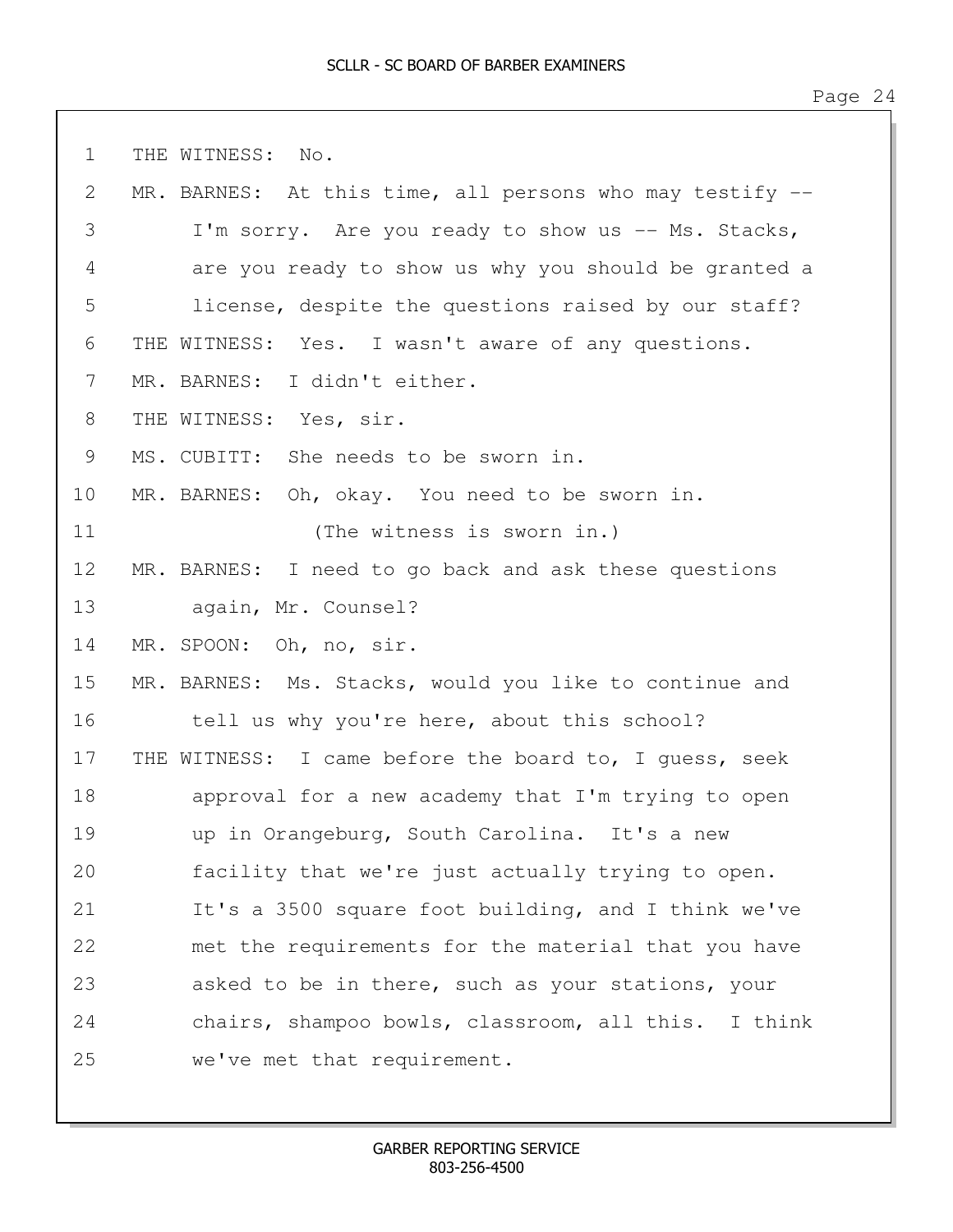| $\mathbf 1$   | MR. BARNES: Y'all can ask questions, if y'all need to.   |
|---------------|----------------------------------------------------------|
| 2             | MR. EVANS: Yes, Mr. Chairman, just point of order, for   |
| 3             | clarification, please. Please forgive me, but I'm a      |
| 4             | little confused.                                         |
| 5             | MR. BARNES: Me, too.                                     |
| 6             | MR. EVANS: Because I need to understand what rules we're |
| 7             | playing by. What was read was a script for a             |
| $8\,$         | hearing. Is this a hearing? Or approval of               |
| $\mathcal{G}$ | application? Or what? I need to understand.              |
| 10            | MR. SPOON: I can get the answer to that. It's an         |
| 11            | application hearing.                                     |
| 12            | MR. EVANS: Application hearing.                          |
| 13            | MR. SPOON: It's an application hearing, yes, sir. And    |
| 14            | there's a format that you will see that is followed.     |
| 15            | And you'll see that format probably comes into play      |
| 16            | more where there's some more issues that the             |
| 17            | application might present. But we just want to try       |
| 18            | to go ahead and start using that format. It is an        |
| 19            | application hearing. I think I hear what you're          |
| 20            | saying, because there was some language in there         |
| 21            | that makes it sound like it's a hearing that you         |
| 22            | might have for someone who's already licensed.           |
| 23            | MR. EVANS:<br>Yes.                                       |
| 24            | MR. SPOON: But there are some similarities to it, but    |
| 25            | those things do apply also to an application hearing     |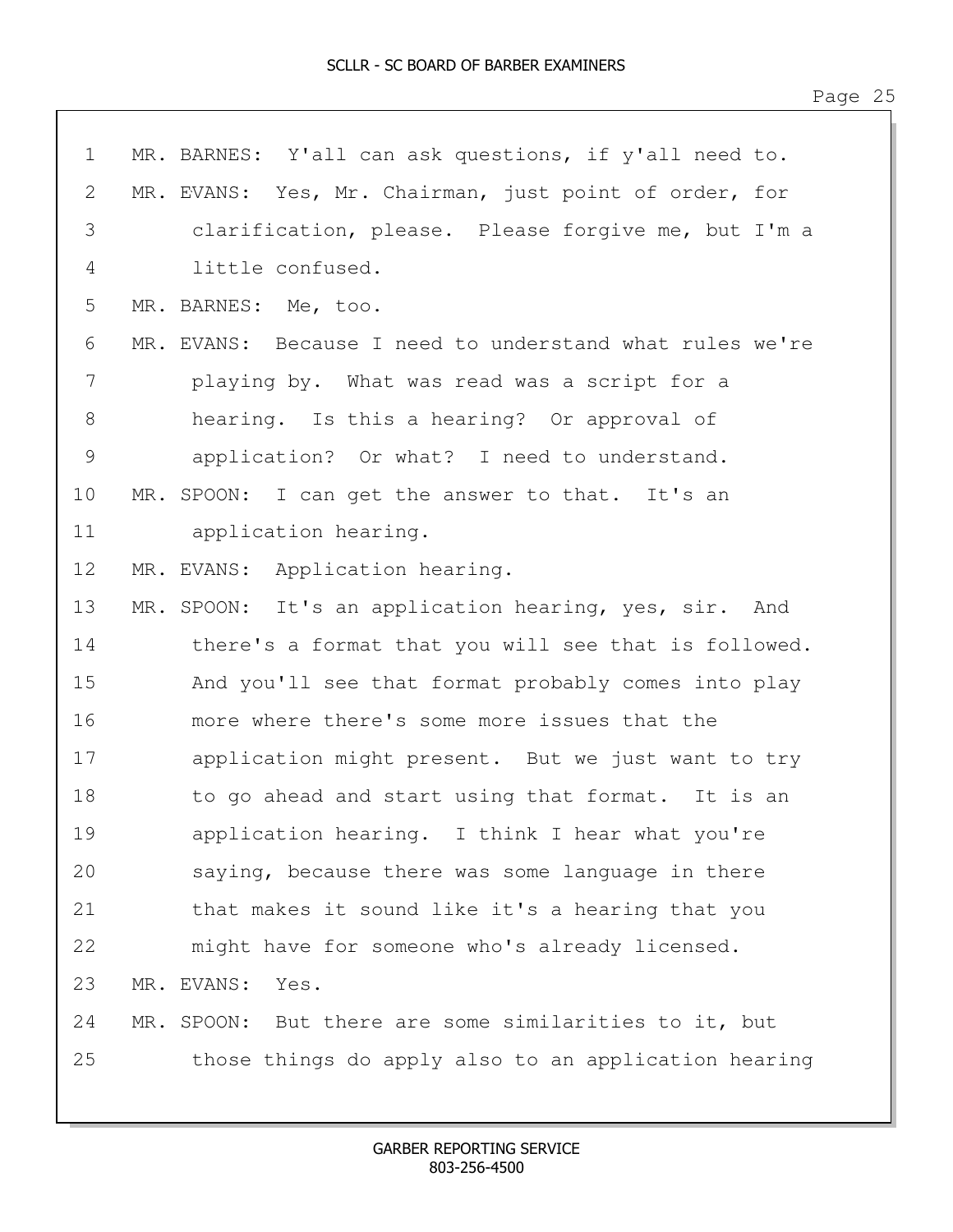| $\mathbf 1$   | as well. And so because there's a court reporter         |
|---------------|----------------------------------------------------------|
| $\mathbf{2}$  | present and things of that nature, that we just want     |
| 3             | to make sure that we give the person the opportunity     |
| 4             | to ask them things like about their representation,      |
| 5             | about whether there's any witnesses they intend to       |
| 6             | call, and have them under oath. And that's the           |
| 7             | purpose of that script. It's just a format. We           |
| 8             | call it a script, but it's just basically a format       |
| $\mathcal{G}$ | that makes sure that things are not $-$ things are       |
| 10            | not omitted.                                             |
| 11            | MR. EVANS: Are there any special rules that I need to be |
| 12            | concerned about, before we move forward?                 |
| 13            | MR. SPOON: Other than the rules of -- the Rules of       |
| 14            | Evidence, which are somewhat relaxed, you might say,     |
| 15            | when it comes to an application hearing, it is not       |
| 16            | an adversarial process. There's no opposing counsel      |
| 17            | here as you would have in another type hearing like,     |
| 18            | for instance, a disciplinary case.                       |
| 19            | MR. EVANS: Correct.                                      |
| 20            | MR. SPOON: In general, the Rules of Evidence supply the  |
| 21            | rules that are set out in the Administrative             |
| 22            | Procedures Act and of course, to more or less, to        |
| 23            | some extent, in your Practice Act itself.                |
| 24            | MR. EVANS: Okay. Okay. Thank you, Counsel. Thank you,    |
| 25            | Mr. Chairman.                                            |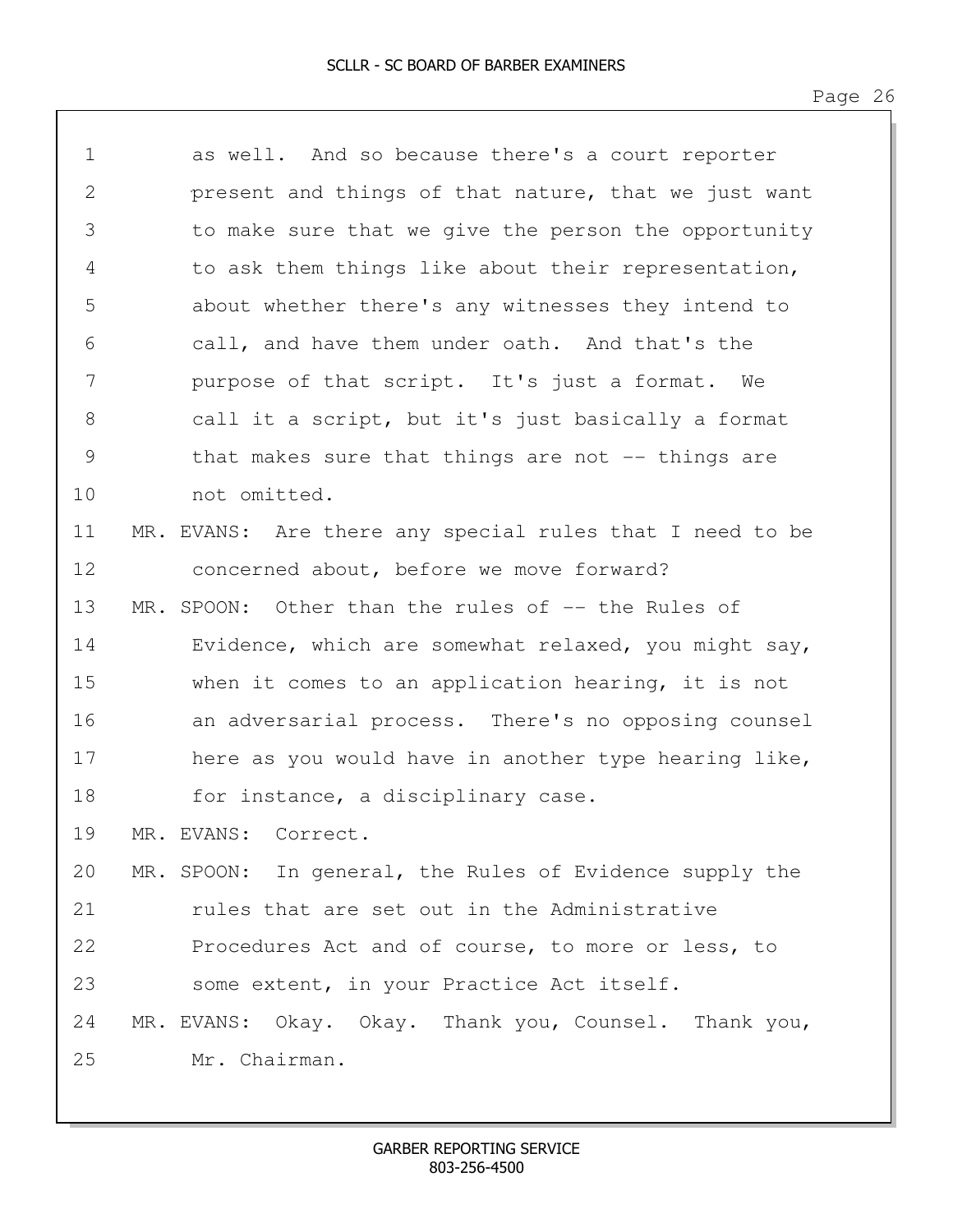| $\mathbf 1$  | MR. BARNES: Y'all have any questions for her about       |
|--------------|----------------------------------------------------------|
| $\mathbf{2}$ | her --                                                   |
| 3            | MR. ROBINSON: Yes. Ms. Stacks, how you doing?            |
| 4            | THE WITNESS: I'm fine.                                   |
| 5            | MR. ROBINSON: On your application -- you have a copy of  |
| 6            | your application in front of you?                        |
| 7            | THE WITNESS:<br>No.                                      |
| 8            | MR. ROBINSON: Okay. There are a couple of questions, at  |
| 9            | least on my copy, that information was not provided      |
| 10           | or omitted. The year of issue for Teacher No. 1          |
| 11           | that's listed, Ms. Riley, I believe her name is, as      |
| 12           | well as Social Security Number.                          |
| 13           | THE WITNESS: I had it. It looks like someone whited it   |
| 14           | out.                                                     |
| 15           | MS. CUBITT: We white out all Social Security Numbers for |
| 16           | privacy. But we did have a copy of it.                   |
| 17           | MR. ROBINSON: Well, you know, there's a Social Security  |
| 18           | Number on this same page that's not whited out;          |
| 19           | that's why I asked.                                      |
| 20           | MS. CUBITT: Okay. I'm sorry; we overlooked that.         |
| 21           | MR. ROBINSON: Okay. The year of issue for her license,   |
| 22           | as well as for Eusebio?                                  |
| 23           | THE WITNESS: Eusebio.                                    |
| 24           | MR. ROBINSON: Eusebio.                                   |
| 25           | COURT REPORTER: Can you spell that?                      |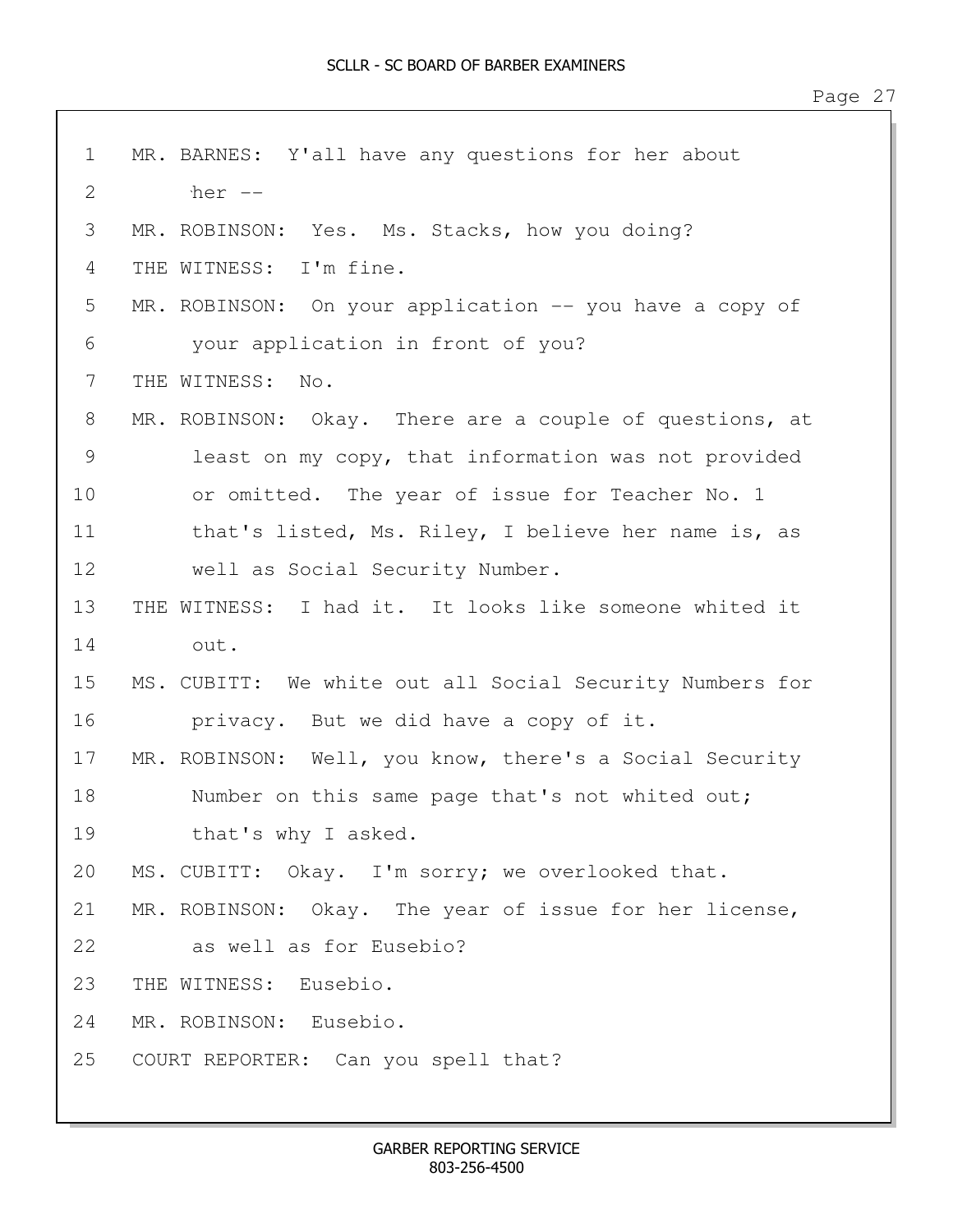```
1 THE WITNESS: E-U-S-E-B-I-O.
2 MR. ROBINSON: All right. We give issue for his license. 
3 That's why -- he is the second instructor?
4 THE WITNESS: Correct. 
5 MR. ROBINSON: Okay. Are you a licensed barber or
6 instructor Ms. Stacks yourself?
7 THE WITNESS: Licensed master hair care specialist, but
8 I'm not an instructor. I did submit my packet. I'm
9 waiting for PCS to --
10 MR. ROBINSON: So you'll be one of the instructors,
11 assuming you successfully pass the exam.
12 THE WITNESS: Yes, sir. 
13 MR. ROBINSON: Okay. 
14 MR. BARNES: It's normal that somebody from here goes and
15 checks the shop. It's your area. Will you handle
16 that?
17 MR. ROBINSON: I can. Yes, sir. 
18 MR. BARNES: And are you ready to start your classes?
19 THE WITNESS: Yes, sir, I am.
20 MR. BARNES: How many students you going to have?
21 THE WITNESS: Right now, I think we're somewhere upwards
22 of probably about 20 students. But I have set the
23 facility where I don't want to take over about 40.
24 MR. BARNES: And I still can't figure out -- we've got
25 all these schools in South Carolina, and I'm not
```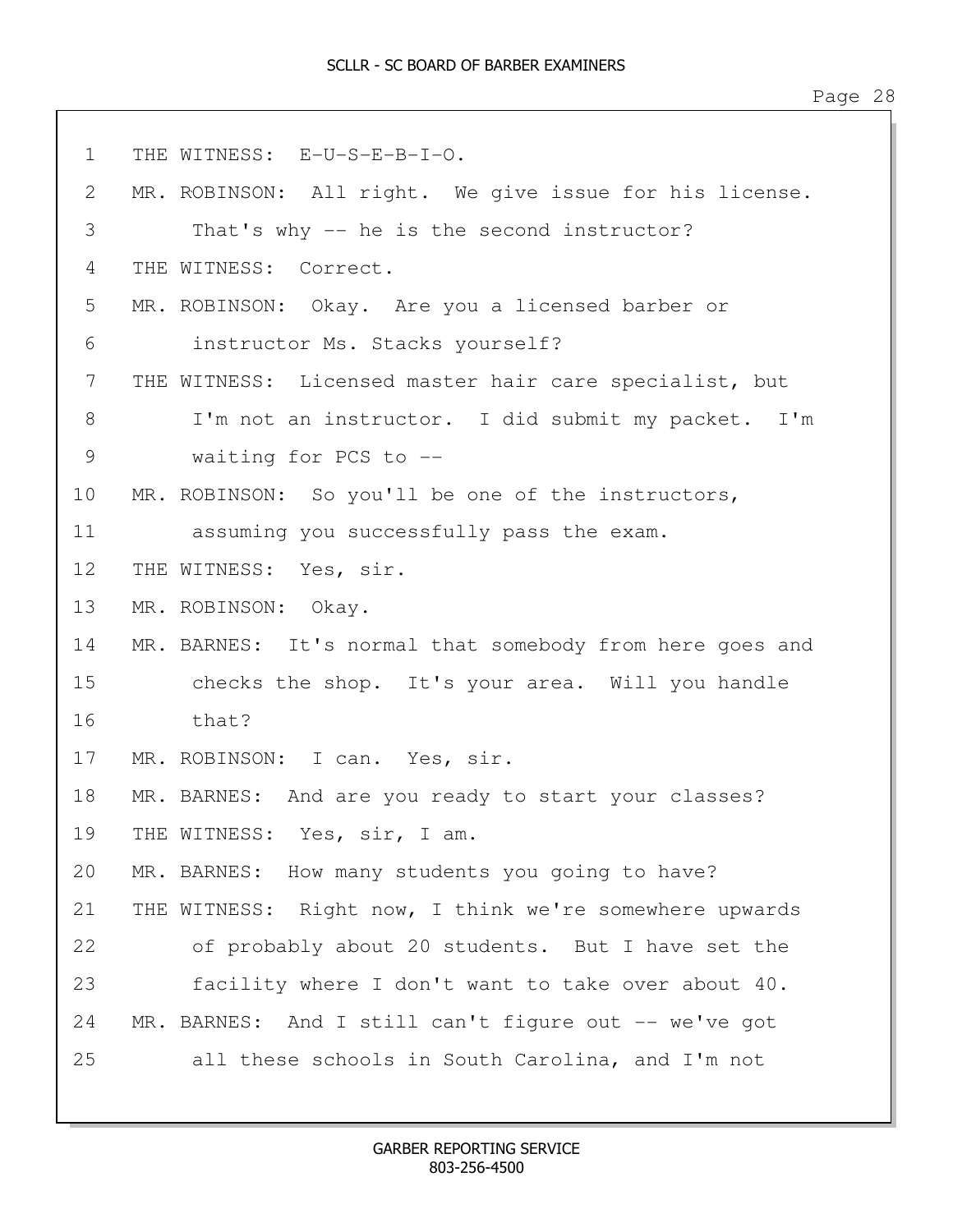| $\mathbf 1$ | talking about you, ma'am. But we got all these            |
|-------------|-----------------------------------------------------------|
| 2           | schools in South Carolina and we can't get more than      |
| 3           | 5,000 barbers. I don't understand, you know, what         |
| 4           | goes on. I mean, there's plenty area out there for        |
| 5           | people to work and make money and so forth. But,          |
| 6           | you know, I wish you luck. I hope you get 20 to 40        |
| 7           | students and y'all become very successful.                |
| 8           | MS. PATTON: I make a motion that Ms. Stacks be granted    |
| 9           | the ability to open her new school, Master Haire          |
| 10          | Kare, upon inspection of Mr. Robinson.                    |
| 11          | MR. BARNES: I need a second? I need a second.             |
| 12          | MR. ROBINSON: I don't think you did yet. I don't think    |
| 13          | we do not have the paper.                                 |
| 14          | MR. BARNES: Your case is submitted and the board's ready  |
| 15          | to make a decision. That's your alternative here.         |
| 16          | MR. SPOON: If you feel like probably is not in this case. |
| 17          | That's the point in the hearing, where you could go       |
| 18          | into executive session. If you don't feel that            |
| 19          | that's necessary, you could go ahead and make a           |
| 20          | motion, second and vote on that, as far as the            |
| 21          | decision on the application.                              |
| 22          | MR. EVANS: Second the motion.                             |
| 23          | MR. BARNES: All in favor?                                 |
| 24          | BOARD MEMBERS: Aye.                                       |
| 25          | MR. ROBINSON: Ms. Stacks, I will get your number and      |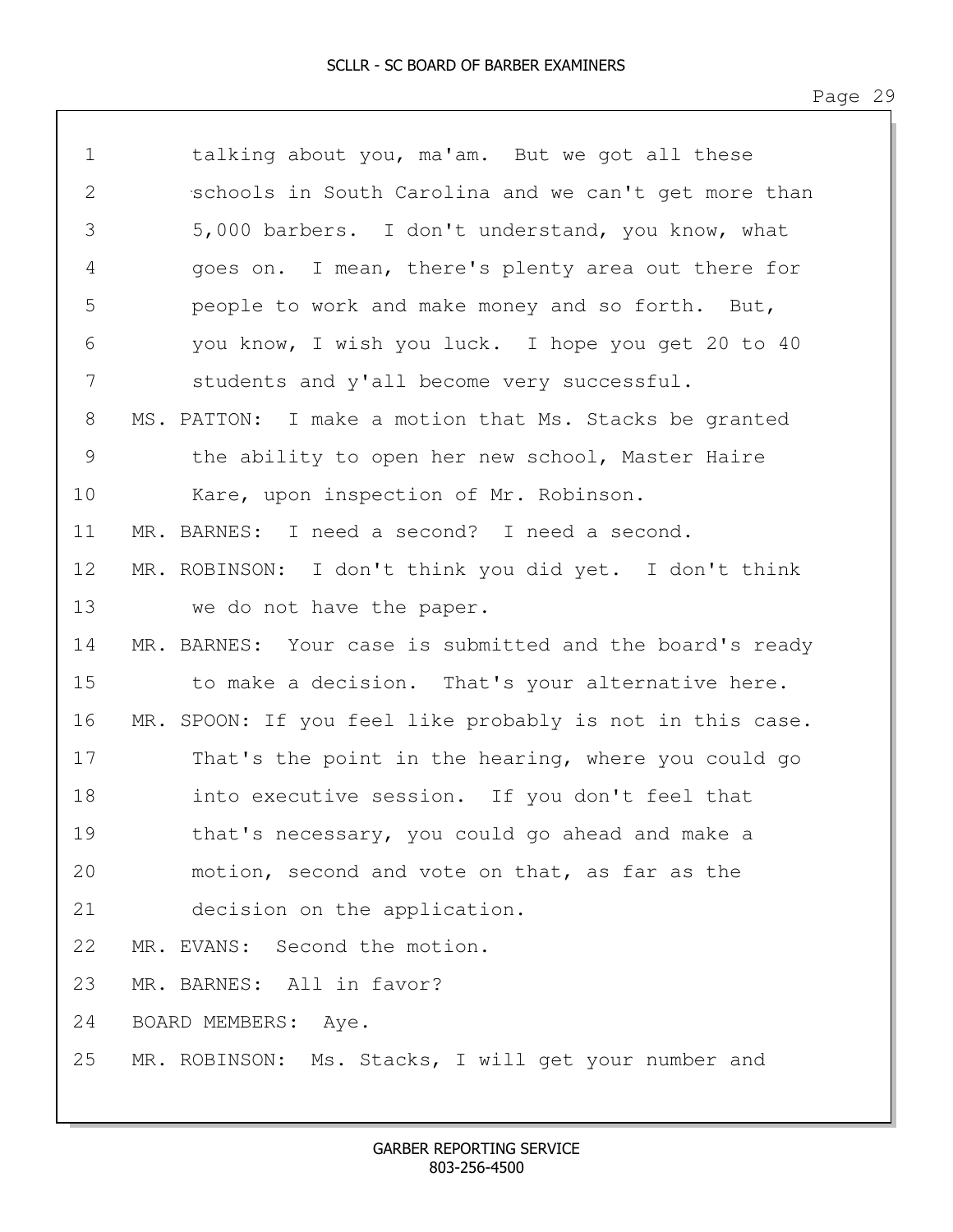| $\mathbf 1$   | I'll come by -- I'm back up here tomorrow, so I'll      |
|---------------|---------------------------------------------------------|
| $\sqrt{2}$    | just need to get your number, call you and come by.     |
| 3             | MR. BARNES: Do you understand?                          |
| 4             | THE WITNESS: I do, sir.                                 |
| 5             | MR. BARNES: Do you want to give your number to him or   |
| 6             | write it on a piece of paper and hand it to him?        |
| 7             | THE WITNESS: I'll be sure I give it to him.             |
| 8             | MR. BARNES: All right. Thank you.                       |
| $\mathcal{G}$ | ******                                                  |
| 10            | MR. BARNES: Shanita Peppers, B-Unique Barber Academy.   |
| 11            | THE WITNESS:<br>Yes.                                    |
| 12            | MR. BARNES: Come forward please. This hearing is called |
| 13            | to order. This is the matter of Shanita Peppers.        |
| 14            | Does any member of this board have any reason to        |
| 15            | excuse him or herself from consideration of this        |
| 16            | application?                                            |
| 17            | (NO RESPONSE.)                                          |
| 18            | MR. BARNES: I assume silence means no, you do not. The  |
| 19            | purpose of the hearing is to determine whether the      |
| 20            | applicant should be granted a barber school license.    |
| 21            | Everyone is reminded the proceedings are being          |
| 22            | recorded and all witnesses must be sworn in before      |
| 23            | they testify. All remarks must be directed to the       |
| 24            | chairman. Ms. Cubitt, is the complete application       |
| 25            | of this package in our materials?                       |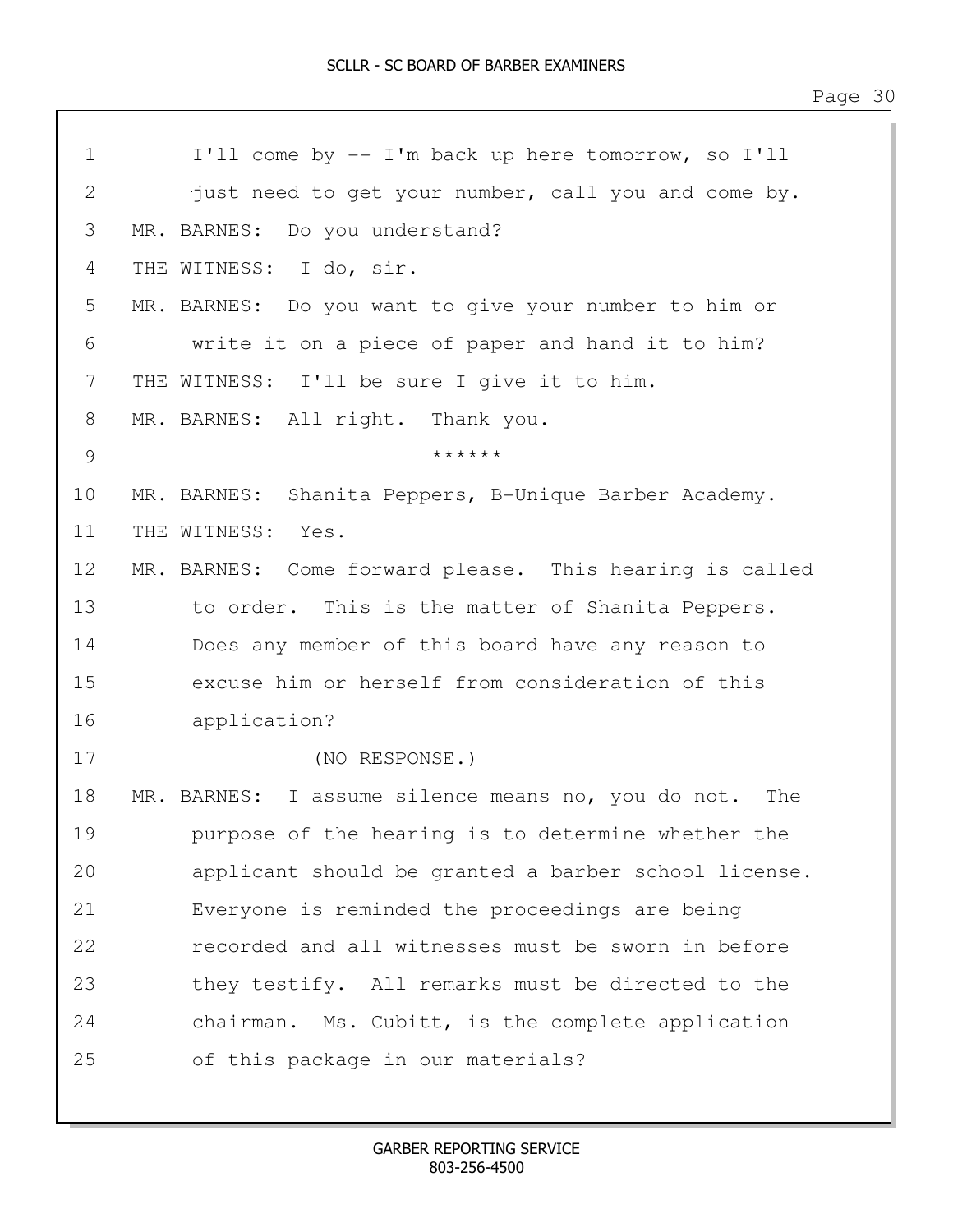| $\mathbf 1$ | MS. CUBITT: Yes, sir.                                  |
|-------------|--------------------------------------------------------|
| 2           | MR. BARNES: Okay. What questions did the staff have    |
| 3           | concerning this application?                           |
| 4           | MS. CUBITT: She was requested to be present today to   |
| 5           | seek approval of the school and inspection.            |
| 6           | MR. BARNES: Did staff subpoena any other persons to    |
| 7           | answer questions we might have?                        |
| 8           | MS. CUBITT: No, sir.                                   |
| 9           | MR. BARNES: Would you state your full name for the     |
| 10          | record, please.                                        |
| 11          | THE WITNESS: Shanita E. Peppers.                       |
| 12          | MR. BARNES: We need to swear her in now?               |
| 13          | MR. SPOON: Yes, sir.                                   |
| 14          | MR. BARNES: Would you swear her in, please?            |
| 15          | (The witness is sworn in.)                             |
| 16          | MR. BARNES: Ms. Peppers, do you have witnesses you     |
| 17          | intend to call to testify on your behalf?              |
| 18          | THE WITNESS: No.                                       |
| 19          | MR. BARNES: Ms. Peppers, are you ready to show us why  |
| 20          | you should be granted a license, despite the           |
| 21          | questions raised by the staff?                         |
| 22          | THE WITNESS: Yes.                                      |
| 23          | MR. SPOON: Just for the record, there were no -- there |
| 24          | were no issues made by staff.                          |
| 25          | MR. BARNES: Well, it didn't say that, but I'm just     |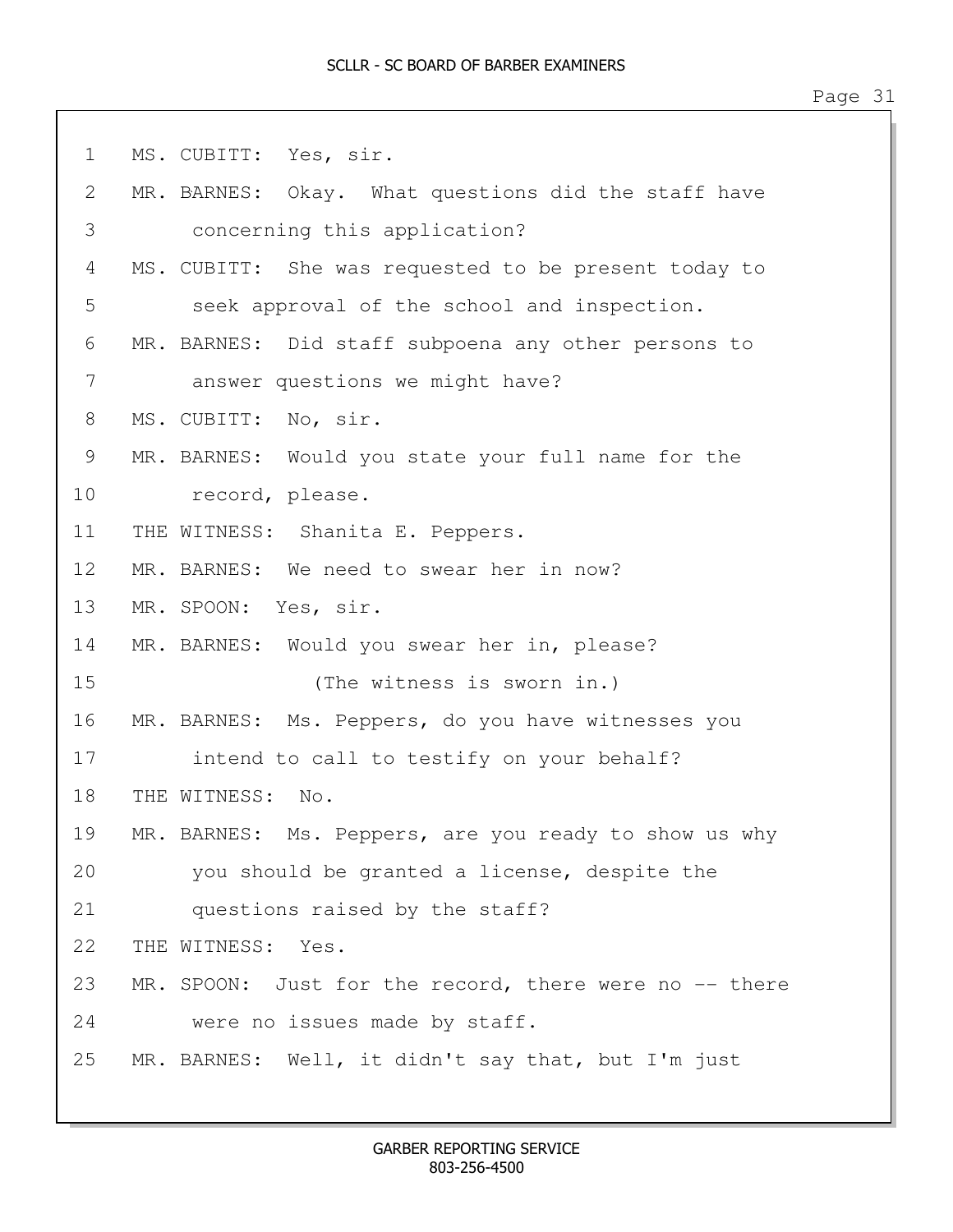| $\mathbf 1$    | reading what you tell me I got to read here. All         |
|----------------|----------------------------------------------------------|
| $\mathbf{2}$   | right, board members, y'all can ask her questions.       |
| $\mathfrak{Z}$ | Ms. Peppers, how many students are you planning on       |
| 4              | having?                                                  |
| 5              | THE WITNESS: This location? Thirty.                      |
| 6              | MR. BARNES: Thirty. So in the last two barber schools,   |
| 7              | I'm looking at 70. I'm excited, in other words, and      |
| 8              | I just hope that they all qualify and get out and        |
| $\mathcal{G}$  | make great money, which can happen in the barbering      |
| 10             | industry, contrary to belief. Okay. Y'all got            |
| 11             | questions about her classroom?                           |
| 12             | MR. ROBINSON: Yes, ma'am. Ms. Peppers, on your           |
| 13             | application, I see the teacher that you have listed      |
| 14             | did not sign the application.                            |
| 15             | THE WITNESS:<br>Okay.                                    |
| 16             | MR. ROBINSON: Is she no longer going to be an            |
| 17             | instructor?                                              |
| 18             | THE WITNESS: Yes, she is going to be.                    |
| 19             | MR. ROBINSON: Okay. It's incomplete in that area.<br>The |
| 20             | classroom on your diagram is sort of indescript.         |
| 21             | You have a copy of your diagram with you?                |
| 22             | THE WITNESS:<br>No.                                      |
| 23             | MR. ROBINSON: On the diagram that I'm looking at, it     |
| 24             | appears if you have about ten stations, you have a       |
| 25             | open area, and you have a back room in a open area,      |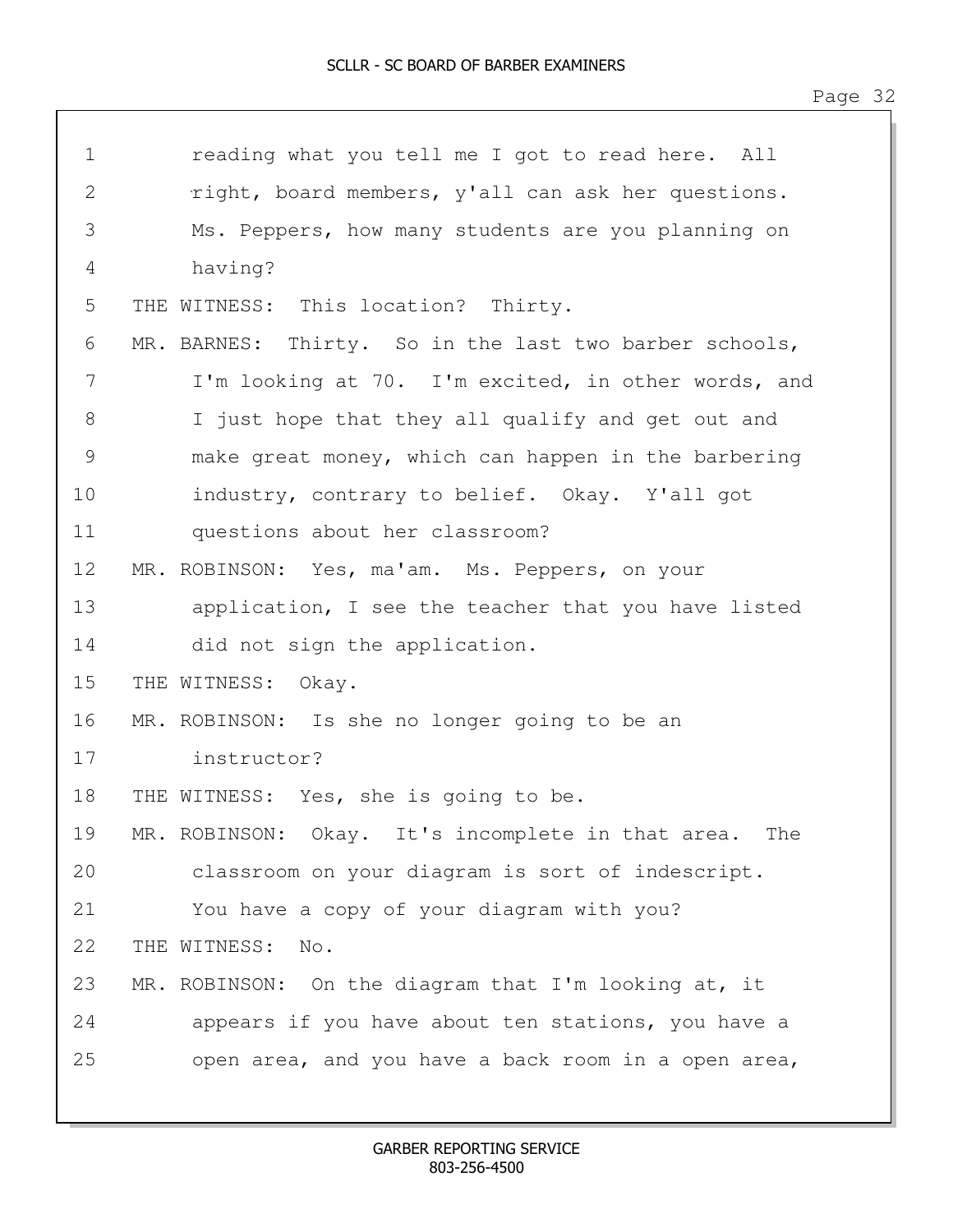| $\mathbf 1$ | and classroom in a open area. That's not really          |
|-------------|----------------------------------------------------------|
| 2           | descriptive on your diagram. I think that needs to       |
| 3           | be looked at and a proper diagram --                     |
| 4           | THE WITNESS:<br>Okay.                                    |
| 5           | MR. ROBINSON: -- submitted, so that it will reflect      |
| 6           | accurately the layout of the school.                     |
| 7           | THE WITNESS:<br>Okay.                                    |
| 8           | MR. ROBINSON: And on the same diagram, it looks as if -- |
| 9           | could you sort of explain to us the station --           |
| 10          | there's three stations. I'm looking at the lower         |
| 11          | left-hand section of the page. Are those private --      |
| 12          | is that a private area?                                  |
| 13          | THE WITNESS:<br>Yes, sir.                                |
| 14          | MR. ROBINSON: And what is that for?                      |
| 15          | THE WITNESS: That's for practice on both sides. There    |
| 16          | will be three in one room and then two in the other.     |
| 17          | MR. ROBINSON: So each of those have different            |
| 18          | entrances --                                             |
| 19          | THE WITNESS: Right. Yes.                                 |
| 20          | MR. ROBINSON: -- from the general floor --               |
| 21          | THE WITNESS: Yes, sir.                                   |
| 22          | MR. ROBINSON: -- for instruction. Okay. And who is       |
| 23          | your second instructor?                                  |
| 24          | THE WITNESS: Myself.                                     |
| 25          | MR. ROBINSON: Is Ms. Rena Glenn -- and question to the   |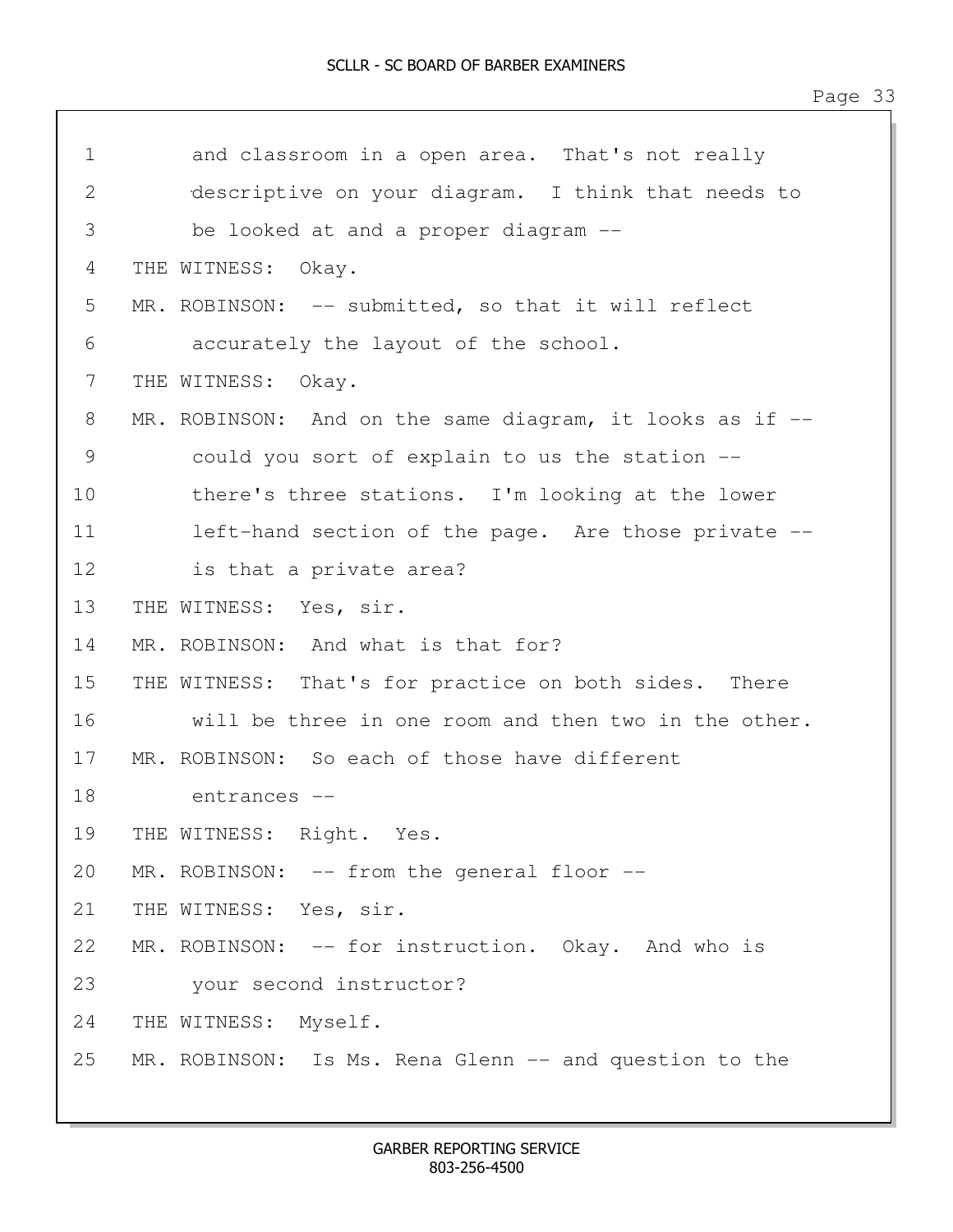| $\mathbf 1$  | staff, Ms. Glenn and I didn't ask for the other        |
|--------------|--------------------------------------------------------|
| $\mathbf{2}$ | school, but I need to find that out too. Ms.           |
| 3            | Peppers and Ms. Glenn are in good standing with the    |
| 4            | boards.                                                |
| 5            | COURT REPORTER: That a yes?                            |
| 6            | MS. PEPPERS: Yes.                                      |
| 7            | MR. ROBINSON: Is this a reopening of a school? Or an   |
| 8            | additional --                                          |
| 9            | THE WITNESS: It's a second location.                   |
| 10           | MR. ROBINSON: Second location.                         |
| 11           | MR. BARNES: Any other questions? Ms. Patton, you're    |
| 12           | going to take a look at it?                            |
| 13           | MS. PATTON: Are you ready for operation?               |
| 14           | THE WITNESS:<br>Yes.                                   |
| 15           | MS. PATTON: And your number, 905?                      |
| 16           | THE WITNESS: Yes.                                      |
| 17           | MS. PATTON: I can reach you at that?                   |
| 18           | THE WITNESS: Yes, ma'am.                               |
| 19           | MS. PATTON: Now, are you going back there today?       |
| 20           | THE WITNESS: I won't be back there today. I have to go |
| 21           | to Charleston today.                                   |
| 22           | MS. PATTON: Okay. Well, then it will be the following  |
| 23           | Monday before I can get to you.                        |
| 24           | THE WITNESS: That will be fine.                        |
| 25           | MS. PATTON: I'll call you and set up a time.           |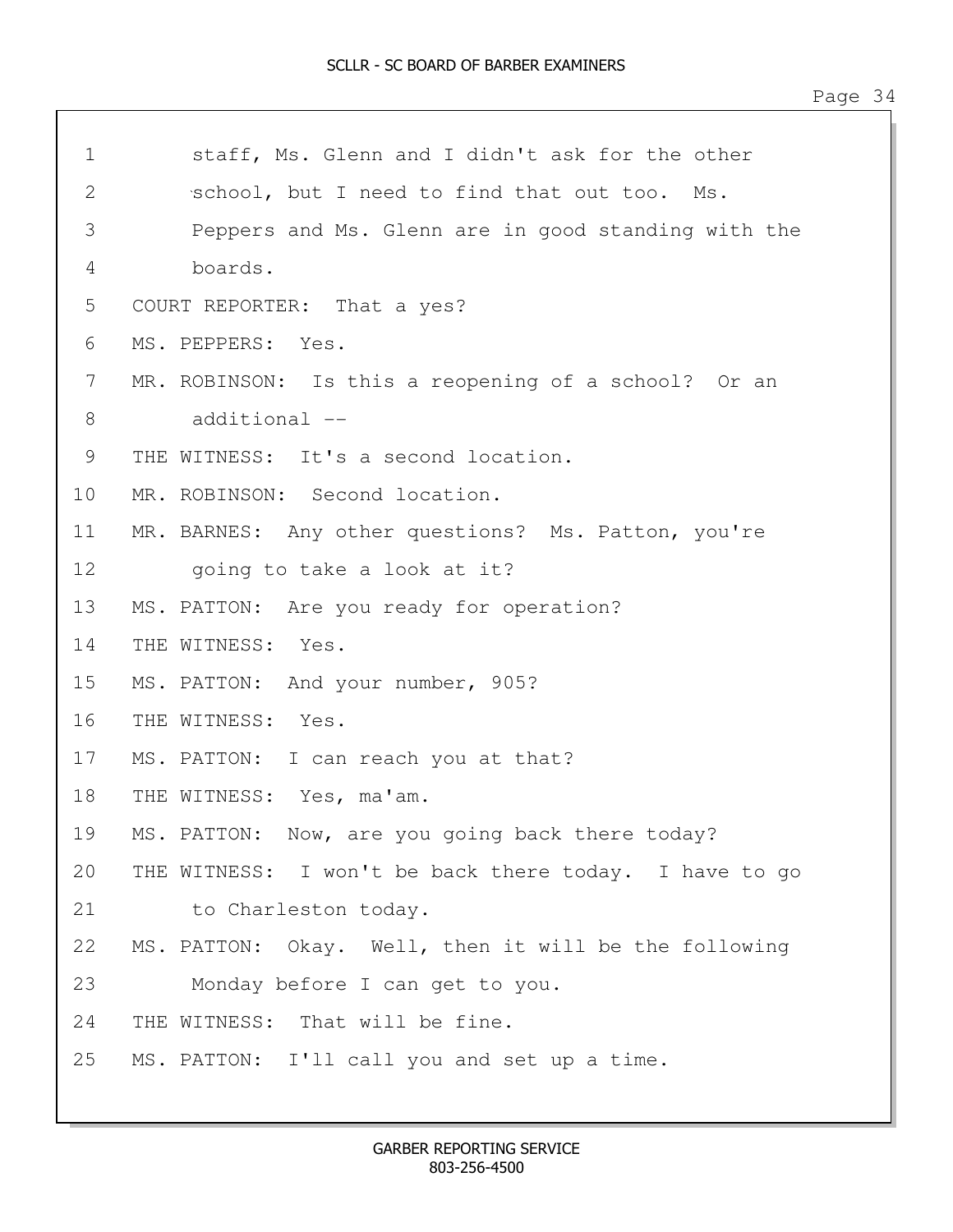| $\mathbf 1$   | MR. BARNES: Any other questions?                        |
|---------------|---------------------------------------------------------|
| $\mathbf{2}$  | MR. EVANS: No questions, Chairman. Just like to make a  |
| 3             | motion.                                                 |
| 4             | MR. BARNES: Okay.                                       |
| 5             | MR. EVANS: Like to make a motion that the barber school |
| 6             | application for B-Unique Barber Academy be approved,    |
| 7             | be accepted, pending the receipt of Rena Glenn's        |
| 8             | signature, of which hopefully the staff can accept a    |
| $\mathcal{G}$ | fax copy in.                                            |
| 10            | MR. BARNES: And also, Ms. Patton's approval.            |
| 11            | MR. EVANS: Right. And also the board member's approval. |
| 12            | MR. BARNES: Did we get that? Okay. All right. Any       |
| 13            | other discussion? Do I hear a second?                   |
| 14            | MS. PATTON: Second.                                     |
| 15            | MR. BARNES: Any other discussion? All in favor?         |
| 16            | BOARD MEMBERS: Aye.                                     |
| 17            | MR. BARNES: Good luck.                                  |
| 18            | THE WITNESS: Thank you.                                 |
| 19            | ******                                                  |
| 20            | MR. BARNES: Okay. We're going back to OGC. Where did    |
| 21            | she go?                                                 |
| 22            | MR. SPOON: She had a meeting at 10:30.                  |
| 23            | MR. BARNES: We can't get her here.                      |
| 24            | MR. SPOON: I'll be happy to just go over this, if you   |
| 25            | don't have any objection.                               |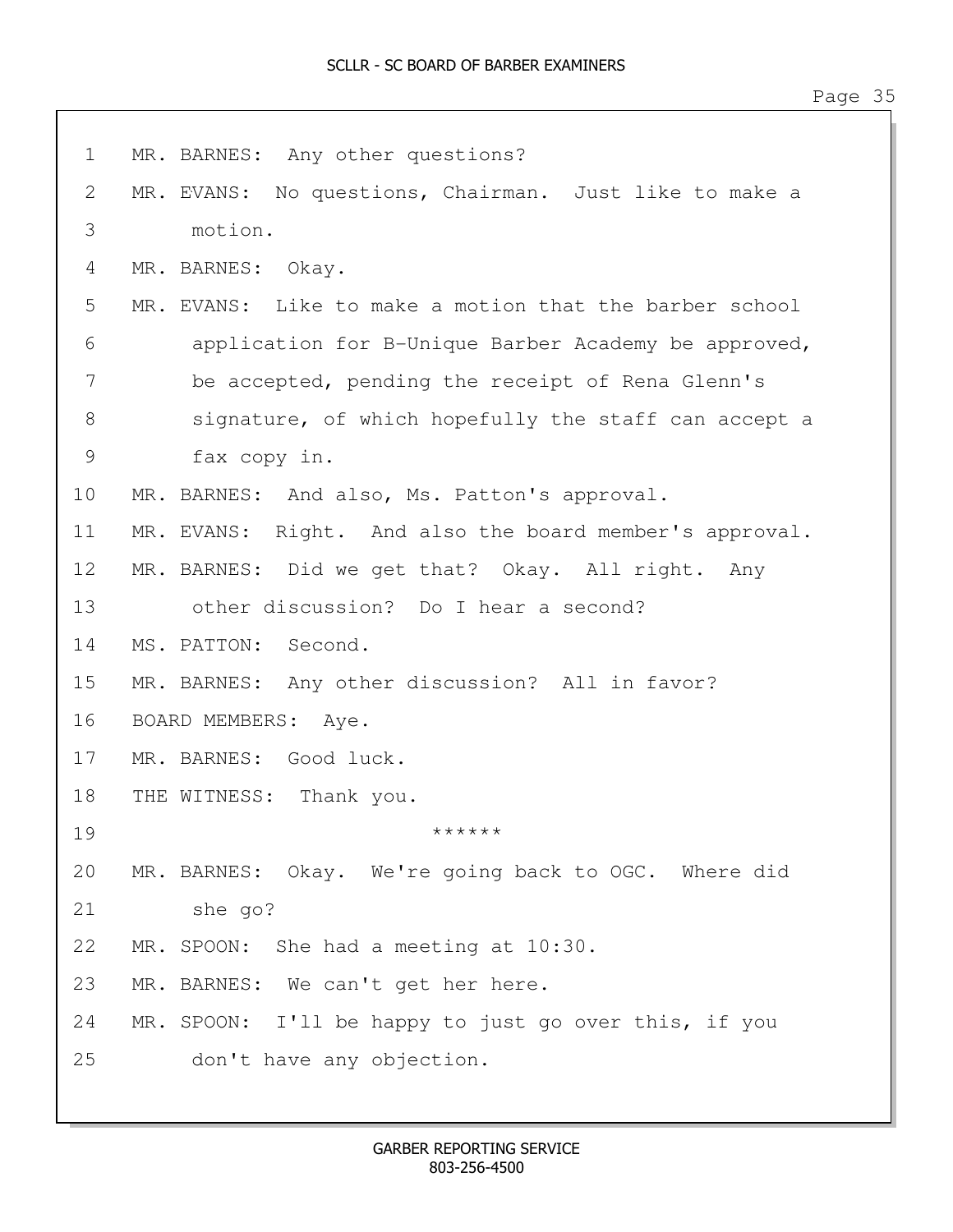| $\mathbf 1$     | MR. BARNES: No. Go ahead.                               |
|-----------------|---------------------------------------------------------|
| 2               | MR. SPOON: I think you've seen this before. And it just |
| 3               | says -- and again, this is the litigation side of       |
| 4               | the legal function. For the Barber Board, we have       |
| 5               | two cases that are open to pending actions, and         |
| 6               | three that have been closed after -- and this           |
| 7               | indicates closed after July 1st of 2010, and this       |
| $8\,$           | date is as of October of '11. And remember, these       |
| $\mathcal{G}$   | are just different from the IRC. These are the          |
| 10              | cases that have gone to the -- the formal complaints    |
| 11              | that have gone to litigation.                           |
| 12 <sup>°</sup> | MR. BARNES: Okay. Y'all have any questions about the    |
| 13              | OGC?                                                    |
| 14              | (NO RESPONSE.)                                          |
| 15              | MR. BARNES: This is just for your information.          |
| 16              | MR. SPOON: Yes, sir.                                    |
| 17              | ******                                                  |
| 18              | MR. BARNES: Approval of third student permit. Deshawn   |
| 19              | Grimmage, come forward, please. Did I pronounce         |
| 20              | that right?                                             |
| 21              | THE WITNESS: Deshawn.                                   |
| 22              | MR. BARNES: Deshawn. Grimmage?                          |
| 23              | THE WITNESS: Yeah.                                      |
| 24              | MR. BARNES: This hearing is called to order. This is    |
| 25              | the matter of Deshawn Grimmage. Does any member of      |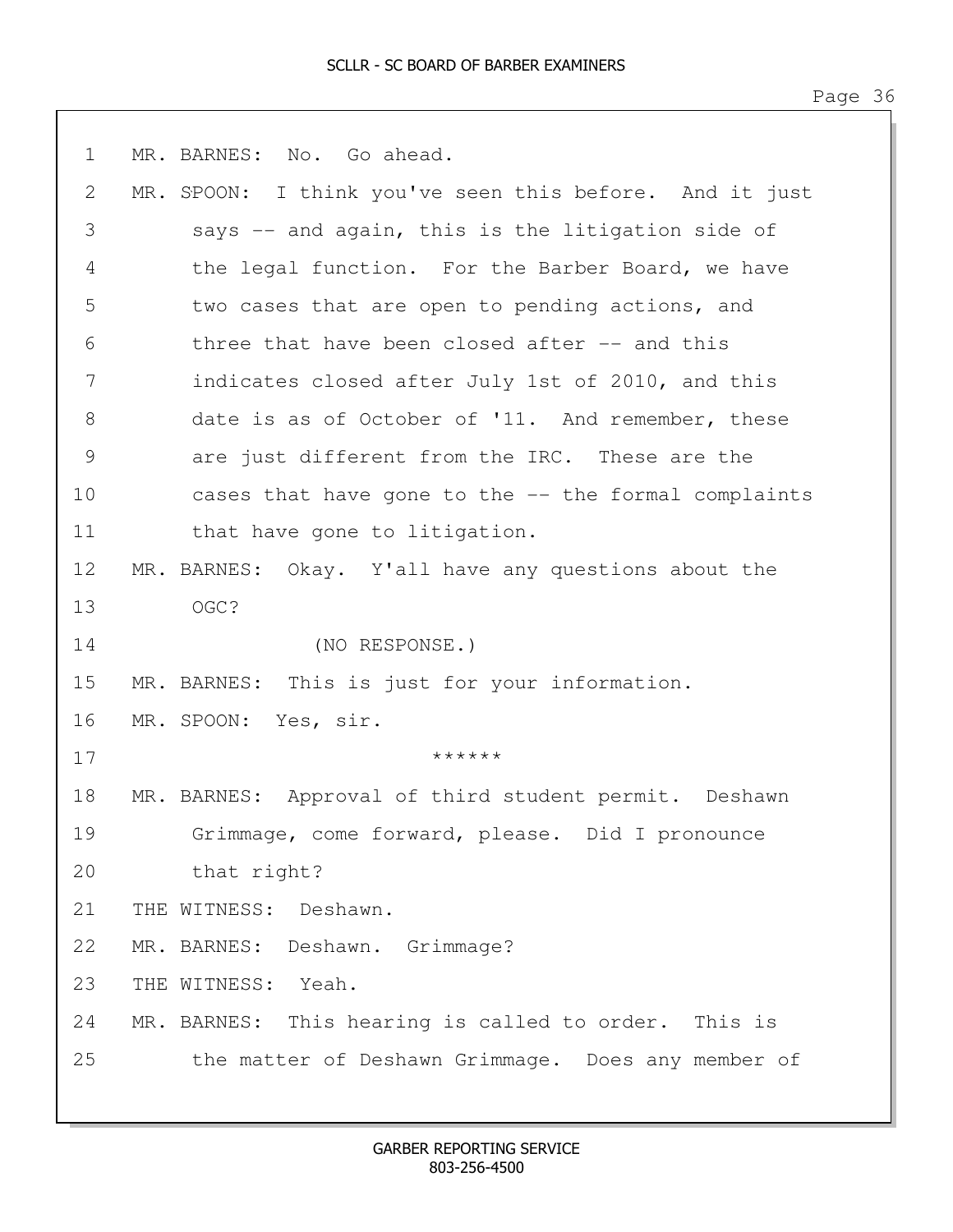| $\mathbf{2}$<br>consideration of this application?<br>3<br>(NO RESPONSE.)<br>4<br>I assume that silence means no. The purpose<br>MR. BARNES:<br>5<br>of this hearing is to determine whether the<br>6<br>applicant should be granted a license, third student<br>7<br>permit. Everyone is reminded that the proceedings<br>8<br>are being recorded and all witnesses must be sworn<br>$\mathcal{G}$<br>before they testify. All remarks should be directed<br>to the chairman or president. Doris, is this the<br>10<br>11<br>complete application of this applicant in our<br>materials?<br>12<br>13<br>MS. CUBITT: Yes, sir.<br>14<br>MR. BARNES: What questions did staff have concerning<br>15<br>this application?<br>16<br>MS. CUBITT: He has requested to meet with you because he<br>17<br>seeks approval for a third student permit, and that<br>18<br>requires your approval.<br>MR. BARNES: Did staff subpoena any other persons to be<br>19<br>20<br>here today to answer questions that we might have?<br>21<br>MS. CUBITT: No, sir.<br>22<br>MR. BARNES: Is this applicant present? Yes, he has just<br>23<br>stated his full name. Will you be sworn in, please.<br>24<br>(The witness is sworn in.)<br>25 | $\mathbf 1$ | the board have reason to excuse him or herself for     |  |
|---------------------------------------------------------------------------------------------------------------------------------------------------------------------------------------------------------------------------------------------------------------------------------------------------------------------------------------------------------------------------------------------------------------------------------------------------------------------------------------------------------------------------------------------------------------------------------------------------------------------------------------------------------------------------------------------------------------------------------------------------------------------------------------------------------------------------------------------------------------------------------------------------------------------------------------------------------------------------------------------------------------------------------------------------------------------------------------------------------------------------------------------------------------------------------------------------------------------------|-------------|--------------------------------------------------------|--|
|                                                                                                                                                                                                                                                                                                                                                                                                                                                                                                                                                                                                                                                                                                                                                                                                                                                                                                                                                                                                                                                                                                                                                                                                                           |             |                                                        |  |
|                                                                                                                                                                                                                                                                                                                                                                                                                                                                                                                                                                                                                                                                                                                                                                                                                                                                                                                                                                                                                                                                                                                                                                                                                           |             |                                                        |  |
|                                                                                                                                                                                                                                                                                                                                                                                                                                                                                                                                                                                                                                                                                                                                                                                                                                                                                                                                                                                                                                                                                                                                                                                                                           |             |                                                        |  |
|                                                                                                                                                                                                                                                                                                                                                                                                                                                                                                                                                                                                                                                                                                                                                                                                                                                                                                                                                                                                                                                                                                                                                                                                                           |             |                                                        |  |
|                                                                                                                                                                                                                                                                                                                                                                                                                                                                                                                                                                                                                                                                                                                                                                                                                                                                                                                                                                                                                                                                                                                                                                                                                           |             |                                                        |  |
|                                                                                                                                                                                                                                                                                                                                                                                                                                                                                                                                                                                                                                                                                                                                                                                                                                                                                                                                                                                                                                                                                                                                                                                                                           |             |                                                        |  |
|                                                                                                                                                                                                                                                                                                                                                                                                                                                                                                                                                                                                                                                                                                                                                                                                                                                                                                                                                                                                                                                                                                                                                                                                                           |             |                                                        |  |
|                                                                                                                                                                                                                                                                                                                                                                                                                                                                                                                                                                                                                                                                                                                                                                                                                                                                                                                                                                                                                                                                                                                                                                                                                           |             |                                                        |  |
|                                                                                                                                                                                                                                                                                                                                                                                                                                                                                                                                                                                                                                                                                                                                                                                                                                                                                                                                                                                                                                                                                                                                                                                                                           |             |                                                        |  |
|                                                                                                                                                                                                                                                                                                                                                                                                                                                                                                                                                                                                                                                                                                                                                                                                                                                                                                                                                                                                                                                                                                                                                                                                                           |             |                                                        |  |
|                                                                                                                                                                                                                                                                                                                                                                                                                                                                                                                                                                                                                                                                                                                                                                                                                                                                                                                                                                                                                                                                                                                                                                                                                           |             |                                                        |  |
|                                                                                                                                                                                                                                                                                                                                                                                                                                                                                                                                                                                                                                                                                                                                                                                                                                                                                                                                                                                                                                                                                                                                                                                                                           |             |                                                        |  |
|                                                                                                                                                                                                                                                                                                                                                                                                                                                                                                                                                                                                                                                                                                                                                                                                                                                                                                                                                                                                                                                                                                                                                                                                                           |             |                                                        |  |
|                                                                                                                                                                                                                                                                                                                                                                                                                                                                                                                                                                                                                                                                                                                                                                                                                                                                                                                                                                                                                                                                                                                                                                                                                           |             |                                                        |  |
|                                                                                                                                                                                                                                                                                                                                                                                                                                                                                                                                                                                                                                                                                                                                                                                                                                                                                                                                                                                                                                                                                                                                                                                                                           |             |                                                        |  |
|                                                                                                                                                                                                                                                                                                                                                                                                                                                                                                                                                                                                                                                                                                                                                                                                                                                                                                                                                                                                                                                                                                                                                                                                                           |             |                                                        |  |
|                                                                                                                                                                                                                                                                                                                                                                                                                                                                                                                                                                                                                                                                                                                                                                                                                                                                                                                                                                                                                                                                                                                                                                                                                           |             |                                                        |  |
|                                                                                                                                                                                                                                                                                                                                                                                                                                                                                                                                                                                                                                                                                                                                                                                                                                                                                                                                                                                                                                                                                                                                                                                                                           |             |                                                        |  |
|                                                                                                                                                                                                                                                                                                                                                                                                                                                                                                                                                                                                                                                                                                                                                                                                                                                                                                                                                                                                                                                                                                                                                                                                                           |             |                                                        |  |
|                                                                                                                                                                                                                                                                                                                                                                                                                                                                                                                                                                                                                                                                                                                                                                                                                                                                                                                                                                                                                                                                                                                                                                                                                           |             |                                                        |  |
|                                                                                                                                                                                                                                                                                                                                                                                                                                                                                                                                                                                                                                                                                                                                                                                                                                                                                                                                                                                                                                                                                                                                                                                                                           |             |                                                        |  |
|                                                                                                                                                                                                                                                                                                                                                                                                                                                                                                                                                                                                                                                                                                                                                                                                                                                                                                                                                                                                                                                                                                                                                                                                                           |             |                                                        |  |
|                                                                                                                                                                                                                                                                                                                                                                                                                                                                                                                                                                                                                                                                                                                                                                                                                                                                                                                                                                                                                                                                                                                                                                                                                           |             |                                                        |  |
|                                                                                                                                                                                                                                                                                                                                                                                                                                                                                                                                                                                                                                                                                                                                                                                                                                                                                                                                                                                                                                                                                                                                                                                                                           |             | MR. BARNES: Are you ready to show us why you should be |  |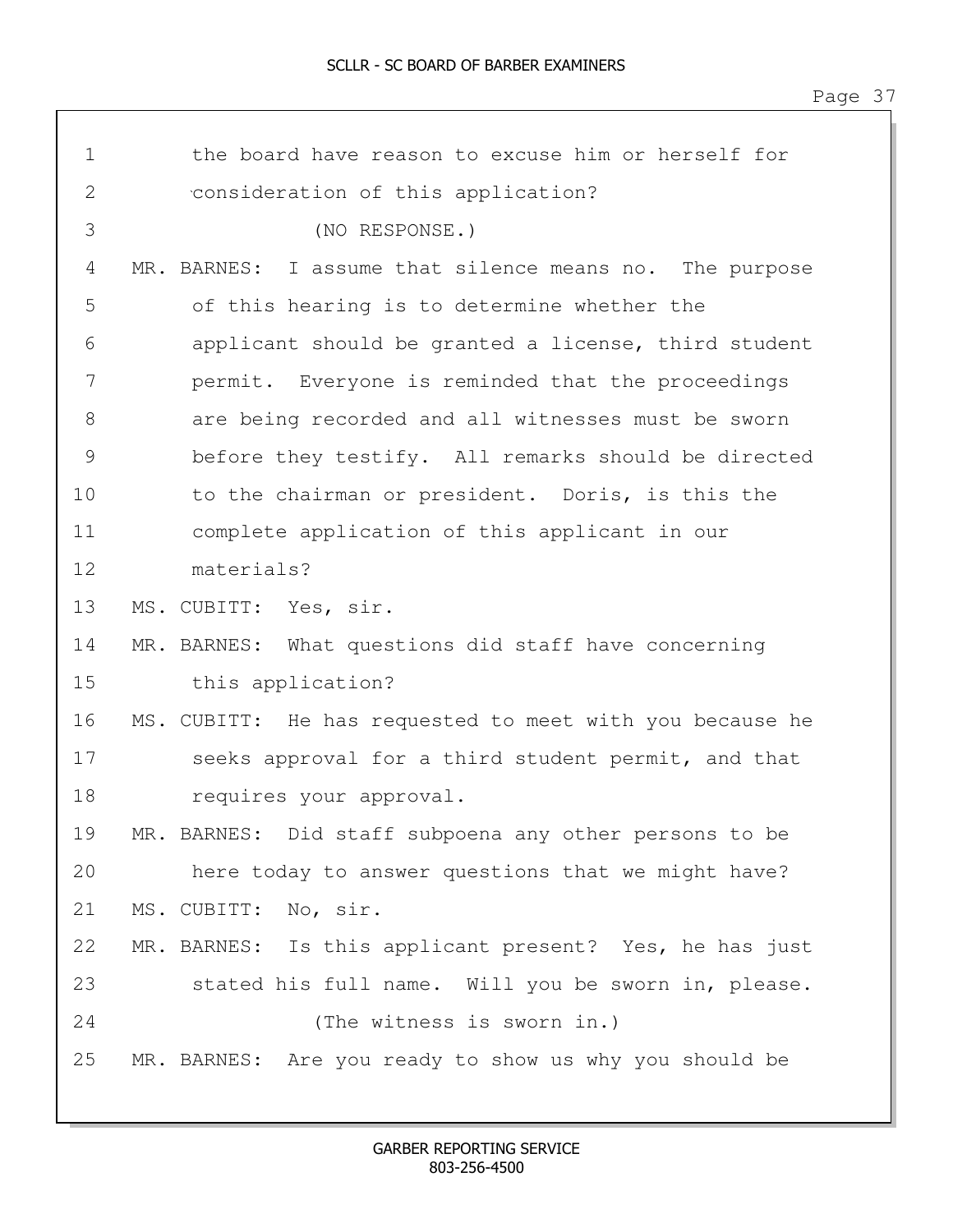| $\mathbf 1$  | granted a license, despite the questions raised by      |
|--------------|---------------------------------------------------------|
| $\mathbf{2}$ | our staff?                                              |
| 3            | THE WITNESS: Yes, sir.                                  |
| 4            | MR. BARNES: Board members, you can ask questions.       |
| 5            | MR. ROBINSON: Mr. Grimmage, where do you plan to finish |
| 6            | your training?                                          |
| 7            | THE WITNESS: Integrity Barber Cuts.                     |
| 8            | MR. ROBINSON: And who is that OJT instructor?           |
| 9            | THE WITNESS: Magill.                                    |
| 10           | MR. ROBINSON: Integrity Barber Shop?                    |
| 11           | THE WITNESS: Yes. But I was planning on moving to       |
| 12           | Columbia soon.                                          |
| 13           | MR. ROBINSON: Well, you need to be advised. If you get  |
| 14           | a permit at this location, you can't move it. You'd     |
| 15           | be better advised to find an OJT instructor here,       |
| 16           | especially if you're going to move within a short       |
| 17           | period of time, or you won't be able to complete        |
| 18           | your hours. How many hours do you have now, as far      |
| 19           | as you know?                                            |
| 20           | THE WITNESS: I need 500.                                |
| 21           | MR. ROBINSON: And when do you plan on moving?           |
| 22           | THE WITNESS:<br>January.                                |
| 23           | MR. BARNES:<br>January.                                 |
| 24           | January. That's pushing it a little<br>MR. ROBINSON:    |
| 25           | Full-time, you could get 192 hours per<br>close.        |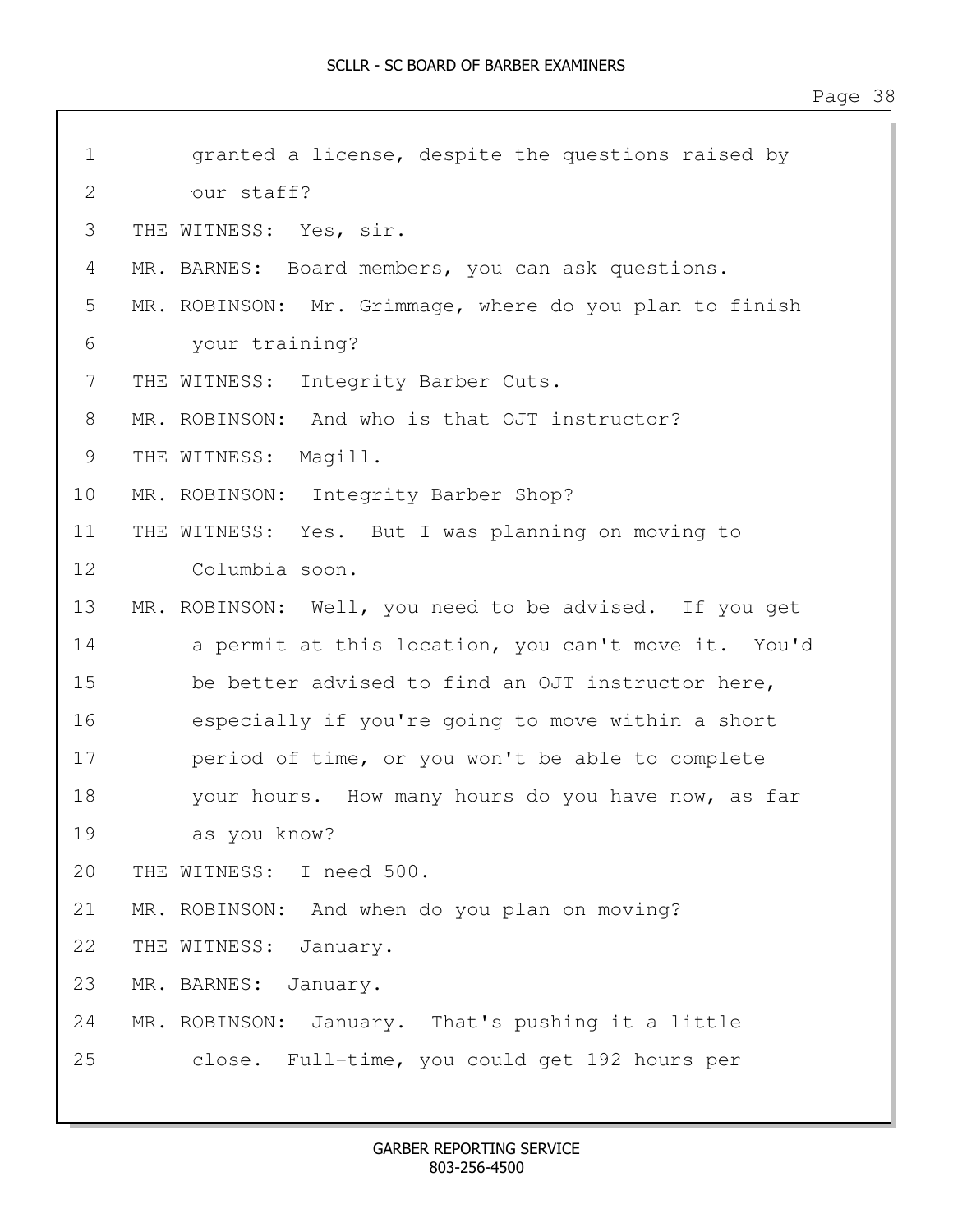| $\mathbf 1$ | month, conceivably. So, you know, you wouldn't be       |
|-------------|---------------------------------------------------------|
| 2           | able to move prior to that time, if you were given a    |
| 3           | third permit today. So you need to be at this shop      |
| 4           | long enough to complete your 500 hours. And you         |
| 5           | have to be sure you got -- you need 500 more hours.     |
| 6           | THE WITNESS: Yes. Five, five-fifties, around the range. |
| 7           | MR. ROBINSON: Be advised now, you come from Denmark     |
| 8           | Tech. So the hours you need are going to change.        |
| 9           | You need 1920 to complete now.                          |
| 10          | THE WITNESS: Okay.                                      |
| 11          | MR. ROBINSON: So you think you have around 1300 --      |
| 12          | THE WITNESS: Uh-huh.                                    |
| 13          | MR. ROBINSON: -- hours from Denmark Tech.               |
| 14          | THE WITNESS:<br>Yes.                                    |
| 15          | MR. ROBINSON: Can you verify that?                      |
| 16          | THE WITNESS:<br>Yes.                                    |
| 17          | MR. ROBINSON: Because you need to be sure. If you come  |
| 18          | to Columbia to work on that permit, that's a            |
| 19          | violation. You won't get a fourth permit. You           |
| 20          | don't look too sure.                                    |
| 21          | THE WITNESS: Can you repeat that?                       |
| 22          | MR. ROBINSON: Okay. If you're issued a third permit     |
| 23          | under Mr. Magill -- I think that's his first name?      |
| 24          | THE WITNESS: Yes.                                       |
| 25          | MR. ROBINSON: $-$ at barber shop, where? Where is the   |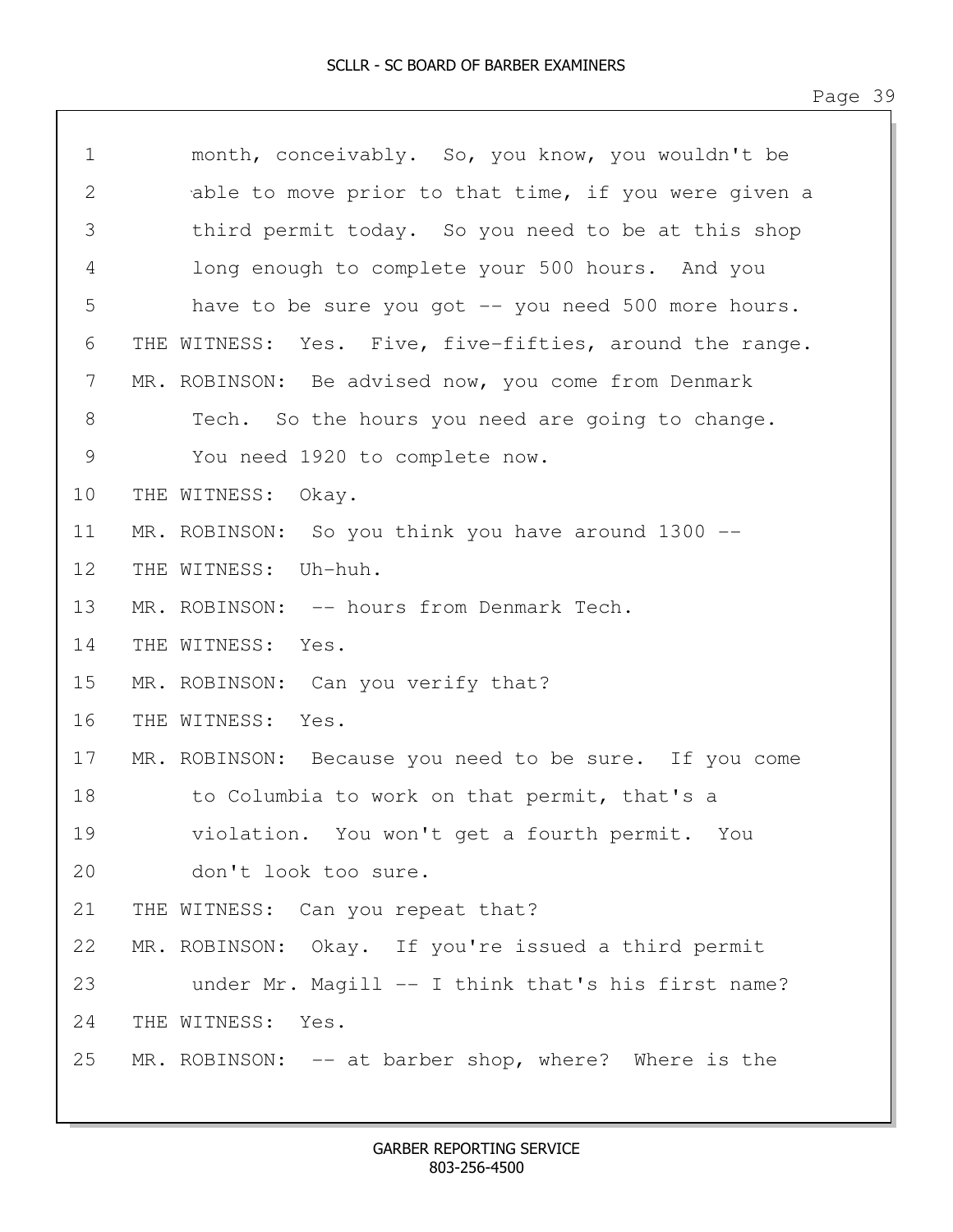| $\mathbf 1$   | barbershop?                                            |
|---------------|--------------------------------------------------------|
| 2             | THE WITNESS: Dillon, South Carolina.                   |
| 3             | MR. ROBINSON: In Dillon?                               |
| 4             | THE WITNESS: Yes.                                      |
| 5             | MR. ROBINSON: And you have 500 hours remaining to      |
| 6             | finish. If you move, that invalidates your permit.     |
| 7             | Your permit is no good. If you're going to move        |
| 8             | within two or three months, it would be better --      |
| $\mathcal{G}$ | you'd be more advised to get a instructor in           |
| 10            | Columbia, where you'd have enough time to finish       |
| 11            | your hours. The maximum hours you can get is 192       |
| 12            | hours per month. So you're looking at -- you're        |
| 13            | looking at three months in order to finish. If you     |
| 14            | move before the three months, then the permit is no    |
| 15            | good. You have to stay with that instructor, stay      |
| 16            | in that barber shop.                                   |
| 17            | THE WITNESS: I got you.                                |
| 18            | MR. ROBINSON: And if you went to Denmark Tech, you had |
| 19            | two permits. You probably don't have 1300 hours.       |
| 20            | If you went to Denmark Tech --                         |
| 21            | THE WITNESS: Total, I have -- I should have 950 hours. |
| 22            | MR. ROBINSON: Okay. So you're making my point for me.  |
| 23            | THE WITNESS: Yeah.                                     |
| 24            | MR. ROBINSON: You need to find a place -- if you're    |
| 25            | going to move soon, you need to find some place in     |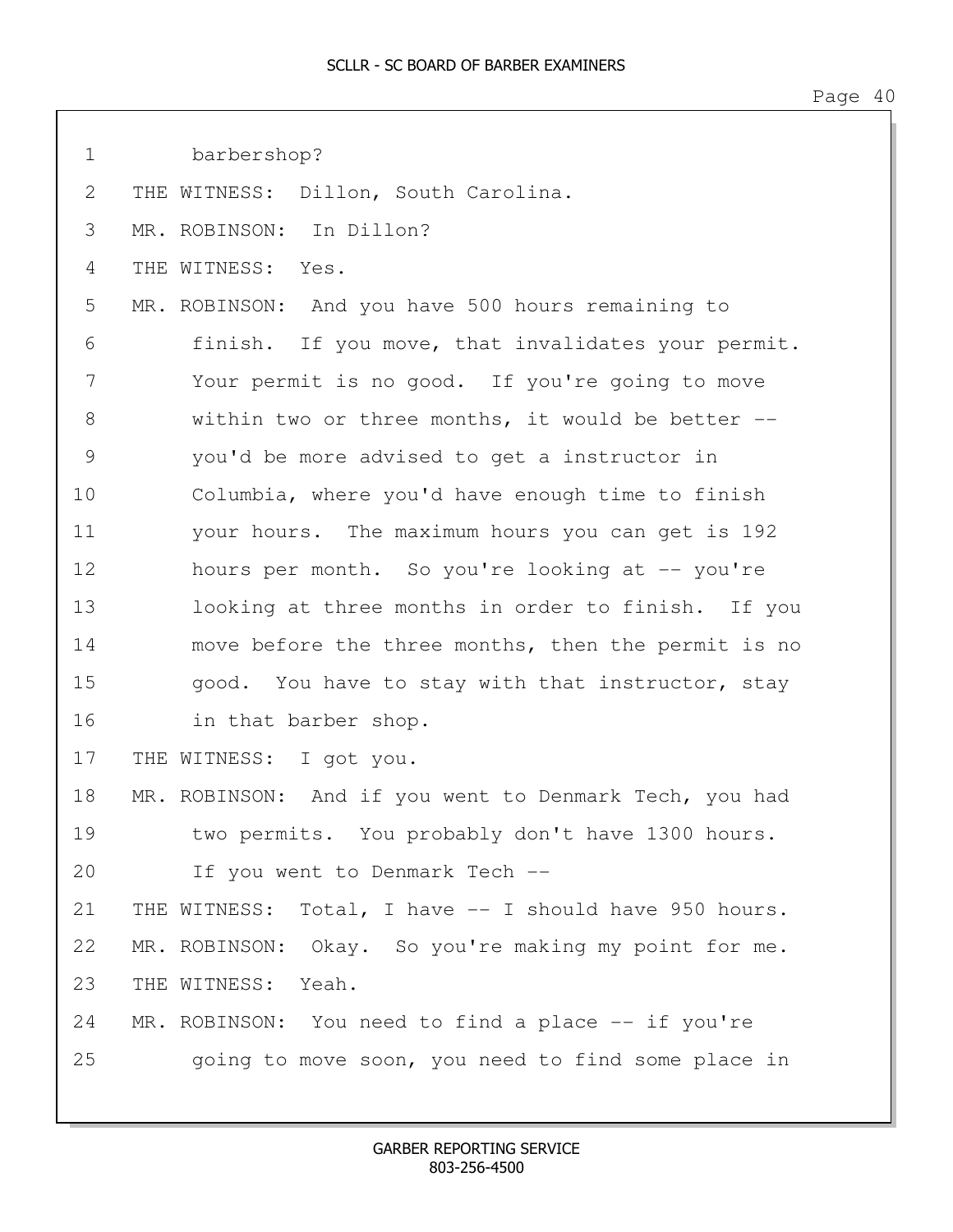| $\mathbf 1$   | the city that you're going to be living in.              |
|---------------|----------------------------------------------------------|
| 2             | THE WITNESS:<br>Okay.                                    |
| 3             | MR. ROBINSON: Okay?                                      |
| 4             | THE WITNESS: Yes, sir.                                   |
| 5             | MR. ROBINSON: That's what I would advise you. Of         |
| 6             | course, the decision is yours. If you get a permit       |
| 7             | and move, that invalidates your permit. You got to       |
| 8             | stay with an OJT instructor. And at Denmark Tech,        |
| $\mathcal{G}$ | you got 1500 hours to complete. When you go OJT,         |
| 10            | you have 1920 to complete. So you're looking at          |
| 11            | needing a thousand hours. If you got nine and some       |
| 12            | change, you're almost at a thousand hours that you       |
| 13            | have to finish before you can take a test.               |
| 14            | THE WITNESS: I understand.                               |
| 15            | MR. ROBINSON: Okay.                                      |
| 16            | MR. BARNES: How many hours do you think you got at       |
| 17            | Denmark Tech?                                            |
| 18            | THE WITNESS: Nine fifty.                                 |
| 19            | MR. BARNES: Nine hundred and fifty.                      |
| 20            | THE WITNESS: Yes, sir.                                   |
| 21            | MR. BARNES:<br>So you're going to lack another thousand. |
| 22            | THE WITNESS:<br>Uh-huh.                                  |
| 23            | MR. BARNES: Now, what happens if you're incompatible     |
| 24            | with this person that you're going to go a thousand      |
| 25            | hours with? You going full time?                         |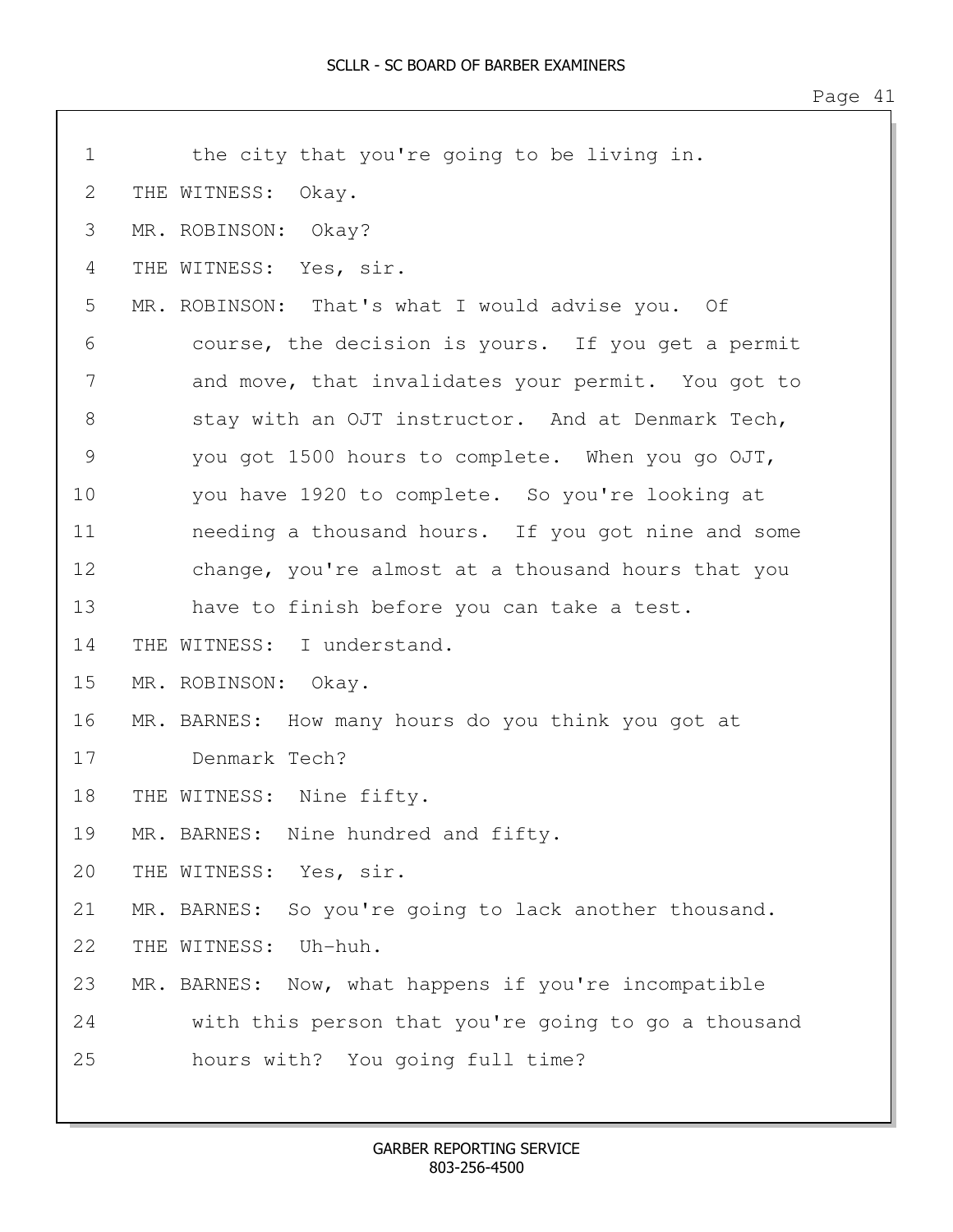1 THE WITNESS: Yes. 2 MR. BARNES: And you're not planning on starting till 3 January? 4 THE WITNESS: I have a question. 5 MR. BARNES: Answer my question first. Are you planning 6 on starting in January? 7 THE WITNESS: Soon as possible. 8 MR. ROBINSON: He said he was moving to Columbia -- 9 MS. HAWSEY: Yeah. 10 MR. BARNES: And you're not going to be able to get no 11 thousand hours in. And where's this job going to 12 be? 13 THE WITNESS: Dillon, South Carolina. But if I can get 14 in the shop in Columbia soon as possible, then --15 MR. ROBINSON: You have to have a shop. 16 THE WITNESS: Yes. That would be best. 17 MR. ROBINSON: So you're going to find a shop and come 18 back to us. 19 THE WITNESS: Yes. 20 MR. BARNES: So you don't really need approval today. 21 MR. ROBINSON: Not today. He'd need to find a OJT 22 instructor and a shop in Columbia. 23 MR. BARNES: Ms. Hawsey, would you like to make a 24 comment? 25 MS. HAWSEY: Yes.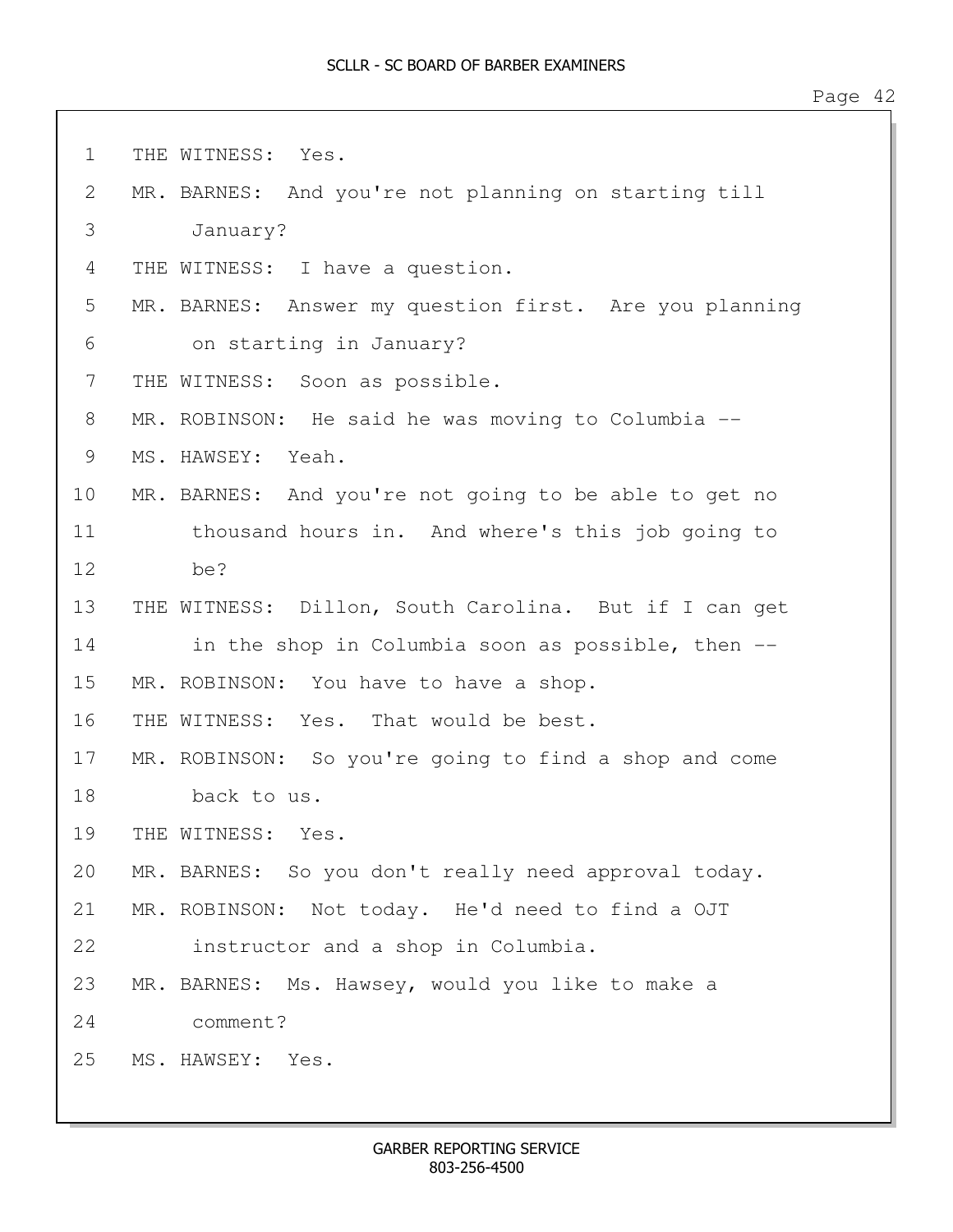| $\mathbf 1$ | MR. BARNES: Does she need to be sworn in?               |
|-------------|---------------------------------------------------------|
| 2           | MR. SPOON:<br>That's all right.                         |
| 3           | MR. BARNES: Well, I just wanted to make sure.           |
| 4           | MS. HAWSEY: You can go ahead and approve it today.      |
| 5           | We've done this in the past. And then when he comes     |
| 6           | to Columbia in January, we'll already have it in the    |
| 7           | computer that he was already approved; he doesn't       |
| 8           | have to come back. That's perfectly fine, if you        |
| 9           | want to do it like that.                                |
| 10          | MR. BARNES: All right. I just didn't want him to lose   |
| 11          | his time.                                               |
| 12          | MS. HAWSEY: No. We have it recorded in our system that  |
| 13          | he was approved on such-and-such a date, and I'll       |
| 14          | look at that.                                           |
| 15          | MR. BARNES: But he's got a year from that date once we  |
| 16          | approve him; does he not?                               |
| 17          | MR. ROBINSON: No.                                       |
| 18          | MS. HAWSEY: No.                                         |
| 19          | MR. ROBINSON: Issue date.                               |
| 20          | MR. BARNES: Issue date.                                 |
| 21          | MS. HAWSEY: We've had people come before and waited six |
| 22          | months or something before they came back for their     |
| 23          | third permit application to us.                         |
| 24          | MR. ROBINSON: You understand that, Mr. Grimmage?        |
| 25          | THE WITNESS: Yes, sir.                                  |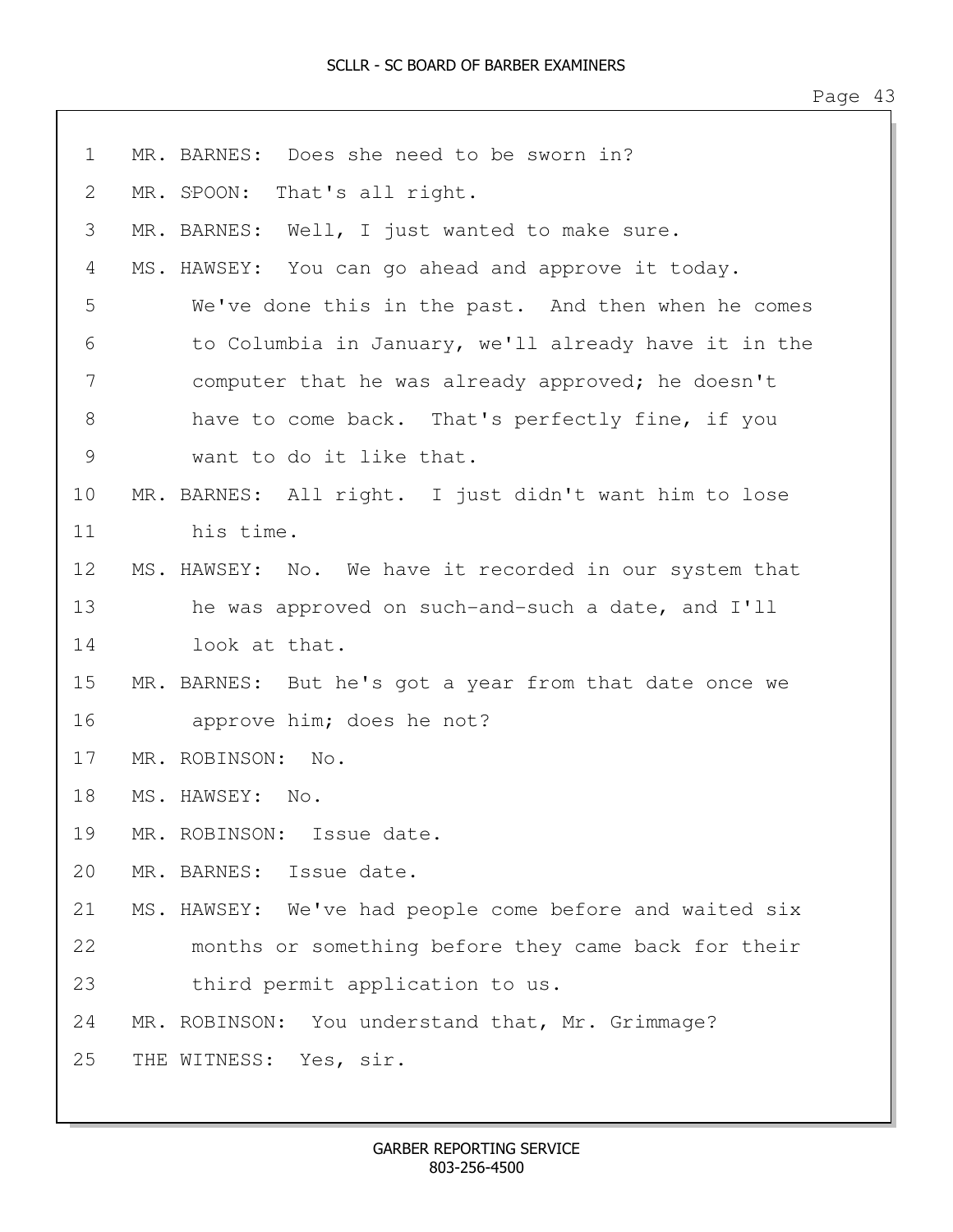| $\mathbf 1$   | MR. ROBINSON: We approve you today. Whenever you find a |
|---------------|---------------------------------------------------------|
| $\mathbf{2}$  | shop in Columbia, you let the office know, the OJT      |
| 3             | instructor in the shop, and then you can get your       |
| 4             | third permit. That's it. Understand that?               |
| 5             | THE WITNESS: Yes, sir.                                  |
| 6             | MR. ROBINSON: Well, if you understand that, I'll make a |
| 7             | motion to approve your third permit.                    |
| 8             | MR. EVANS: Second.                                      |
| $\mathcal{G}$ | MR. BARNES: Any discussion? All in favor?               |
| 10            | BOARD MEMBERS: Aye.                                     |
| 11            | MR. BARNES: Before we move on, I'd like to call a five  |
| 12            | minute break.                                           |
| 13            | (Off the record.)                                       |
| 14            | MR. BARNES: I want to call this meeting back to order.  |
| 15            | Approval of reciprocity from Egypt, Sameh --            |
| 16            | MR. ROBINSON: Sameh Awad.                               |
| 17            | MR. BARNES: Well, come on up. Have a seat there,        |
| 18            | please. All right. If I can get this right, the         |
| 19            | hearing is called to order. This is the matter of       |
| 20            | $Sam$ $--$                                              |
| 21            | THE WITNESS: Sameh Awad. Sameh Awad.                    |
| 22            | MR. BARNES: Sam Awad. Is that right? Am I close? Does   |
| 23            | any of the board have any reason to excuse him or       |
| 24            | herself from consideration of this application?         |
| 25            | (NO RESPONSE.)                                          |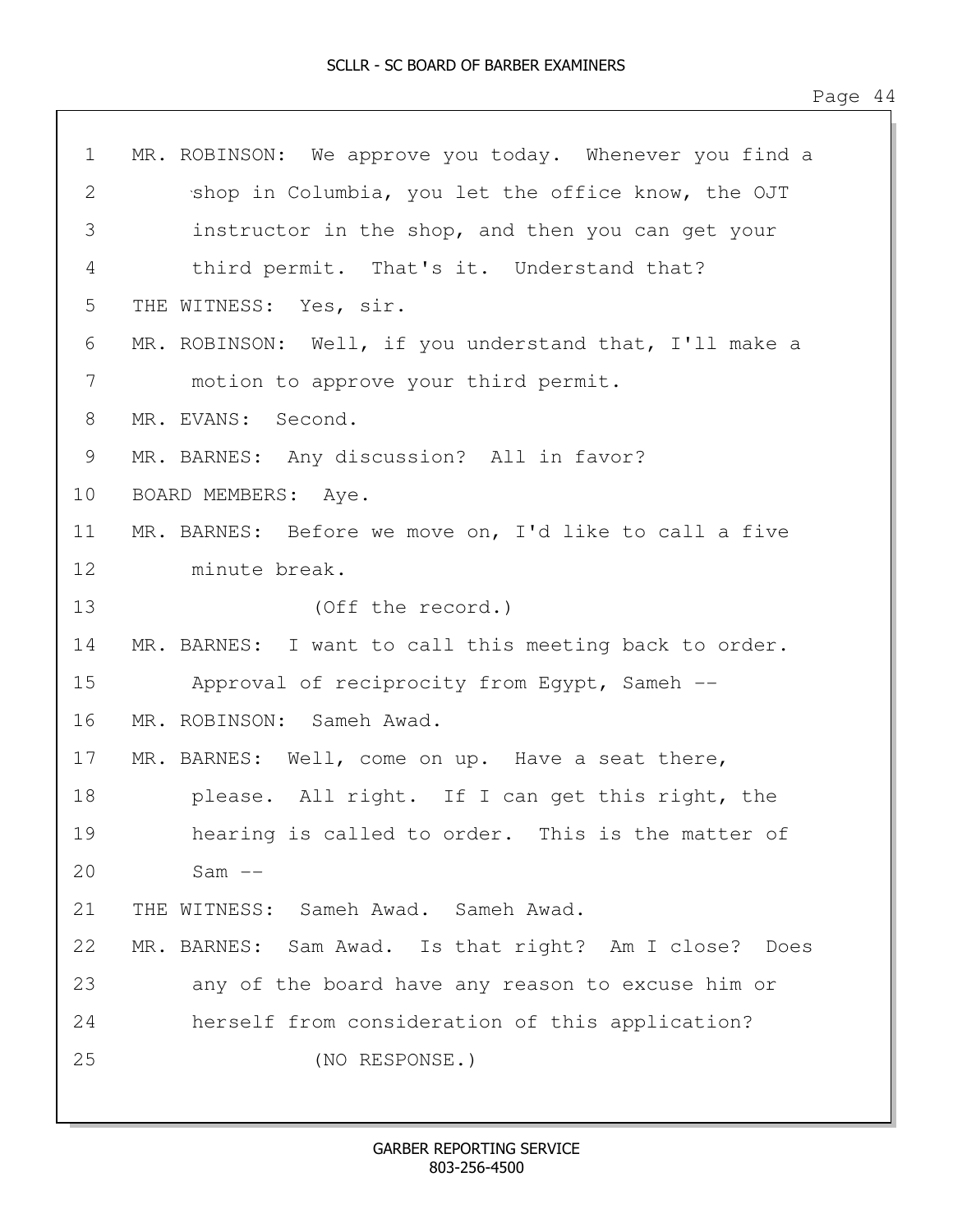| $\mathbf 1$ | The purpose of this hearing is to determine<br>MR. BARNES: |
|-------------|------------------------------------------------------------|
| 2           | whether the applicant should be granted a license,         |
| 3           | master care or registered barber through                   |
| 4           | reciprocity. Everyone is reminded that the                 |
| 5           | proceedings are being recorded and all witnesses           |
| 6           | must be sworn before they testify. All remarks             |
| 7           | should be directed to the chairman. Ms. Doris, is          |
| 8           | this complete application package in our material --       |
| 9           | in my materials?                                           |
| 10          | MS. CUBITT: Yes, sir.                                      |
| 11          | MR. BARNES: What question did staff have concerning this   |
| 12          | application?                                               |
| 13          | MS. CUBITT: He was requested to meet with you because he   |
| 14          | seeks approval for licensure through reciprocity           |
| 15          | from Egypt.                                                |
| 16          | MR. BARNES: Did staff subpoena any other persons here      |
| 17          | today to answer questions that we might have?              |
| 18          | MS. CUBITT: No, sir.                                       |
| 19          | MR. BARNES: Does anybody read Egyptian? I need somebody    |
| 20          | because I've got questions.                                |
| 21          | MS. CUBITT: It's interpreted on the back page.             |
| 22          | MR. ROBINSON: It has a page in there that --               |
| 23          | MR. BARNES: Okay. But who did the interpretation?          |
| 24          | (NO RESPONSE.)                                             |
| 25          | MR. BARNES: Okay. That's what I don't know. I              |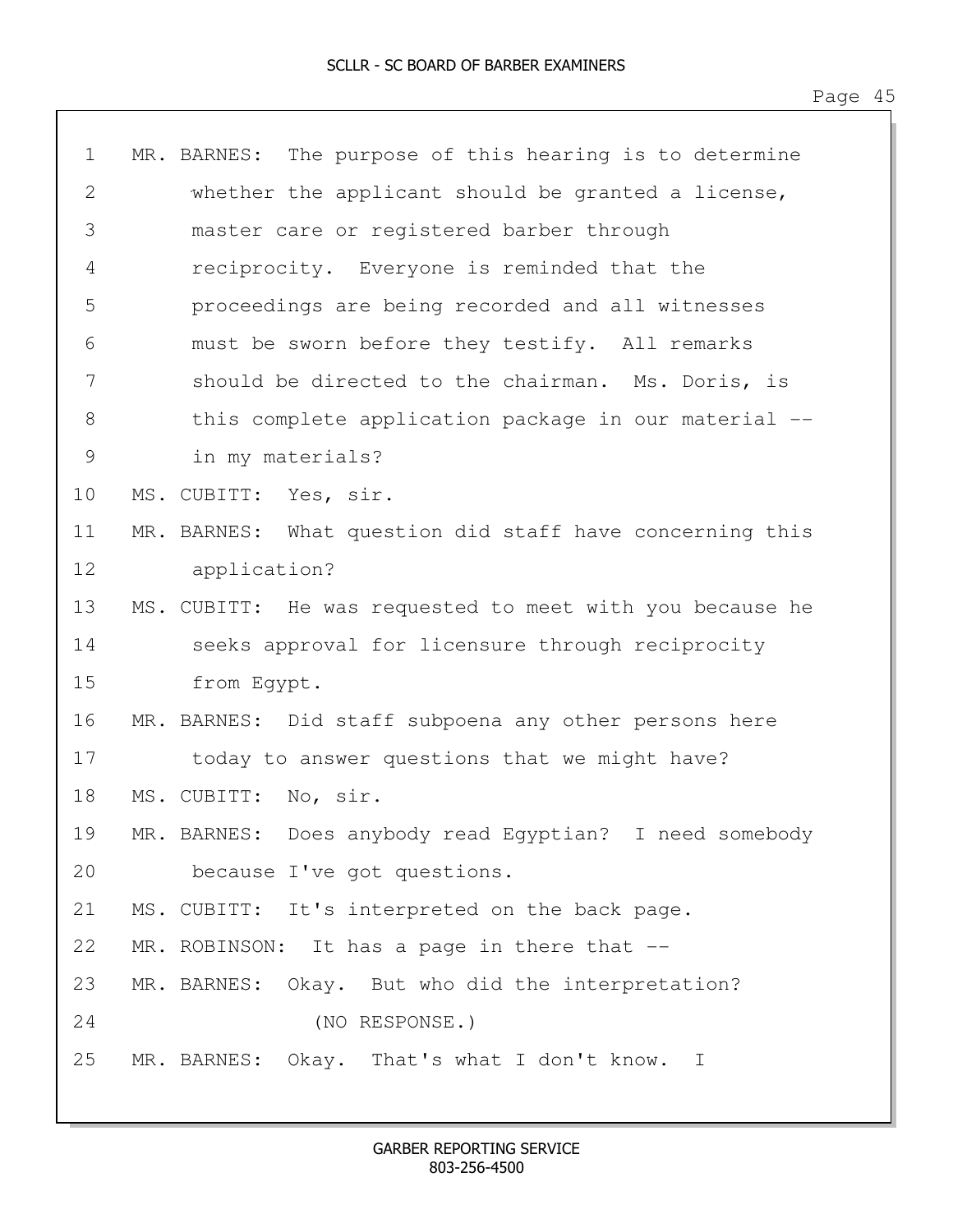| $\mathbf 1$ | cannot --                                               |
|-------------|---------------------------------------------------------|
| 2           | MR. EVANS: I appreciate your question.                  |
| 3           | MR. BARNES: I can't justify something I don't know who  |
| 4           | did the interpretation; that's my problem. It just      |
| 5           | says "translation." I cannot go forward with this       |
| 6           | till I know who --                                      |
| 7           | MS. PATTON: Did the translation.                        |
| 8           | MR. ROBINSON: Ask him.                                  |
| 9           | MR. BARNES: Who did the interpretation? Do you know,    |
| 10          | sir?                                                    |
| 11          | THE WITNESS: When I'm -- when I'm coming from Egypt? Or |
| 12          | my paper?                                               |
| 13          | MR. BARNES: The paperwork here.                         |
| 14          | THE WITNESS: I -- I did it at the computer.             |
| 15          | MR. BARNES: Okay. See, I can't --                       |
| 16          | MR. ROBINSON: Okay.                                     |
| 17          | THE WITNESS: And we -- we -- we got five people at      |
| 18          | Raleigh who always translate for us, our paper, when    |
| 19          | we send it in Arabic, to translate it in English.       |
| 20          | MR. ROBINSON: So somebody in Raleigh?                   |
| 21          | THE WITNESS: In Raleigh, yeah. It's like office for     |
| 22          | translation from Arabic to English, English to          |
| 23          | Arabic.                                                 |
| 24          | MR. ROBINSON: For the state of North Carolina?          |
| 25          | THE WITNESS:<br>Yeah, North Carolina.                   |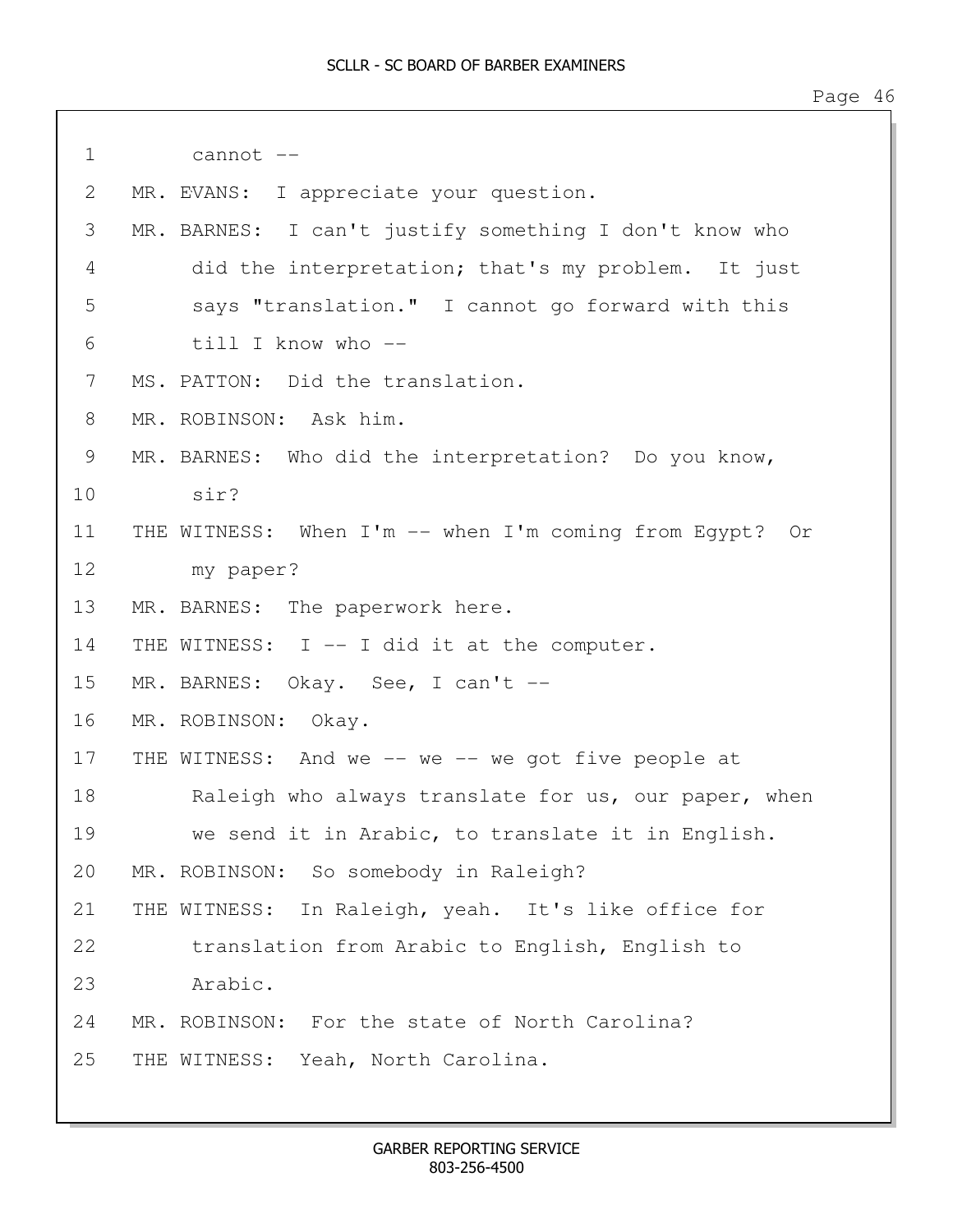| $\mathbf 1$   | MR. SPOON: I think in the application packet, you've    |
|---------------|---------------------------------------------------------|
| 2             | noticed an issue that might -- that you're going to     |
| 3             | want to ask the applicant about. I would again, if      |
| 4             | you would, kind of go through that -- go through        |
| 5             | that format.                                            |
| 6             | THE WITNESS: Excuse me.                                 |
| 7             | MR. SPOON: And that's what I'm getting to, sir. Go      |
| 8             | through that format and give you the opportunity to     |
| $\mathcal{G}$ | -- now is not that time.                                |
| 10            | THE WITNESS: Excuse me. I got papers translated from    |
| 11            | the -- the American Embassy.                            |
| 12            | MR. BARNES: All right. Just hold it.                    |
| 13            | (Talking over one another.)                             |
| 14            | MR. BARNES: Just hold on a minute, sir. Hold on a       |
| 15            | minute. Let me get finished with my comments here.      |
| 16            | MR. SPOON: For no other reason that at some point we're |
| 17            | going to have you under oath and ask you some           |
| 18            | questions and follow the same format that we have       |
| 19            | followed for the previous applications and the ones     |
| 20            | that will come after you. So you will, I promise        |
| 21            | you, be given the opportunity to be heard.              |
| 22            | THE WITNESS: Thank you, sir. Thank you.                 |
| 23            | MR. BARNES: Is this applicant present? He is here,      |
| 24            | obviously.                                              |
| 25            | MR. BARNES: Do you have witnesses that you intend to    |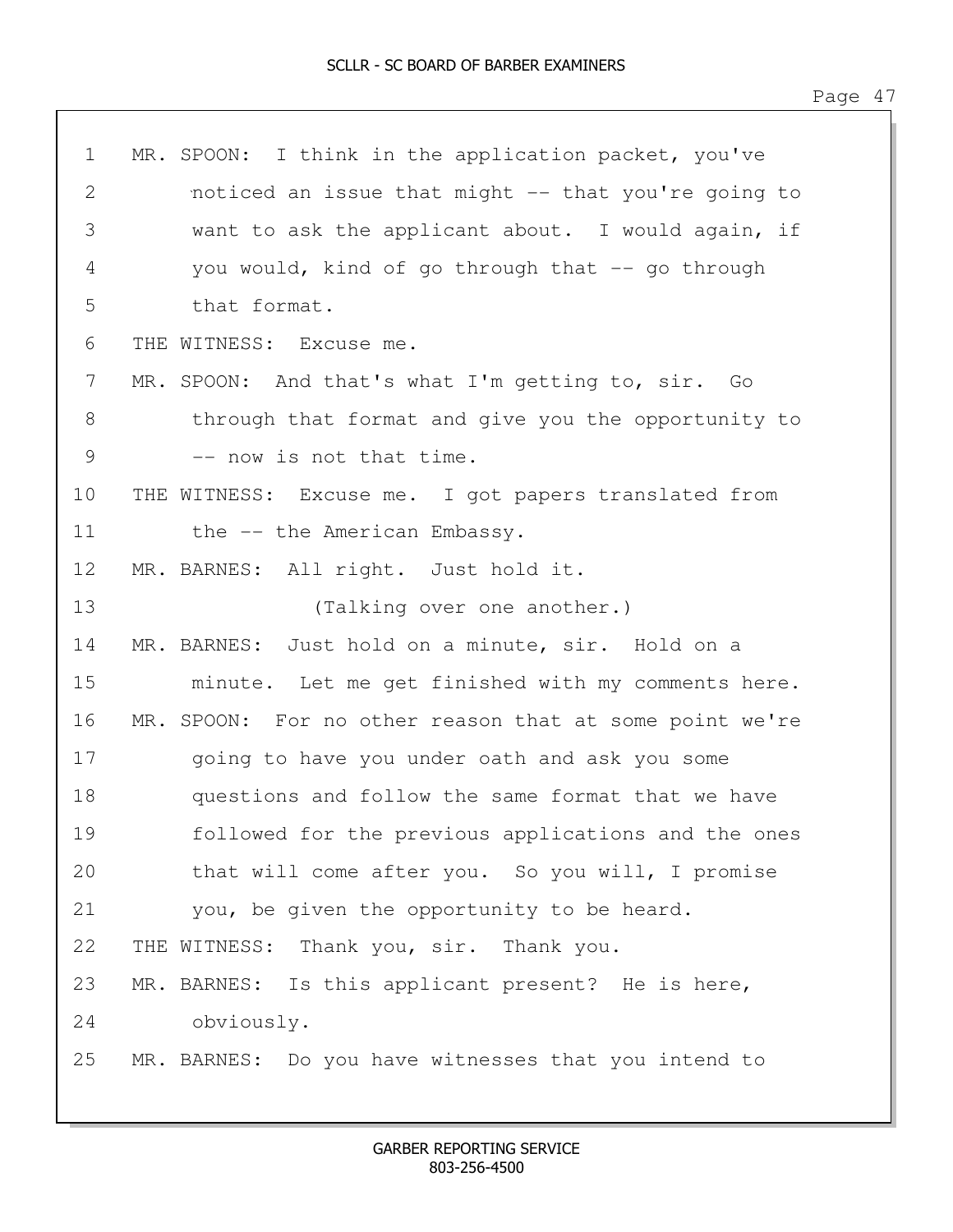1 call to testify on your behalf? 2 THE WITNESS: No, sir. 3 MR. BARNES: At this time, all persons who may -- we need 4 to swear him in. 5 (The witness is sworn in.) 6 MR. BARNES: Are you ready to show us why you should be 7 granted a license, despite the questions raised by 8 this staff? 9 THE WITNESS: Yes, sir. 10 MR. BARNES: Would you like to go ahead and comment about 11 what you're here for? 12 THE WITNESS: Yes, sir. 13 MR. BARNES: Go ahead. 14 THE WITNESS: I'd like to say to you that I'm a -- I'm a 15 barber from 1994 in Egypt. I got my own -- own my 16 own business in Egypt. Until now, I still open it. 17 And I studied bachelor degree after my high school, 18 two years, and that's -- but after that, I love to 19 be a barber and I studied two years in a barber 20 school in Egypt. Then I got my license and I'm 21 working till 1994 until now. 22 MS. PATTON: How long have you been in the states? 23 THE WITNESS: From '07. But I'm here in the state 24 between -- between -- between here and there. I'm 25 traveling back to take care of my business in Egypt,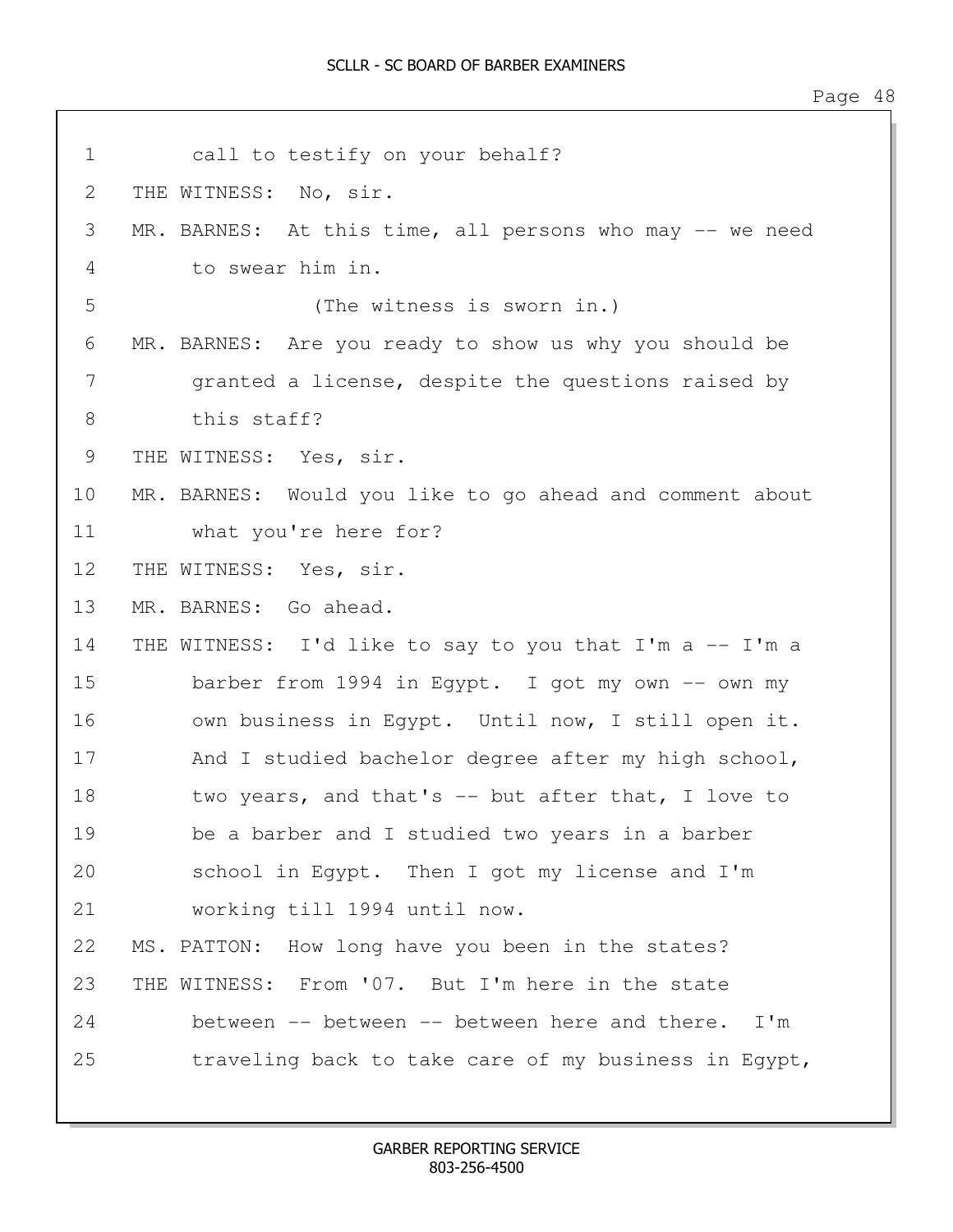| $\mathbf 1$ | because I still got my business. And I want to get     |
|-------------|--------------------------------------------------------|
| 2           | my license here, to be here in USA.                    |
| 3           | MS. PATTON: So you're not doing any barbering in the   |
| 4           | States at this time.                                   |
| 5           | THE WITNESS: No, ma'am, because I like to be legal.    |
| 6           | MR. BARNES: Have you had a license in North Carolina?  |
| 7           | THE WITNESS: No, sir.                                  |
| 8           | MR. BARNES: So this would be your first license in     |
| 9           | America?                                               |
| 10          | THE WITNESS: I wish.                                   |
| 11          | MR. BARNES: All right. I have questions because of the |
| 12          | fact that we do not have an interpreter here. How      |
| 13          | many hours did you do in your -- in Egypt?             |
| 14          | THE WITNESS: How many hours --                         |
| 15          | MR. BARNES: Yeah. When you went to school, how many    |
| 16          | hours? Did you go to school for barbering? Or --       |
| 17          | THE WITNESS: Barbering. Barbering school.              |
| 18          | MR. BARNES: It says something here, going back,        |
| 19          | Commercial Technical Institute of Accountancy? What    |
| 20          | does that mean?                                        |
| 21          | THE WITNESS: It's a -- it's a barber school in Eqypt.  |
| 22          | That's the name of the barber --                       |
| 23          | MR. BARNES: Accountancy Barber School? Or what?        |
| 24          | THE WITNESS: Excuse me?                                |
| 25          | MR. BARNES: It says Commercial Technical Institutes of |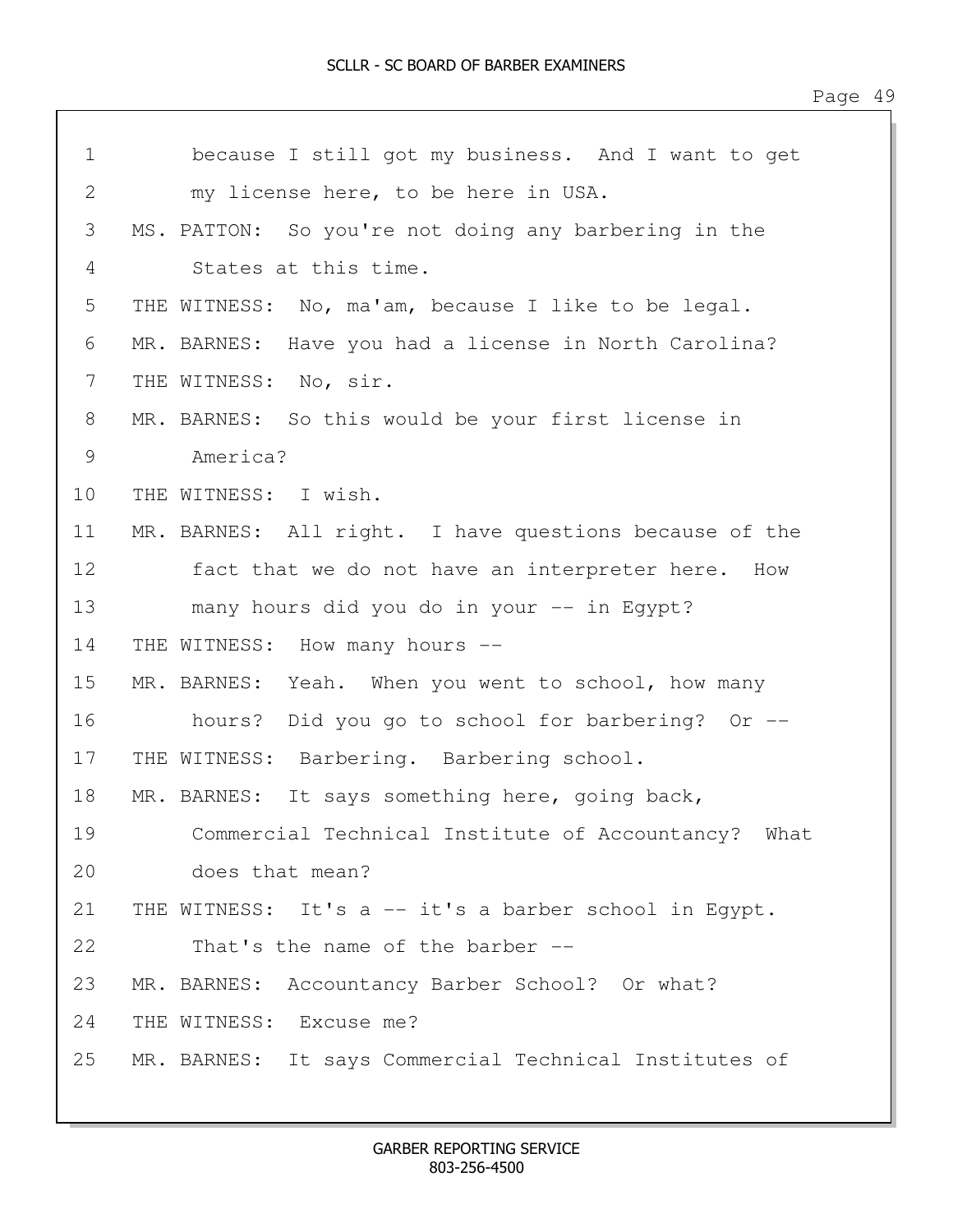| $\mathbf 1$  | Accounting.                                             |
|--------------|---------------------------------------------------------|
| $\mathbf{2}$ | MS. PATTON: Accountancy.                                |
| 3            | MR. BARNES: I mean, we don't see anything about         |
| 4            | barbering. In other words, it's what $-$                |
| 5            | THE WITNESS: It's -- it's a barber school. I study like |
| 6            | more than 2,000 hours in this school.                   |
| 7            | MR. BARNES: So you had more than 2,000 hours.           |
| 8            | THE WITNESS: Yeah. Before I start.                      |
| 9            | MR. BARNES: I think I'm going to need some              |
| 10           | documentation --                                        |
| 11           | THE WITNESS: Is this -- is this certification from my   |
| 12           | associate degree?                                       |
| 13           | MS. PATTON: For your associate degree in accounting?    |
| 14           | THE WITNESS: Yeah.                                      |
| 15           | MS. PATTON: Yes.                                        |
| 16           | MR. ROBINSON: That's the first school he went to.       |
| 17           | THE WITNESS: That's the first school after the high     |
| 18           | school. And after that, I went to the barber school     |
| 19           | after this.                                             |
| 20           | MR. BARNES: Where is the barber school?                 |
| 21           | THE WITNESS: It's in Cairo.                             |
| 22           | MR. BARNES: Certificate, though?                        |
| 23           | THE WITNESS: In Cairo.                                  |
| 24           | MR. ROBINSON: Cairo.                                    |
| 25           | MR. BARNES: But I still don't see it in my paperwork.   |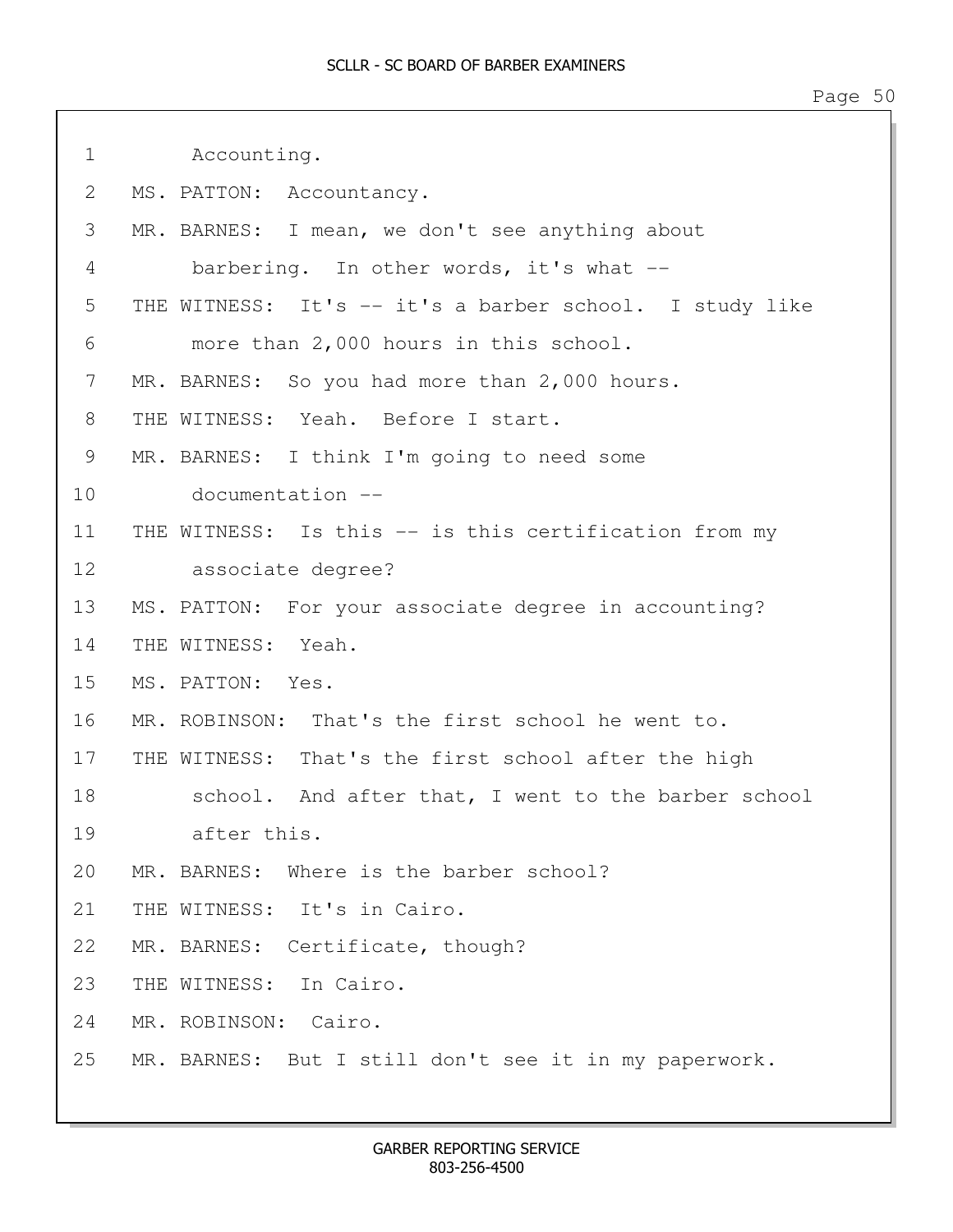| $\mathbf 1$ | THE WITNESS: No. I -- I -- I bring a paper for my -- my  |
|-------------|----------------------------------------------------------|
| 2           | license from the barber school. And I got all the        |
| 3           | grades from my school and all the hours. If need to      |
| 4           | bring it to you, I will bring it to you.                 |
| 5           | MR. ROBINSON: That's what he's asking.                   |
| 6           | THE WITNESS: I -- I -- I will -- I can translate it and  |
| 7           | bring it to you.                                         |
| 8           | MR. BARNES: That's what I really need.                   |
| 9           | THE WITNESS: Yes, sir.                                   |
| 10          | MR. BARNES: The reason, because I want to make sure that |
| 11          | the requirements in reciprocity requires the hours       |
| 12          | that, for instance, I'm going to just use North          |
| 13          | Carolina as an example. Just an example.                 |
| 14          | THE WITNESS: Okay.                                       |
| 15          | MR. BARNES: If North Carolina only requires a thousand   |
| 16          | hours, we require 1500, then they owe us 500 hours,      |
| 17          | as far as I'm concerned, in other words as far as        |
| 18          | reciprocity goes.                                        |
| 19          | THE WITNESS: Yes, sir.                                   |
| 20          | MR. BARNES: We have a problem with the State of New      |
| 21          | York. We do not follow anybody from the State of         |
| 22          | New York because they pretty much can get a license.     |
| 23          | In Alabama, you can pretty much get a license, so,       |
| 24          | without even having to go to school. So we don't         |
| 25          | accept reciprocity from those particular areas.<br>And   |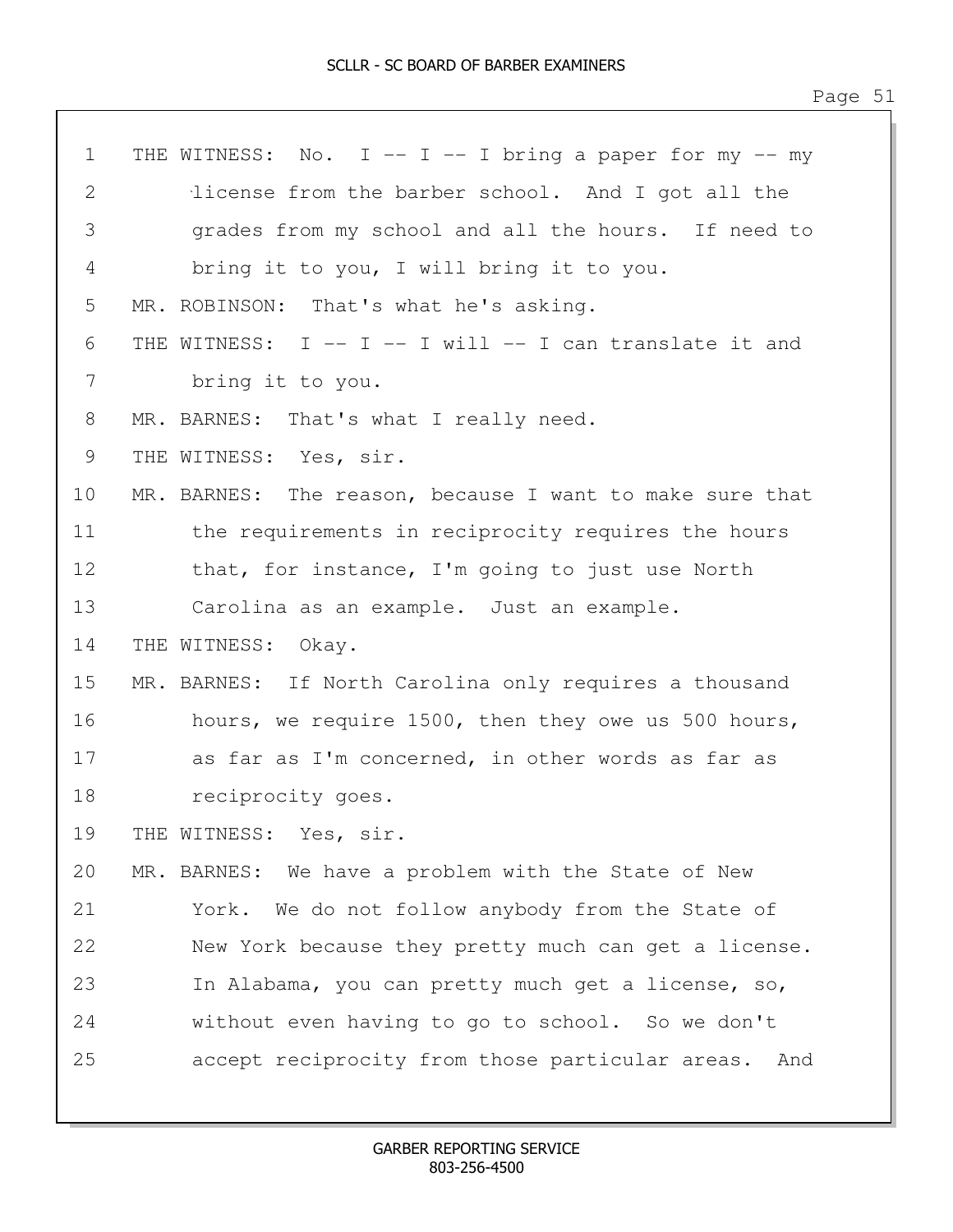| $\mathbf 1$ | I just utilized North Carolina as a example.<br>But      |
|-------------|----------------------------------------------------------|
| 2           | they do have more than 900 hours, but $-$                |
| 3           | THE WITNESS: Yes, sir.                                   |
| 4           | MR. BARNES: -- but I just utilize them. I got to make    |
| 5           | sure that everything is above board here. And I          |
| 6           | hope you understand, I'm not coming down on you or       |
| 7           | anything.                                                |
| 8           | THE WITNESS: No, I understand sir. Thank you.            |
| 9           | MR. BARNES: I'm just making sure that for the public     |
| 10          | that we have everything in order.                        |
| 11          | THE WITNESS: Yes, sir.                                   |
| 12          | MR. BARNES: And the problem that I have -- and the staff |
| 13          | is going to have to help me with this -- is the fact     |
| 14          | that we can go on $-$ once we get the other              |
| 15          | information from you, then we can have it translated     |
| 16          | too on our own computer, or whatever the case may        |
| 17          | do, or whatever we have to do, to make sure that we      |
| 18          | got everything accordingly to where it is, because I     |
| 19          | do not read Egyptian. And I'm sure what you've           |
| 20          | stated here is correct, but --                           |
| 21          | THE WITNESS: Thank you, sir.                             |
| 22          | MR. BARNES: $--$ I have to make sure $--$                |
| 23          | THE WITNESS: Yes, sir. Yes, sir.                         |
| 24          | MR. BARNES: -- that it is, because of that. Now, like I  |
| 25          | said, I'll need to know how many hours. I need to        |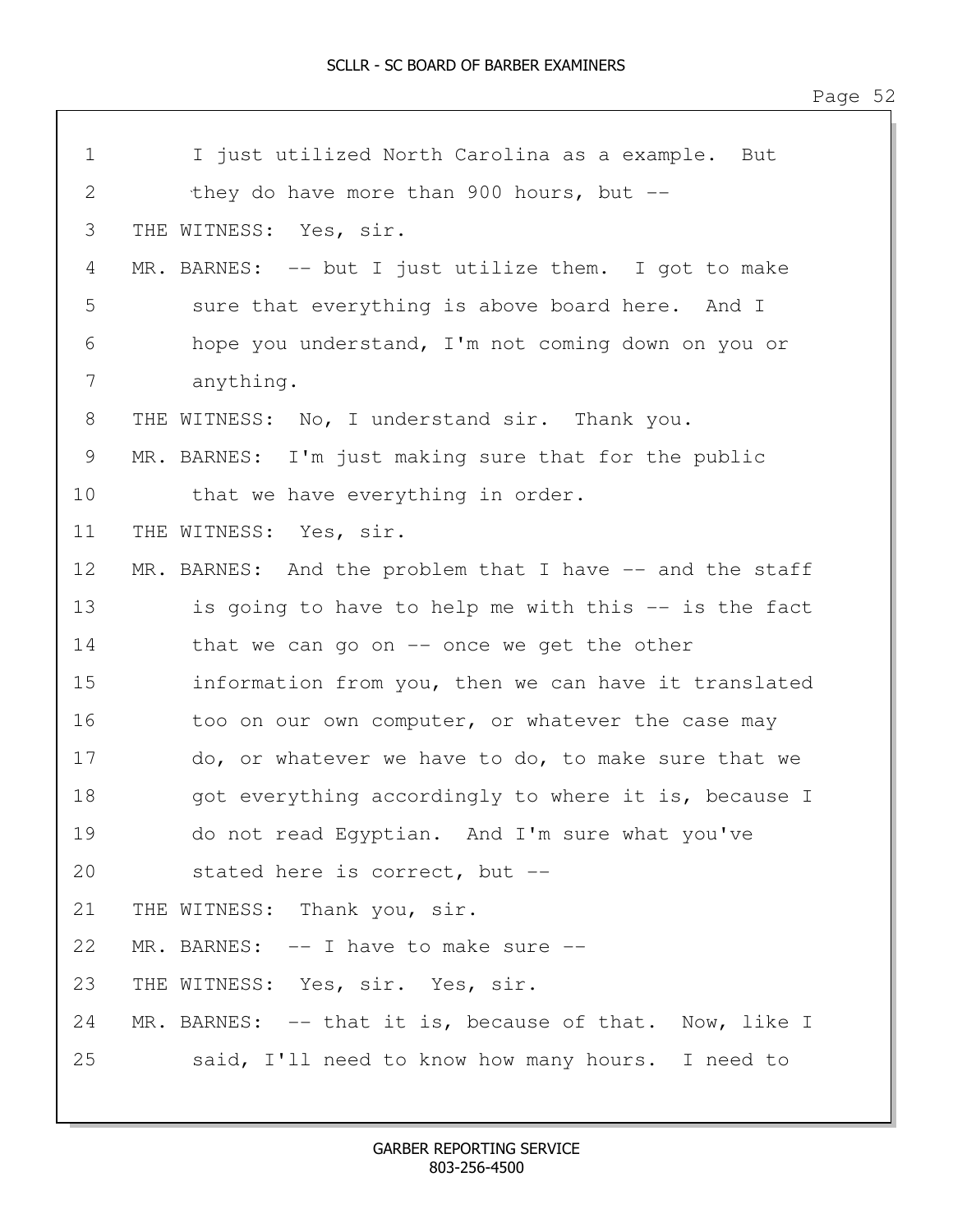| $\mathbf 1$     | see that in some kind of writing form. I see that        |
|-----------------|----------------------------------------------------------|
| 2               | you -- I didn't quite -- the health certificate. I       |
| 3               | see it not signed by any M.D. at the end. I have a       |
| 4               | question mark about that, and health certification       |
| 5               | under what we got. I just need to make sure that I       |
| 6               | see all that signed, sealed and delivered, unless        |
| 7               | I'm missing something somewhere.                         |
| 8               | MS. PATTON: You said you moved here when?                |
| 9               | THE WITNESS: '07, ma'am.                                 |
| 10 <sup>°</sup> | MS. PATTON: '07. And what have you been doing in the     |
| 11              | states? Going back an forth between here and Egypt       |
| 12              | and $--$                                                 |
| 13              | THE WITNESS: Yeah. I'm between here and there, ma'am.    |
| 14              | I'm going to $-$ -                                       |
| 15              | MS. PATTON: Do you work at Fort Mill? Do you work in     |
| 16              | Fort Mill now?                                           |
| 17              | THE WITNESS: No, ma'am.                                  |
| 18              | MS. PATTON: Not cutting hair, but do you work?           |
| 19              | THE WITNESS: No, ma'am.                                  |
| 20              | MS. PATTON: You just live here.                          |
| 21              | THE WITNESS: My wife and my son here and I want to be by |
| 22              | them. But just I live here.                              |
| 23              | MS. CUBITT: Mr. Chairman, can I ask a question?          |
| 24              | MR. BARNES: Yes.                                         |
| 25              | MS. CUBITT: Do you have a Visa to work here in the       |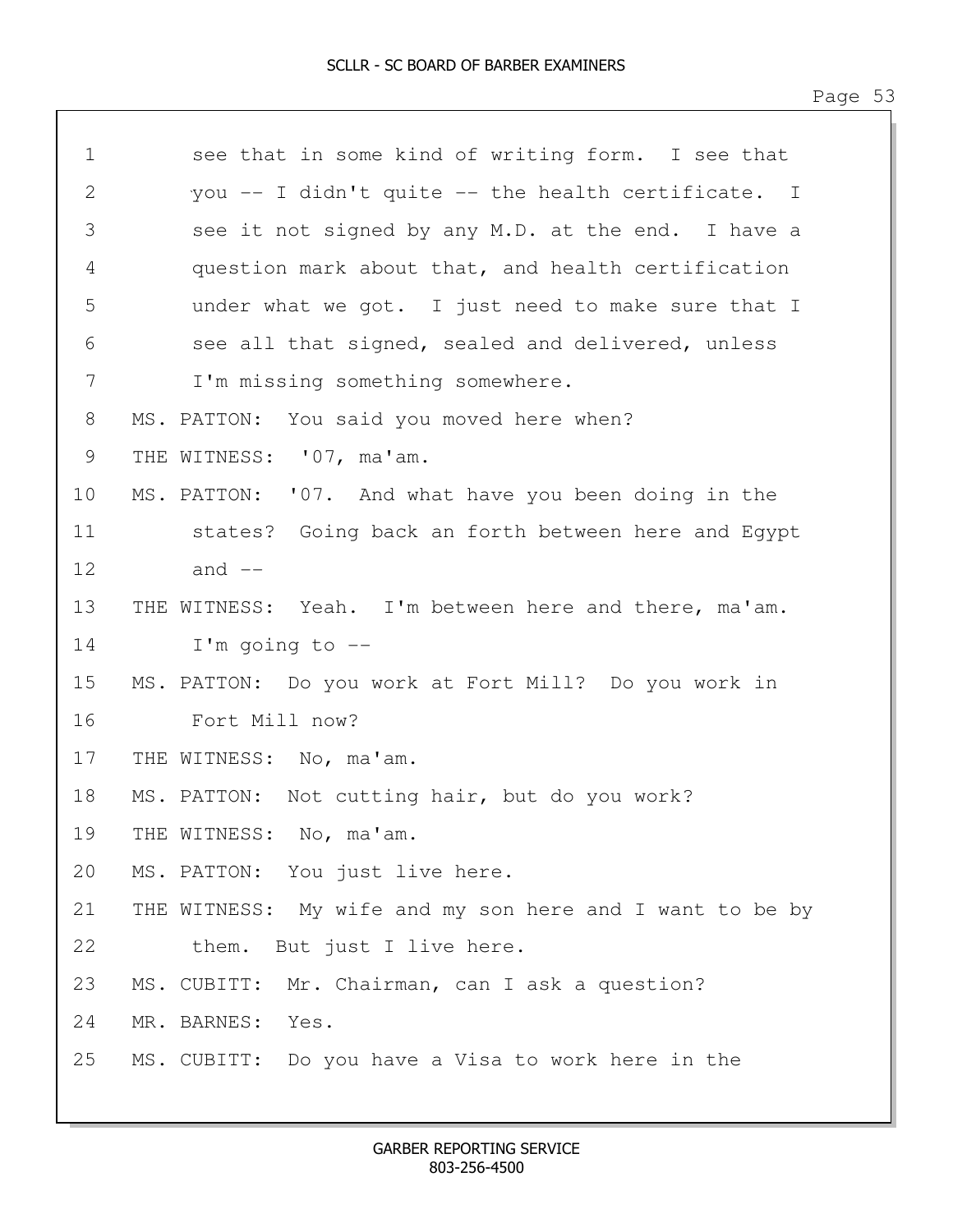| $\mathbf 1$    | United States?                                          |
|----------------|---------------------------------------------------------|
| $\overline{2}$ | THE WITNESS: I have a Green Card.                       |
| 3              | MS. CUBITT: You have a Green Card.                      |
| 4              | THE WITNESS: Yeah. Maybe next year. I will apply.       |
| 5              | MS. CUBITT: And we would need copies of the original    |
| 6              | documents where you graduated and the originals from    |
| 7              | school, we need those as well. And then they also       |
| $8\,$          | want you to have them interpreted by someone else.      |
| $\mathcal{G}$  | I know you can interpret them, but we need an           |
| 10             | official interpretation.                                |
| 11             | THE WITNESS: Just so you're aware, I can do it. To be   |
| 12             | the right way, I'll do it.                              |
| 13             | MS. CUBITT: Okay.                                       |
| 14             | MR. BARNES: All right. Going back, you're stating here  |
| 15             | that you a United States citizen.                       |
| 16             | THE WITNESS: It's '07?                                  |
| 17             | MR. BARNES: In your application, you've stated that you |
| 18             | are a United States citizen. And you're saying          |
| 19             | you're not at this particular time.                     |
| 20             | THE WITNESS: Excuse me?                                 |
| 21             | MR. BARNES: Let me ask him a question first.            |
| 22             | THE WITNESS: Excuse me?                                 |
| 23             | MR. BARNES: You say, "I am a United States citizen or a |
| 24             | legal permanent resident 18 years or older." What       |
| 25             | does that mean?                                         |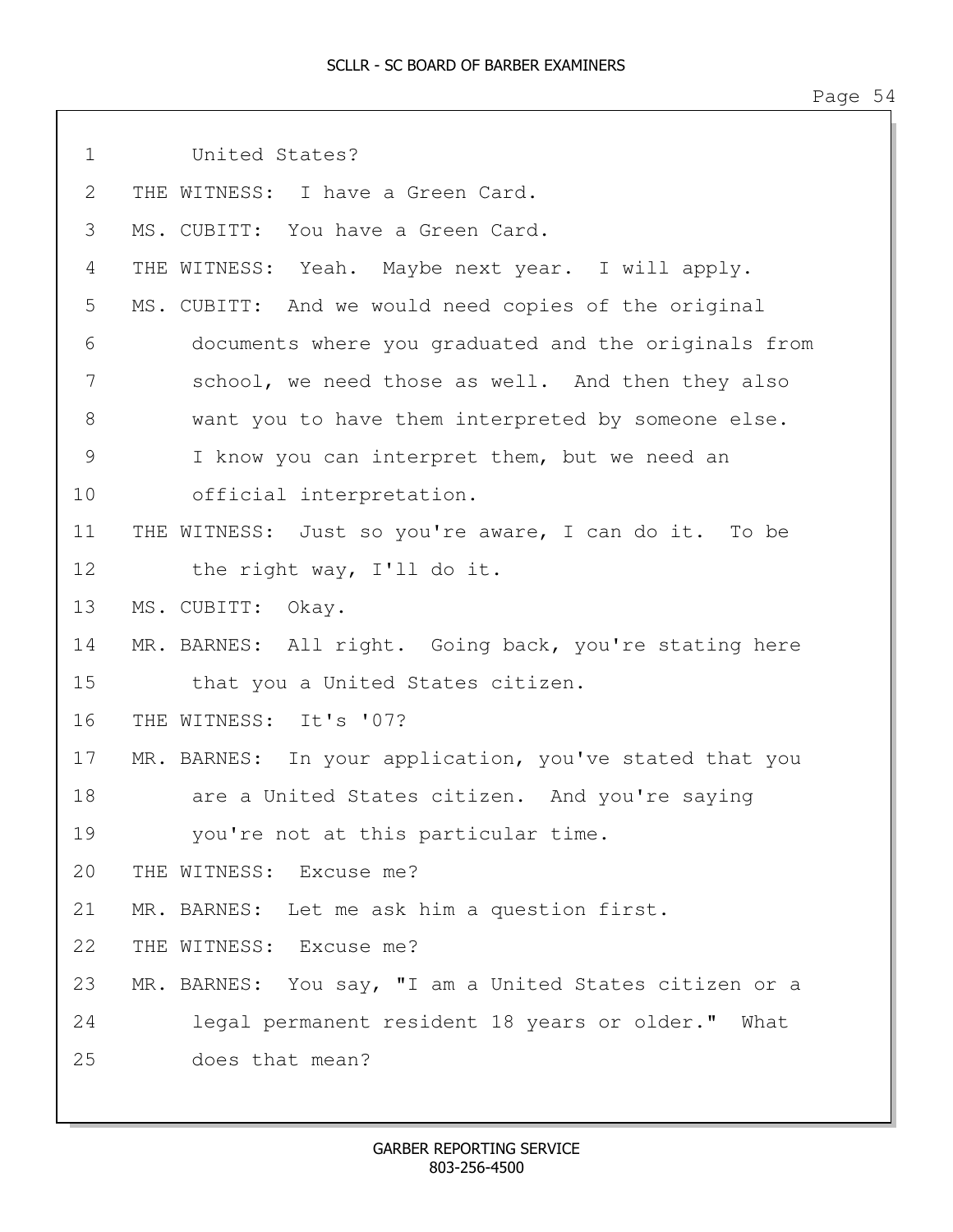| $\mathbf 1$ | MS. HAWSEY: That's the form that everyone that comes to |
|-------------|---------------------------------------------------------|
| 2           | our state to work with a license has to fill out the    |
| 3           | affidavit of eligibility. That is to prove that         |
| 4           | they are a U.S. citizen, prior to becoming licensed.    |
| 5           | MR. BARNES: But he checked --                           |
| 6           | MS. HAWSEY: "I am." Or "legal permanent resident."      |
| 7           | MR. BARNES: Well, that's what I'm saying. There are     |
| $8\,$       | legal permanent residents. Does that count?             |
| 9           | MR. SPOON: I tell you what I'll do, if you'll let me -- |
| 10          | MR. BARNES: Sure.                                       |
| 11          | MR. SPOON: -- clarify for the applicant what the        |
| 12          | question is, to make sure you understand. Part of       |
| 13          | the application, part of every application, is the      |
| 14          | Affidavit of Eligibility. Okay, you recall              |
| 15          | completing that. There's three choices there as far     |
| 16          | as, this is pursuant to South Carolina Code of Laws,    |
| 17          | Title 8, Chapter 29, Section 10. You have to            |
| 18          | complete the Affidavit of Eligibility. And it talks     |
| 19          | about lawful presence in the United States,             |
| 20          | according to our state and federal law.                 |
| 21          | You had indicated -- again, I'm not advising            |
| 22          | you how to fill out the Affidavit of Eligibility,       |
| 23          | but the question is: Are you under Part 1 that you      |
| 24          | checked, which is you're a United States citizen or     |
| 25          | legal permanent resident 18 years of age or older?      |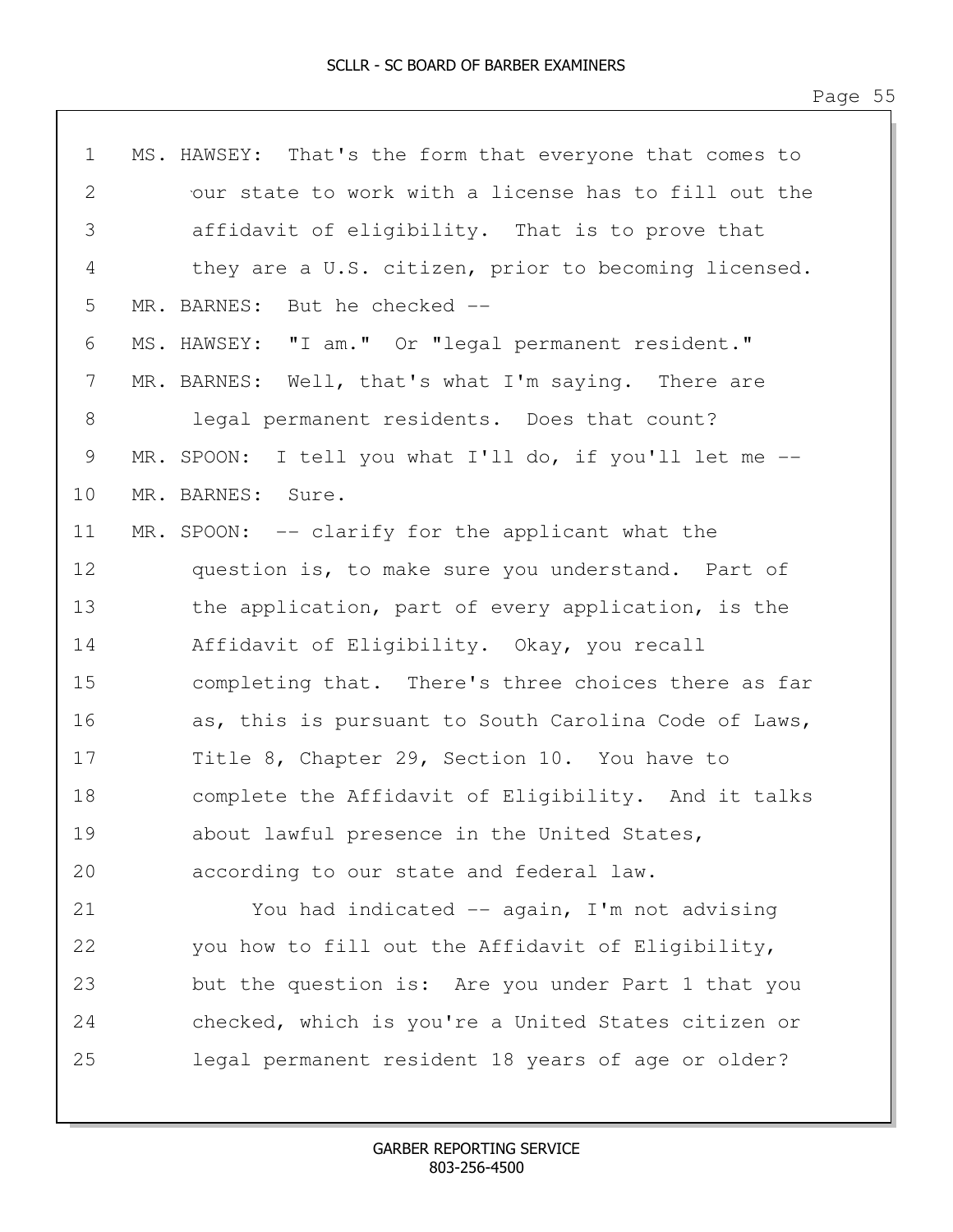1 That's No. 1 that you checked. Or are you No. 2? 2 And I think that's more the question. 3 I'm not sure I'm really qualified to answer 4 that question on his behalf or anybody's behalf. 5 But I think without giving legal advice, inasmuch as 6 you may have to do some additional work for some 7 additional -- get some additional information on 8 this application anyway, if you would, read this at 9 that point as well, to make sure that your affidavit 10 is -- because after all, it is an affidavit -- to 11 make sure that it's accurate. Does that make sense? 12 THE WITNESS: Yes, that's great. But I have my Green 13 Card and Social Security and everything legal here 14 in U.S. I'm a permanent resident since '07. 15 MR. SPOON: Okay. All right. 16 MS. HAWSEY: Chairman Barnes. 17 MR. BARNES: Yes, ma'am. 18 MS. HAWSEY: One thing I need to add, and I hate to do 19 this. One of the requirements to become licensed as 20 a registered master barber in South Carolina through 21 reciprocity is the applicant must show proof that 22 they have worked the last calendar year in the state 23 or the country they're coming from, full time, as a 24 barber. And I know his statements say that from the 25 two barbers that verified that and it was notarized.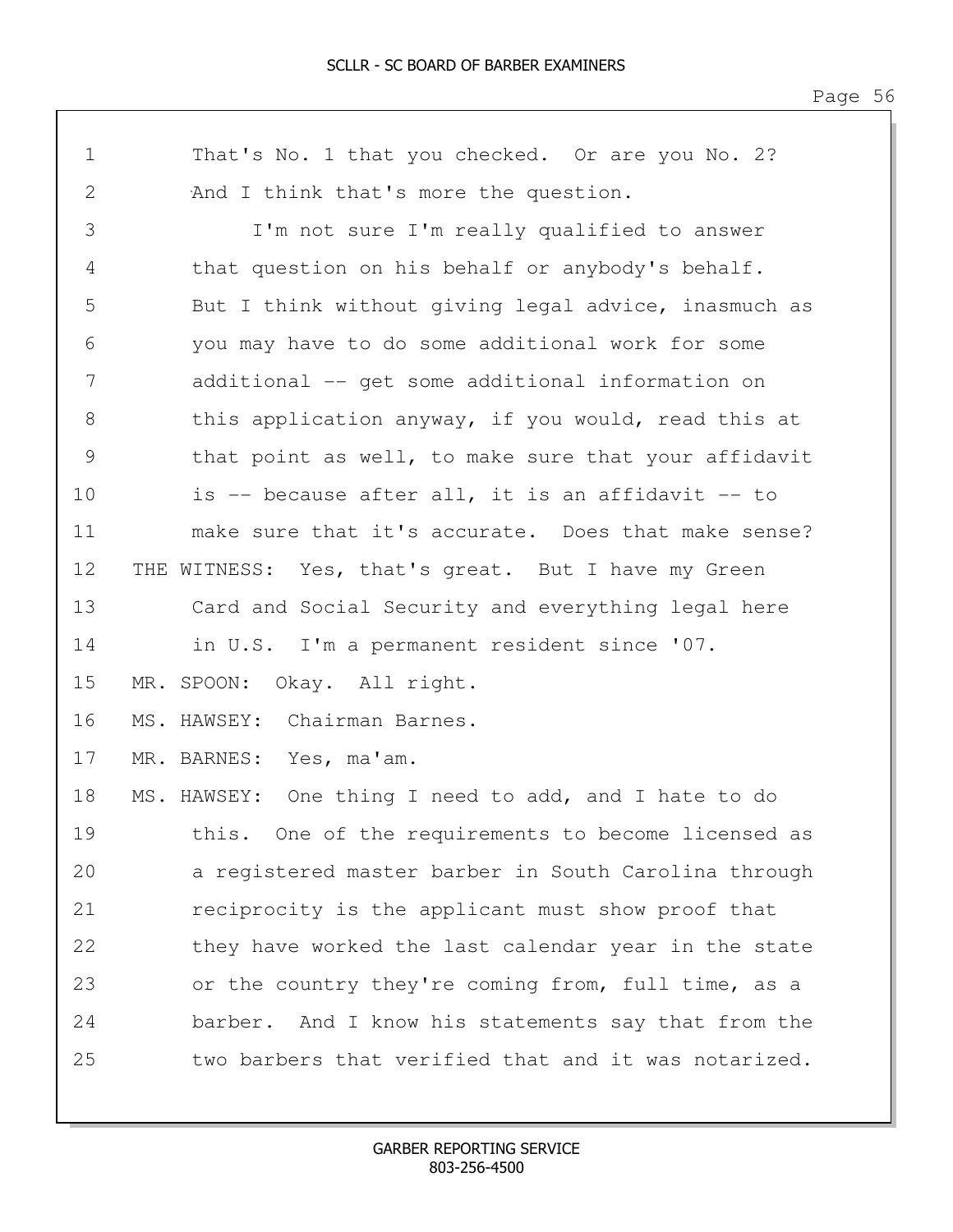| $\mathbf 1$ | And then he just stated that he's been here since        |
|-------------|----------------------------------------------------------|
| 2           | "07. So I'm trying to figure out how has he been         |
| 3           | working the last full calendar year there, if he's       |
| 4           | been here.                                               |
| 5           | MR. BARNES: I refer back to Mr. Counsel.                 |
| 6           | MR. SPOON: What you're saying is that is a question that |
| 7           | you have or that the --                                  |
| 8           | MS. HAWSEY: That I just got because this indicates that  |
| 9           | he's been there the last calendar year, working.         |
| 10          | MR. BARNES: Go ahead. You want to explain that to her?   |
| 11          | MR. SPOON: All I can do is read you what it says in      |
| 12          | Section 300 of your Practice Act.                        |
| 13          | MR. BARNES: Okay.                                        |
| 14          | MR. SPOON: Talks about equivalency of the requirements   |
| 15          | of your Practice Act in that state or country. You       |
| 16          | have the notarized statements. This is what the          |
| 17          | question was about, "Establishing that the person        |
| 18          | has been licensed and actively has practiced             |
| 19          | barbering for the preceding calendar year."              |
| 20          | MR. BARNES: Preceding calendar year.                     |
| 21          | MR. SPOON:<br>That's the way it was --                   |
| 22          | MR. BARNES: Do you understand, sir?                      |
| 23          | THE WITNESS: Yes, sir.                                   |
| 24          | MR. BARNES: I don't know which way to direct him,        |
| 25          | though. All the information by now needs to be $-$ -     |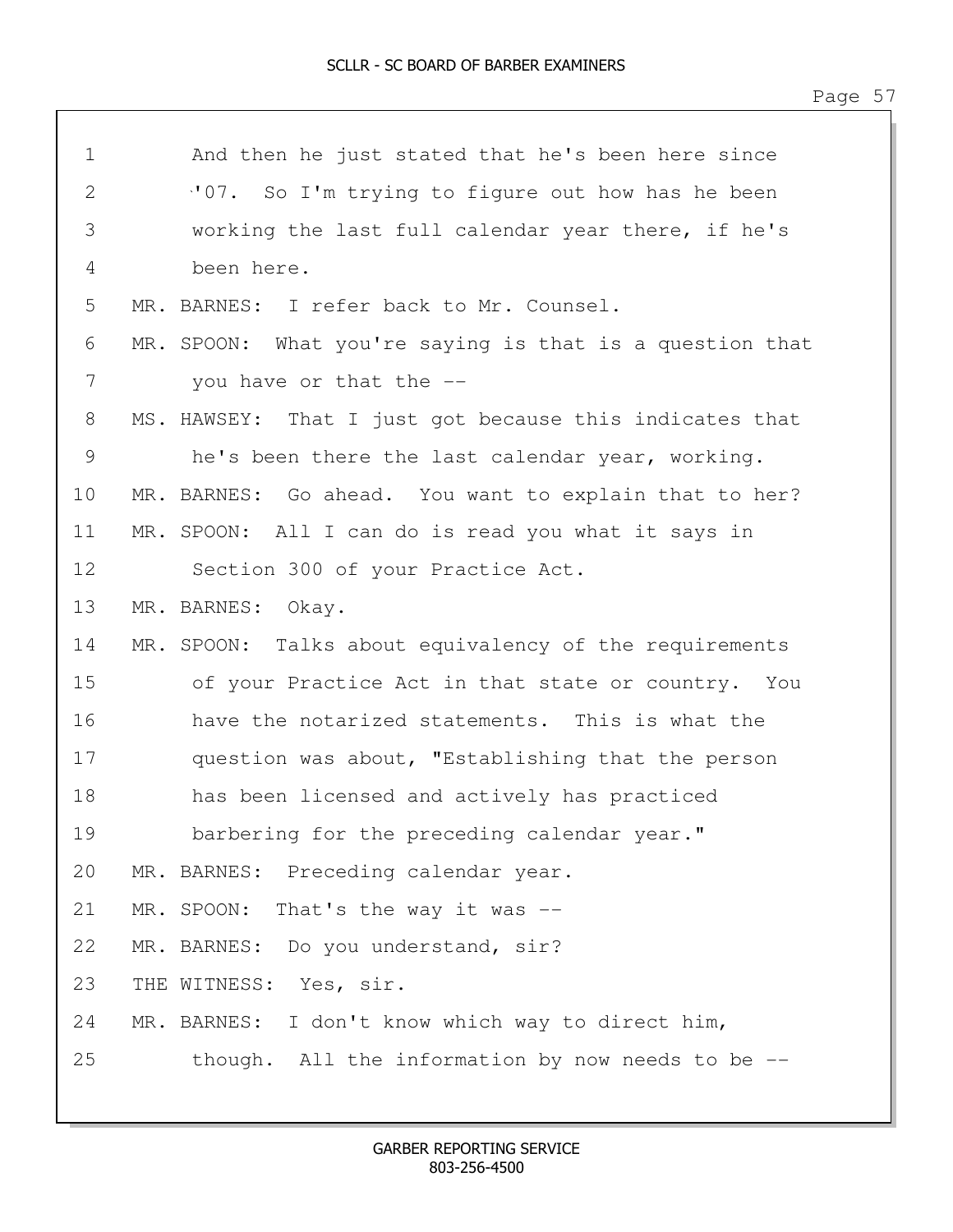| $\mathbf 1$ | MR. SPOON: There's several things that are here, in the |
|-------------|---------------------------------------------------------|
| 2           | pot here as far as what you may want to have the        |
| 3           | applicant --                                            |
| 4           | MR. BARNES: Do y'all have any questions before we go on |
| 5           | to what needs to be done for him? Rest of the board     |
| 6           | members, y'all have any questions?                      |
| 7           | MS. PATTON: How often are you going back to Egypt? Once |
| 8           | a month? Once every -- how often do you go back to      |
| 9           | Egypt to work at your shop?                             |
| 10          | THE WITNESS: After I get healed from my leg.            |
| 11          | MS. PATTON: Okay.                                       |
| 12          | THE WITNESS: I -- I rather stay with my family because  |
| 13          | -- until I heal.                                        |
| 14          | MS. PATTON: But prior to, what were you doing? What was |
| 15          | your schedule like prior to your broken leg?            |
| 16          | THE WITNESS: What my schedule to do?                    |
| 17          | MS. PATTON: What did you do this past year? How did you |
| 18          | work from here and in Egypt? How did you work --        |
| 19          | THE WITNESS: I just -- I just work in Egypt for --      |
| 20          | because I got my business there --                      |
| 21          | MS. PATTON:<br>Yes.                                     |
| 22          | THE WITNESS: -- I -- I take care of my business. And    |
| 23          | when I got vacation, I just come to spend vacation      |
| 24          | with my family here.                                    |
| 25          | MS. PATTON: So you're talking a month out of a year?    |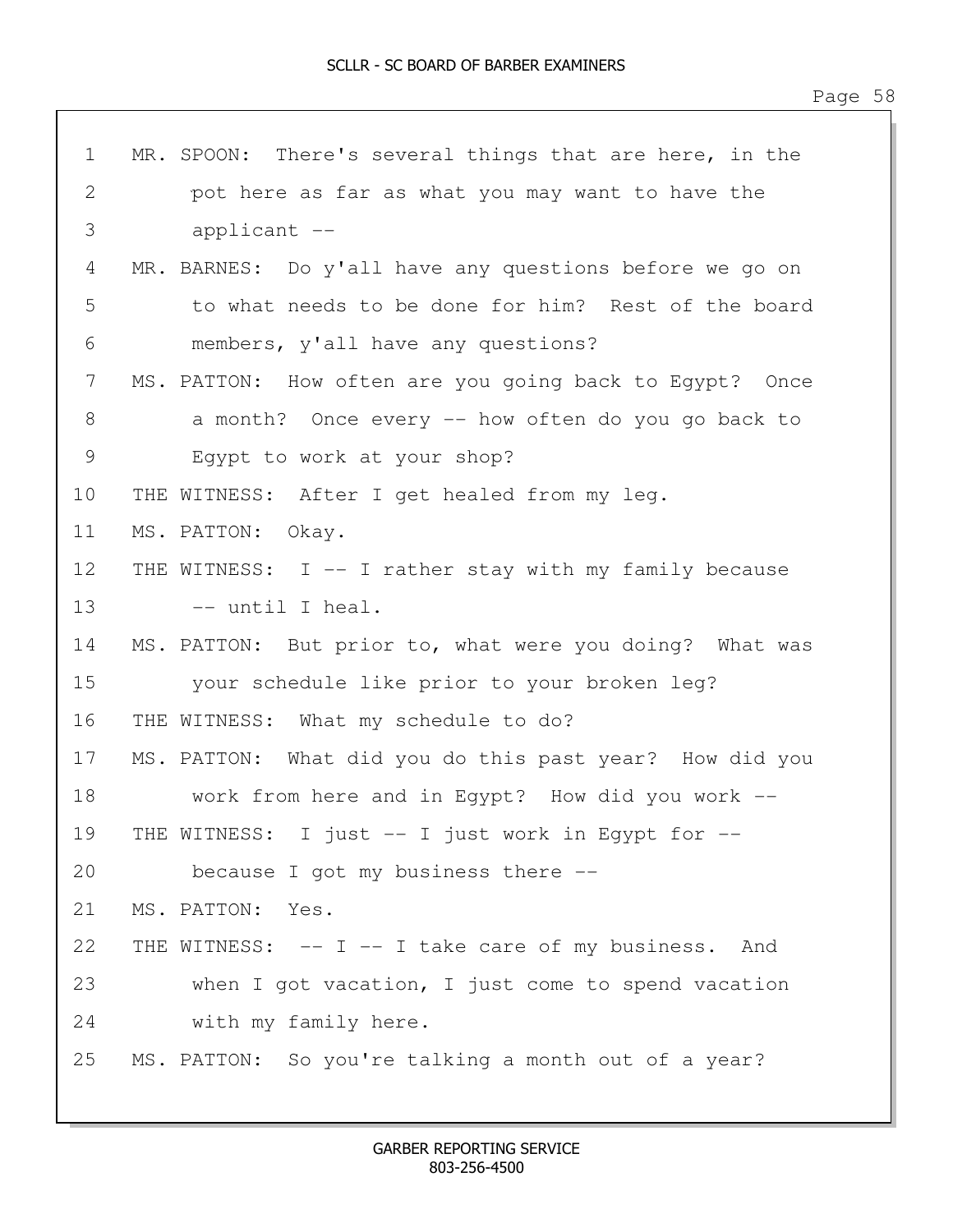1 THE WITNESS: Maybe less sometime. 2 MS. PATTON: Maybe less. 3 MR. BARNES: So what you're saying is, you've been 4 working in Egypt cutting hair. 5 THE WITNESS: I'm working like full time, maybe sometime 6 more than full time, more than 40 hours -- 40 hours 8 MR. BARNES: Okay. Any other questions? 9 MR. ROBINSON: Mr. Awad. 10 THE WITNESS: Yes, sir. 11 MR. ROBINSON: You said that the American Embassy 12 translated your documents -- 13 THE WITNESS: Yeah. My -- my documents, my associate 14 degree, when I come to -- to America from Egypt to 15 here, they translate my paper. They need special 16 place to -- to stand from the embassy police. 17 MR. ROBINSON: Okay. And the location of this embassy 19 THE WITNESS: In Cairo.

20 MR. ROBINSON: The American Embassy in Cairo translated 21 before you came.

22 THE WITNESS: Yes.

18 was where?

7 a week.

23 MR. ROBINSON: Your documents.

24 THE WITNESS: Yes, sir.

25 MR. ROBINSON: Okay. Would you happen to have any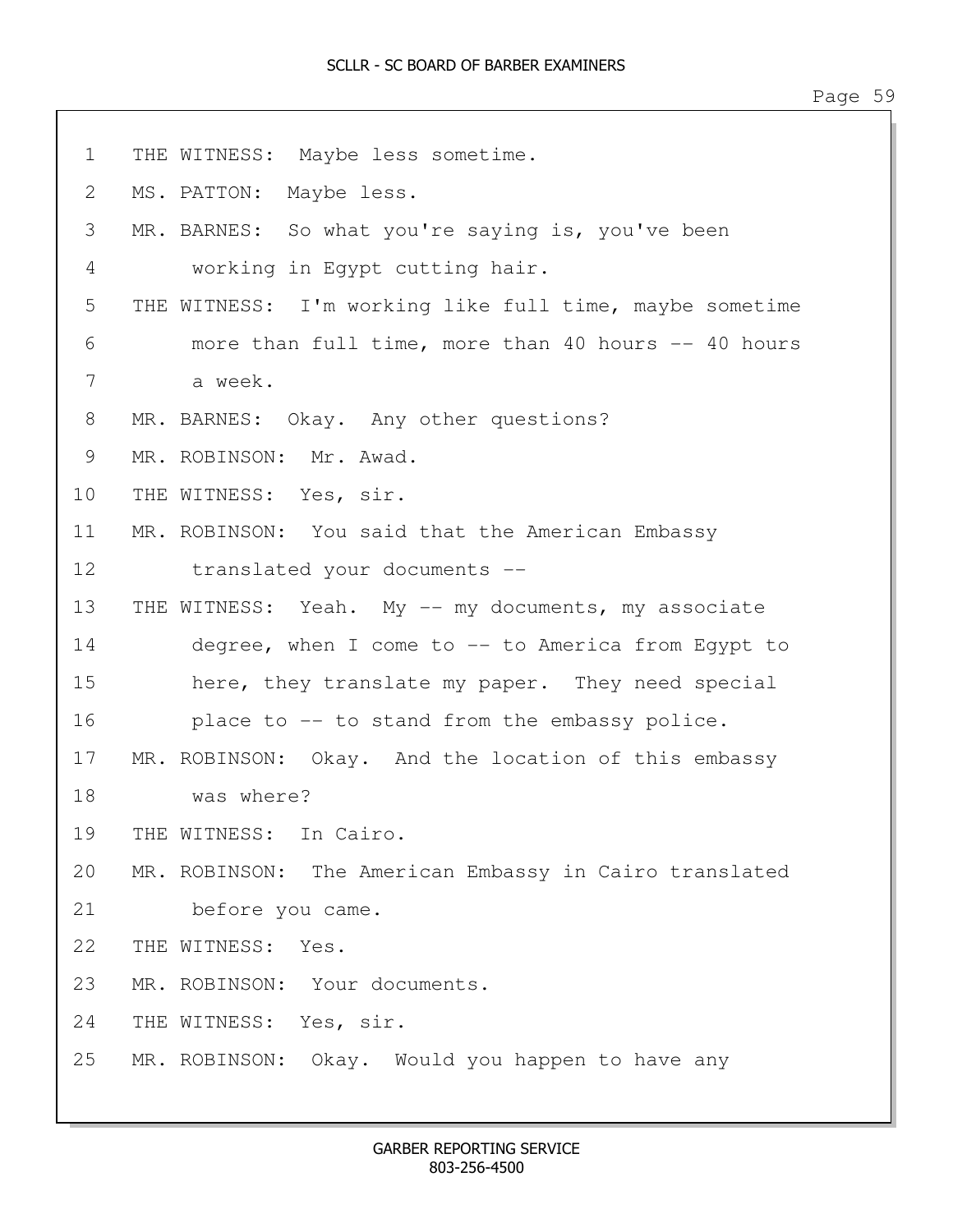| $\mathbf 1$ | contact information? Or a person, a phone number,       |
|-------------|---------------------------------------------------------|
| 2           | at the American Embassy who can verify that?            |
| 3           | THE WITNESS: I don't.                                   |
| 4           | MR. ROBINSON: I was just asking.                        |
| 5           | THE WITNESS: Yes, sir.                                  |
| 6           | MR. BARNES: All right. Any other question?              |
| 7           | MR. ROBINSON: Staff, do we -- well, I know it's a long  |
| 8           | shot. I see that this -- Egypt has a Board of           |
| 9           | Barber Licences --                                      |
| 10          | THE WITNESS: Yes, sir.                                  |
| 11          | MR. ROBINSON: -- that a Dr. -- the name is attached to. |
| 12          | It doesn't have a page number on the translation.       |
| 13          | THE WITNESS: Yes, sir.                                  |
| 14          | MR. ROBINSON: Do we have any way of contacting that     |
| 15          | board to verify this?                                   |
| 16          | MS. CUBITT: I don't have any contact information. I     |
| 17          | could try and obtain some. I will tell you that you     |
| 18          | usually you will have -- on a translation, you'll       |
| 19          | have the original document, and then you'll have the    |
| 20          | translation attached to it, and I don't see all         |
| 21          | that.                                                   |
| 22          | MR. ROBINSON: Well, the original's in Egypt, in         |
| 23          | Eqyptian. And the one following it is the               |
| 24          | translation.                                            |
| 25          | MR. BARNES: But it's nothing on it that --              |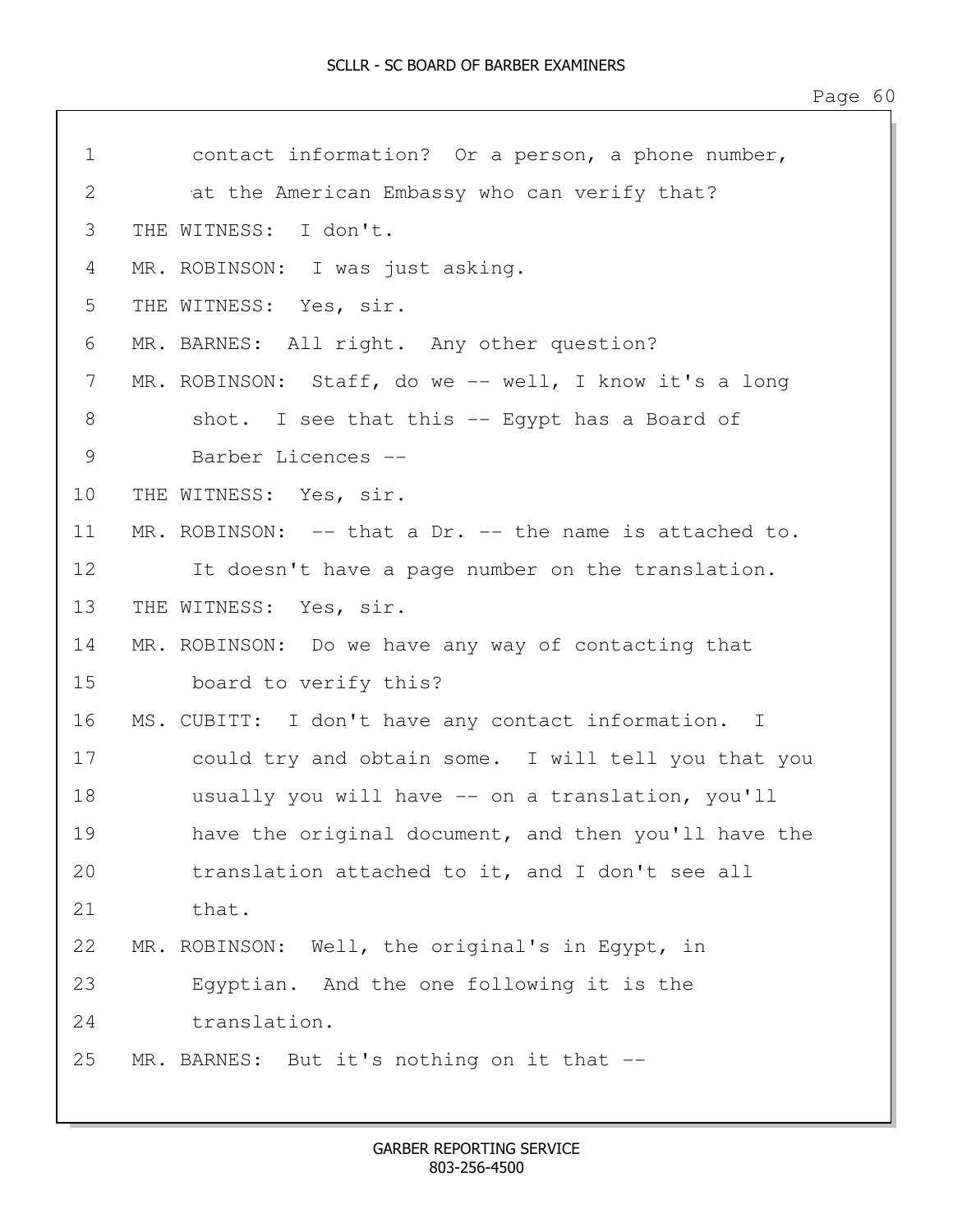| $\mathbf 1$ | MR. ROBINSON: But there's no --                         |
|-------------|---------------------------------------------------------|
| 2           | MR. BARNES: -- seal or nothing.                         |
| 3           | MR. ROBINSON: -- signature.                             |
| 4           | MR. BARNES: Let's stop here because I think we're just  |
| 5           | beating the thing. We need several updated matters,     |
| 6           | okay? We all know what they are. First of all, we       |
| 7           | need to know that this is the translation. We need      |
| 8           | some kind of document, a seal or something, a raised    |
| 9           | seal or something somebody --                           |
| 10          | THE WITNESS: That's from Egypt?                         |
| 11          | MR. BARNES: That's doing this. I mean, that's reading   |
| 12          | this. Whether it be from here or whatever. In           |
| 13          | other words, if we can do it from here, you get         |
| 14          | somebody here to do it, that's fine, as long as they    |
| 15          | got a notary of some kind or some kind of raised        |
| 16          | seal that we can assure that this is verifying that     |
| 17          | what this says is accurate. That is not on here at      |
| 18          | this particular point.                                  |
| 19          | I need some kind of documentation for how many          |
| 20          | hours that you have from your school, and I need it     |
| 21          | to say something about barbering and how many hours     |
| 22          | you went to school on that particular matter.           |
| 23          | THE WITNESS: They can fix it.                           |
| 24          | MR. BARNES: I need the Affidavit of Eligibility to make |
| 25          | sure that we are correct, where it says "I am a         |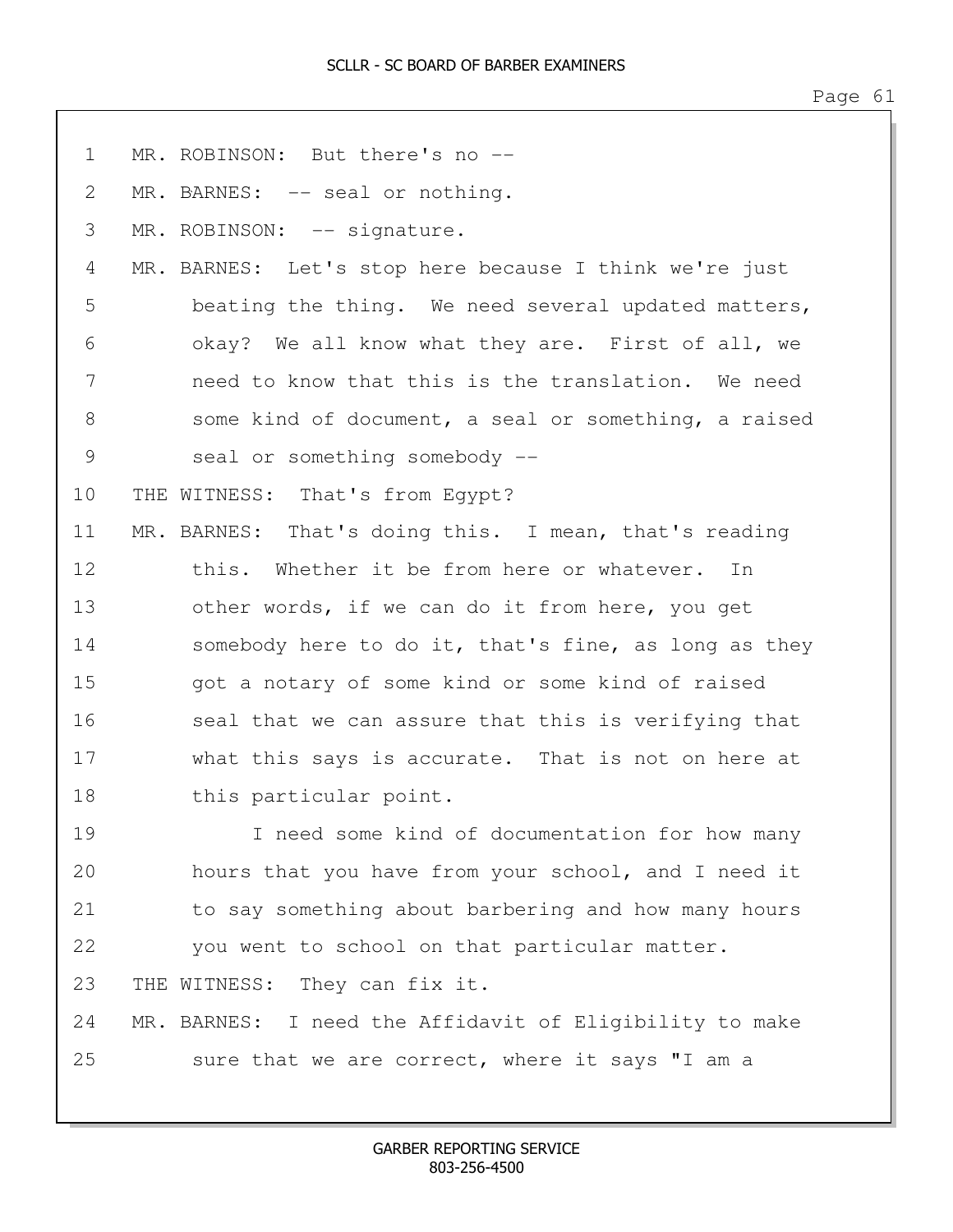| $\mathbf 1$ | United States citizen." I need to make sure             |
|-------------|---------------------------------------------------------|
| 2           | everything there is correct.                            |
| 3           | THE WITNESS: I can get that.                            |
| 4           | MR. BARNES: That's fine. I'll just tell you what I      |
| 5           | need.                                                   |
| 6           | THE WITNESS: Yes, sir.                                  |
| 7           | MR. BARNES: And then we can go forward with that. Is    |
| 8           | there anything else I'm lacking on what we need?        |
| 9           | MR. SPOON: I think that was about everything.           |
| 10          | MR. BARNES: Okay. There's no use in continuing on, till |
| 11          | we get all those matters. Do y'all see anything         |
| 12          | else in here that we can go forward with? But we        |
| 13          | need raised seals. You know what I'm talking about?     |
| 14          | THE WITNESS: Yes, sir. We -- we got the barber          |
| 15          | institution seal, if you need it, we can --             |
| 16          | MR. BARNES: Your barber license from over there, or --  |
| 17          | THE WITNESS: Yes, sir.                                  |
| 18          | MR. BARNES: -- something from the school, a copy of     |
| 19          | something that we can see that has been notarized of    |
| 20          | some kind of shape or form.                             |
| 21          | THE WITNESS: I -- I sent one. I have it here.           |
| 22          | MR. BARNES: Okay. But we still --                       |
| 23          | THE WITNESS: Because we --                              |
| 24          | MR. BARNES: I need to see how many hours --             |
| 25          | THE WITNESS: Yeah, how many hours. I will get it.       |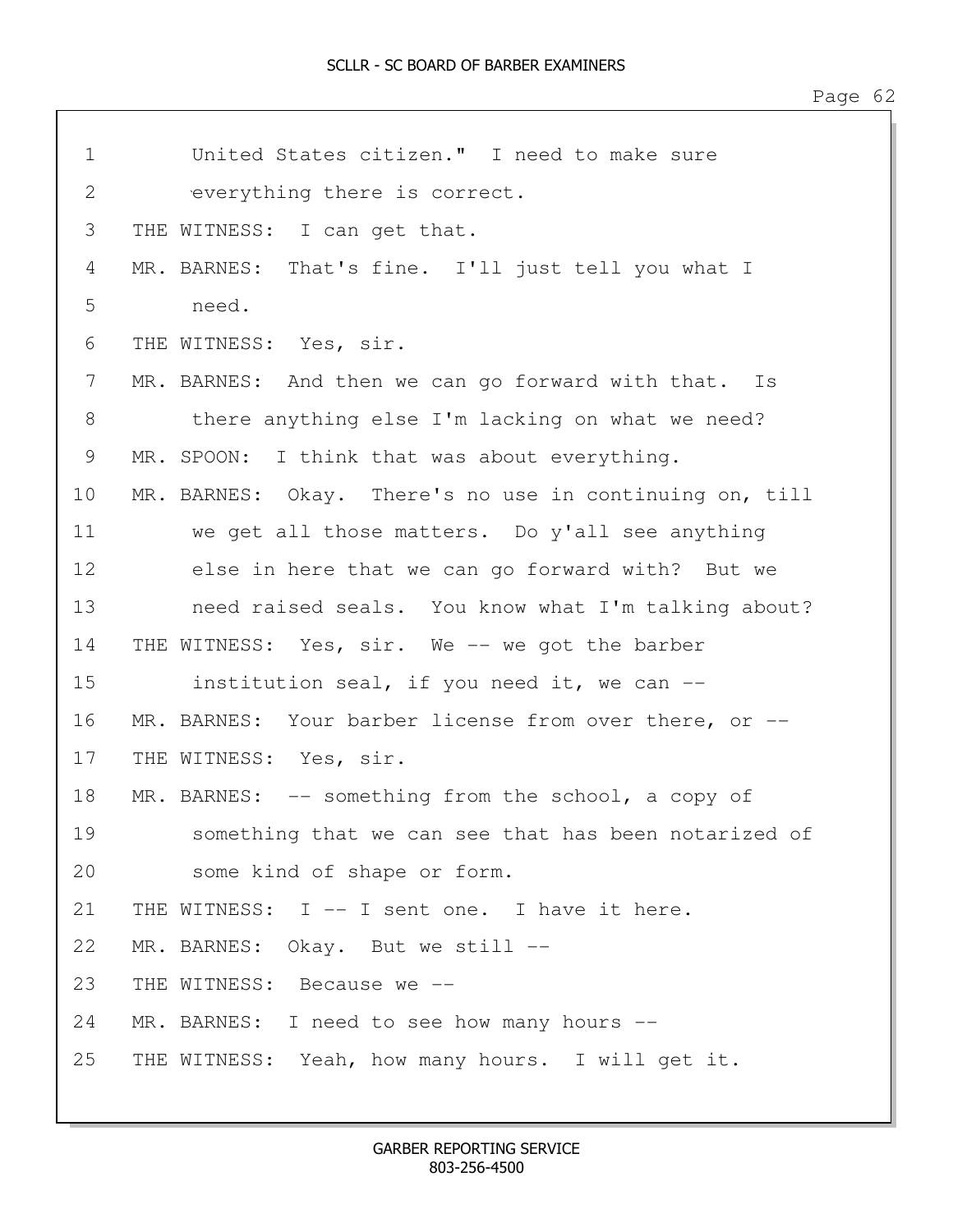| $\mathbf 1$   | MR. BARNES: Get all that for me and everything, and then |
|---------------|----------------------------------------------------------|
| $\mathbf{2}$  | I think we can go forward with the situation. But I      |
| 3             | have to make sure everything is protected. But --        |
| 4             | THE WITNESS:<br>Yeah.                                    |
| 5             | MR. BARNES: -- we're not getting anywhere with, you      |
| 6             | know, us calling or whatever. That's your job.           |
| 7             | THE WITNESS: Thank you, sir.                             |
| 8             | MR. BARNES: Is there any other questions for him?        |
| $\mathcal{G}$ | MS. CUBITT: Mr. Chairman, we did have a list of three    |
| 10            | translation services that the Cosmetology Board          |
| 11            | accepts; they've had to use in the past. And we'll       |
| 12            | be glad to give him that information.                    |
| 13            | MR. BARNES: Okay. That's fine. Do y'all have any other   |
| 14            | questions for him?                                       |
| 15            | (NO RESPONSE.)                                           |
| 16            | MR. BARNES: Have you got any questions for us?           |
| 17            | THE WITNESS: Thank you. Thank you very much.             |
| 18            | MR. BARNES:<br>Thank you.                                |
| 19            | THE WITNESS: Thank you, sir.                             |
| 20            | MR. BARNES: Your case is submitted and the board will    |
| 21            | take it under advisement. And once you do                |
| 22            | everything $-$ I don't think I got to read anything      |
| 23            | else.                                                    |
| 24            | MR. SPOON: It sounded like -- I don't want to speak on   |
| 25            | the board's or the applicant's behalf, but it            |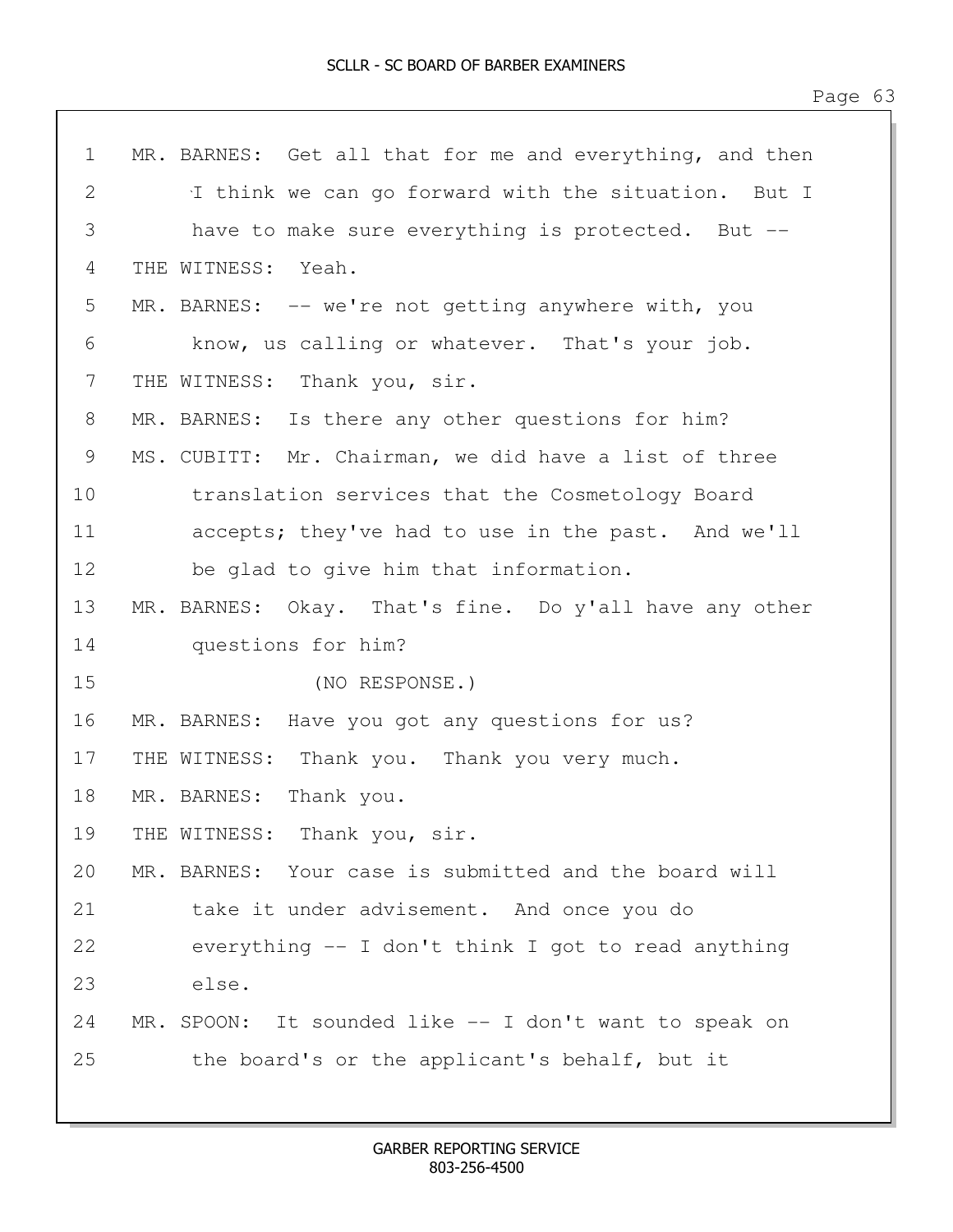| $\mathbf 1$ | sounded like there was enough questions and enough       |
|-------------|----------------------------------------------------------|
| 2           | and it's the opinion of the board, the application       |
| 3           | was not yet complete. So the board is going to not       |
| 4           | render a decision on the application, up or down,        |
| 5           | until you complete the application. And I think          |
| 6           | that's $--$                                              |
| 7           | THE WITNESS: Can I complete it and send it here? And     |
| 8           | then let me because $-$ or you need me to come again     |
| 9           | here?                                                    |
| 10          | MR. SPOON: That's within your desecration, if you want   |
| 11          | to -- if the applicant submits more complete             |
| 12          | information, do you authorize the administrator to       |
| 13          | approve it? Or do you want to have the applicant         |
| 14          | reappear before you?                                     |
| 15          | MR. BARNES: What do y'all want to do?                    |
| 16          | THE WITNESS: I will happy if you -- if I send some paper |
| 17          | and you approve me, and I will be with my family         |
| 18          | here.                                                    |
| 19          | MR. BARNES: Come back. We want him to come back, make    |
| 20          | sure everything's -- so he's here to answer under        |
| 21          | oath. So if there's any questions concerning, we'd       |
| 22          | prefer you come back.                                    |
| 23          | THE WITNESS: Okay.                                       |
| 24          | MR. BARNES: Thank you very much.                         |
| 25          | THE WITNESS: Thank you very much. Thank you.             |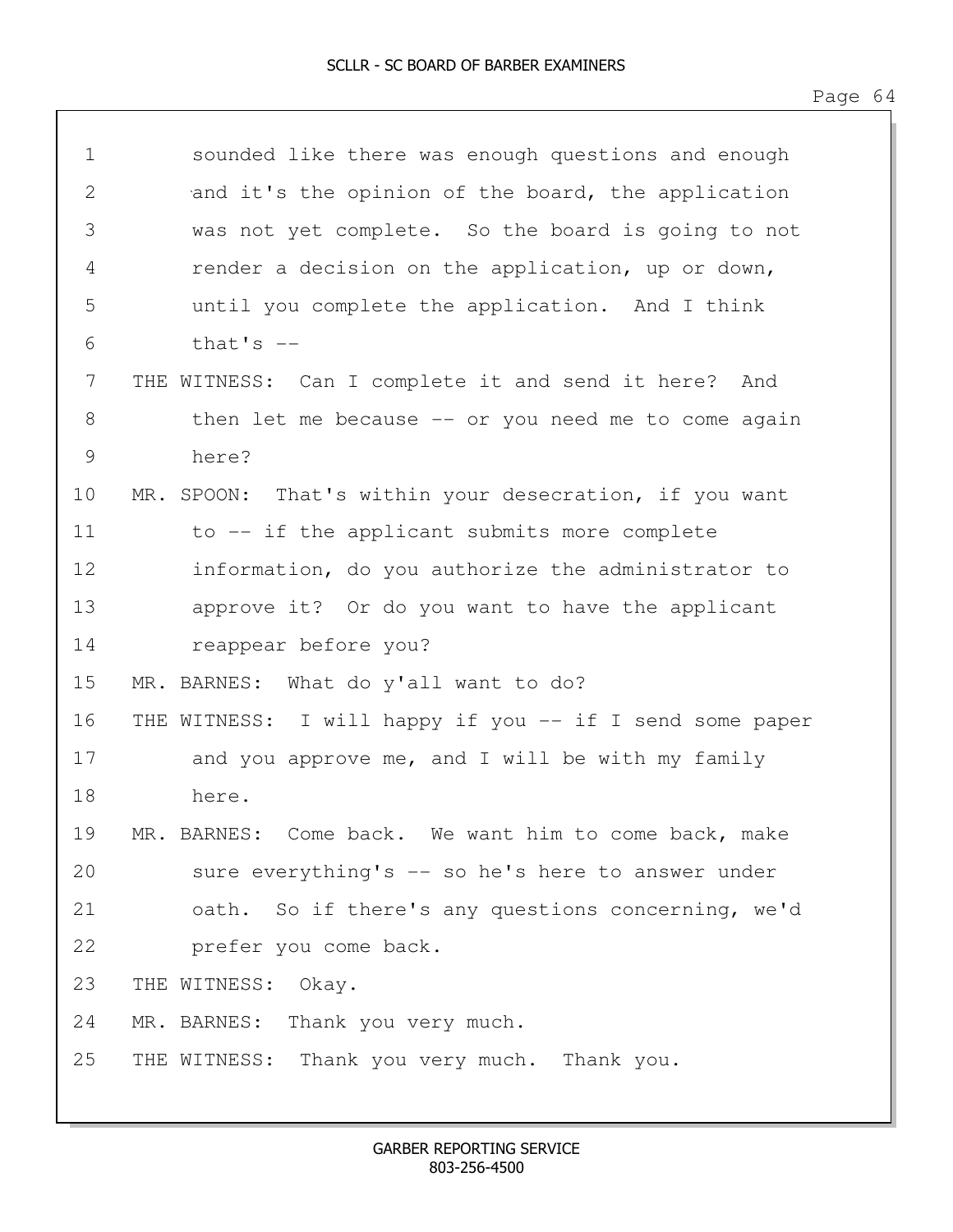1  $*******$ 2 MR. BARNES: Approval of apprentice registered master 3 hair care application. Tymon D. Greer. Tymon D. 4 Greer. Tymon D. Greer. One last time, according to 5 Robert's Rules, Tymon D. Greer, are you here? We're 6 moving on. 7 Rondeal Woods? Rondeal Woods. Rondeal Woods. 8 It's another thick one. We're going on. 9 Nelson L. Wheaton? 10 THE WITNESS: Here. 11 MR. BARNES: Will you come forward, please. 12 (The witness comes forward.) 13 MR. BARNES: Have a seat there, Mr. Wheaton. This 14 hearing is called to order. This is the matter of 15 Nelson L. Wheaton. Does any member of this board 16 have any reason to excuse him or herself from 17 consideration from this application? 18 (NO RESPONSE.) 19 MR. BARNES: I assume that silence means none; you do 20 not. The purpose of this hearing is to determine 21 whether the applicant should be granted a license, 22 apprentice registered barber license. Everyone is 23 reminded that these proceedings are being recorded 24 and all witnesses must be sworn before they testify. 25 All remarks must be directed to the chairman. Is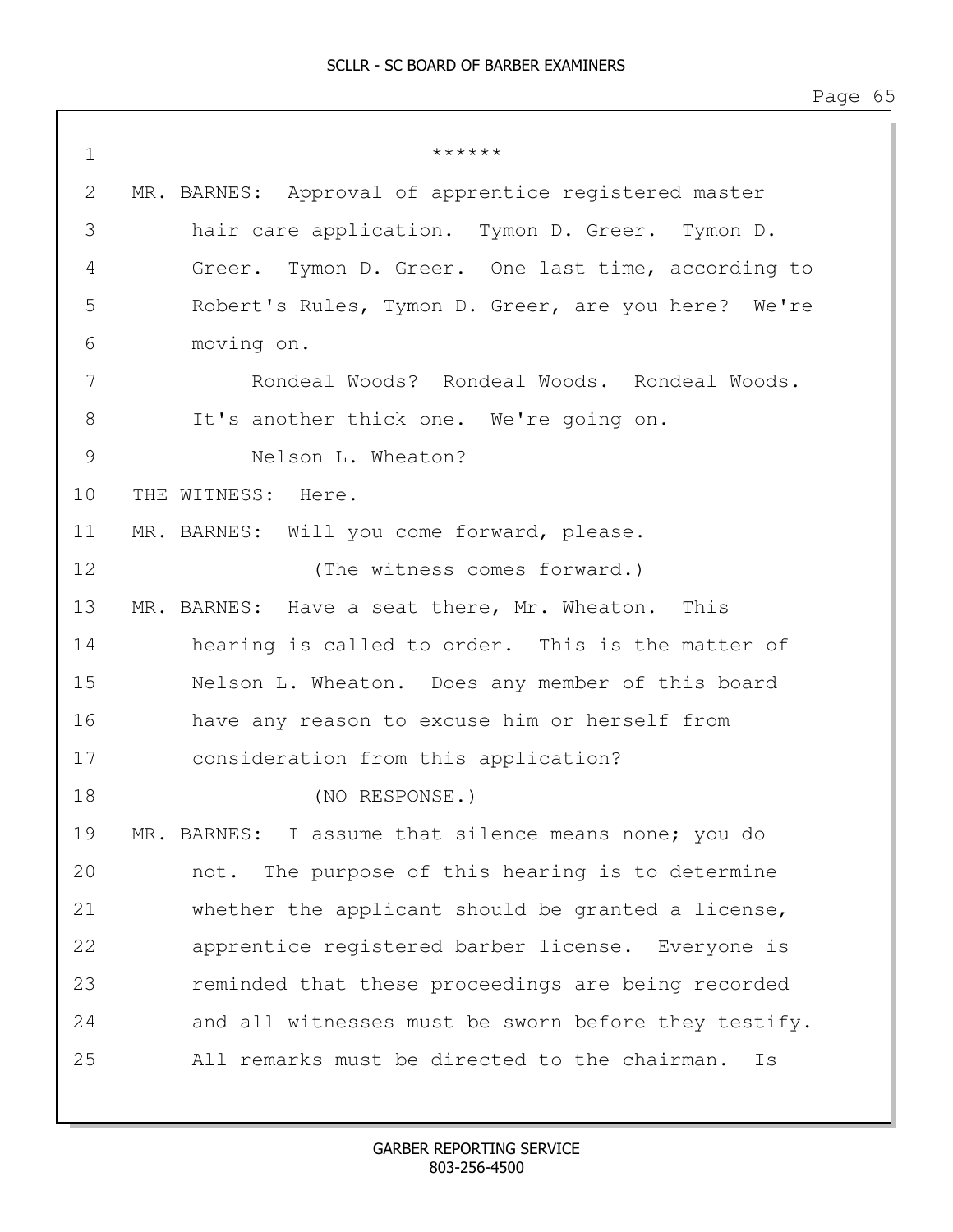| $\mathbf 1$ | the complete application of this package in our          |  |
|-------------|----------------------------------------------------------|--|
| 2           | materials?                                               |  |
| 3           | MS. CUBITT: Yes, sir.                                    |  |
| 4           | MR. BARNES: What questions did staff have concerning     |  |
| 5           | this application?                                        |  |
| 6           | MS. CUBITT: He was requested to meet with you because he |  |
| 7           | submitted a criminal background report with his          |  |
| 8           | application.                                             |  |
| 9           | MR. BARNES: Did staff subpoena any other person here     |  |
| 10          | today to answer questions we might have?                 |  |
| 11          | MS. CUBITT: No, sir.                                     |  |
| 12          | MR. BARNES: Are you represented by counsel?              |  |
| 13          | THE WITNESS: No, sir.                                    |  |
| 14          | MR. BARNES: You understand that you have the right to be |  |
| 15          | counseled?                                               |  |
| 16          | THE WITNESS: Yes, sir.                                   |  |
| 17          | MR. BARNES: So you're electing to waive the right and    |  |
| 18          | represent yourself instead, correct?                     |  |
| 19          | THE WITNESS: Correct, sir.                               |  |
| 20          | MR. BARNES: Do you have witnesses that you intend to     |  |
| 21          | $cal1$ ?                                                 |  |
| 22          | THE WITNESS: No, sir.                                    |  |
| 23          | MR. BARNES: Will you state your full name for the record |  |
| 24          | and be sworn in, please.                                 |  |
| 25          | THE WITNESS: Nelson L. Wheaton.                          |  |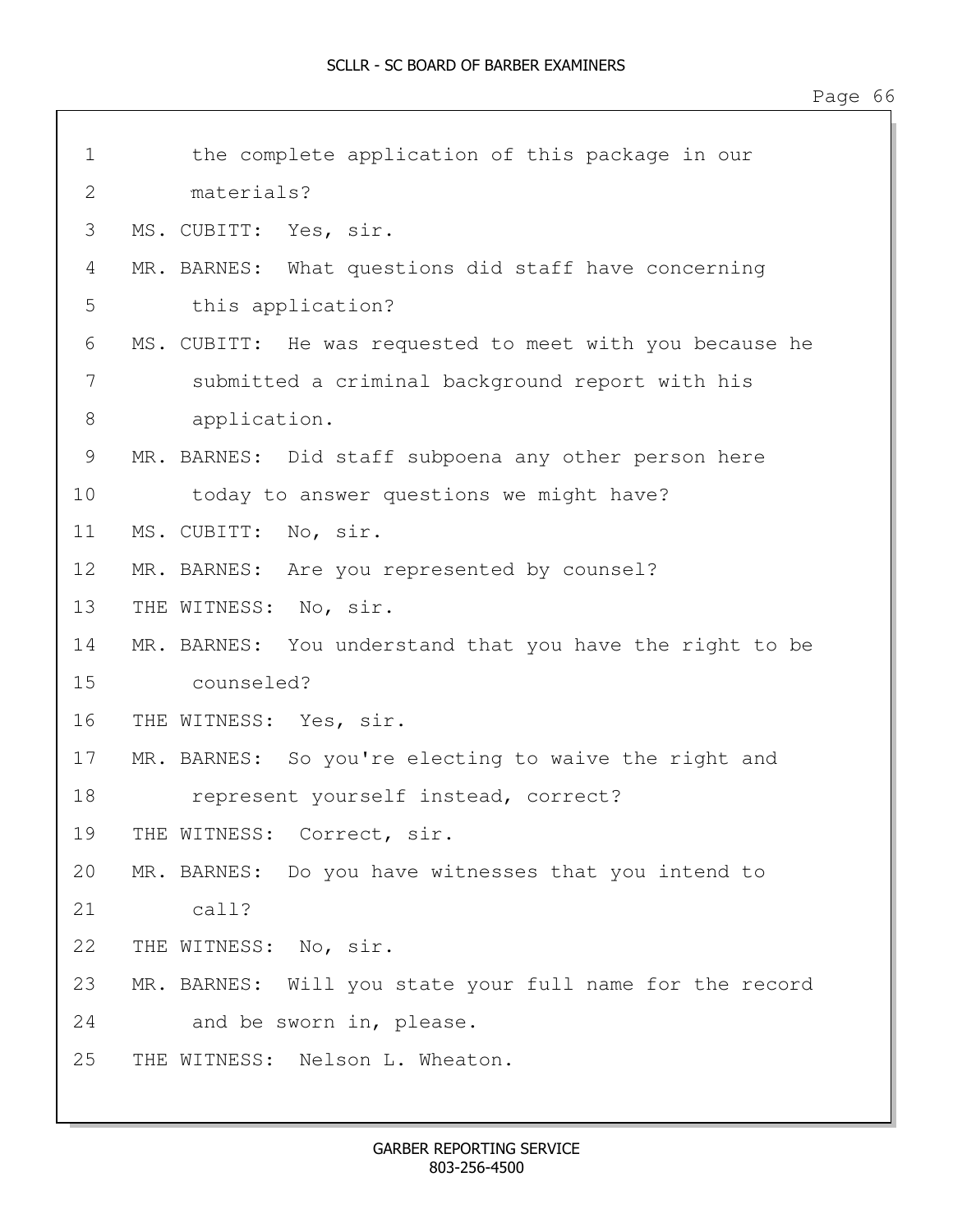| $\mathbf 1$ | (The witness is sworn in.)                               |
|-------------|----------------------------------------------------------|
| 2           | MR. BARNES: Mr. Wheaton, are you ready to show us why    |
| 3           | you should be granted a license, despite the             |
| 4           | questions raised by staff?                               |
| 5           | THE WITNESS: Well, ever since I was 14, I wanted to be a |
| 6           | barber, you know what I mean, but $-$                    |
| 7           | COURT REPORTER: Excuse me one second. You've got to      |
| 8           | talk louder, because I'm not hearing you.                |
| 9           | MR. BARNES: Speak a little louder for me, please.        |
| 10          | THE WITNESS: Since I've been young, as a kid, I been     |
| 11          | wanting to be a barber. And so, you know, I made         |
| 12          | some mistakes in my life, you know, throughout my        |
| 13          | life and so. But I finally realized what my call         |
| 14          | is, and that's -- that's to be a barber. So, you         |
| 15          | know what I mean, despite my past, I am a changed        |
| 16          | man, despite the things that's on the record. And I      |
| 17          | would just ask that $--$ I $--$ I worked $--$ I worked   |
| 18          | real hard to get this license. You know, I studied       |
| 19          | real hard, you know, I put the proper hours in to        |
| 20          | obtain this. And I would just like -- hope that          |
| 21          | y'all would help me obtain my license.                   |
| 22          | MS. PATTON: Are you on probation right now?              |
| 23          | THE WITNESS: Well, the situation has been -- no, I'm not |
| 24          | on probation.                                            |
| 25          | MR. BARNES: Do you have any other charges against you    |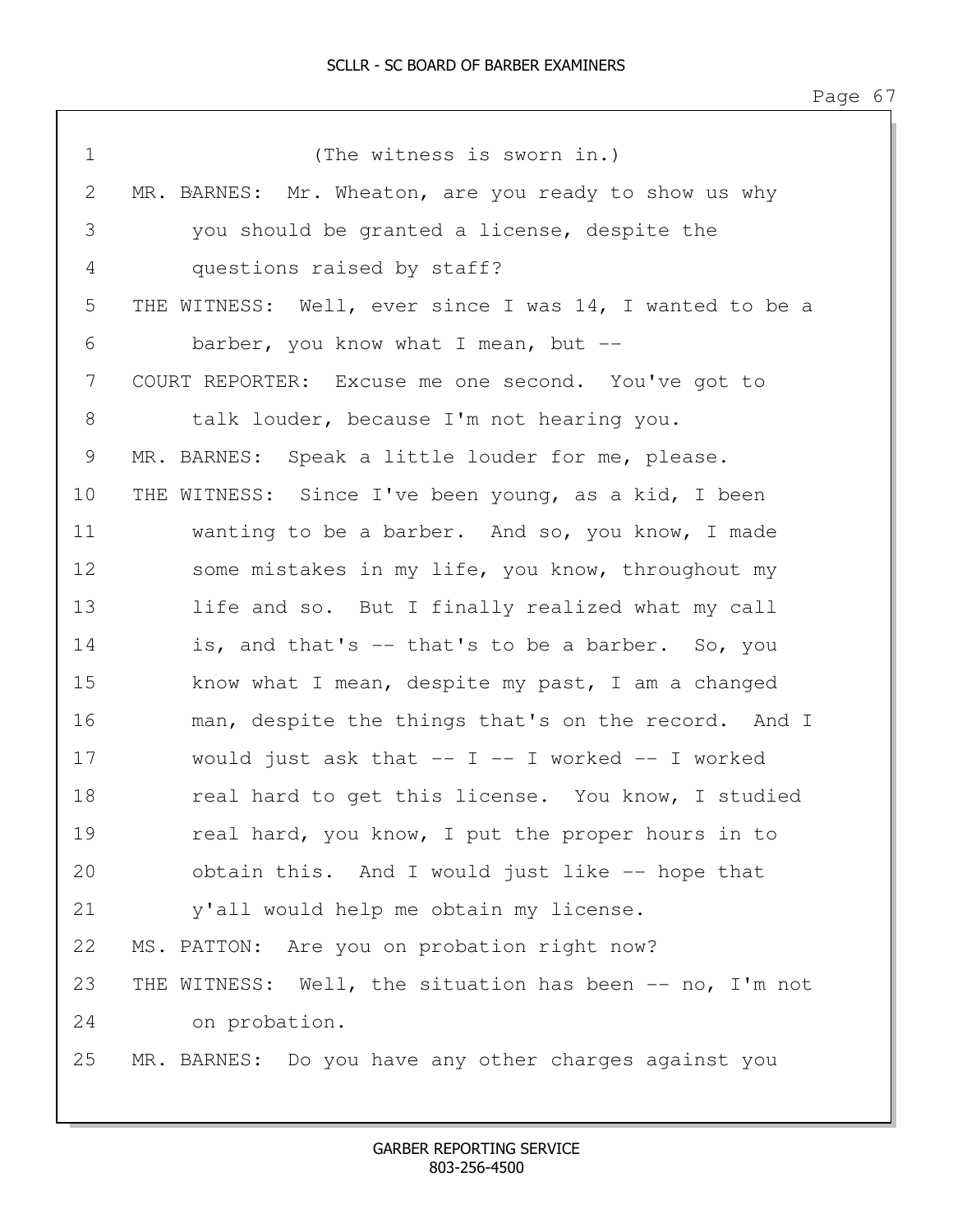1 now?

2 THE WITNESS: No, sir.

4 THE WITNESS: No, sir.

3 MR. BARNES: Anything pending? 5 MS. PATTON: When did you come off of probation? 6 THE WITNESS: Well, they have like -- they gave me -- 7 tell you truth, they had gave me some time on this

8 charge. And so it was like the federal system. I 9 have to do -- like in two more months, they will 10 **pick me up, you know what I mean, to do some time on** 11 this. But I was asking, is there any kind of way 12 that I can still obtain my license throughout 13 meanwhile I am incarcerated to like -- you know, 14 because I have paid -- I have got the -- you know 15 what I mean, get the license legally. And so I was 16 asking, any kind of way that I can continue to 17 obtain this, so I could pay my fees or whatever 18 throughout the year, so when I do get out, that I 19 can resume where I left off from. 20 MS. PATTON: So you've been in -- you have been 21 imprisoned -- 22 THE WITNESS: Before, but -- 23 MS. PATTON: -- before. 24 THE WITNESS: This -- I mean, but on a record -- the 25 charge that was on -- on my paper now, it has been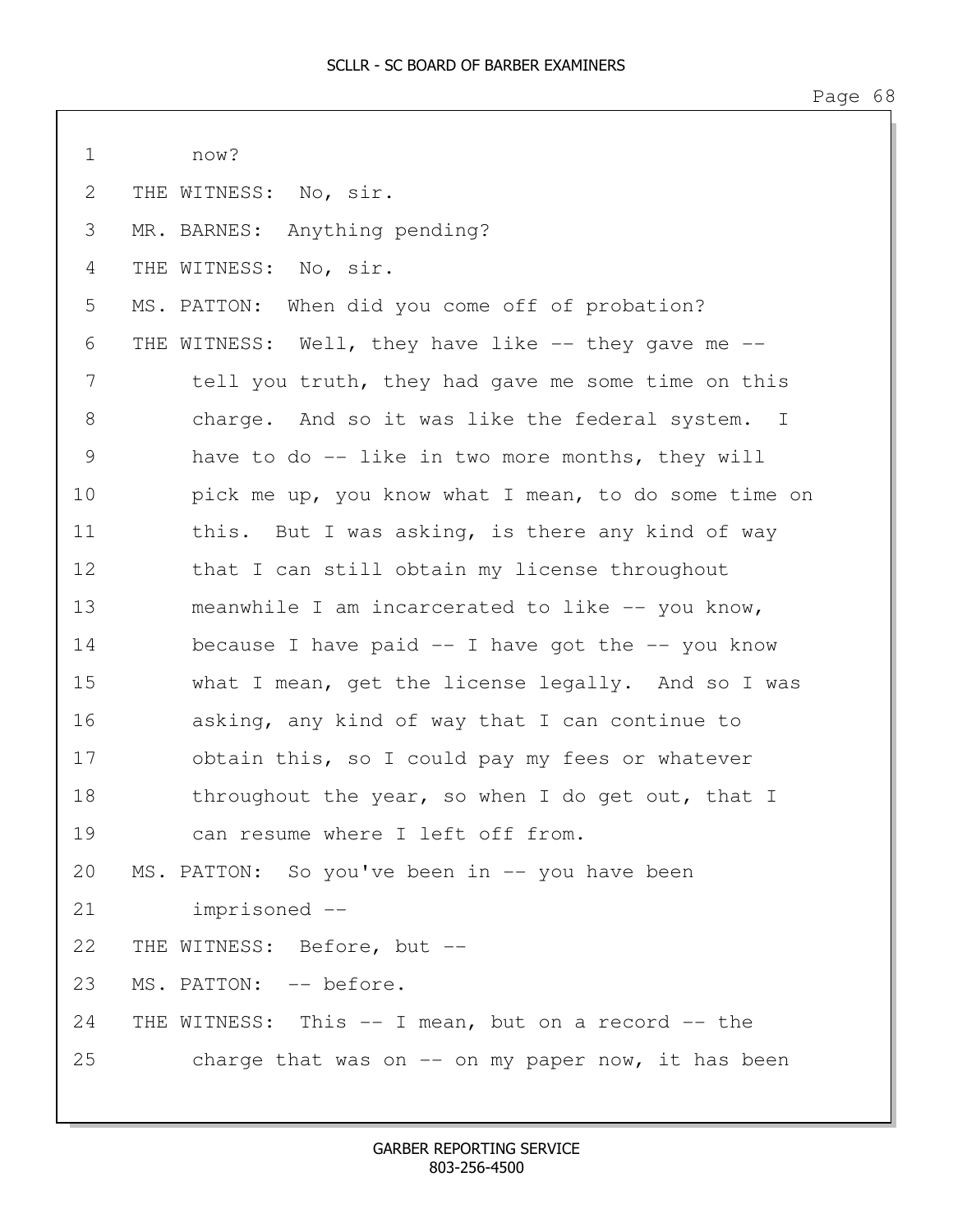| $\mathbf 1$   | -- that's the charge that they had gave me time on.         |  |
|---------------|-------------------------------------------------------------|--|
| 2             | MS. PATTON: And then you broke the violation of             |  |
| 3             | probation. So is this why you're going back into            |  |
| 4             | prison?                                                     |  |
| 5             | Yeah. Yes. But this $--$ it is a $--$ yeah,<br>THE WITNESS: |  |
| 6             | it's like violation probation. I mean, not really.          |  |
| 7             | It's just a charge I had caught -- I got caught with        |  |
| 8             | something, you know, two years ago. So I was like           |  |
| $\mathcal{G}$ | -- you know, I started changing my life and I               |  |
| 10            | realized I had to go another way. And I realized            |  |
| 11            | this is the way, you know, doing things the right           |  |
| 12            | way. So I had made a mistake, but the -- the charge         |  |
| 13            | came back on me now that they had gave me time on           |  |
| 14            | after I obtained my license.                                |  |
| 15            | MS. CUBITT: Mr. Chairman, it could be -- is it '09, the     |  |
| 16            | October of '09 when you were arrested? That's what          |  |
| 17            | you're going --                                             |  |
| 18            | THE WITNESS:<br>Yes.                                        |  |
| 19            | MS. CUBITT: And how long are you sentenced to?              |  |
| 20            | THE WITNESS: They -- they gave me 80 months.                |  |
| 21            | MS. CUBITT: Eighty?                                         |  |
| 22            | THE WITNESS: Yes, ma'am.                                    |  |
| 23            | MS. PATTON: Did you say 8-0?                                |  |
| 24            | MS. CUBITT: 8-0, eighty months. And that would be for       |  |
| 25            | the charge on the next to last page of the criminal         |  |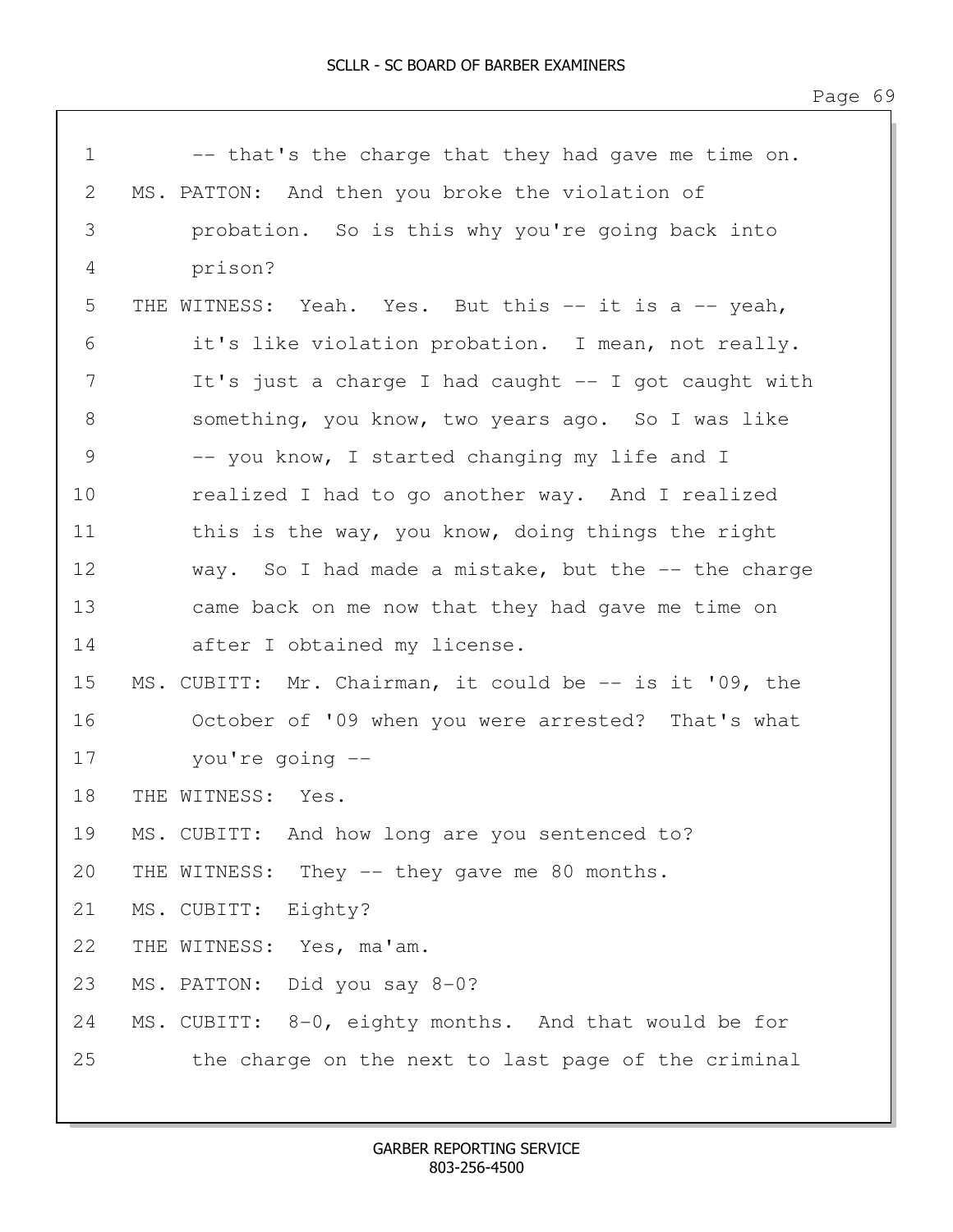| $\mathbf 1$   | report, 10/3 of '09.                                     |
|---------------|----------------------------------------------------------|
| 2             | THE WITNESS: But I don't have to do the whole 80. I      |
| 3             | don't have to do -- a year off. More time off; it        |
| 4             | will be less than that, maybe 60 to 50 months.           |
| 5             | MR. ROBINSON: And when did you finish barbering school?  |
| 6             | THE WITNESS: I finished that -- not really knowing the   |
| 7             | time. But it would been about eight months ago. I        |
| 8             | mean, about somewhere in there -- somewhere in           |
| $\mathcal{G}$ | there. It would have been a good bit of time. And        |
| 10            | so $I$ -- I been working as a apprentice. Then I went    |
| 11            | ahead and got my license -- I mean, went ahead and       |
| 12            | took the tests, all the tests I needed, and I passed     |
| 13            | all of them.                                             |
| 14            | MR. BARNES: Were you arrested in Richland? or Lexington? |
| 15            | THE WITNESS: No, it was South Carolina. I mean,          |
| 16            | Anderson.                                                |
| 17            | MR. BARNES: Anderson.                                    |
| 18            | THE WITNESS: Like two years ago.                         |
| 19            | MR. BARNES: And in 2010, 7/20/2010, you had a firearm?   |
| 20            | THE WITNESS: Yes, sir.                                   |
| 21            | MR. BARNES: So that's the reason you're back on --       |
| 22            | THE WITNESS: That's the reason I'm going back.           |
| 23            | MR. BARNES: Which has been -- hadn't even been a year,   |
| 24            | right?                                                   |
| 25            | THE WITNESS: No, it been almost two year.                |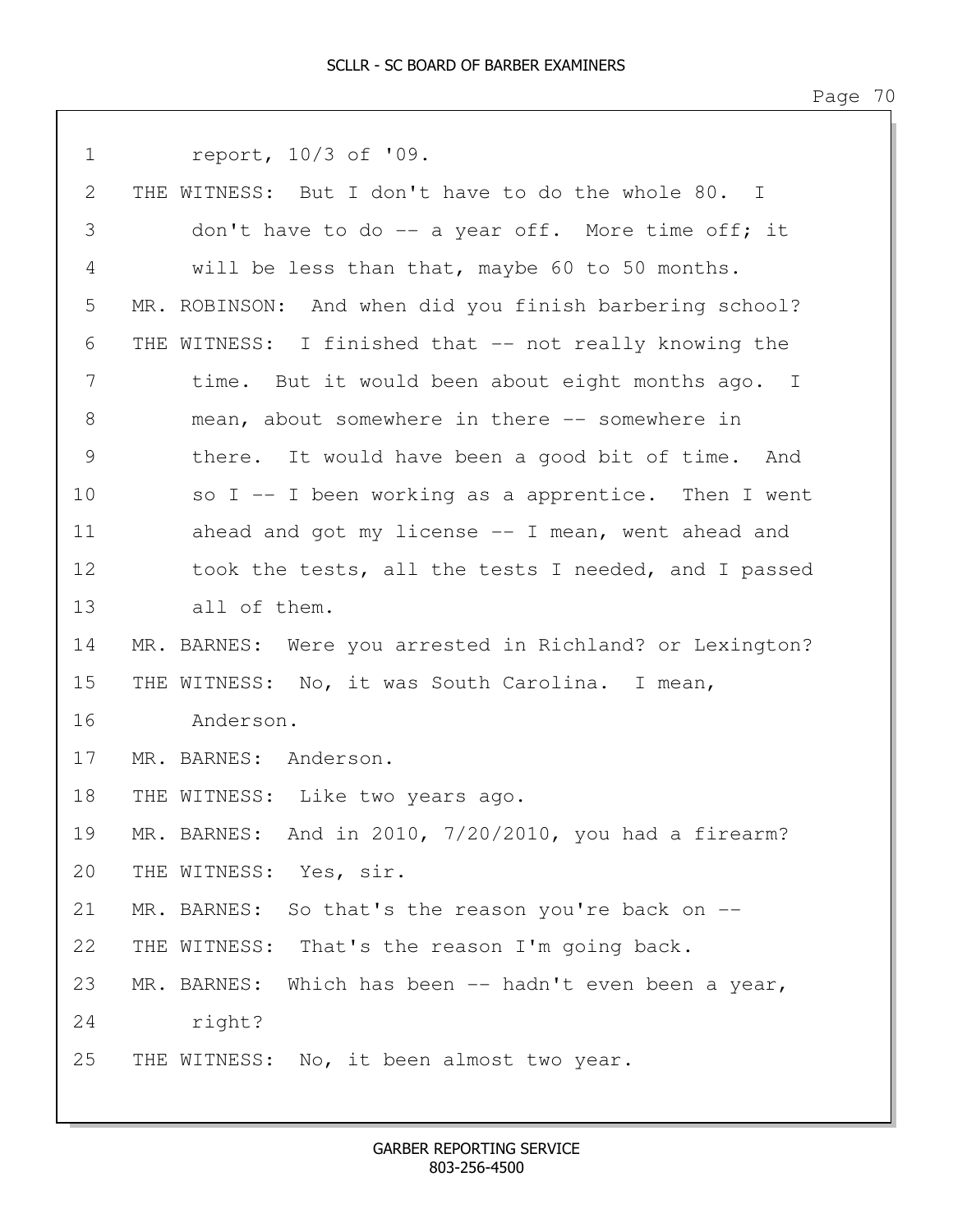| $\mathbf 1$ | MR. BARNES: 2010?                                        |
|-------------|----------------------------------------------------------|
| 2           | THE WITNESS: I mean, that happened like, that was        |
| 3           | October --                                               |
| 4           | MR. BARNES: That was in July.                            |
| 5           | THE WITNESS: No, I got arrested -- I ain't have no       |
| 6           | firearm then. I don't know what --                       |
| 7           | MR. BARNES: "Failed to comply with direction of a        |
| 8           | police, firearm" --                                      |
| 9           | MR. ROBINSON: That's a traffic violation.                |
| 10          | MR. BARNES: Oh, okay.                                    |
| 11          | THE WITNESS: Traffic violation.                          |
| 12          | MR. BARNES: Oh, okay. I was thinking firearm. Okay.      |
| 13          | I'm sorry.                                               |
| 14          | THE WITNESS: It was a failure to stop; I just kept -- I  |
| 15          | mean, I did stop eventually.                             |
| 16          | MR. BARNES: Okay.                                        |
| 17          | MR. ROBINSON: Mr. Wheaton, are you aware that on your    |
| 18          | transcript, you didn't get your transcript notarized     |
| 19          | by a Notary Public?                                      |
| 20          | THE WITNESS: Yeah, I have got -- I mean, it was a man    |
| 21          | that -- I got it notarized by a Notary Public in my      |
| 22          | area. It was signed by a Notary Public.                  |
| 23          | MR. ROBINSON: I see a signature, but there's no stamp or |
| 24          | a date that his commission expires.                      |
| 25          | THE WITNESS: Okay. I can get -- I can get --             |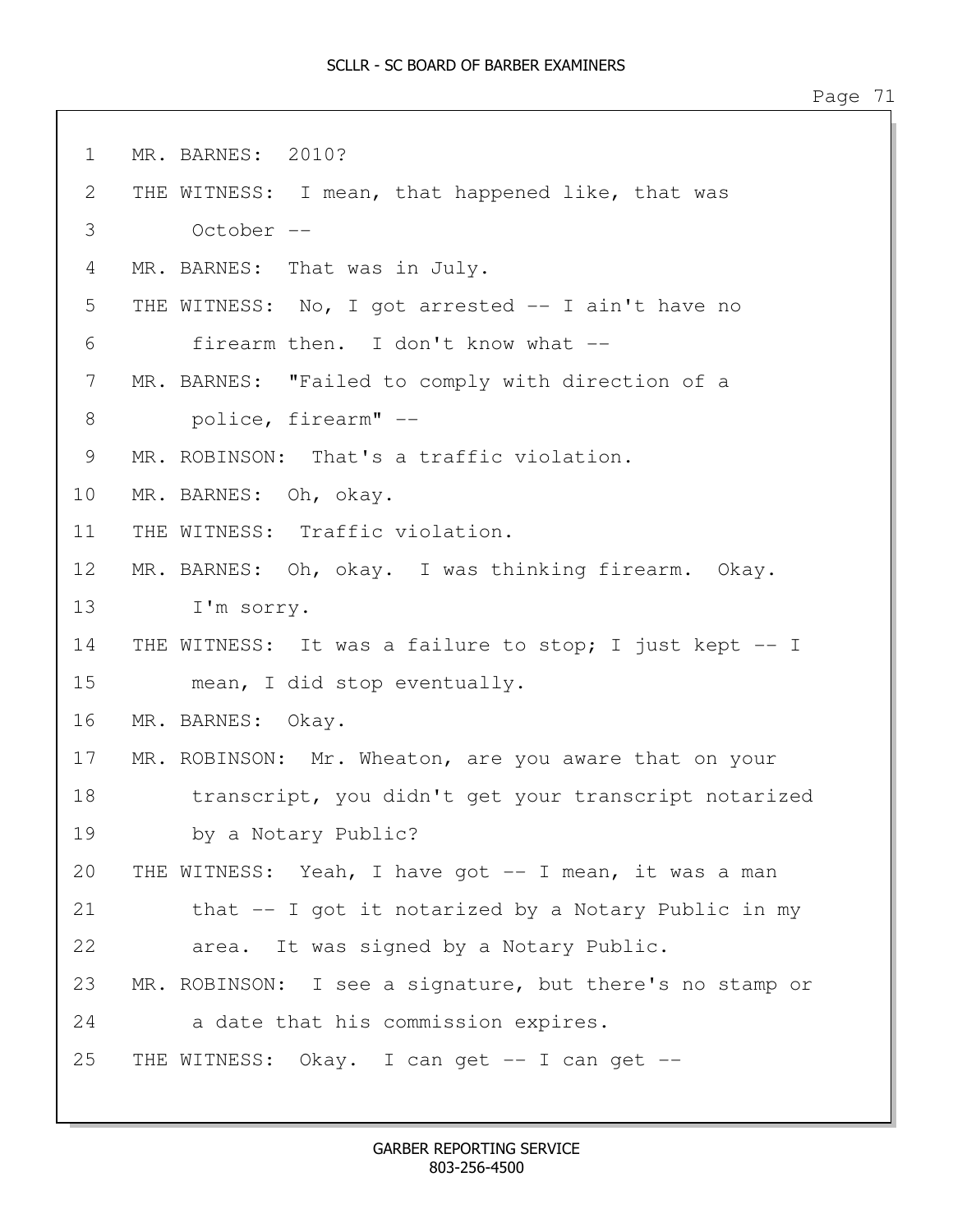| $\mathbf 1$   | MR. ROBINSON: Okay.                                     |
|---------------|---------------------------------------------------------|
| $\mathbf{2}$  | MR. SPOON: Yeah. Thank you.                             |
| 3             | MR. EVANS: Mr. Chairman, I just have a few questions.   |
| 4             | MR. BARNES: Go right ahead.                             |
| 5             | MR. EVANS: Thank you, Mr. Chairman. Mr. Wheaton.        |
| 6             | THE WITNESS: Yes, sir.                                  |
| 7             | MR. EVANS: I'm actually the public member on the board. |
| $8\,$         | I'm not a barber, okay. Just have a few questions       |
| $\mathcal{G}$ | for you. First of all, I appreciate your honesty        |
| 10            | for informing the board that you are about to go        |
| 11            | back and serve five or six years, okay, of being        |
| 12            | incarcerated. My question to you is really the          |
| 13            | nature of your visit to the board today. Even if we     |
| 14            | agree with your request, or what are you planning on    |
| 15            | doing two or three years when your license expired      |
| 16            | and you are incarcerated.                               |
| 17            | THE WITNESS: I mean, is there any kind of way I could   |
| 18            | pay the -- the -- the amount that I has to pay each     |
| 19            | year, so I can just keep it going until I can get       |
| 20            | back on my feet, you know? Any kind of way that I       |
| 21            | could pay?                                              |
| 22            | MR. EVANS: You mean like what, pay in advance?          |
| 23            | THE WITNESS: No, like -- you know how you -- when the   |
| 24            | license time to pay the fees come around? Any way I     |
| 25            | can just pay them fees until I can just get out and     |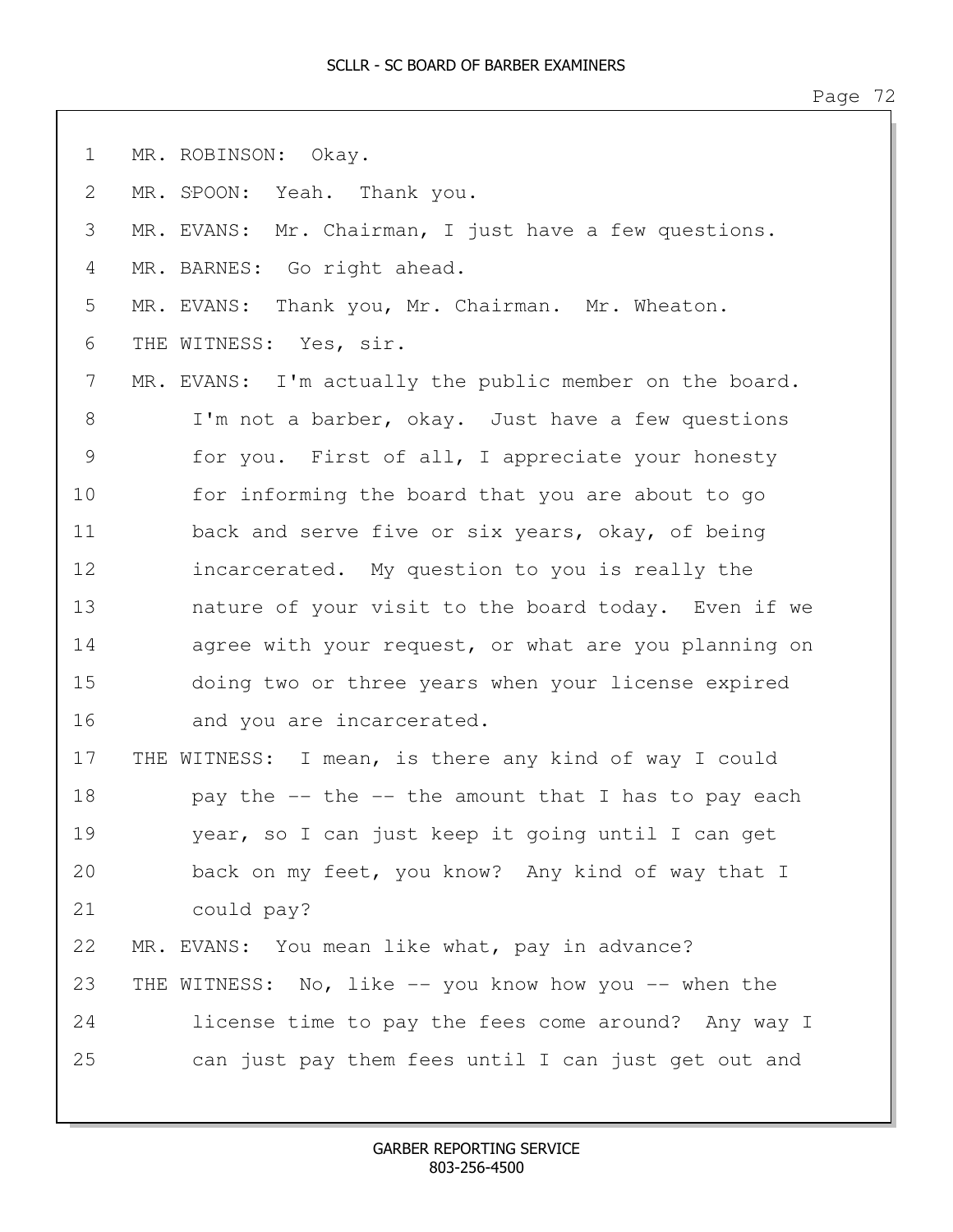| $\mathbf 1$ | actually do the work?                                      |
|-------------|------------------------------------------------------------|
| 2           | MR. EVANS: So therefore, the true nature of your visit     |
| 3           | today is that if approval is granted, you're trying        |
| 4           | to protect your license while you're incarcerated.         |
| 5           | THE WITNESS: Yes, sir.                                     |
| 6           | MR. EVANS: So once you're released, you can go back to     |
| 7           | work.                                                      |
| 8           | THE WITNESS: Yes, sir.                                     |
| 9           | MR. EVANS: Oh, okay. Did any of these charges on your      |
| 10          | arrest record with respect to over the past six or         |
| 11          | seven years take place in a barbershop?                    |
| 12          | THE WITNESS: No, sir. No.                                  |
| 13          | MR. EVANS: Near a barbershop?                              |
| 14          | THE WITNESS: No, sir.                                      |
| 15          | MR. EVANS: I have no further questions.                    |
| 16          | MR. BARNES: I'm going to have to refer to counsel. Can     |
| 17          | we grant him a license while he's in --                    |
| 18          | You may want to go into executive session on<br>MR. SPOON: |
| 19          | that.                                                      |
| 20          | COURT REPORTER: What did you say?                          |
| 21          | MR. SPOON: May want to go into executive session. I'd      |
| 22          | be happy to try to wrestle with that question --           |
| 23          | MR. BARNES:<br>Okay.                                       |
| 24          | MR. SPOON: Could I ask a question just for                 |
| 25          | clarification?                                             |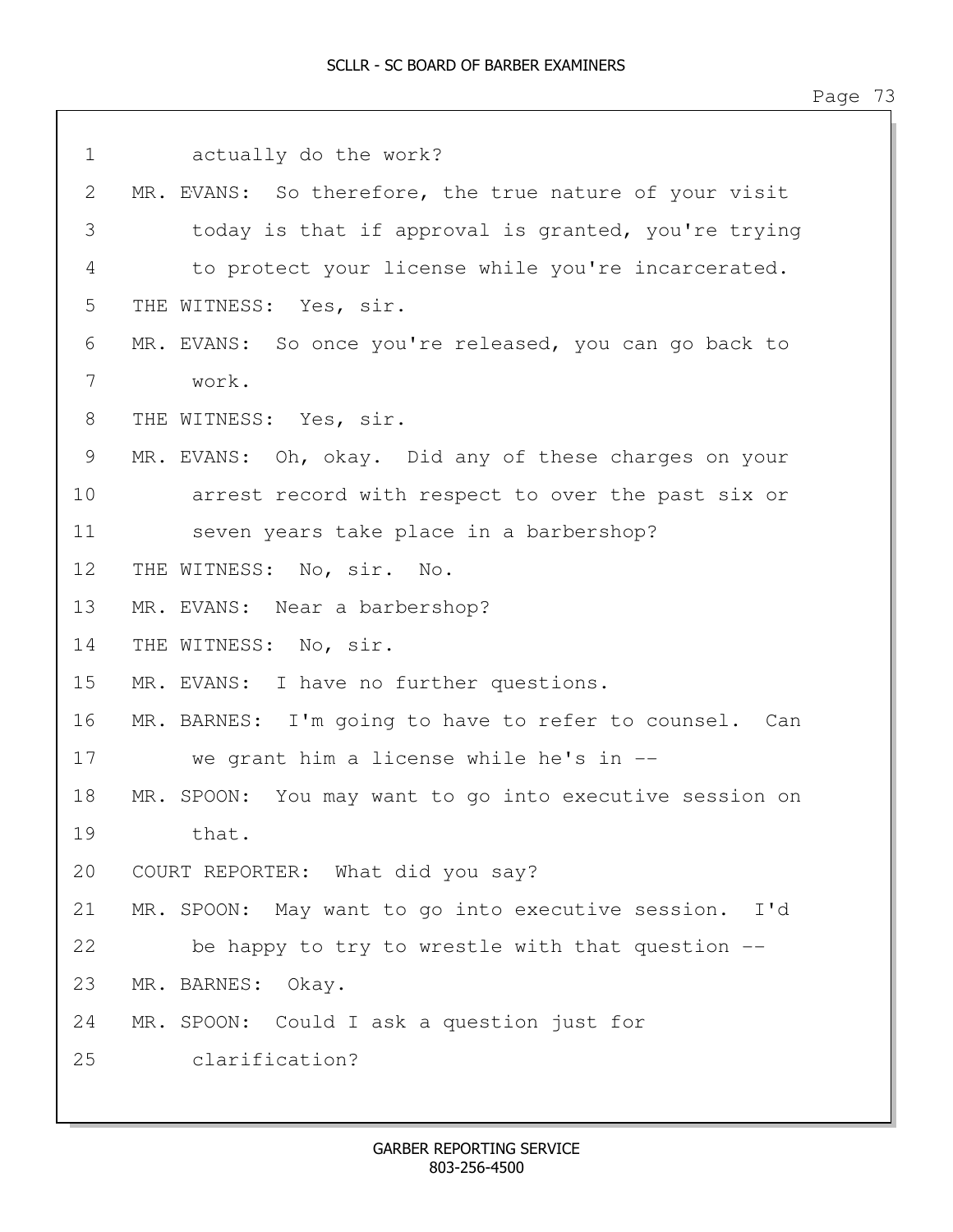| $\mathbf 1$ | MR. BARNES: Yes, go ahead.                                  |
|-------------|-------------------------------------------------------------|
| 2           | MR. SPOON: Mr. Wheaton.                                     |
| 3           | THE WITNESS: Yes, sir.                                      |
| 4           | MR. SPOON: And I'm not a member of the board. I'm just      |
| 5           | sitting up here. I'm an attorney that's assigned to         |
| 6           | advise the board. Just to clarify, where you sit            |
| 7           | now, you testified earlier that you are -- you've           |
| 8           | been sentenced?                                             |
| 9           | THE WITNESS: Yeah, just recently, like last week. But       |
| 10          | I've been --                                                |
| 11          | MR. SPOON: Last week?                                       |
| 12          | THE WITNESS: Yes, sir.                                      |
| 13          | MR. SPOON: And what was the sentence for?                   |
| 14          | THE WITNESS: It was a firearm. And then it had like --      |
| 15          | had drug, like $1.8$ , but $-$                              |
| 16          | MR.<br>SPOON: Do you know as far as $-$ I don't know if you |
| 17          | have a copy of your SLED report in front of you, and        |
| 18          | I can show you mine. Which charge was that that you         |
| 19          | were sentenced for last week?                               |
| 20          | THE WITNESS: I was sentenced for the -- the firearm and     |
| 21          | the 1.8 grams.                                              |
| 22          | MR. SPOON: Do you know about when that occurred?<br>When    |
| 23          | was the offense date for that?                              |
| 24          | THE WITNESS: It was October the 3rd --                      |
| 25          | MR. SPOON: Of 2009?                                         |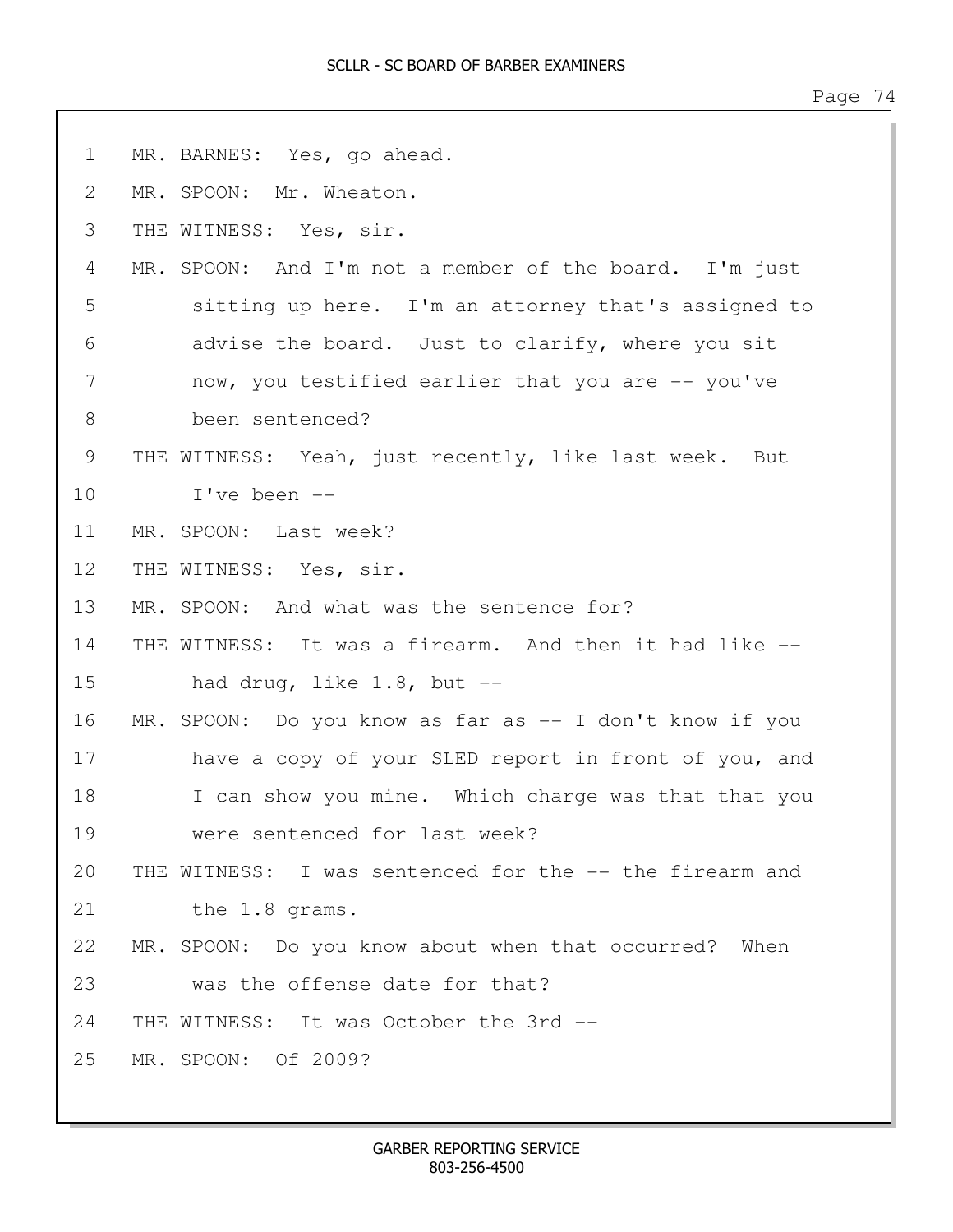1 THE WITNESS:  $-- 2009$ . 2 MR. SPOON: Okay. That answers -- and you were 3 sentenced, and what was your sentence for? Or what 4 was the length of your sentence? 5 THE WITNESS: It was 80 months. 6 MR. SPOON: Eighty months. 7 THE WITNESS: Yes, sir. But then he gave me time for 8 drug classes, a year for drug classes; that's a year 9 off. And so other -- you know, you're going to get 10 some more time off, good time served. So it should 11 be, with the good time served and everything, maybe 12 60 to 50 months of that -- that time. So it would 13 be less than 80. 14 MR. SPOON: And are there any other -- and you may not 15 know the answer to this question right now, but are 16 there any other charges on your SLED report that are 17 outstanding? 18 THE WITNESS: What cha mean? 19 MR. SPOON: Sometimes when you look at these things -- 20 and the reason I ask the question, sometimes you 21 look at these things and you will see something that 22 is several years old, and it's something that would 23 have been disposed of by that time. But at the same 24 time, when you look at the SLED report, it shows an 25 open charge.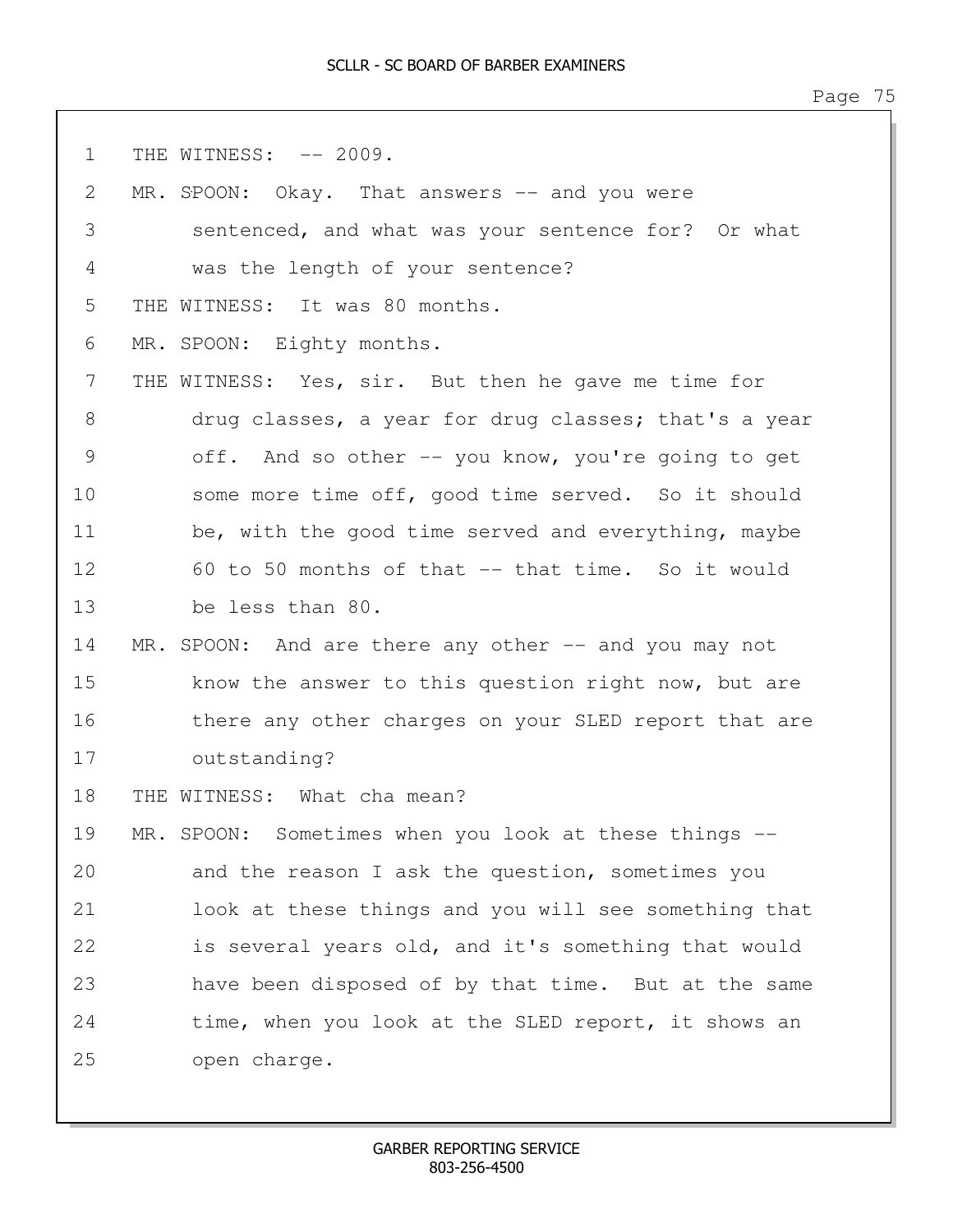| $\mathbf 1$ | THE WITNESS: Oh, no, I have no open charges, no.         |
|-------------|----------------------------------------------------------|
| 2           | MR. SPOON: To your knowledge, you don't have anything -- |
| 3           | THE WITNESS: Yeah, to my knowledge.                      |
| 4           | MR. SPOON: -- other than the one from '09 that you've    |
| 5           | already talked about.                                    |
| 6           | THE WITNESS: Exactly. I'm pretty sure I have no more     |
| 7           | open.                                                    |
| 8           | MR. SPOON: I mean, like just to give you an example, the |
| 9           | July of '10, and if it jogs your memory, it involves     |
| 10          | the Clemson Police Department, okay. And that was a      |
| 11          | misdemeanor traffic charge. You know, that even          |
| 12          | just according to the SLED record, there is no           |
| 13          | disposition shown, that I see. Maybe I'm just            |
| 14          | missing it. And I'm just using that as an example.       |
| 15          | THE WITNESS: I paid the fine.                            |
| 16          | MR. SPOON: Right. And I understand that. It's just       |
| 17          | that the SLED report that the board looks at             |
| 18          | oftentimes requires somebody to go in and update it,     |
| 19          | you know. And as an applicant, that will be your         |
| 20          | primary responsibility because after all, it's your      |
| 21          | SLED report. So I'm just using the Clemson thing.        |
| 22          | Thank you. No more questions.                            |
| 23          | MS. CUBITT: Mr. Chairman, may I ask one question?        |
| 24          | MR. BARNES: Yes, ma'am. Go ahead.                        |
| 25          | MS. CUBITT: On your January 18th, '02, when you were     |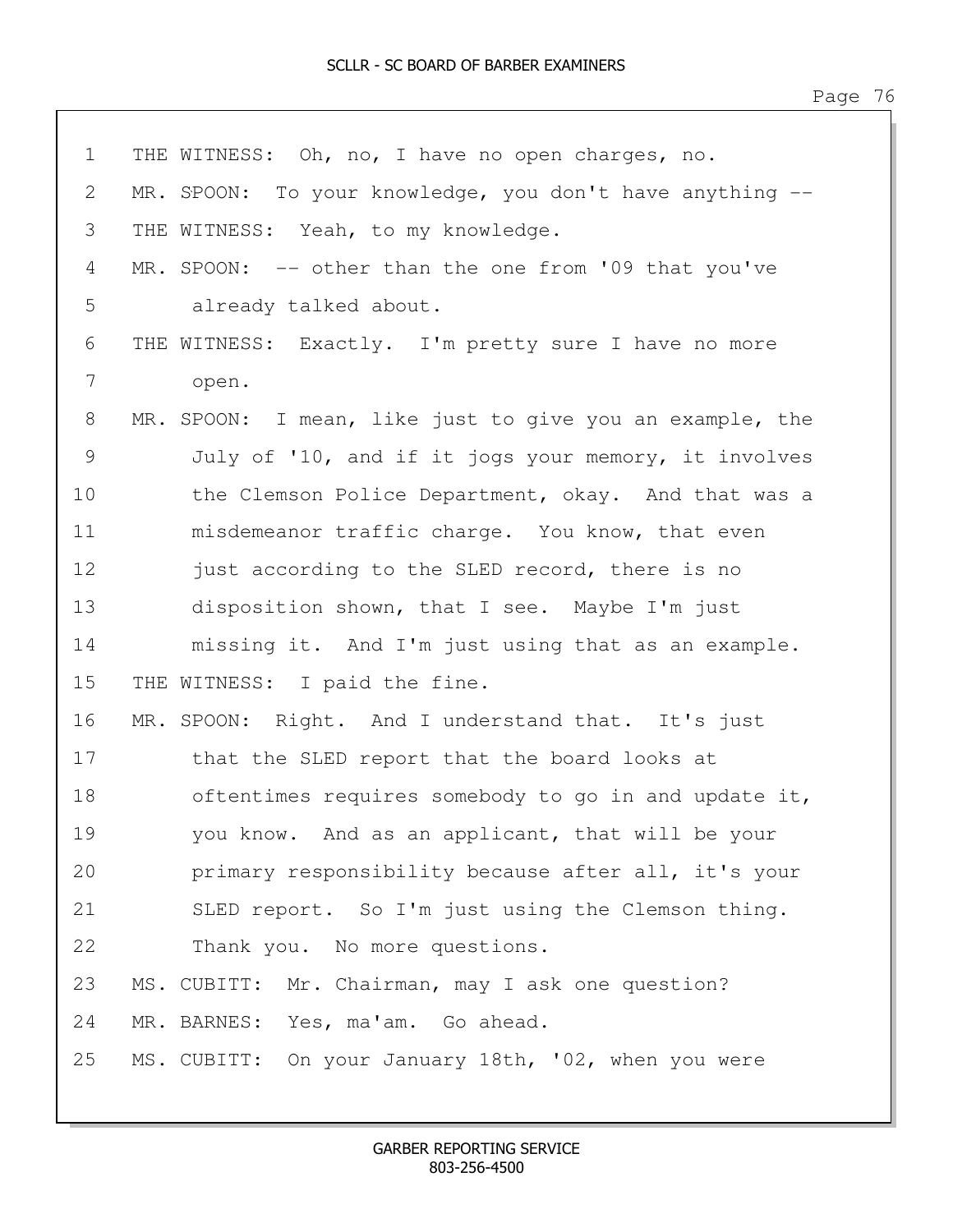| $\mathbf 1$ | convicted and sentenced to nine years, when were you   |
|-------------|--------------------------------------------------------|
| 2           | released from that?                                    |
| 3           | THE WITNESS: I was released from that 2008.            |
| 4           | MS. CUBITT: 2008.                                      |
| 5           | THE WITNESS: Yes, ma'am.                               |
| 6           | MS. CUBITT: And then you got caught with a gun in      |
| 7           | October of 2009, right?                                |
| 8           | THE WITNESS: Yes, ma'am.                               |
| 9           | MS. CUBITT: Okay. Thank you.                           |
| 10          | MR. BARNES: Okay. Y'all have any other questions for   |
| 11          | him? I think we need to go to executive session for    |
| 12          | this one. Don't y'all agree?                           |
| 13          | MR. EVANS: I just have one question.                   |
| 14          | MR. BARNES: Thank you, Mr. Chairman. Mr. Wheaton, have |
| 15          | you ever received any counseling or anything? Any      |
| 16          | type of counseling?                                    |
| 17          | THE WITNESS: No. For just -- counseling for what? Like |
| 18          | my charges? Or just daily life?                        |
| 19          | MR. EVANS: Well, I'm just looking over your 16/17 year |
| 20          | track record here --                                   |
| 21          | THE WITNESS: I mean, I know I -- I have a regular bad  |
| 22          | and everything. But I go to $-$ I mean, my $-$ my      |
| 23          | counselor I go to church every week. I mean, that's    |
| 24          | the best counseling I get. And I'm a changed           |
| 25          | person. Everybody see in my home town. They --         |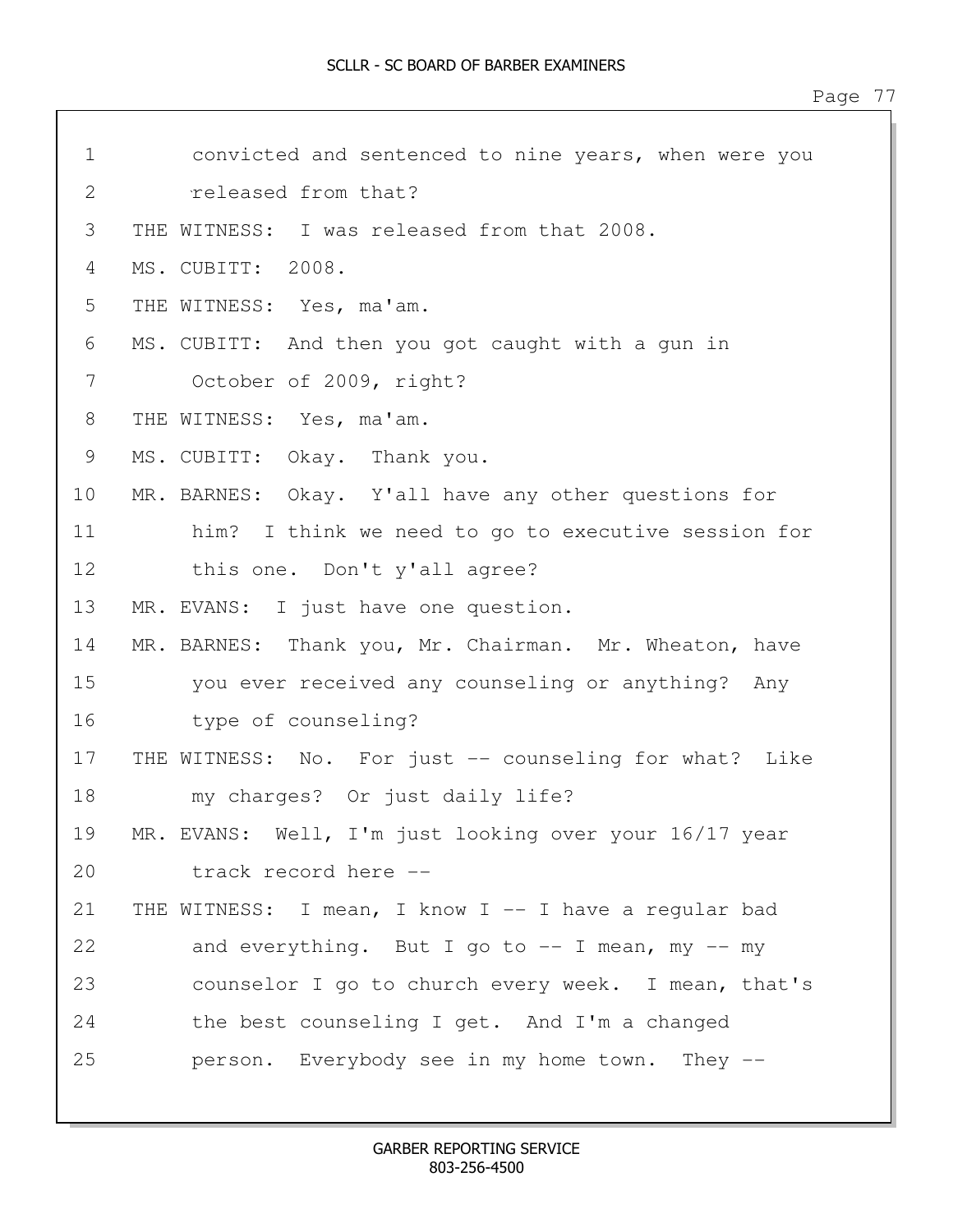| $\mathbf 1$  | they just amazed at how I changed my life, and          |  |
|--------------|---------------------------------------------------------|--|
| $\mathbf{2}$ | that's why I just $-$ I hope that y'all will give me    |  |
| 3            | a chance to keep my life on a positive keel and just    |  |
| 4            | keep doing something positive. Because this is the      |  |
| 5            | only thing I ever, ever, ever accomplished. So I --     |  |
| 6            | MR. EVANS: Okay. I just need you understand that I'm    |  |
| 7            | not your judge.                                         |  |
| 8            | THE WITNESS: Okay.                                      |  |
| 9            | MR. EVANS: But my job is to protect the citizens of the |  |
| 10           | State of South Carolina, as it comes to the -- you      |  |
| 11           | know, comes down to the barbering industry. So I        |  |
| 12           | need to be certain that however I vote, that I          |  |
| 13           | understand all of the issues, okay? So I think that     |  |
| 14           | from reading over your record, counseling is a fair     |  |
| 15           | question. It's a very fair question. But I hear         |  |
| 16           | that you are receiving spiritual counseling --          |  |
| 17           | THE WITNESS: Yes, sir.                                  |  |
| 18           | MR. EVANS: -- is that correct?                          |  |
| 19           | THE WITNESS: Yes, sir.                                  |  |
| 20           | MR. EVANS: Okay.                                        |  |
| 21           | THE WITNESS: And I wish I could have a witness. They    |  |
| 22           | can tell you -- like my -- my own pastor everybody      |  |
| 23           | -- everybody now, you know, so I have that trust        |  |
| 24           | with the people. I have $--$ that just $--$             |  |
| 25           | MR. EVANS: Oh, I believe everything that you're saying  |  |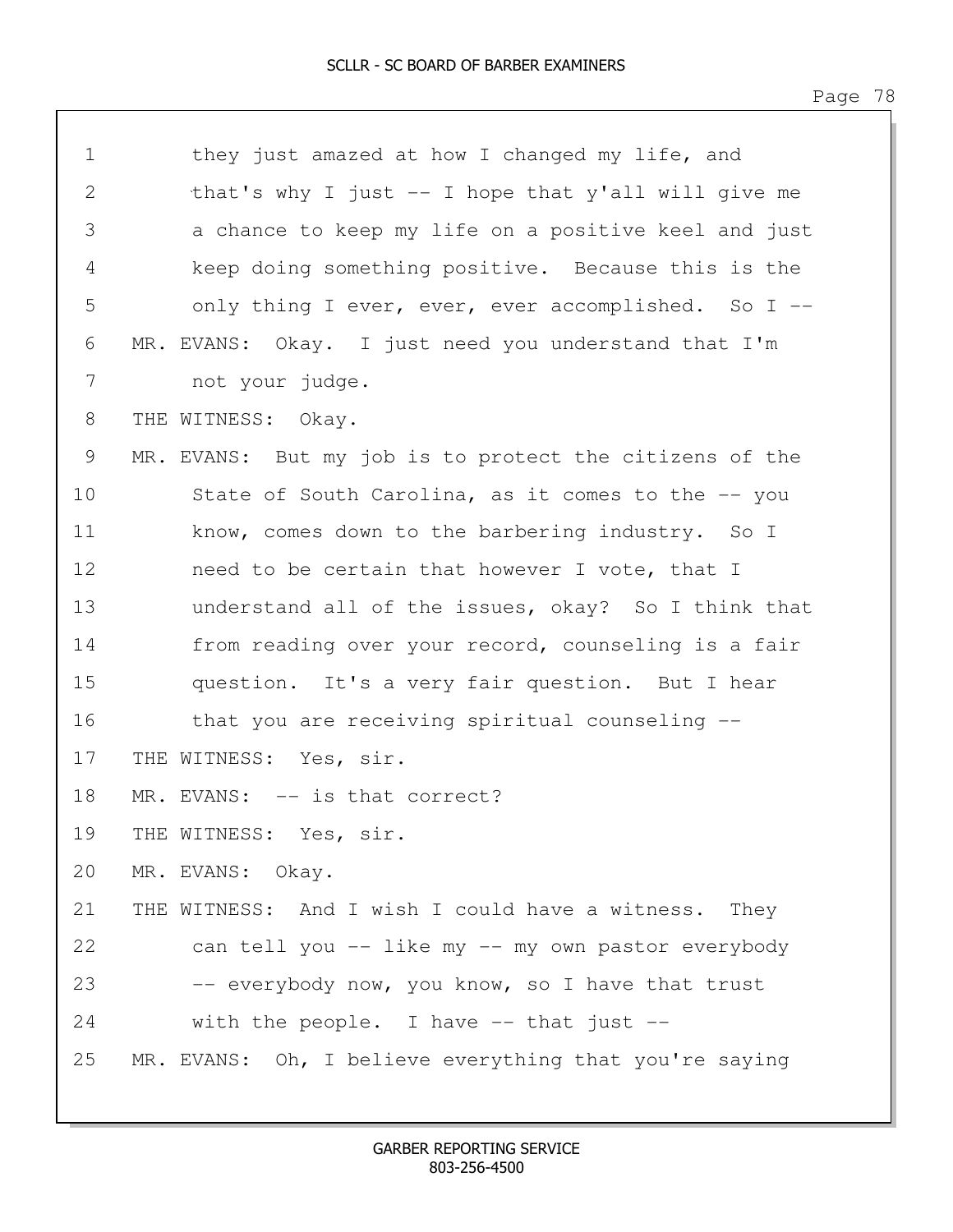| $\mathbf 1$    | because you were honest enough to come in here to        |  |
|----------------|----------------------------------------------------------|--|
| $\overline{2}$ | let us know before you even started talking, that        |  |
| 3              | you're about to serve 50 or 60 months. I believe         |  |
| 4              | what you're telling me. Thank you very much.             |  |
| 5              | MR. BARNES: Any other questions?                         |  |
| 6              | (NO RESPONSE.)                                           |  |
| 7              | MR. BARNES: I think we need to take this under executive |  |
| $8\,$          | session. I don't want to go into executive session       |  |
| $\mathcal{G}$  | right now because we may have other things. Can we       |  |
| 10             | wait, Counsel?                                           |  |
| 11             | MR. SPOON: Yes, sir. If you want to do the other         |  |
| 12             | application hearings before that time.                   |  |
| 13             | MR. BARNES: Let me do the other applications. At this    |  |
| 14             | particular time, we're going to just let you sit for     |  |
| 15             | a little bit. Then we'll come back to you. We'll         |  |
| 16             | eventually go into executive session and discuss         |  |
| 17             | this matter a little bit further. And so you are         |  |
| 18             | not asked to remain here till we have an answer for      |  |
| 19             | you, okay?                                               |  |
| 20             | THE WITNESS: Can I wait in the lobby?                    |  |
| 21             | MR. BARNES: You can wait in the lobby, wait here inside  |  |
| 22             | this room.                                               |  |
| 23             | THE WITNESS: Okay. Thank you.                            |  |
| 24             | MR. BARNES: Just don't go over far.                      |  |
| 25             | THE WITNESS: No, I won't.                                |  |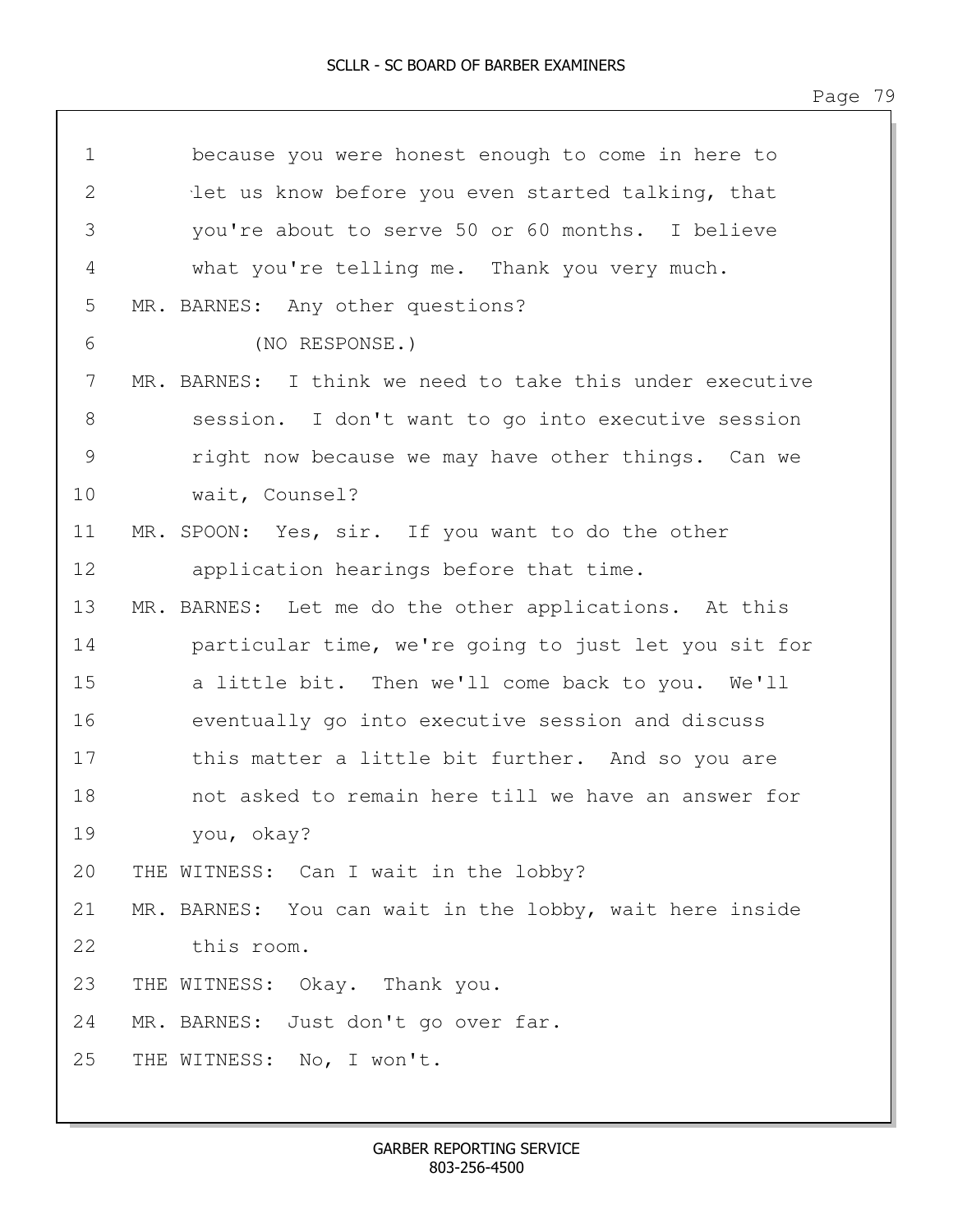1 MR. BARNES: Okay? 2 THE WITNESS: All right. Thank you. 3 MR. BARNES: All right. Thank you, sir.  $4$ 5 MR. BARNES: Tyrone Gleaton. 6 THE WITNESS: Yes, sir. 7 MR. BARNES: Tyrone Gleaton, come forward, please. This 8 hearing is called to order. This is the matter of 9 Tyrone Gleaton. Is there any member of this board 10 have any reason to excuse himself for consideration 11 of this application? 12 (NO RESPONSE.) 13 MR. BARNES: The purpose of this hearing is to determine 14 whether the applicant should be granted a registered 15 barber license. Everyone is reminded that the 16 proceedings are being recorded and all the witnesses 17 should be sworn before they testify. All remarks 18 must be directed to the chairman. Is the complete 19 application of this package in our materials, Ms. 20 Doris? 21 MS. CUBITT: Yes, sir. 22 MR. BARNES: What question did staff have concerning this 23 application? 24 MS. CUBITT: He was required to meet with you because he 25 submitted a criminal background report with his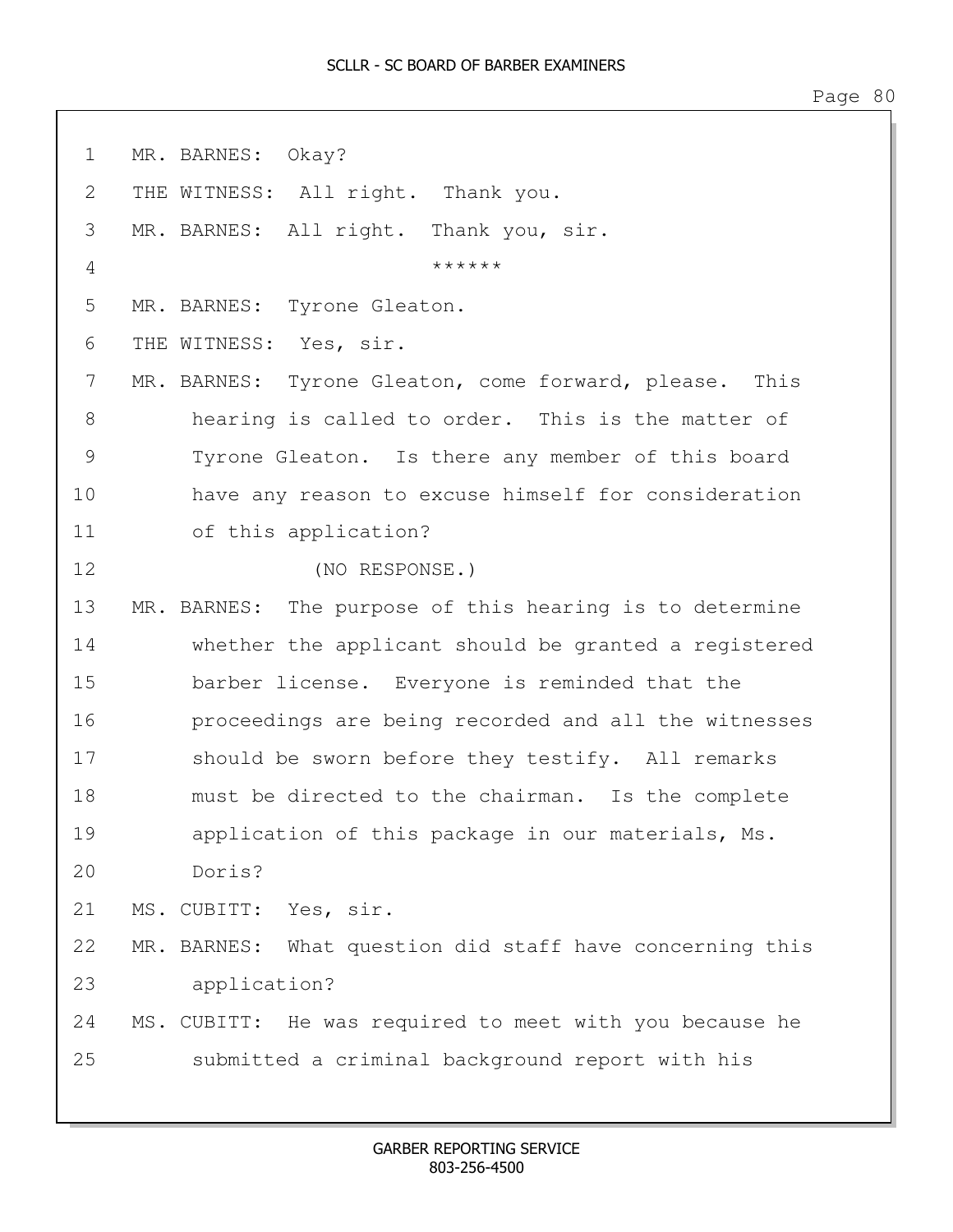| $\mathbf 1$  | application. He was a registered barber and his          |
|--------------|----------------------------------------------------------|
| $\mathbf{2}$ | license lapsed in 2002. And he is required to take       |
| 3            | the practical exam to reinstate.                         |
| 4            | MR. BARNES: Did staff subpoena any other persons here to |
| 5            | answer questions?                                        |
| 6            | MS. CUBITT: No, sir.                                     |
| 7            | MR. BARNES: Are you represented by counsel?              |
| 8            | THE WITNESS: No, sir.                                    |
| 9            | MR. BARNES: You understand that you have the right to be |
| 10           | represented by counsel of your own choosing in this      |
| 11           | matter?                                                  |
| 12           | THE WITNESS: Yes, sir.                                   |
| 13           | MR. BARNES: You have elected to waive that right and     |
| 14           | represent yourself, correct?                             |
| 15           | THE WITNESS: Yes, sir.                                   |
| 16           | MR. BARNES: Do you have any witness that you intend to   |
| 17           | call to testify on your behalf?                          |
| 18           | THE WITNESS: No, sir.                                    |
| 19           | MR. BARNES: Will you be sworn in, please.                |
| 20           | (The witness is sworn in.)                               |
| 21           | MR. BARNES: Mr. Gleaton, are you ready to show us why    |
| 22           | you should be granted a license, despite the             |
| 23           | questions raised by the staff?                           |
| 24           | THE WITNESS: Yes, sir.                                   |
| 25           | MR. BARNES: Y'all go ahead and ask questions, or you can |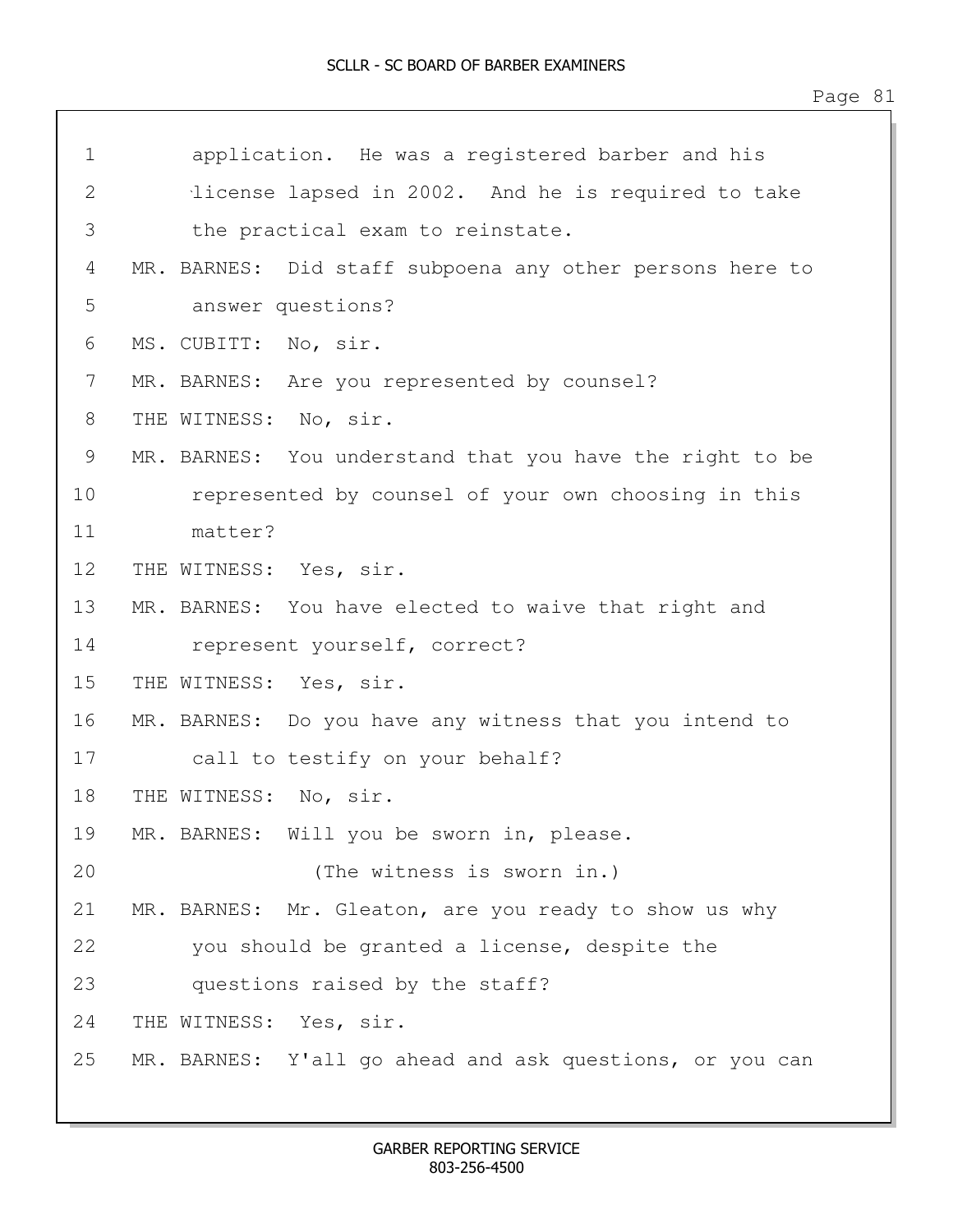| $\mathbf 1$ | go ahead and tell us why you should be granted.          |
|-------------|----------------------------------------------------------|
| 2           | THE WITNESS: Well, I was incarcerated in '02. And        |
| 3           | during my incarceration, I let my license expire.        |
| 4           | And I got out in last year, October 19th, 2010. And      |
| 5           | during my $-$ during $-$ while I was out, I re-          |
| 6           | attained my license and -- and that's what the --        |
| 7           | that's the field I'm going to go into right now. So      |
| 8           | I just ask that you give me a chance to get my life      |
| 9           | back on the right track by giving $-$ granting me my     |
| 10          | license back.                                            |
| 11          | MS. PATTON: So you got them again in 2010?               |
| 12          | THE WITNESS: Yes, ma'am.                                 |
| 13          | MS. PATTON: And they're already expired?                 |
| 14          | THE WITNESS: They're not -- they were expired, and I had |
| 15          | to take the test back over once I got out because of     |
| 16          | the expired.                                             |
| 17          | MR. ROBINSON: Mr. Wheaton, are you currently on          |
| 18          | probation or parole?                                     |
| 19          | THE WITNESS: Yes, sir.                                   |
| 20          | MR. ROBINSON: How long? How long do you have?            |
| 21          | THE WITNESS: Five years.                                 |
| 22          | MR. ROBINSON: And that began when?                       |
| 23          | THE WITNESS: October last year.                          |
| 24          | MR. ROBINSON: October last year.                         |
| 25          | THE WITNESS: Yes, sir.                                   |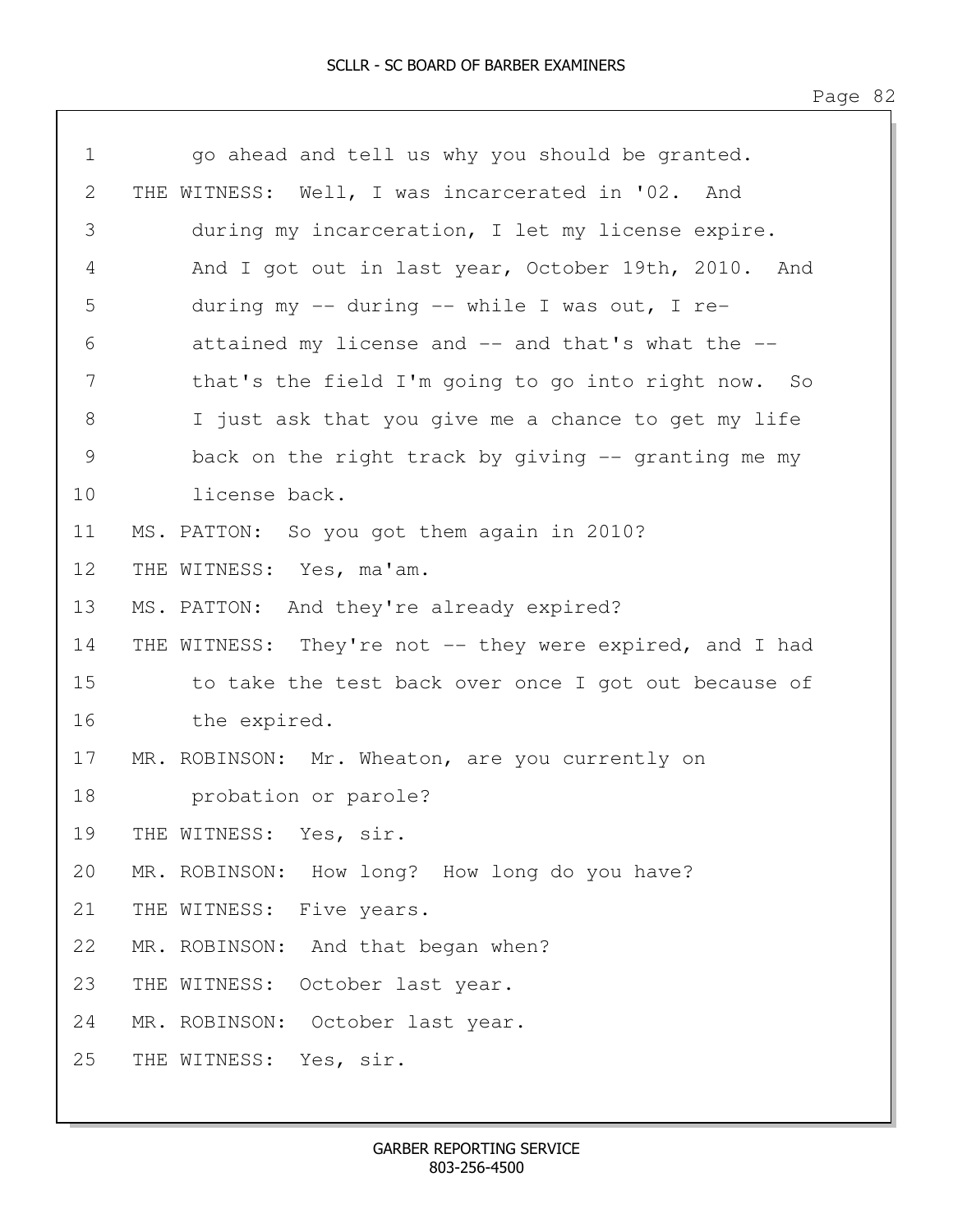1 MR. BARNES: Basically, four years left. 2 THE WITNESS: Yes, sir. 3 COURT REPORTER: I didn't hear -- 4 MR. BARNES: Basically, four years left? 5 MR. ROBINSON: Do you have a barbershop to work in? 6 THE WITNESS: Yes, sir. 7 MR. ROBINSON: What's the name of that shop? 8 THE WITNESS: Creative Artistic Cuts. 9 MR. ROBINSON: And where is that located? 10 THE WITNESS: Blackville, South Carolina. 11 MR. BARNES: Have you taken any anger management classes, 12 sir? 13 THE WITNESS: Yes, sir. 14 MR. BARNES: Have you completed them? 15 THE WITNESS: Yes, sir. I -- I took it while I was 16 incarcerated. 17 MR. BARNES: I'm sorry. Took it while you were 18 **incarcerated;** is that what you said? 19 THE WITNESS: Ask that again. 20 MR. BARNES: You did them while you were incarcerated? 21 THE WITNESS: Yes, sir. 22 MR. BARNES: Was it required of you at that time? 23 THE WITNESS: No, it wasn't required. I just took it. 24 MR. BARNES: Y'all got other questions? 25 MR. EVANS: Mr. Gleaton.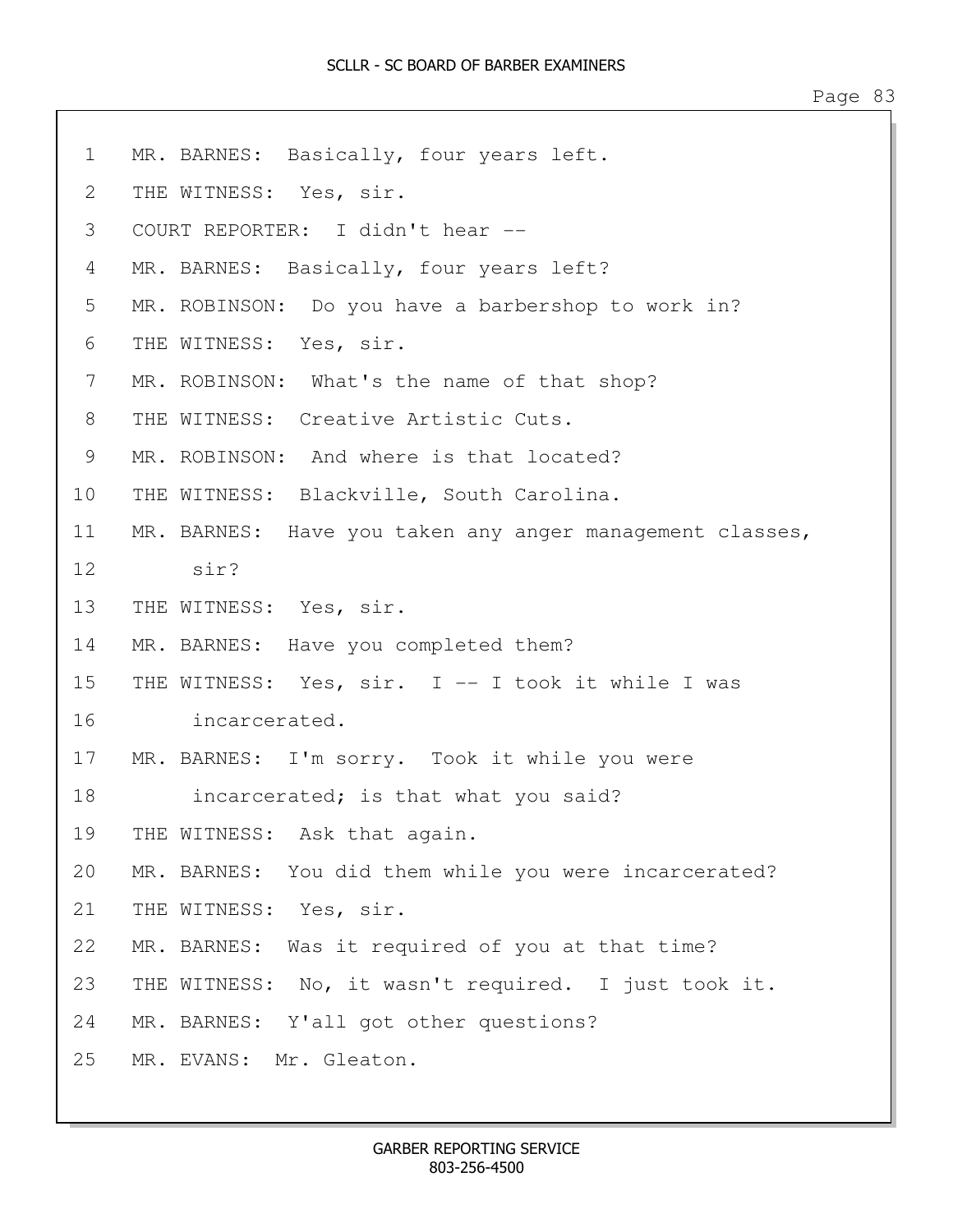| Page |  | $\varDelta$<br>↤ |
|------|--|------------------|
|------|--|------------------|

1 THE WITNESS: Yes, sir. 2 MR. EVANS: What were you incarcerated for? 3 THE WITNESS: Possession, with the intent to distribute. 4 MR. EVANS: Was that ten years? 5 THE WITNESS: Yes, sir. 6 MR. EVANS: Did that take place in a barbershop? 7 THE WITNESS: No, sir. 8 MR. EVANS: Near a barbershop? 9 THE WITNESS: No, sir. 10 MR. EVANS: Okay. And you still reside at the -- are you 11 here in Columbia? Or near where you're planning on  $12$  to  $-$ 13 THE WITNESS: Near where I'm planning on working. 14 MR. EVANS: Okay. And so the address here in Columbia is 15 **part of what you're doing now with your probation.** 16 THE WITNESS: The address I give, that's on that? 17 MR. EVANS: Uh-huh. 18 THE WITNESS: No, I -- I live in Springfield. That was 19 when I was -- the address on here is -- I think 20 is -- 21 MR. EVANS: Is that a halfway house? 22 THE WITNESS: -- that's where I was in the halfway house. 23 MR. EVANS: Right. Right. I was trying not to say that, 24 but since you said it, then in the halfway house. 25 Yes, sir. Yes. Okay. Okay. So you're back in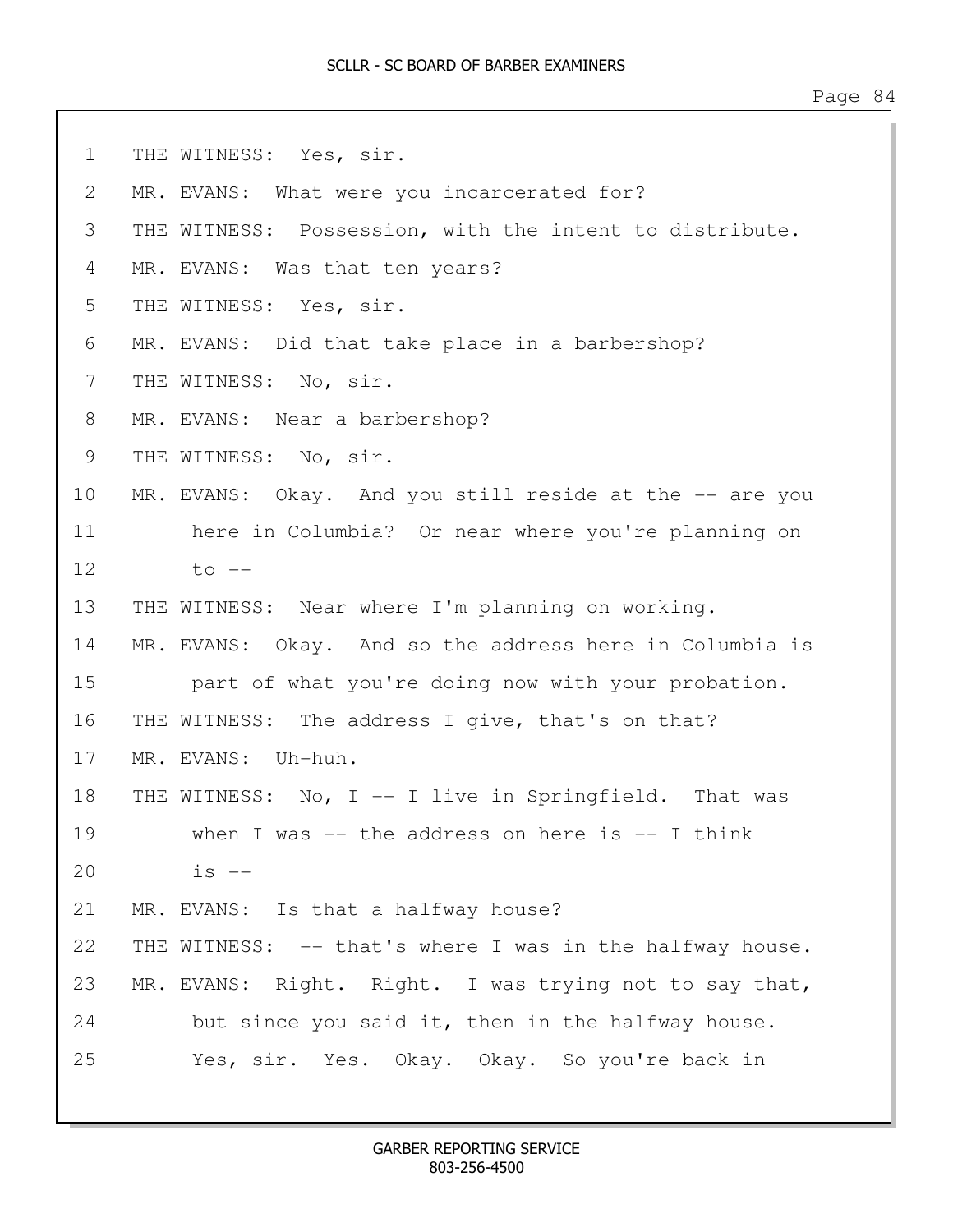```
1 Springfield now.
2 THE WITNESS: Yes, sir. 
3 MR. EVANS: Okay. I understand. I was just --
4 MR. BARNES: Where are you planning on working? In
5 Springfield?
6 THE WITNESS: Blackville.
7 MR. BARNES: Blackville.
8 MR. EVANS: Blackville.
9 THE WITNESS: It's like ten miles --
10 MR. BARNES: I know where Blackville is.
11 THE WITNESS: Okay. 
12 MR. BARNES: Been through there many times, hunting down
13 in Allendale. Okay. Anymore questions for the
14 gentleman?
15 MR. EVANS: No further question.
16 MR. BARNES: And you're currently on -- you've got four
17 years approximately left of probation, right?
18 THE WITNESS: Yes, sir.
19 MR. BARNES: Concurrent?
20 THE WITNESS: Yes, sir. 
21 MR. BARNES: Somebody have a motion?
22 MR. EVANS: I'd like to make a motion, Mr. Chairman, Mr.
23 Gleaton be granted the privilege to apply for
24 reinstatement of his registered barber license upon
25 approval, that his license run concurrent with his
```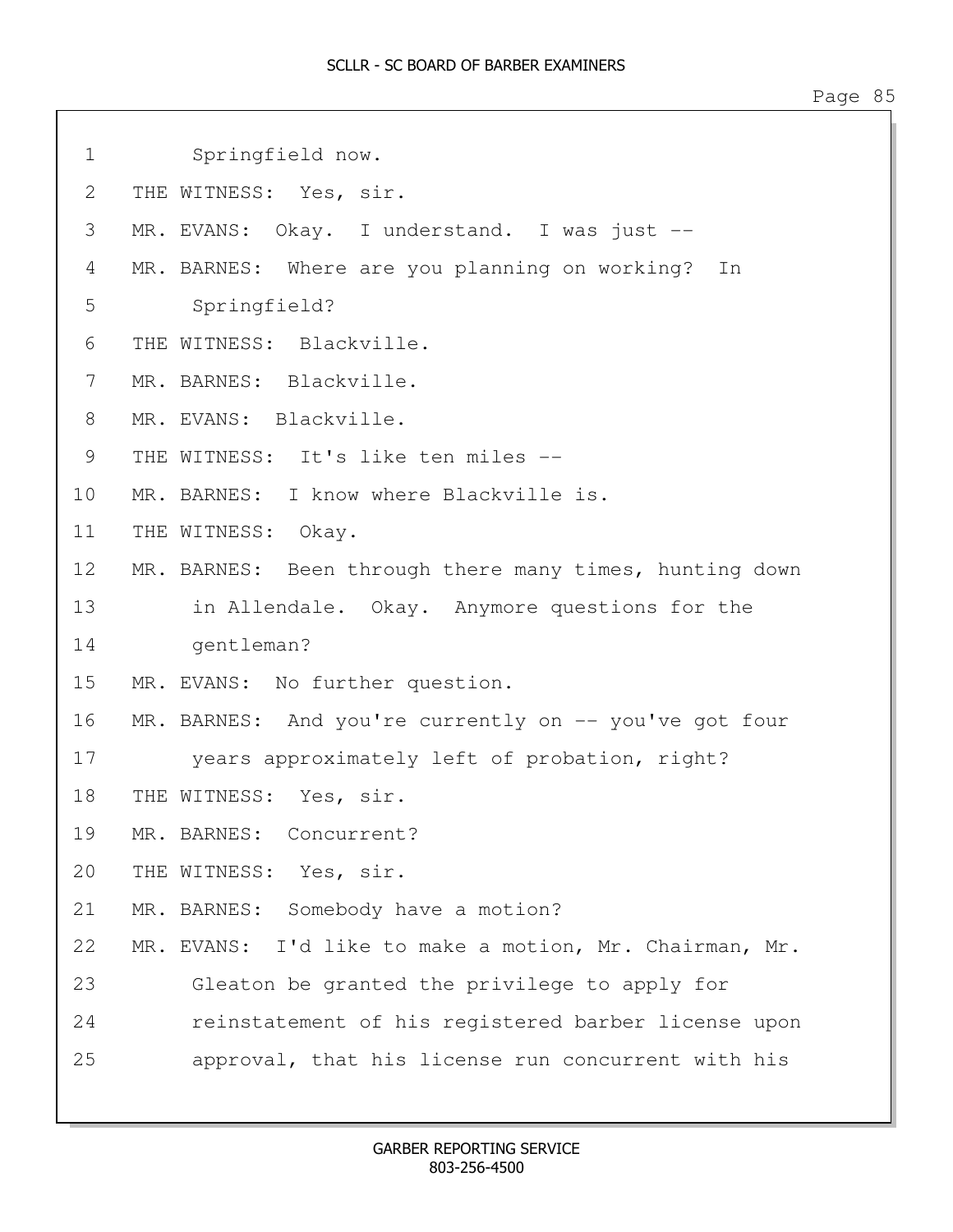| $\mathbf 1$   | probation, which I think he stated four years. And       |
|---------------|----------------------------------------------------------|
| $\mathbf{2}$  | according to his record, it's four year.                 |
| 3             | MR. ROBINSON: Second.                                    |
| 4             | MR. BARNES: Any other discussion?                        |
| 5             | (NO RESPONSE.)                                           |
| 6             | MR. BARNES: All in favor?                                |
| 7             | BOARD MEMBERS: Aye.                                      |
| 8             | MR. BARNES: Do you understand, sir?                      |
| $\mathcal{G}$ | THE WITNESS: Not really.                                 |
| 10            | MR. BARNES: You just got your license back, but you're   |
| 11            | going to be on probation. And every year from now        |
| 12            | on, you have to submit a SLED report at your own         |
| 13            | expense, to make sure that you --                        |
| 14            | THE WITNESS: Not in any trouble.                         |
| 15            | MR. BARNES: -- not in any trouble. And if you get in     |
| 16            | any trouble, your license will be stopped, okay?         |
| 17            | THE WITNESS: Yes, sir.                                   |
| 18            | MR. SPOON: And would it be possible, just as a paperwork |
| 19            | matter, to have Mr. Gleaton provide the                  |
| 20            | administrator with a current letter from the             |
| 21            | Department of Probation that would tell her when the     |
| 22            | probation -- unless you already have it -- when the      |
| 23            | probation began and when it will end, so we can          |
| 24            | write a better order for that.                           |
| 25            | MR. BARNES: Can you take care of that?                   |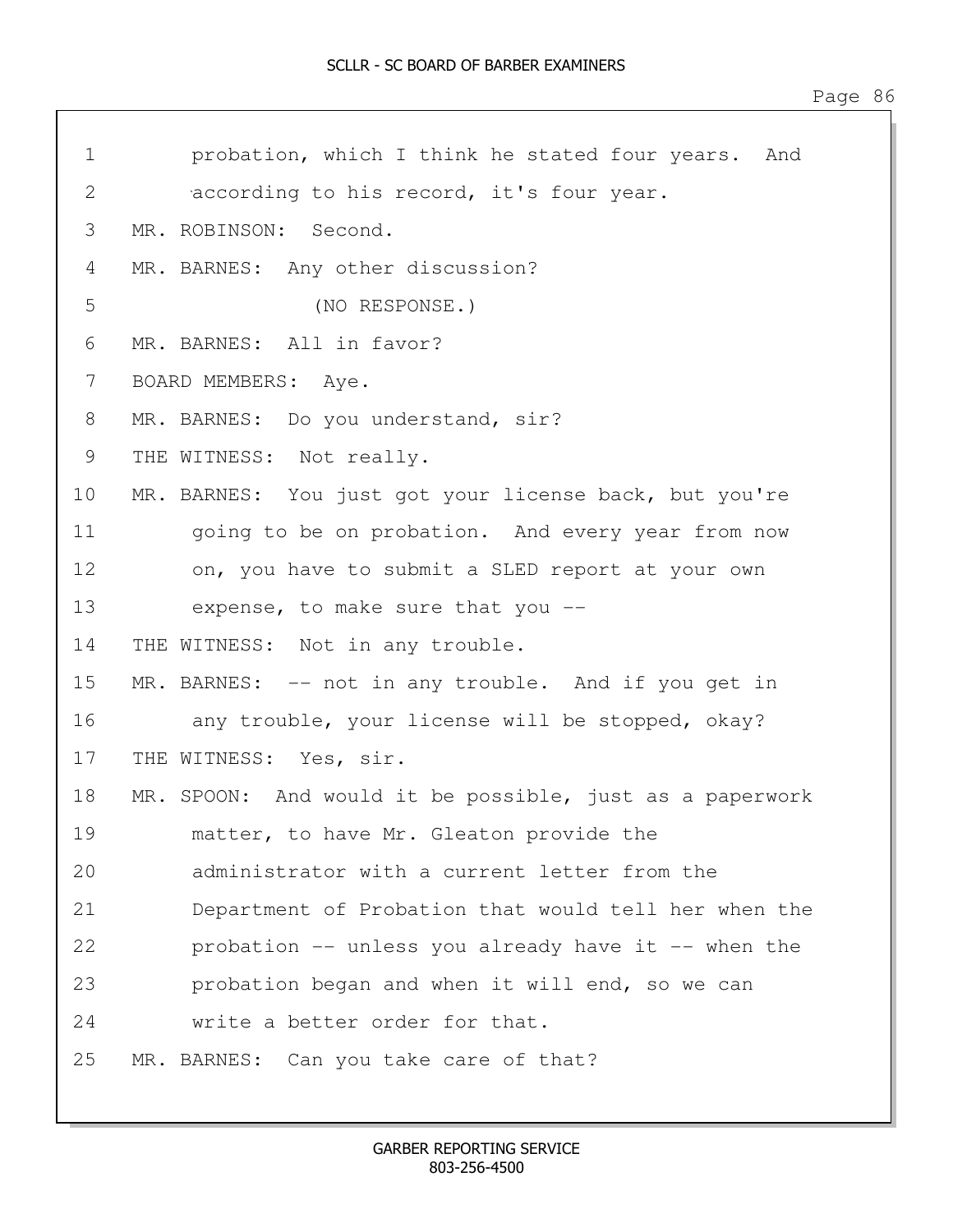| $\mathbf 1$  | THE WITNESS: Yes, sir.                                   |
|--------------|----------------------------------------------------------|
| $\mathbf{2}$ | MR. BARNES: Okay. All right. You understand everything   |
| 3            | you got to do?                                           |
| 4            | THE WITNESS: Yes, sir.                                   |
| 5            | MR. EVANS: You understand to get that letter back to the |
| 6            | state office?                                            |
| 7            | THE WITNESS: Yes, sir.                                   |
| 8            | MR. EVANS: Okay. Good luck to you, sir.                  |
| 9            | THE WITNESS: All right. Thank you.                       |
| 10           | ******                                                   |
| 11           | MR. BARNES: Petty J. Middleton. This hearing is called   |
| 12           | to order. This is the matter of Petty J. Middleton.      |
| 13           | Does any member of this board have any reason to         |
| 14           | excuse himself or herself from consideration from        |
| 15           | this application?                                        |
| 16           | (NO RESPONSE.)                                           |
| 17           | MR. BARNES: The purpose of this hearing is to determine  |
| 18           | whether the applicant should be granted a license,       |
| 19           | apprentice registered barber license. Everyone is        |
| 20           | reminded that these proceedings are being recorded       |
| 21           | and that all witnesses must be sworn before they         |
| 22           | testify. All remarks must be directed to the             |
| 23           | chairman. Is this complete application package in        |
| 24           | our materials?                                           |
| 25           | MS. CUBITT: Yes, sir.                                    |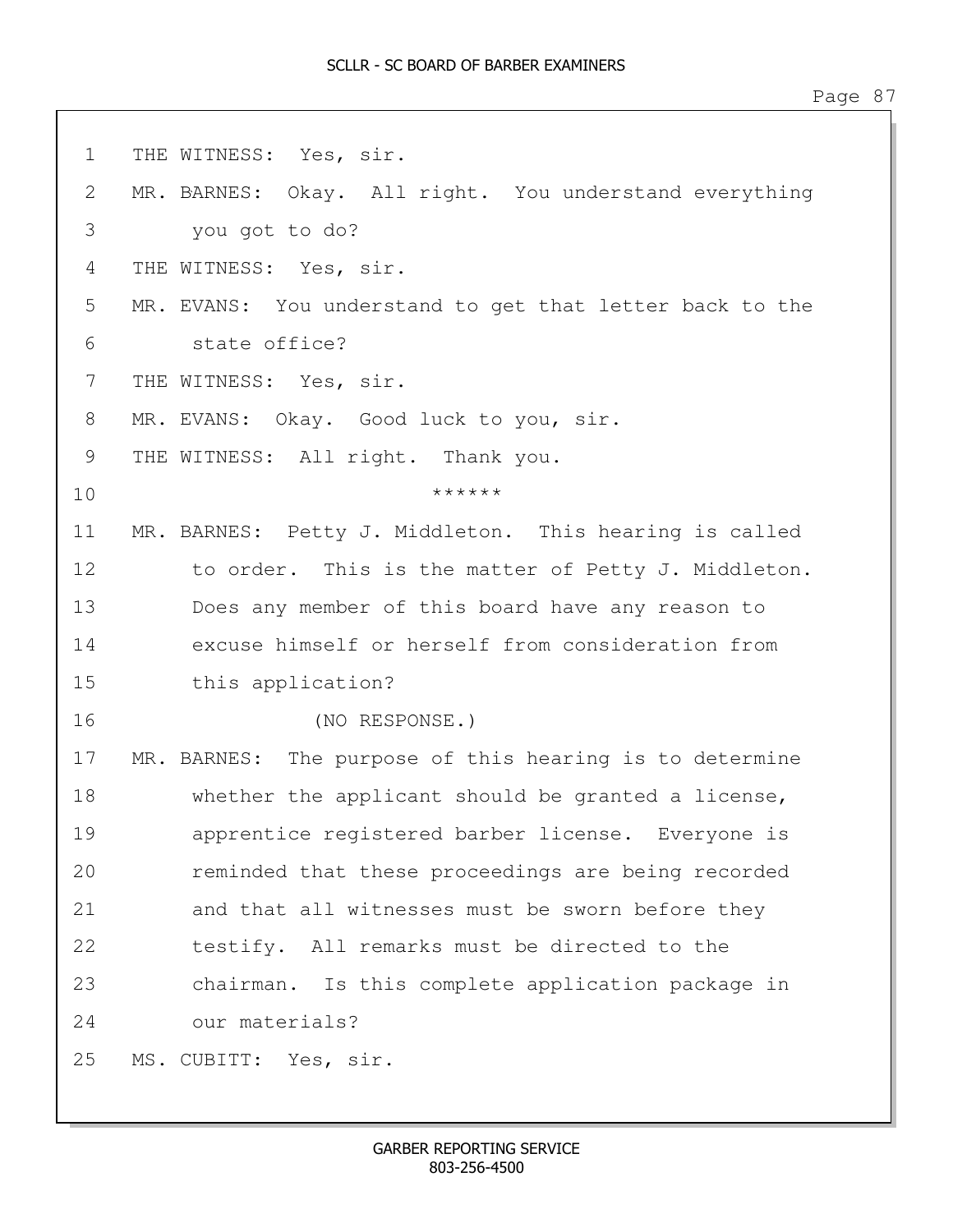| $\mathbf 1$  | MR. BARNES: What question did staff have concerning this |
|--------------|----------------------------------------------------------|
| $\mathbf{2}$ | application?                                             |
| 3            | MS. CUBITT: He was requesting to meet with you because   |
| 4            | he submitted a criminal background report with his       |
| 5            | application.                                             |
| 6            | MR. BARNES: Did staff subpoena any other persons here    |
| 7            | today to answer questions we might have?                 |
| 8            | MS. CUBITT: I'm sorry?                                   |
| 9            | MR. BARNES: Did staff subpoena any other persons to be   |
| 10           | here today to answer questions --                        |
| 11           | MS. CUBITT: No, sir.                                     |
| 12           | MR. BARNES: -- we might have?                            |
| 13           | Is the applicant present?<br>MR. BARNES:                 |
| 14           | THE WITNESS: Present.                                    |
| 15           | MR. BARNES: Are you represented by counsel?              |
| 16           | THE WITNESS:<br>No.                                      |
| 17           | MR. BARNES: You understand you had a right to be         |
| 18           | represented by counsel of your own choosing in this      |
| 19           | response?                                                |
| 20           | THE WITNESS: Yes.                                        |
| 21           | MR. BARNES: You elected to waive that right and          |
| 22           | represent yourself, correct?                             |
| 23           | THE WITNESS:<br>Correct.                                 |
| 24           | MR. BARNES: Do you have any witnesses that you intend to |
| 25           | call on your behalf?                                     |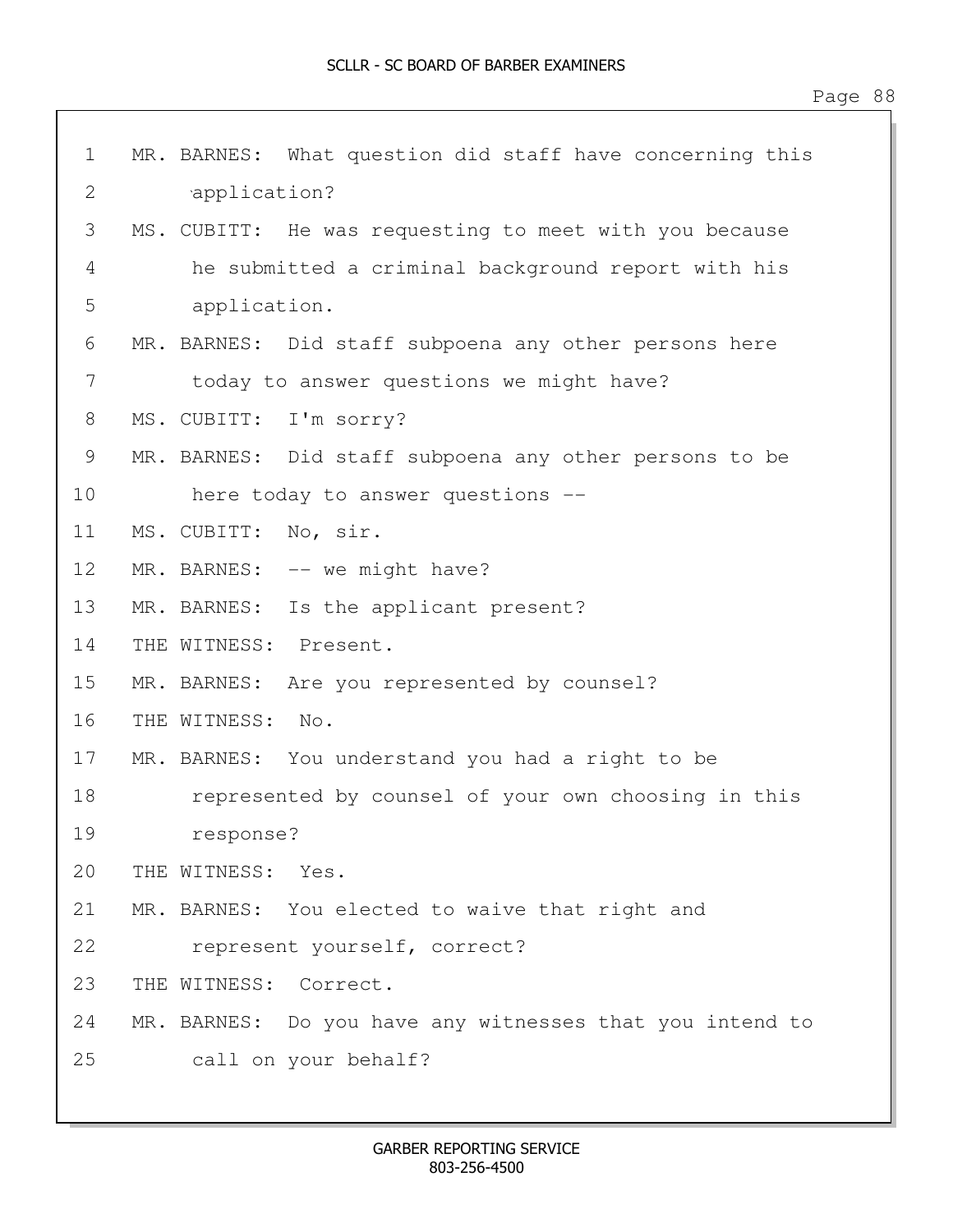1 THE WITNESS: No. 2 MR. BARNES: Will you raise your right hand and be sworn 3 in, please. 4 (The witness is sworn in.) 5 MR. BARNES: Are you ready to show us why you should be 6 granted a license, despite the questions raised by 7 our staff? 8 THE WITNESS: Yes. 9 MR. BARNES: Okay. Go ahead. Tell us why we should give 10 you a license. 11 THE WITNESS: Well, since high school, I pretty much 12 wasn't doing anything with my life and time. So I 13 decided to go back to school, which was barbering 14 school, and completed the hours and completed the 15 tests and the -- 16 MR. BARNES: You got to speak up for me. I'm sorry, I 17 can't -- 18 THE WITNESS: I went back to barber school and completed 19 the 1500 hours, took the written exam, practical 20 exam. And completed everything and filled out all 21 the applications, sent it in, and came back to me 22 with a meet with the state barber board for the 23 criminal background report. And came here, asking 24 permission to receive a registered barber license. 25 MR. BARNES: Do you have any other charges pending you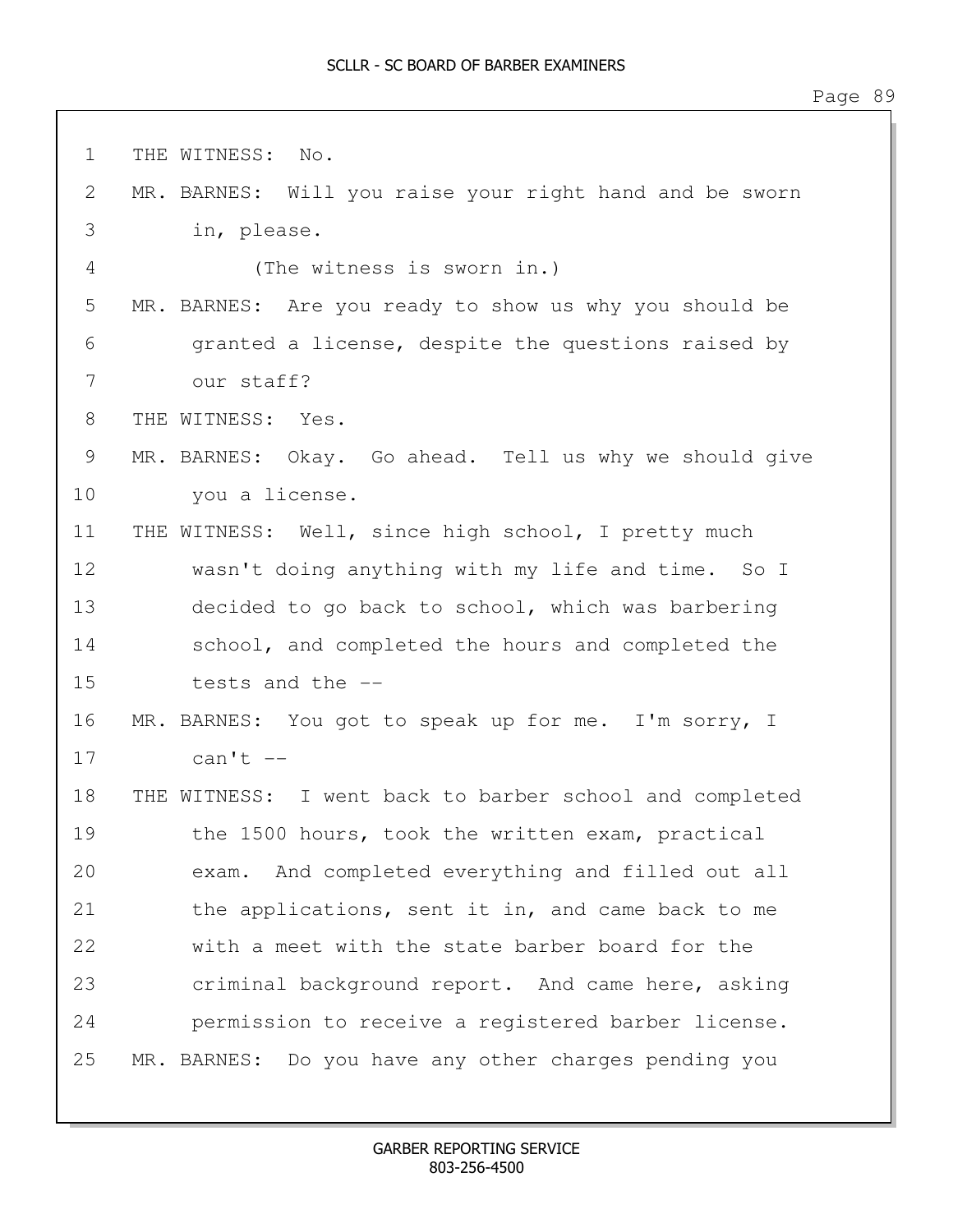1 right now? 2 THE WITNESS: No. 3 MS. PATTON: Any probation? 4 THE WITNESS: No. 5 MR. BARNES: Have you taken -- have you been 6 incarcerated? 7 THE WITNESS: No. 8 MR. BARNES: I didn't think so. Everything seemed to be 9 more or less, one burglary. Was that disposed of? 10 THE WITNESS: Correct. 11 MR. BARNES: No charge? So everything is pretty much a 12 misdemeanor. It appears that you've had a alcohol 13 problem because you've been caught several times 14 with that. Is that a problem? 15 THE WITNESS: No. 16 MS. PATTON: Do you have a shop that you work in? 17 THE WITNESS: Yes. 18 MS. PATTON: Okay. 19 THE WITNESS: Where is it? 20 MS. PATTON: What's the name and where? 21 THE WITNESS: It's called Darnel's Barbershop and it's 22 located in Hollywood, South Carolina. 23 MR. ROBINSON: Can't be but one shop there, right? 24 THE WITNESS: Sir? 25 MR. ROBINSON: It's only one shop in Hollywood.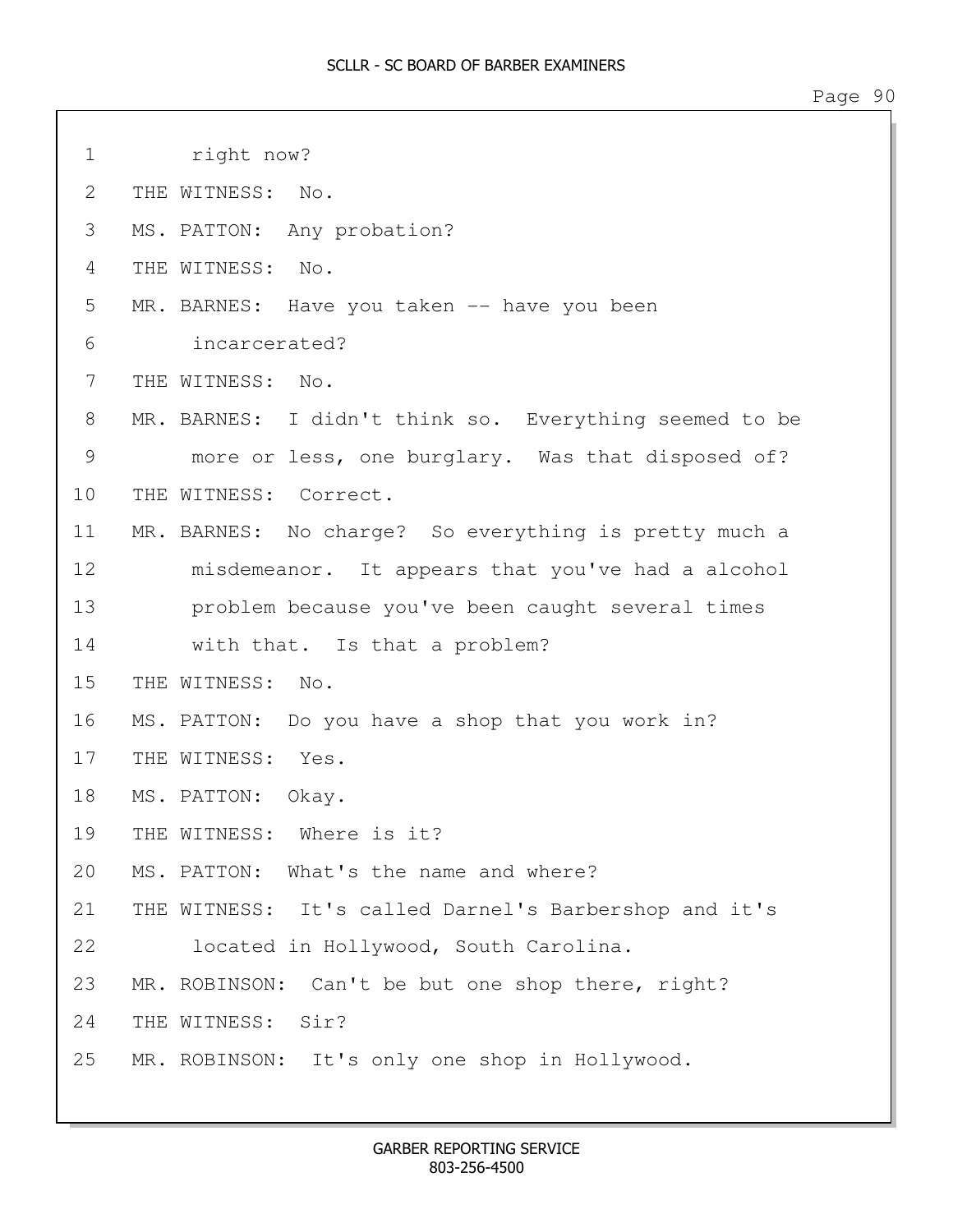| $\mathbf 1$ | THE WITNESS: Think it's like --                          |
|-------------|----------------------------------------------------------|
| 2           | MR. ROBINSON: It's two?                                  |
| 3           | THE WITNESS: -- three. Two, three, four.                 |
| 4           | MR. BARNES: Do y'all realize there's two Hollywood,      |
| 5           | South Carolina's?                                        |
| 6           | MS. PATTON: No.                                          |
| 7           | MR. BARNES: There is. The one up close to Saluda.        |
| 8           | You're talking about the other one, I would assume.      |
| 9           | THE WITNESS: Yes.                                        |
| 10          | MR. BARNES: There was a Hollywood High School years ago. |
| 11          | So the reason I know, my cousin and them went there,     |
| 12          | so. It's still listed, I think, as a town. Okay.         |
| 13          | Y'all have any other questions for him?                  |
| 14          | MR. EVANS: Just a few, Mr. Chairman. Mr. Middleton, how  |
| 15          | are you doing today? This morning?                       |
| 16          | THE WITNESS: Fine.                                       |
| 17          | MR. EVANS: Good. Did any of these alleged crimes take    |
| 18          | place in a barbershop?                                   |
| 19          | THE WITNESS: No.                                         |
| 20          | MR. EVANS: Near a barbershop?                            |
| 21          | THE WITNESS: No.                                         |
| 22          | MR. EVANS: Just a point of privilege, Mr. Chairman, and  |
| 23          | I said to you, Mr. Middleton, you're a very lucky        |
| 24          | young man.                                               |
| 25          | THE WITNESS: Thank you.                                  |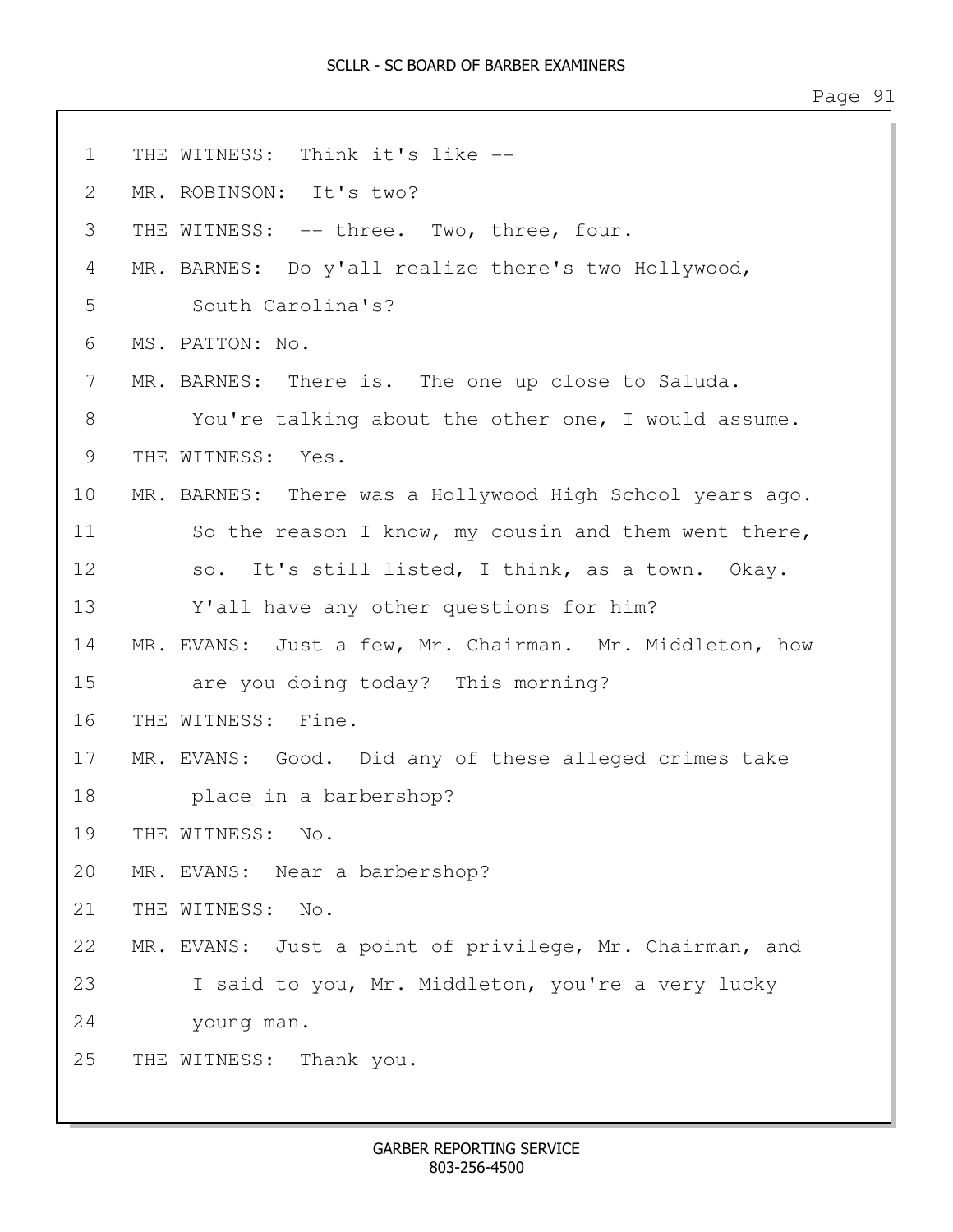| $\mathbf 1$  | MR. EVANS: It appears that since high school, you have   |
|--------------|----------------------------------------------------------|
| $\mathbf{2}$ | been in and out of trouble with the law and nothing      |
| 3            | really never stuck. I just want to say to you that       |
| 4            | if you get an opportunity today, make us a promise       |
| 5            | that you'll be on the straight and narrow and move       |
| 6            | forward, okay?                                           |
| 7            | THE WITNESS: Yes, sir.                                   |
| 8            | MR. EVANS: Because generally, track records like this    |
| 9            | generally end up, you know, with someone serving         |
| 10           | some serious time. And I hope that this is, you          |
| 11           | know, a wake-up call, like a reality call. And           |
| 12           | we're sitting here talking to you, asking you            |
| 13           | questions about your arrest record, and you are able     |
| 14           | to sit here and respond, okay?                           |
| 15           | THE WITNESS: Yes.                                        |
| 16           | MR. EVANS: Well, thank you very much, and I wish you the |
| 17           | best, sir. I really do.                                  |
| 18           | THE WITNESS: Thank you.                                  |
| 19           | MR. EVANS: I have no further questions. Thank you.       |
| 20           | MS. PATTON: I make a motion that Mr. Middleton be        |
| 21           | granted an apprentice registered barber license.         |
| 22           | MR. ROBINSON: Second.                                    |
| 23           | MR. BARNES: Any other discussion? All in favor?          |
| 24           | BOARD MEMBERS: Aye.                                      |
| 25           | MR. BARNES: Okay. You understand what just happened?     |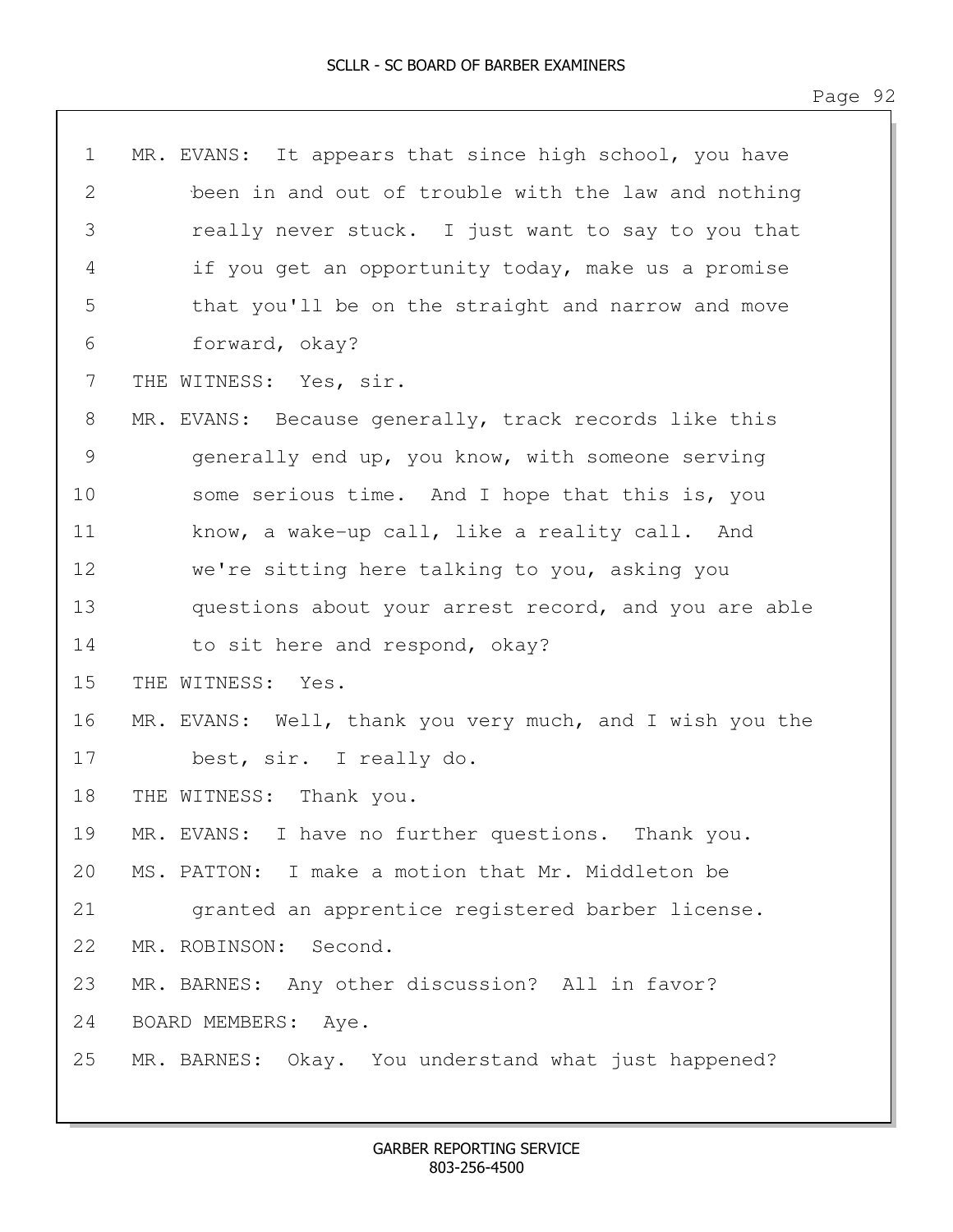1 You just got your license. 2 THE WITNESS: Thank you. 3 MR. ROBINSON: Good luck, sir. 4 MR. EVANS: Good luck, sir.  $5$  \*\*\*\*\*\* 6 MR. BARNES: Teresa Jean Harmeyer. Pronounce your last 7 name for me again. 8 THE WITNESS: Harmeyer. 9 MR. BARNES: Harmeyer. This hearing is called to order. 10 It is the matter of Teresa Jean Harmeyer. Does any 11 member of this board have any reason to excuse 12 himself or herself from consideration of this 13 application? 14 (NO RESPONSE.) 15 MR. BARNES: The purpose of this hearing is to determine 16 whether the applicant should be granted a license, 17 apprentice barber license. Everyone is reminded 18 that the proceedings are being recorded and that all 19 witnesses must be sworn before they testify. All 20 remarks should be directed to the chairman. Is this 21 complete application package in our material? 22 MS. CUBITT: Yes, sir. 23 MR. BARNES: What questions did staff have concerning 24 this application? 25 MS. CUBITT: She was requested to meet with you because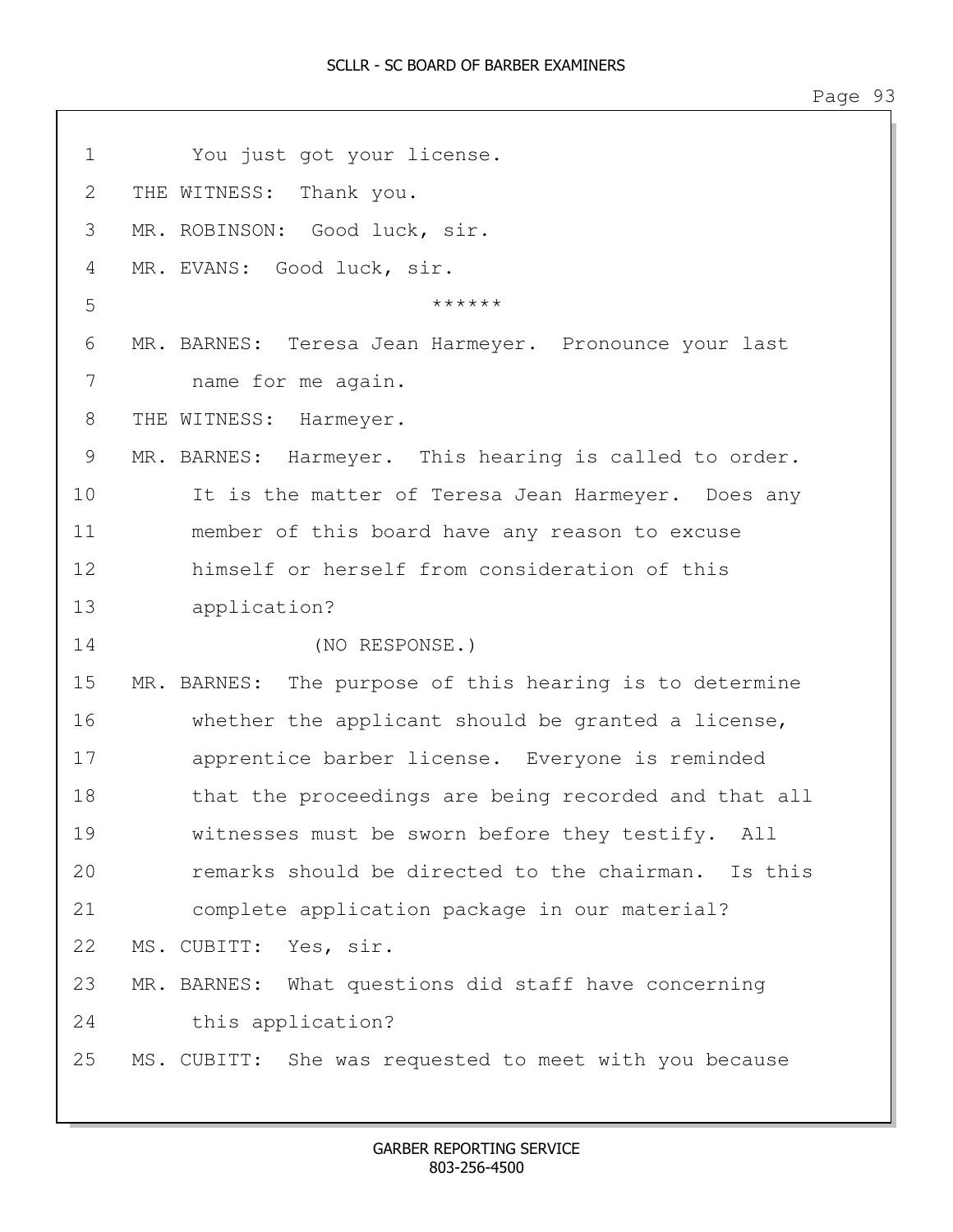| $\mathbf 1$ | she submitted a criminal background report with her      |
|-------------|----------------------------------------------------------|
| 2           | application.                                             |
| 3           | MR. BARNES: Did staff subpoena any persons to be here    |
| 4           | today to answer questions we might have?                 |
| 5           | MS. CUBITT: No, sir.                                     |
| 6           | MR. BARNES: Do you understand that you have the right to |
| 7           | be represented by counsel?                               |
| 8           | THE WITNESS: Yes, sir.                                   |
| 9           | MR. BARNES: You have counsel here?                       |
| 10          | THE WITNESS: No, sir.                                    |
| 11          | MR. BARNES: Did you receive the notice of this hearing   |
| 12          | that was sent out?                                       |
| 13          | THE WITNESS: Yes, sir.                                   |
| 14          | MR. BARNES: Do you have witnesses to call to testify on  |
| 15          | your behalf?                                             |
| 16          | THE WITNESS: No, sir.                                    |
| 17          | MR. BARNES: Would you swear her in, please.              |
| 18          | (The witness is sworn in.)                               |
| 19          | MR. BARNES: Are you ready to show us why you should be   |
| 20          | granted a license, despite the questions raised by       |
| 21          | this staff?                                              |
| 22          | THE WITNESS: Well, yes, sir. I started out in 1982. I    |
| 23          | had an apprentice license and had been in beauty         |
| 24          | many years, through high school. Enjoyed going to        |
| 25          | the Spartanburg College of Hair and Skin Care.<br>Bob    |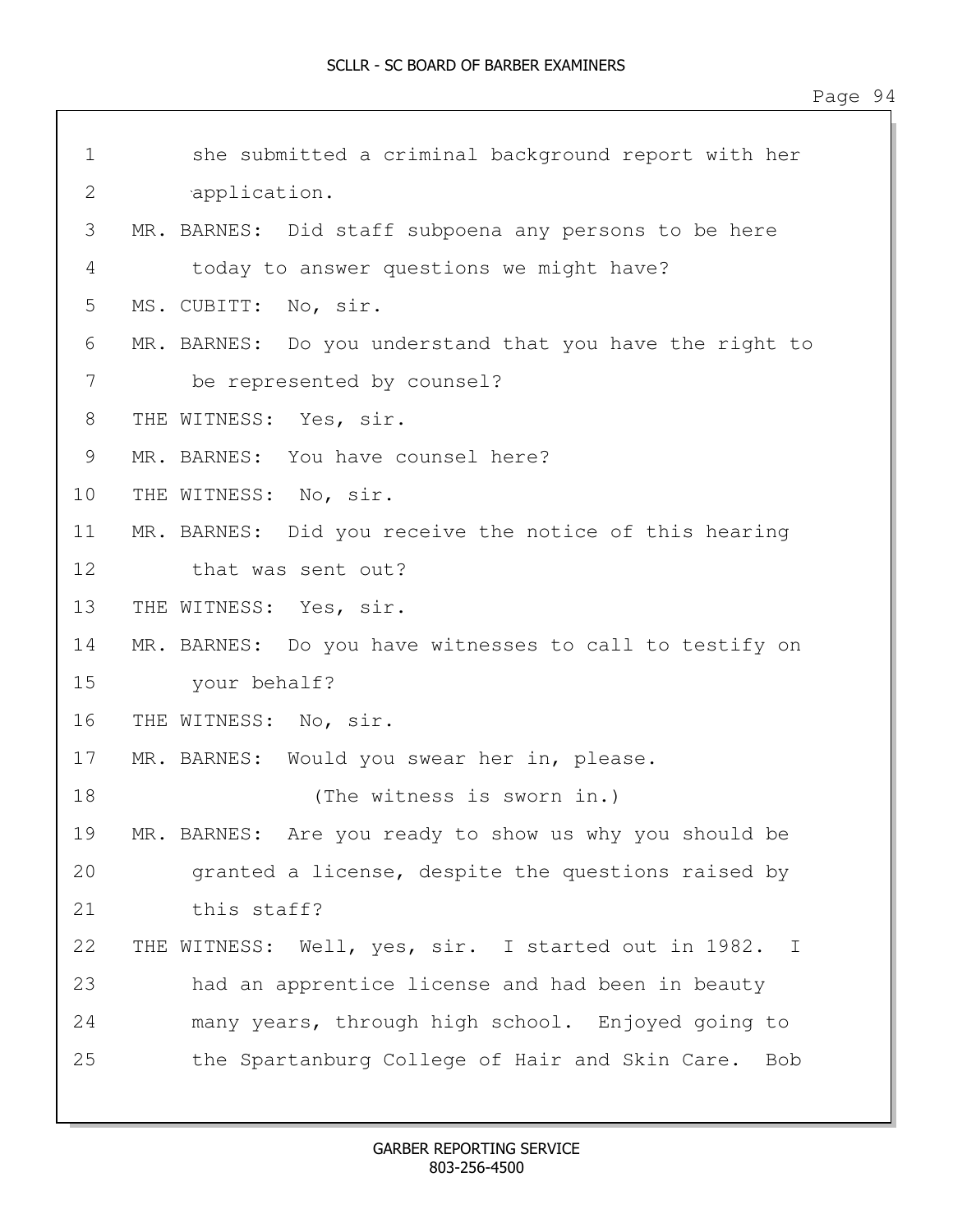1 Cheetwood was my instructor. I have recently taken 2 another 2,000 -- well, right at 2,000 hours with Ms. 3 Rita Cook in Inman, South Carolina. I've been 4 married twice. You asked a question earlier why 5 people don't seem to stay in this profession. 6 What's difficult for me, I think as a woman, because 7 I chose family rather than a career.

8 1 I have kept, of course, my beauty tips up and 9 have remained in some type of fashion world. I have 10 recommendations here from Phillips Van Heusen. I 11 was also during this time a den mom with a 12 Blackwater District in Georgetown, South Carolina. 13 I have a two year pin with working with children. I 14 have an 18 year old who is now finishing high 15 school. I have a 24 year old who is serving in our 16 armed forces, Fort Benning. I feel as if I should 17 be granted this opportunity because this is a new 18 change in my life.

19 And I have had issues. I have a strong armed 20 robbery in 2003. I am a very small person. This 21 did take some toll on me, but I have come above it. 22 I do have a pending criminal domestic violence in 23 the county of Spartanburg. If you are -- or if the 24 police is called out to your home or a residence 25 where there's a problem, one party of the argument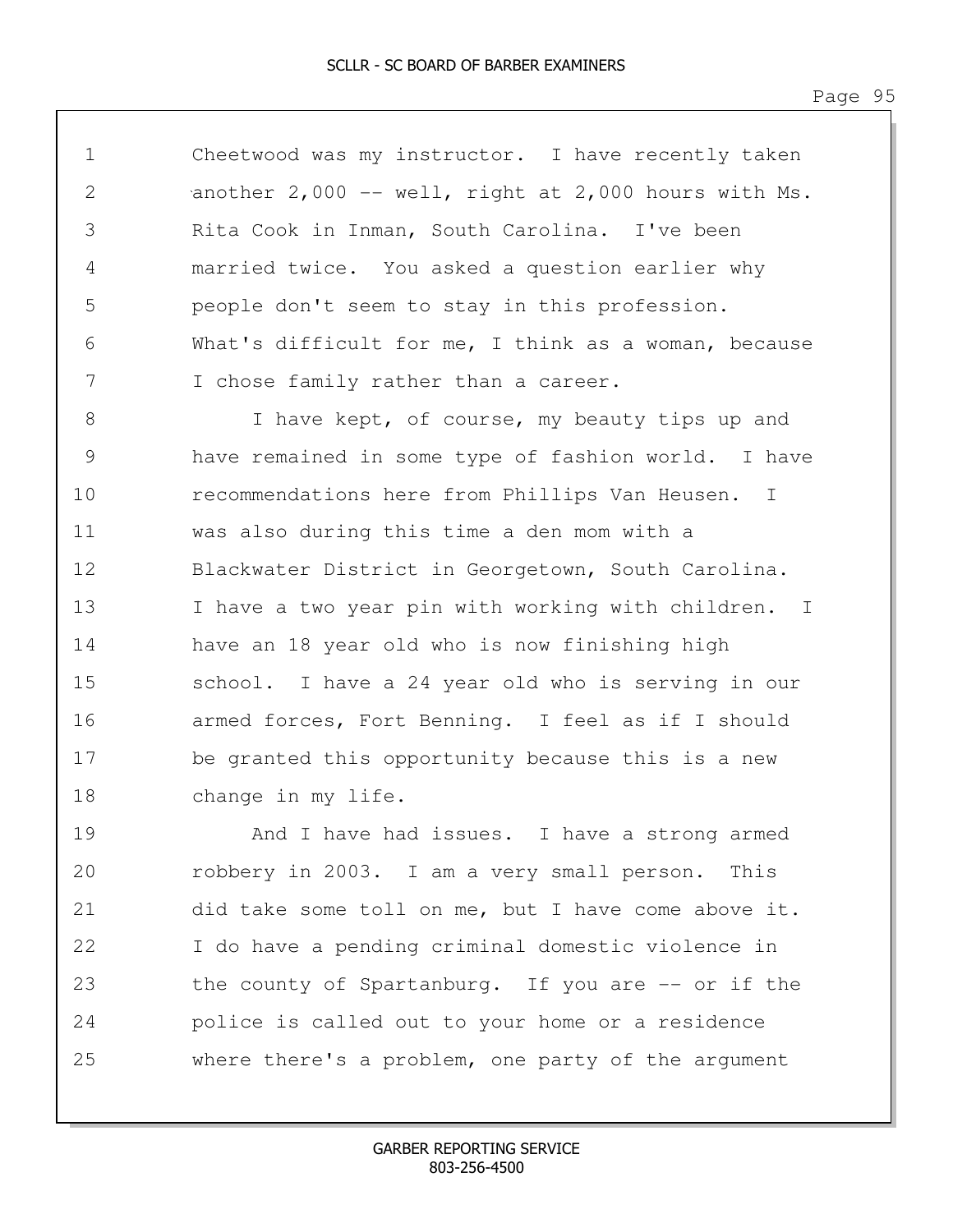1 is going to have to step up. In my case, I don't 2 work on a full-time basis. I'm a care-giver at this 3 time. I do have a few ideas of where I'd like to 4 go, if approved for this. 5 But I had to take -- well, I didn't have to 6 take the responsibility when the police came out, 7 but it was to my family's best interest. My son is 8 a high school student. He wants all of everything 9 that comes with it, and I cannot provide that for 10 him. So I was requested to take a class in anger 11 management which I am now in my last fourth class. 12 And I got subpoenaed -- well, invited to come 13 here today. I did request a new SLED report. I've 14 had some identity theft. It's now in the position 15 where they really can't give me one. I will be glad 16 to send you another one when it's cleared. I've had 17 problems with people using it in Wisconsin and 18 John's Island, South Carolina. 19 I feel like I am a good person inside. People 20 enjoy my company. I enjoy working with people, with 21 the public, and I have a flair for hair, so --22 MR. BARNES: Do y'all have any questions for her? 23 MS. PATTON: The barber school that you attended, Cutting 24 Corner, there's a barber school? Or -- 25 THE WITNESS: She -- she's a master.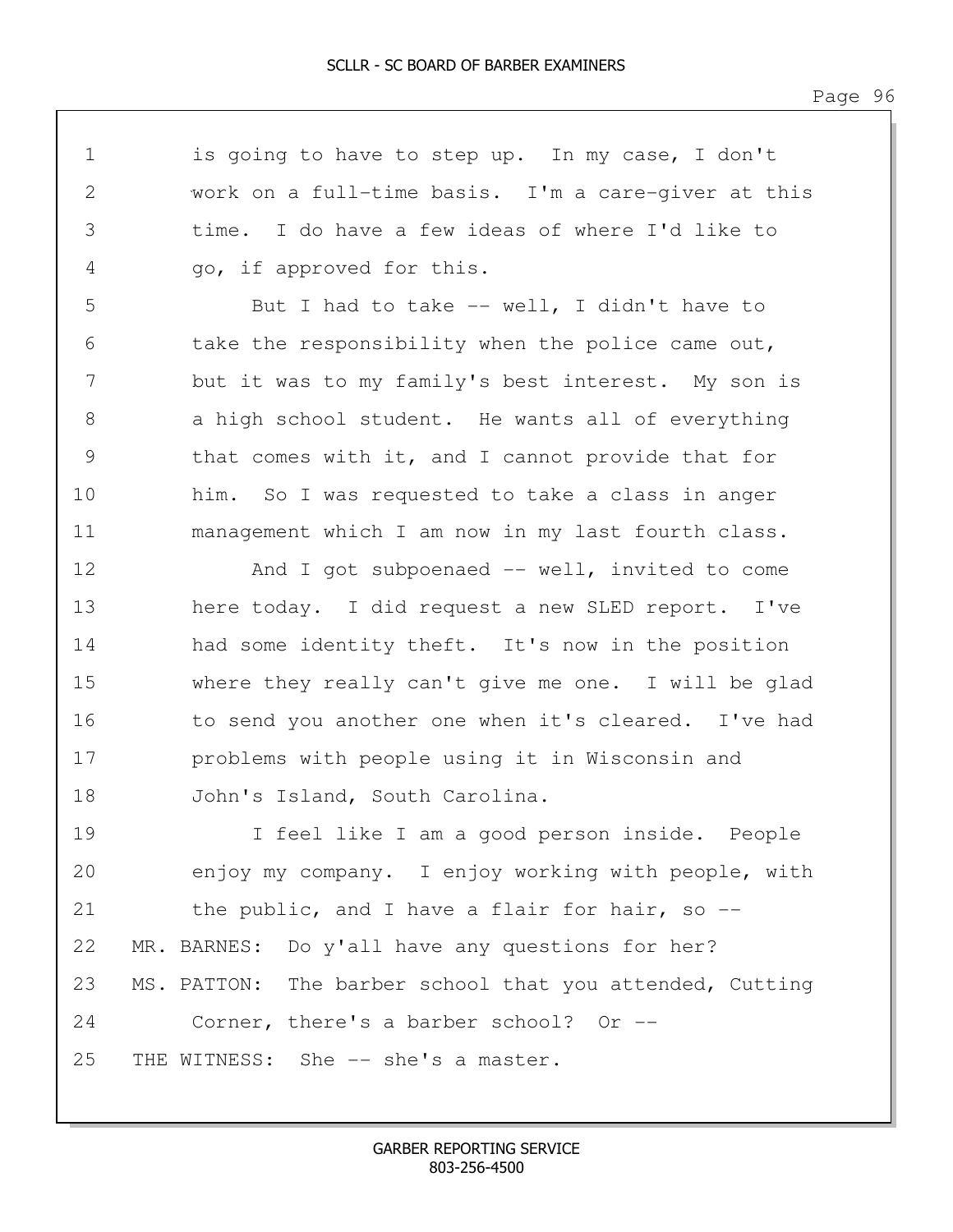| $\mathbf 1$   | MS. CUBITT: Is it a shop? Or is it a barber school?        |
|---------------|------------------------------------------------------------|
| 2             | THE WITNESS: She's a shop. Yes, I got on-job training.     |
| 3             | I got to catch back up.                                    |
| 4             | MR. ROBINSON: Ms. Harmeyer, what is the disposition of     |
| 5             | the April 2010 shoplifting offense?                        |
| 6             | THE WITNESS: Oh, it was discarded. As I said, I            |
| 7             | sometimes can be more outspoken than I should be.          |
| 8             | And because of the facility, I made a statement and        |
| $\mathcal{G}$ | then returned to the store, and was accused -- was         |
| 10            | handled inappropriately. No one showed, and it was         |
| 11            | dismissed. I have a copy of that.                          |
| 12            | MR. SPOON: You have a copy of what?                        |
| 13            | THE WITNESS: It says that I was dismissed of all           |
| 14            | charges. They didn't show.                                 |
| 15            | MR. SPOON: Do you want to make that a part of the          |
| 16            | record?                                                    |
| 17            | THE WITNESS: If you would like.                            |
| 18            | MR. ROBINSON: Yes.                                         |
| 19            | THE WITNESS: It was -- far as I've -- as far as I'm        |
| 20            | concerned, my statement says that it shouldn't even        |
| 21            | be showing.                                                |
| 22            | MR. SPOON: If you have something relevant to the           |
| 23            | shoplifting charge --                                      |
| 24            | THE WITNESS: I do have.                                    |
| 25            | MR. SPOON: $-$ - you've got a question about, I'd be happy |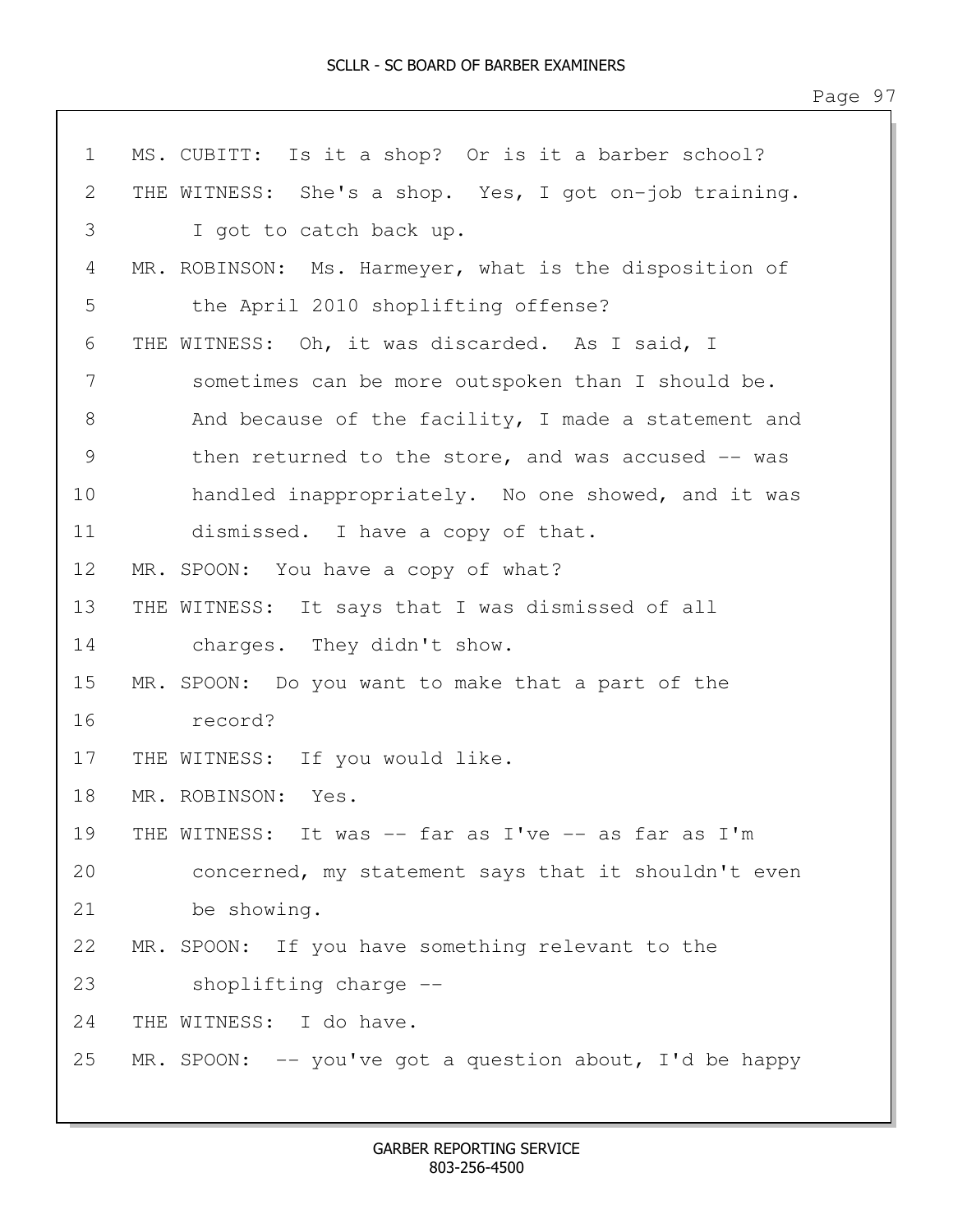| $\mathbf 1$ | to show that to the chairman and let him review          |
|-------------|----------------------------------------------------------|
| 2           | that.                                                    |
| 3           | MR. ROBINSON: You stated, Ms. Harmeyer that --           |
| 4           | (Witness is obtaining the document.)                     |
| 5           | MR. BARNES: Wait till she finishes.                      |
| 6           | THE WITNESS: This was a check on one of the charges.     |
| 7           | And I think that's about all I have.                     |
| 8           | MR. SPOON: It has to do with the shoplifting.            |
| 9           | MR. BARNES: According to what you're saying, you have a  |
| 10          | pending charge; am I correct?                            |
| 11          | THE WITNESS: From what I understand from going to court, |
| 12          | the judge sentenced me to either time, which I           |
| 13          | declined, or to go to the anger management classes.      |
| 14          | I chose anger management. And I have now been            |
| 15          | attending -- well, you're supposed to attend 26          |
| 16          | weeks, and I have four classes to go.                    |
| 17          | MR. BARNES: All right. Do you have anything of record    |
| 18          | to that?                                                 |
| 19          | THE WITNESS: I have a name and number that you are       |
| 20          | welcome to call. The person's name is Ray Plott. I       |
| 21          | attend every Tuesday. The number is 864-895-8231.        |
| 22          | MR. BARNES: Did you get that?                            |
| 23          | COURT REPORTER: I got it on mine.                        |
| 24          | MR. BARNES: You got it on yours. What was the number     |
| 25          | again?                                                   |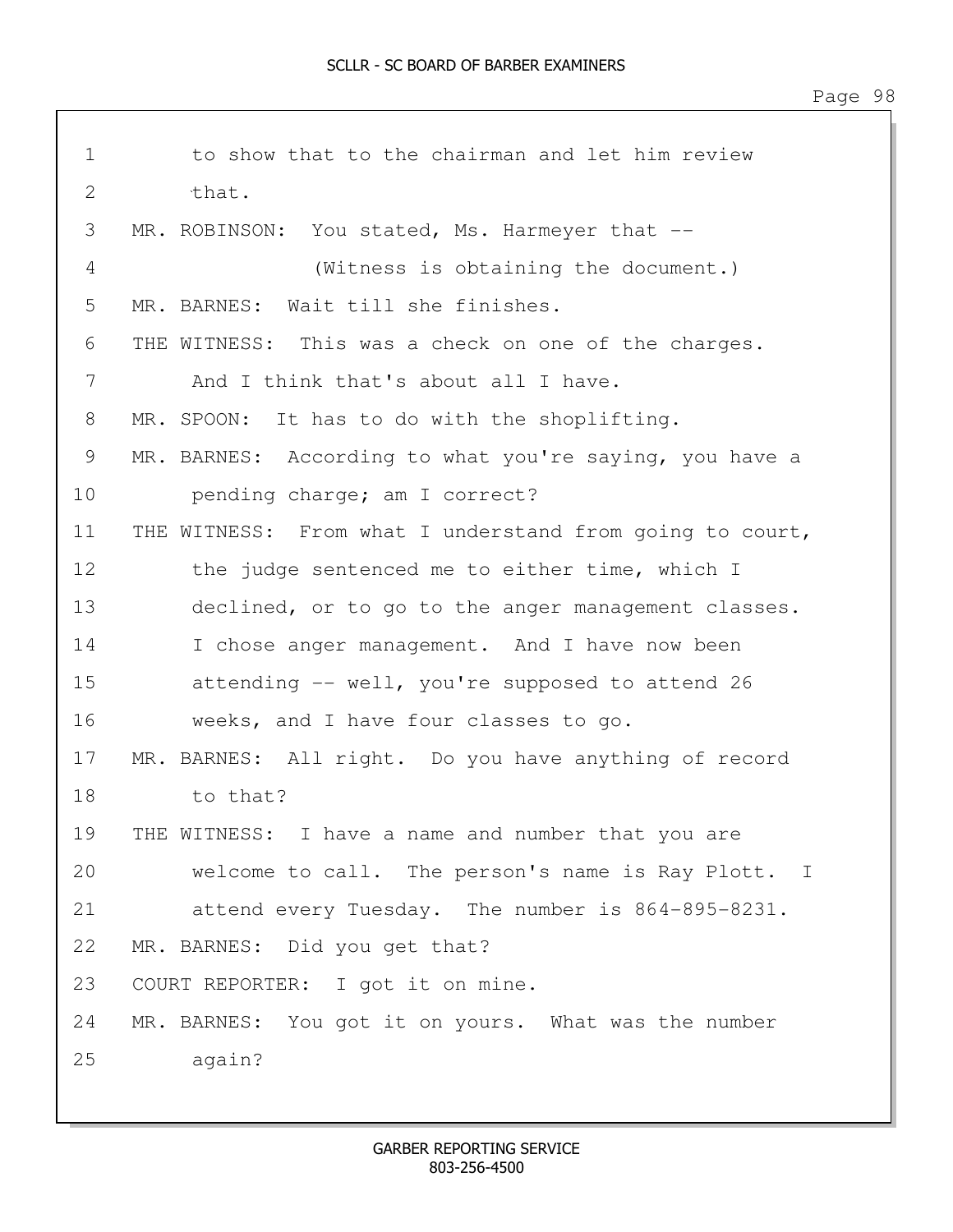1 THE WITNESS: Area code 864-895-8231. 2 MR. SPOON: And ma'am, what you would need to do, if 3 that's an issue, if that continues to be an issue 4 with your application, Mr. White, who I assume is 5 your counselor or something who -- 6 THE WITNESS: He's over the facility. 7 MR. SPOON: Whoever Mr. White is, if it's relating to a 8 pending CDB charge, you would need to contact him 9 yourself, get information from him and provide that 10 to the court. 11 THE WITNESS: Stating? 12 MR. SPOON: The board's not going to --13 THE WITNESS: I have a book in my car. 14 MR. SPOON: -- contact or research your application. 15 THE WITNESS: I'm not quite understanding what you're 16 asking for. 17 MR. SPOON: Mr. White is relevant to the CDB charge -- 18 THE WITNESS: Uh-huh. 19 MR. SPOON: -- correct? All right. What I'm suggesting 20 to you is that if there's anything you want to make 21 part of the record with Mr. White, you need to have 22 Mr. White send something to the board in writing. 23 The board cannot contact Mr. White on your behalf. 24 THE WITNESS: I understand. 25 MR. EVANS: Just have a few questions.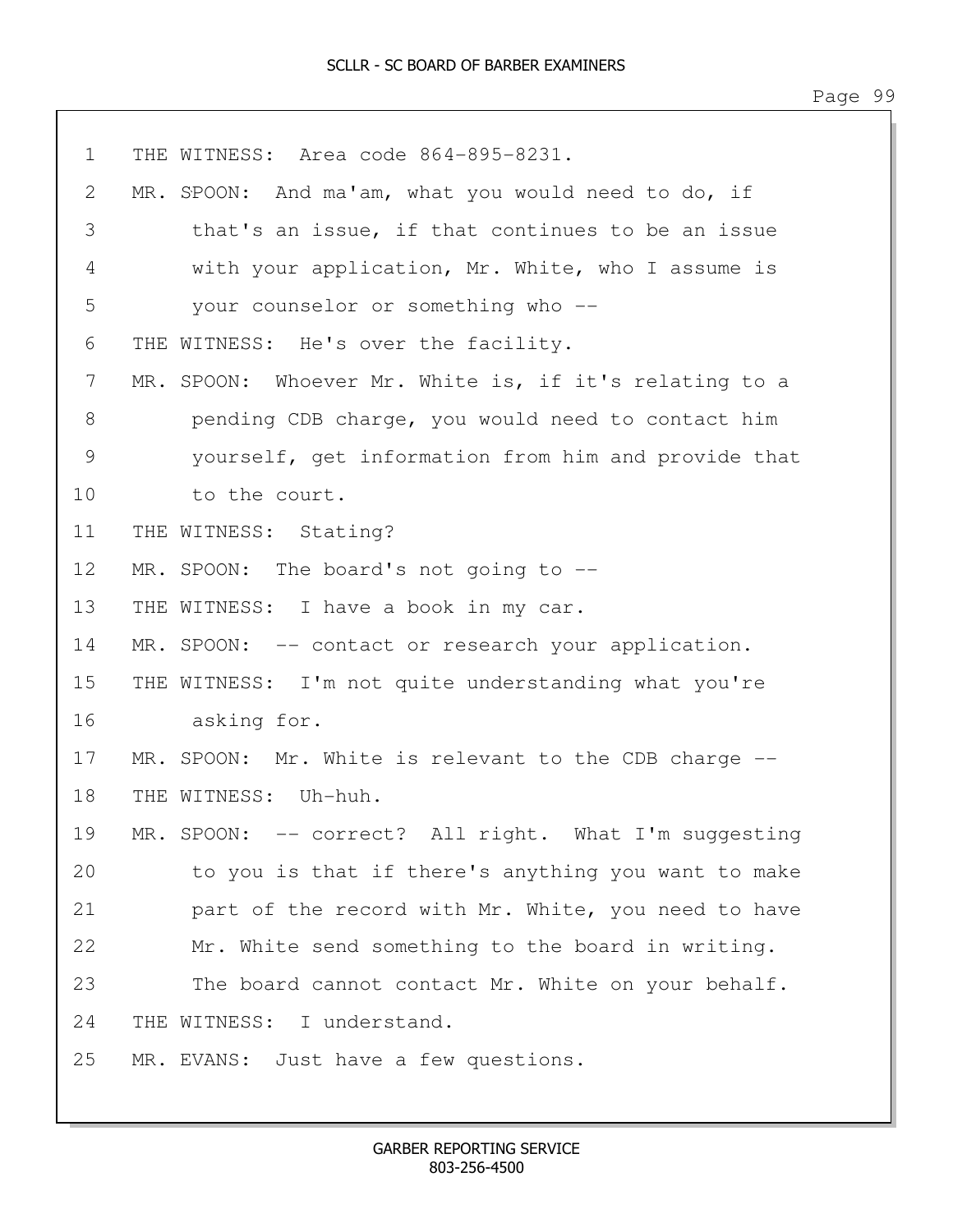1 MR. BARNES: Go right ahead. 2 MR. EVANS: Ms. Teresa, tell me about this 2003 strong 3 armed robbery charge. 4 THE WITNESS: What? 5 MR. EVANS: You stated when you were talking -- 6 THE WITNESS: Strong armed robbery? 7 MR. EVANS: Yes, in 2003. 8 THE WITNESS: I was living with my husband in Georgetown, 9 South Carolina. I was going into a Piggly Wiggly in 10 Georgetown. A gentleman approached me, showed me a 11 gun, pushed me down in my van, fondled me --12 MR. EVANS: Oh, so you were robbed. 13 THE WITNESS: Yes. I was robbed. 14 MR. EVANS: Oh, I'm sorry. I'm sorry. I stand to be 15 corrected. But when we're talking about your arrest 16 record, you spoke of a 2003 strong armed robbery -- 17 THE WITNESS: That strung into some behaviors that were 18 not born into me. Does that make sense? 19 MR. EVANS: Were you charged with strong armed robbery? 20 THE WITNESS: No, sir. I was assaulted and robbed. 21 MR. EVANS: Oh, okay. I'm sorry. Thank you. Thank you. 22 I misunderstood because I was reading over your 23 arrest record -- 24 THE WITNESS: Yes. 25 MR. EVANS: -- and I did not see that.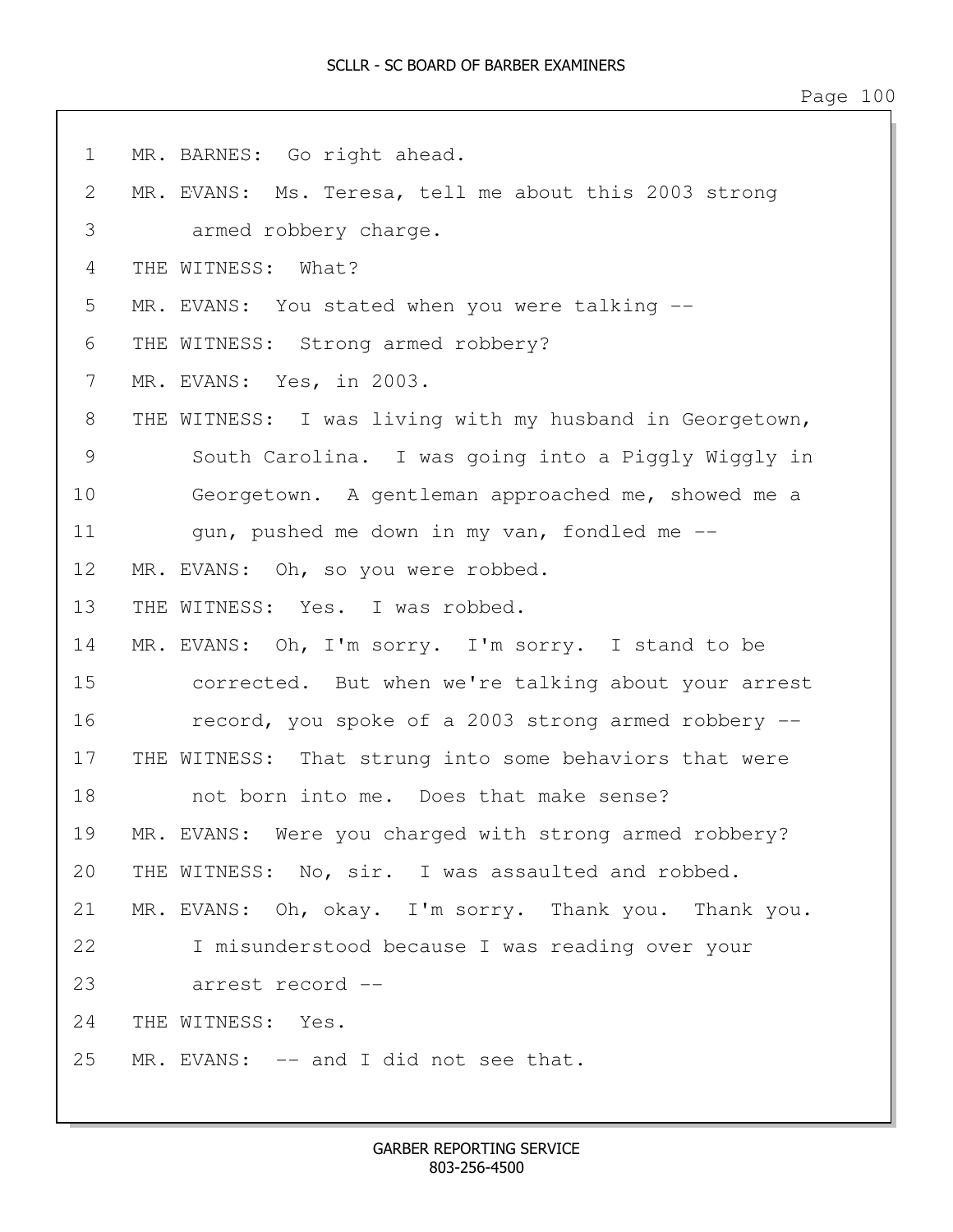| $\mathbf 1$    | THE WITNESS: Well, most of this has been erased,        |
|----------------|---------------------------------------------------------|
| 2              | expunged. But I cannot prove that because I cannot      |
| 3              | get a SLED record. I could have chose to come in        |
| 4              | here in December and had plenty of time to wipe this    |
| 5              | away, and you guys wouldn't be asking any of these      |
| 6              | questions.                                              |
| $7\phantom{.}$ | MR. EVANS: Okay. Thank you. Just let me ask you, any    |
| 8              | of these convictions on your arrest record, did any     |
| 9              | of these crimes take place in a barbershop?             |
| 10             | THE WITNESS: No, sir.                                   |
| 11             | MR. EVANS: I have no further questions. Thank you.      |
| 12             | MR. ROBINSON: No questions. No further questions.       |
| 13             | MR. BARNES: Executive session? Got something pending;   |
| 14             | that's what bothers me.                                 |
| 15             | MS. PATTON: Yeah.                                       |
| 16             | MR. BARNES: Yeah. We did with that first thing that we  |
| 17             | allowed domestic violence.                              |
| 18             | MS. PATTON: Then we should.                             |
| 19             | MR. BARNES: So what do y'all want to do?                |
| 20             | MR. ROBINSON: Executive session. Mr. Chairman, I make a |
| 21             | motion that we go into executive session, relative      |
| 22             | to Ms. Teresa Harmeyer's application.                   |
| 23             | MR. BARNES: Okay.                                       |
| 24             | THE WITNESS: Thank you very much.                       |
| 25             | MR. BARNES: Do you understand?                          |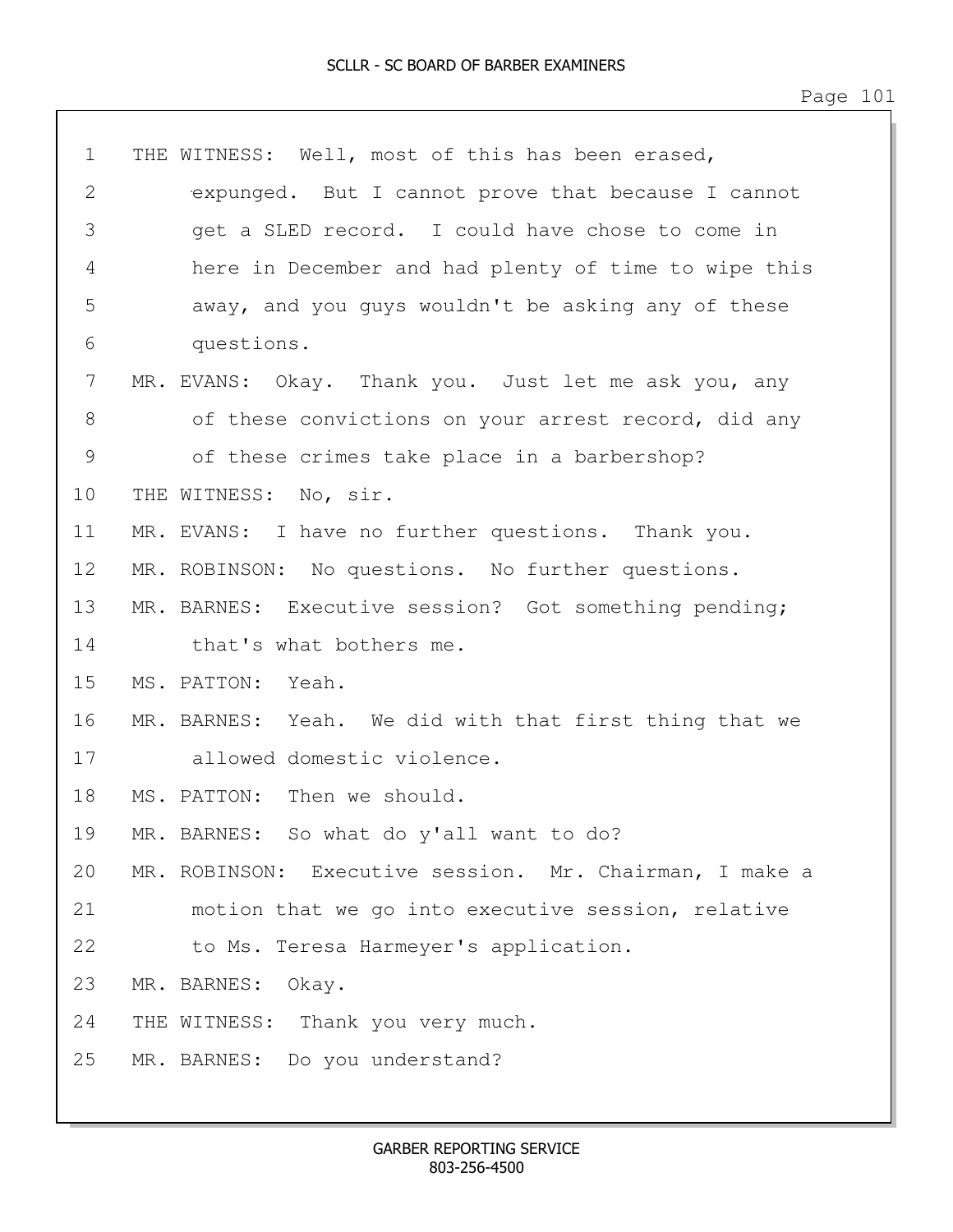1 THE WITNESS: Yes, sir, I do. 2 MR. BARNES: Just hang around and we'll have some kind of 3 answer. Okay. 4 THE WITNESS: Thank you. 5 MR. BARNES: All in favor, aye. 6 BOARD MEMBERS: Aye.  $7$ 8 MR. BARNES: Do we have any -- before we go in executive 9 session, do we have any public comments? 10 MR. FIELDER: Mr. Chairman, I request permission to 11 address the board. 12 MR. SPOON: What is your name, sir? 13 MR. FIELDER: My name is Gregory Fielder, F-I-E-L-D-E-R. 14 MR. SPOON: Hold that thought, Mr. Fielder. Is it 15 Fielder? 16 MR. FIELDER: Gregory Fielder. 17 MR. SPOON: Okay. I thought you were going to -- I 18 thought you may have been one of the people who 19 previously -- who case was previously called. 20 MR. FIELDER: No. 21 MR. BARNES: Come forward, please. 22 MR. SPOON: Mr. Fielder, I have to ask you: Are you on 23 the agenda for today's meeting? 24 MR. FIELDER: No, I am not. And the reason I make the 25 request is because I had submitted paperwork to be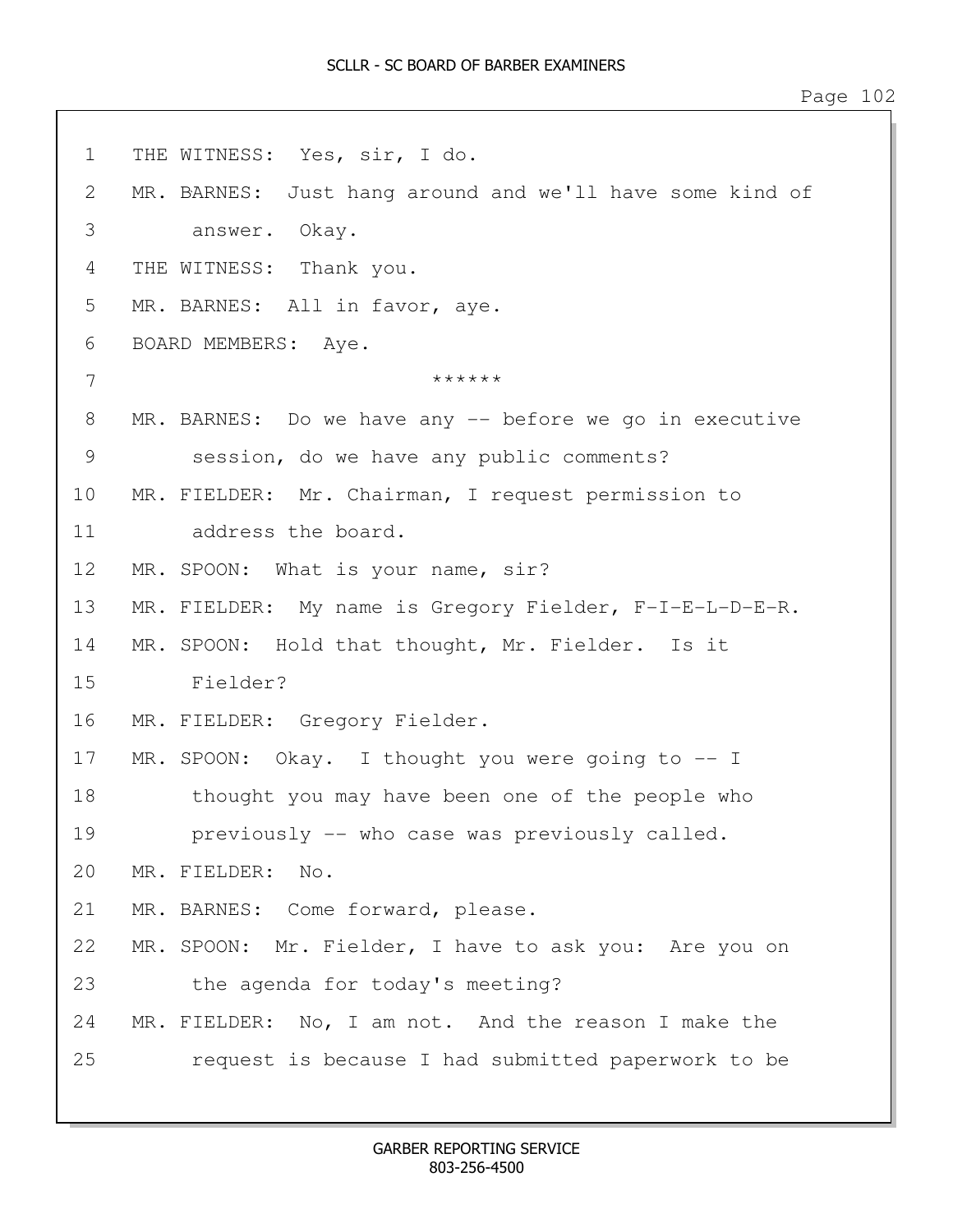| $\mathbf 1$   | on the agenda, and I didn't know what happened with      |
|---------------|----------------------------------------------------------|
| $\mathbf 2$   | it.                                                      |
| 3             | MR. SPOON: All right. You're not on the agenda, you're   |
| 4             | not going to be able -- the board's not going to be      |
| 5             | able to hear what you have to say. If you submitted      |
| 6             | an application, that's something that the staff will     |
| 7             | process that application, answer any questions that      |
| $8\,$         | you might have. And if they have questions about         |
| $\mathcal{G}$ | your application, then you may have to appear, you       |
| 10            | may not have to appear before the board. But it's        |
| 11            | unfortunate in that you cannot address the board         |
| 12            | about pending application that they haven't seen         |
| 13            | yet. Okay? I just didn't -- I just needed to find        |
| 14            | out why you -- what the purpose of your request was.     |
| 15            | MR. FIELDER: Okay.                                       |
| 16            | MR. SPOON: Be happy to put you in touch with Ms. Cubitt  |
| 17            | and speak to her about your application. She's the       |
| 18            | administrator right here.                                |
| 19            | MR. FIELDER: Okay.                                       |
| 20            | MR. SPOON: You may be able to continue the process with  |
| 21            | her, and then you'll be placed on the agenda if you      |
| 22            | have to appear at another meeting.                       |
| 23            | MR. FIELDER: Is it possible I could get that done today? |
| 24            | MR. SPOON: That is according to Ms. Cubitt's schedule.   |
| 25            | Board office is going to handle the applications         |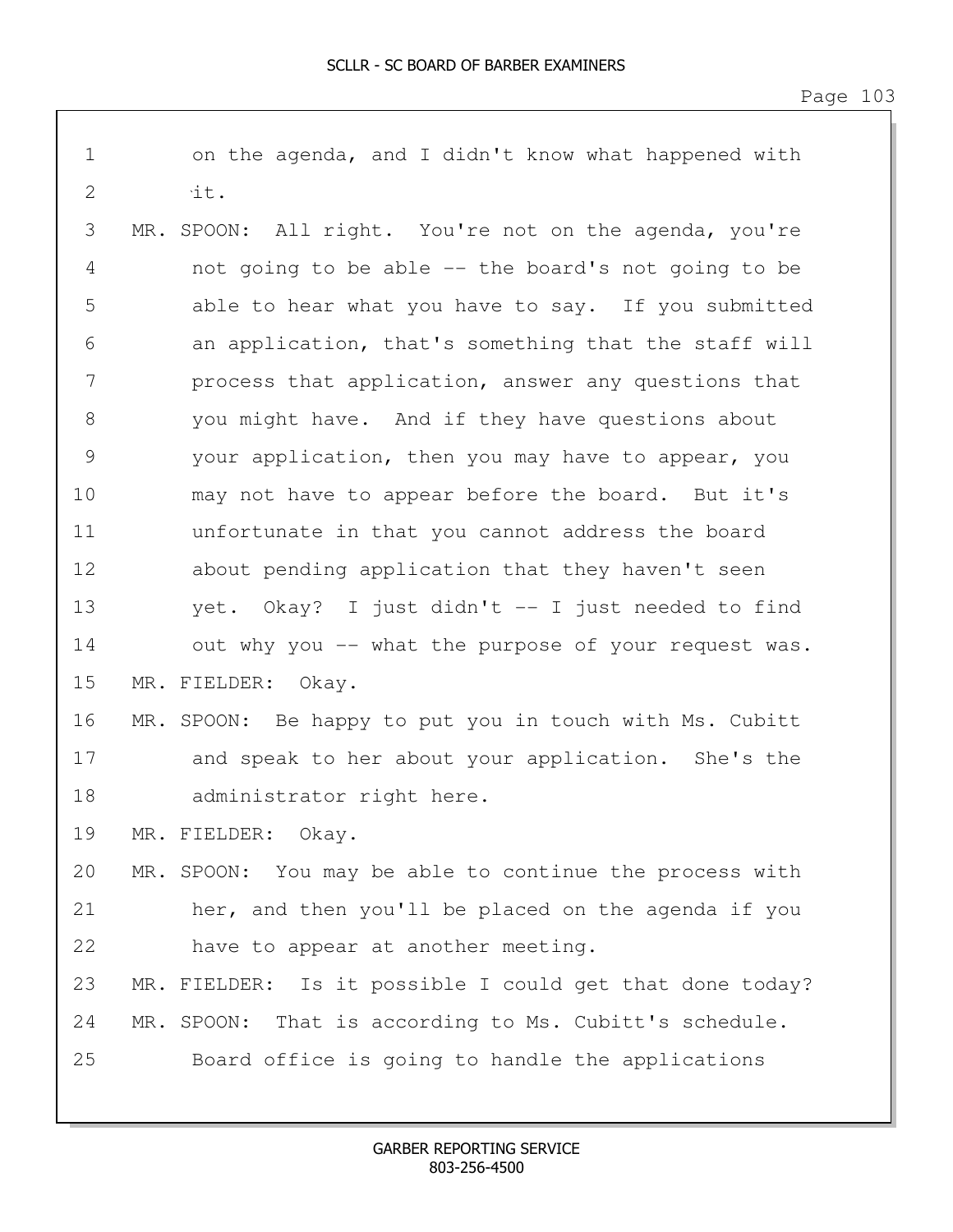Page 104

| $\mathbf 1$ | before they get to the board.    |                                                         |
|-------------|----------------------------------|---------------------------------------------------------|
| 2           |                                  | MS. CUBITT: And I can talk to you this afternoon after  |
| 3           |                                  | the meeting, when the meeting's over.                   |
| 4           | MR. ROBINSON: He's not applying. |                                                         |
| 5           |                                  | MR. BARNES: He's not applying for anything, I don't     |
| 6           | think.                           |                                                         |
| 7           |                                  | MS. CUBITT: I understood him to say that he had applied |
| 8           |                                  | and that he didn't make the agenda. Did you --          |
| 9           |                                  | MR. FIELDER: I had submitted a request to be on today's |
| 10          | agenda.                          |                                                         |
| 11          | MS. CUBITT: For what?            |                                                         |
| 12          |                                  | MR. FIELDER: That -- that is the -- think it's          |
| 13          |                                  | (inaudible) actually. I attempted to send it by the     |
| 14          |                                  | 31st. And I didn't know what the disposition was,       |
| 15          | if it was received or --         |                                                         |
| 16          |                                  | MR. BARNES: Okay. We've got to move on. Y'all can go    |
| 17          |                                  | outside. At this point, we're going into executive      |
| 18          |                                  | session, so I'm asking you to clear the room,           |
| 19          | please.                          |                                                         |
|             | 20 MR. ROBINSON: Motion.         |                                                         |
| 21          |                                  | MS. PATTON: I make a motion we go into executive        |
| 22          | session.                         |                                                         |
| 23          | MR. ROBINSON: Second.            |                                                         |
| 24          | MR. BARNES: All in favor.        |                                                         |
| 25          | BOARD MEMBERS: Aye.              |                                                         |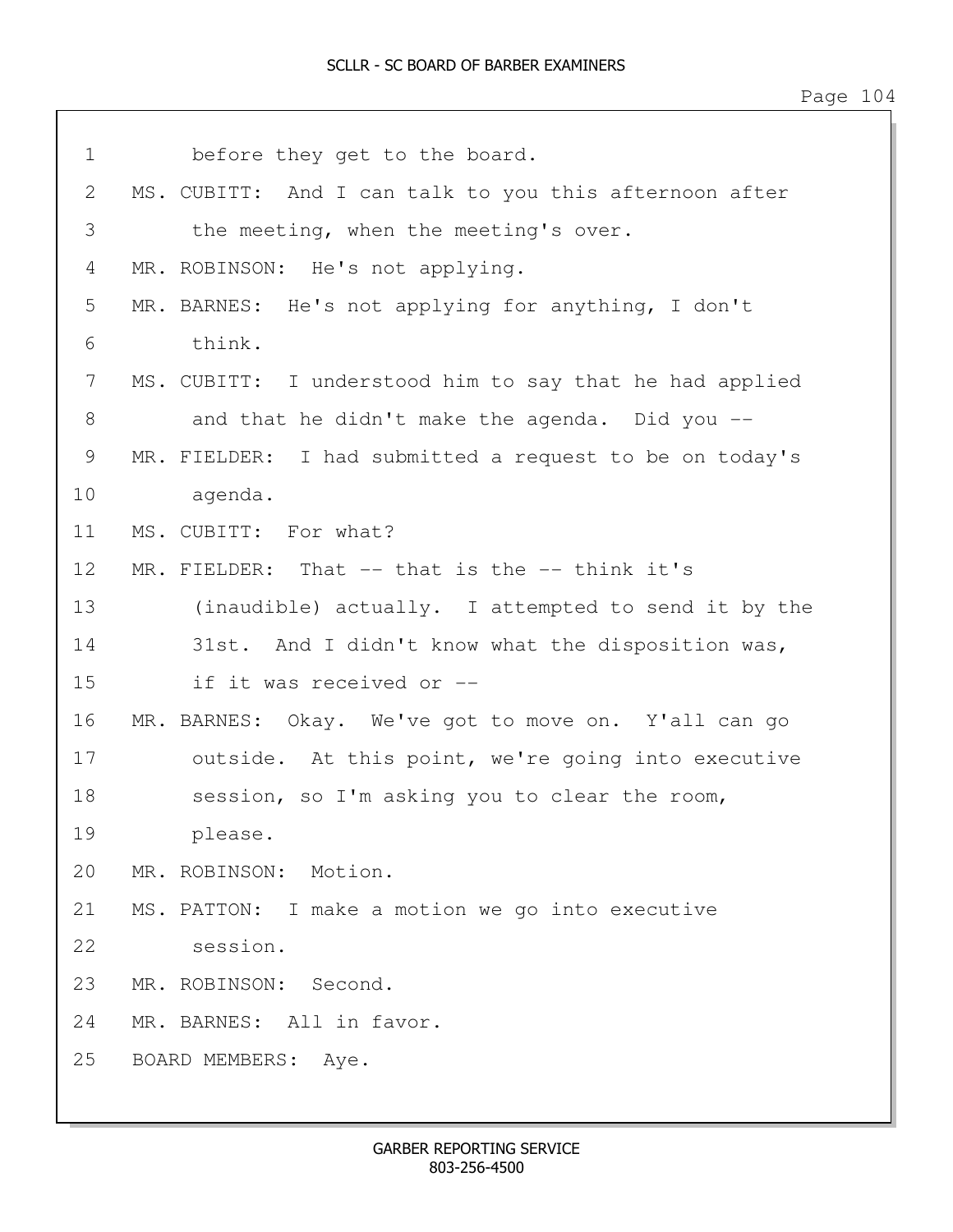| $\mathbf 1$     | MR. BARNES: All right. Let's go into executive session  |
|-----------------|---------------------------------------------------------|
| 2               | at this moment.                                         |
| 3               | (Executive Session.)                                    |
| 4               | MR. BARNES: We are in open session. We have come out of |
| 5               | executive session. Let's go backwards here. Ms.         |
| 6               | Harmeyer, will you come back forward?                   |
| 7               | (The witness comes forward.)                            |
| 8               | MR. BARNES: Who is handling that one? I forgot.         |
| 9               | MS. PATTON: Got it.                                     |
| 10              | MR. BARNES: You got it. Do we need to get her to state  |
| 11              | her name again?                                         |
| 12 <sup>°</sup> | MS. PATTON: No.                                         |
| 13              | MR. BARNES: Okay. All right.                            |
| 14              | MS. PATTON: The board, Ms. Teresa, you will need to     |
| 15              | provide us with documentation, the final disposition    |
| 16              | of your CDV charge, a receipt of that. Then you         |
| 17              | will be able to $-$ and approval, be able to apply      |
| 18              | for your apprentice barber license.                     |
| 19              | THE WITNESS: Okay. Question. I've taken my test; I've   |
| 20              | passed both. So now, I'm completing my anger            |
| 21              | management. I have someone fax or bring here to         |
| 22              | this office, not Credential Services, correct?          |
| 23              | MS. PATTON: To this office.                             |
| 24              | THE WITNESS: To this office, and stating that I have    |
| 25              | fulfilled my --                                         |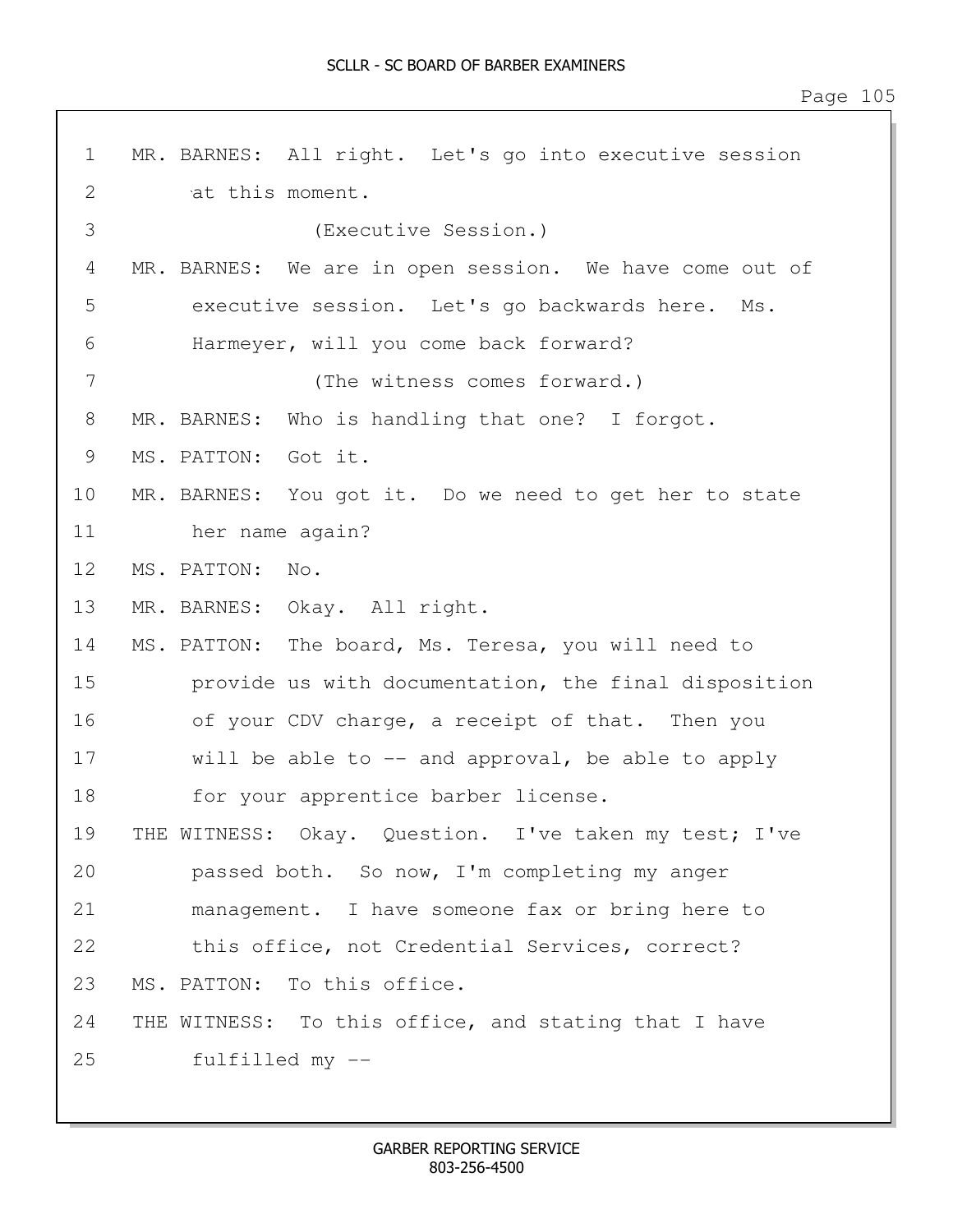Page 106

| $\mathbf 1$ | MS. PATTON: Obligations.                                   |
|-------------|------------------------------------------------------------|
| 2           | THE WITNESS: -- obligations. Now, then I'm going to        |
| 3           | have to reapply?                                           |
| 4           | MR. BARNES:<br>No.                                         |
| 5           | THE WITNESS: Okay. Well, I didn't understand that part.    |
| 6           | Need a court disposition; is that correct?<br>MR. EVANS:   |
| 7           | Yeah.<br>MR. BARNES:                                       |
| 8           | MR. SPOON: If you've got an application that you           |
| 9           | submitted --                                               |
| 10          | MR. BARNES: Go ahead; go ahead.                            |
| 11          | MR. SPOON: You've submitted an application. The issue      |
| 12          | arose on your "yes" answer on the criminal issue.          |
| 13          | You testified you had a criminal pending charge and        |
| 14          | you talked about when you complete the class, I            |
| 15          | think that's what you need to do to get a                  |
| 16          | disposition. Get something in writing. Not giving          |
| 17          | you legal advice here, but what the board would            |
| 18          | typically accept as acceptable, acceptable                 |
| 19          | supporting documentation would be something in             |
| 20          | writing from the court that says the charge has been       |
| 21          | disposed of. If that includes completion of the            |
| 22          | class that you're taking, make sure to include that        |
| 23          | it says that you've completed the class.                   |
| 24          | THE WITNESS:<br>Okay. And once completing the class, I can |
| 25          | have my apprentice license?                                |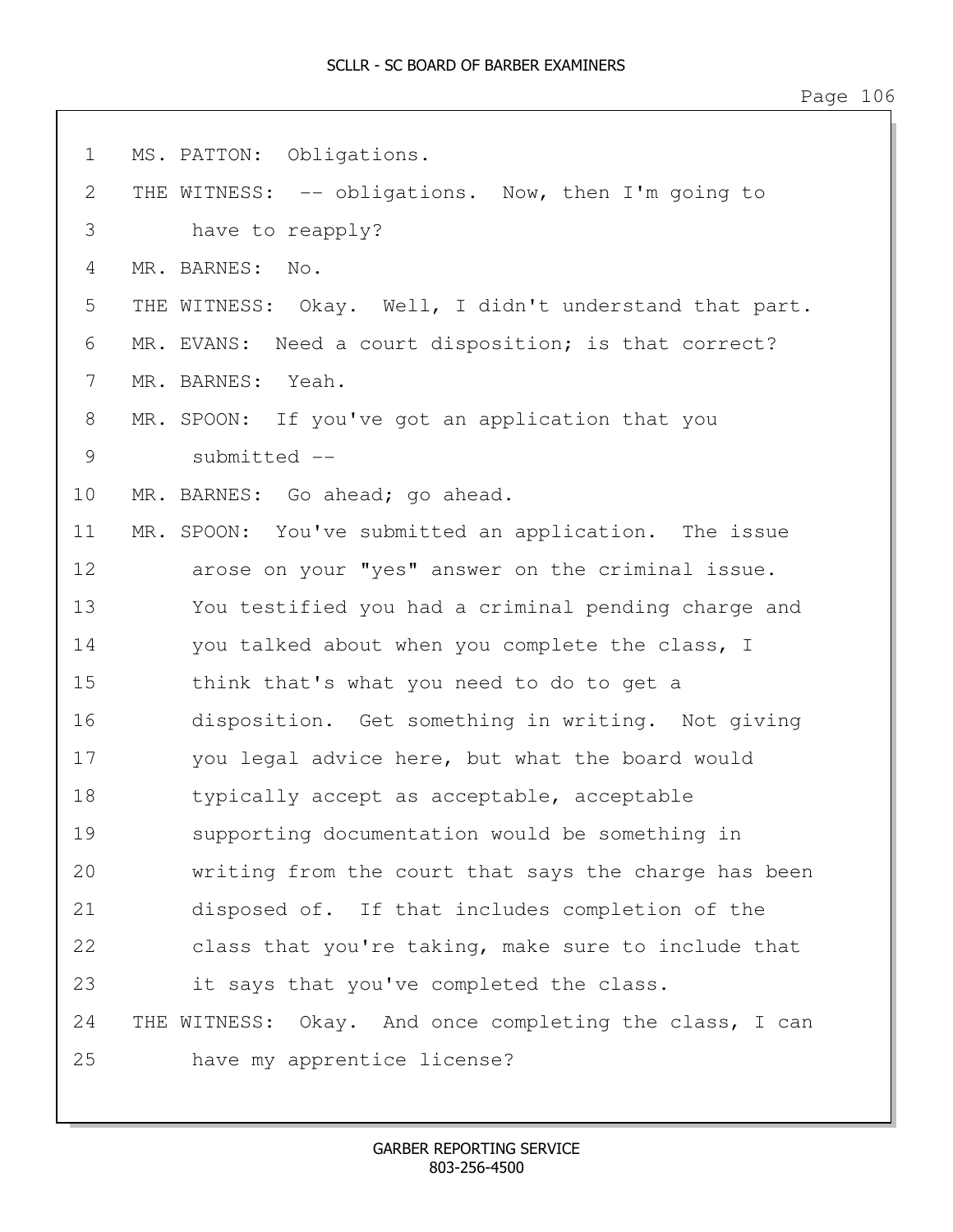| $\mathbf 1$  | MR. SPOON: At that point, I'm going to let the board    |  |
|--------------|---------------------------------------------------------|--|
| $\mathbf{2}$ | look at what you submit before they answer that         |  |
| 3            | question. But that's what they're telling you today     |  |
| 4            | is that's some documentation that is outstanding.       |  |
| 5            | THE WITNESS: Okay.                                      |  |
| 6            | MR. SPOON: Do this -- Ms. Cubitt understands --         |  |
| 7            | THE WITNESS: Yes, sir.                                  |  |
| 8            | MR. SPOON: She can --                                   |  |
| 9            | THE WITNESS: She can answer them for me? Can I ask her  |  |
| 10           | now?                                                    |  |
| 11           | MR. SPOON: She's going to have --                       |  |
| 12           | MS. CUBITT: Have to finish the meeting first.           |  |
| 13           | THE WITNESS: Yes, ma'am.                                |  |
| 14           | MR. SPOON: Hold that till the end, perhaps.             |  |
| 15           | MR. EVANS: Mr. Chairman, if I may, I think that the     |  |
| 16           | bottom line here is that we need a final disposition    |  |
| 17           | from the courts.                                        |  |
| 18           | THE WITNESS: I'm not -- I'm not so much concerned with  |  |
| 19           | that.                                                   |  |
| 20           | MR. EVANS: No, I'm telling you. I'm telling you what we |  |
| 21           | need --                                                 |  |
| 22           | THE WITNESS: Yes, sir.                                  |  |
| 23           | MR. EVANS: -- in an effort to help you.                 |  |
| 24           | THE WITNESS: Yes, sir.                                  |  |
| 25           | MR. EVANS: We just need closure to that CDV charge.     |  |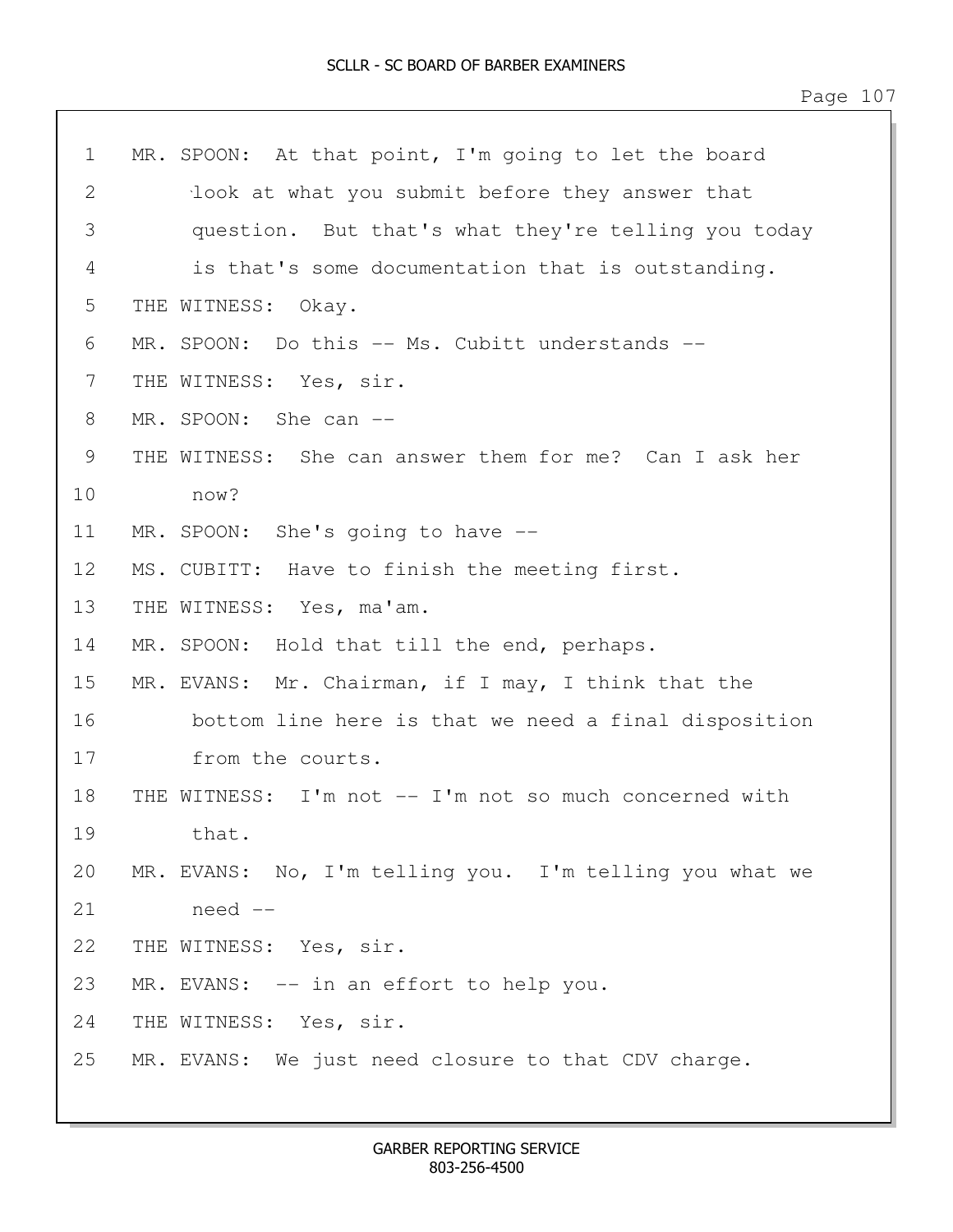| $\mathbf 1$ | THE WITNESS: Yes, sir.                                   |
|-------------|----------------------------------------------------------|
| 2           | MR. EVANS: If part of that criteria is that you complete |
| 3           | your anger management class, then report back to         |
| 4           | your local Solicitor's Office, or what have you, or      |
| 5           | to the courts, to bring closure.                         |
| 6           | THE WITNESS: Yes, sir. There is a certificate --         |
| 7           | MR. EVANS: Yes.                                          |
| 8           | THE WITNESS: -- that I will receive.                     |
| 9           | MR. EVANS: That's all we need. And then you would touch  |
| 10          | bases with the state office.                             |
| 11          | THE WITNESS: All right. Okay.                            |
| 12          | MR. EVANS: Okay?                                         |
| 13          | THE WITNESS: My misunderstanding here is that when you   |
| 14          | first apply and you start paying your fees and you       |
| 15          | start going to your hours, whether it be a school or     |
| 16          | a shop, you're required to submit information. I as      |
| 17          | allowed to fulfill all of the requirements. I was        |
| 18          | allowed time, even, to take testing, because I had       |
| 19          | to, you know, feed myself and take care of my home       |
| 20          | and do the things on a daily basis. So I'm very          |
| 21          | happy with that. The State of South Carolina has         |
| 22          | been very lenient.                                       |
| 23          | I don't quite understand -- it's the last                |
| 24          | minute $--$ and I can go through $--$ I can do all this, |
| 25          | but if there's a stipulation at the very end that        |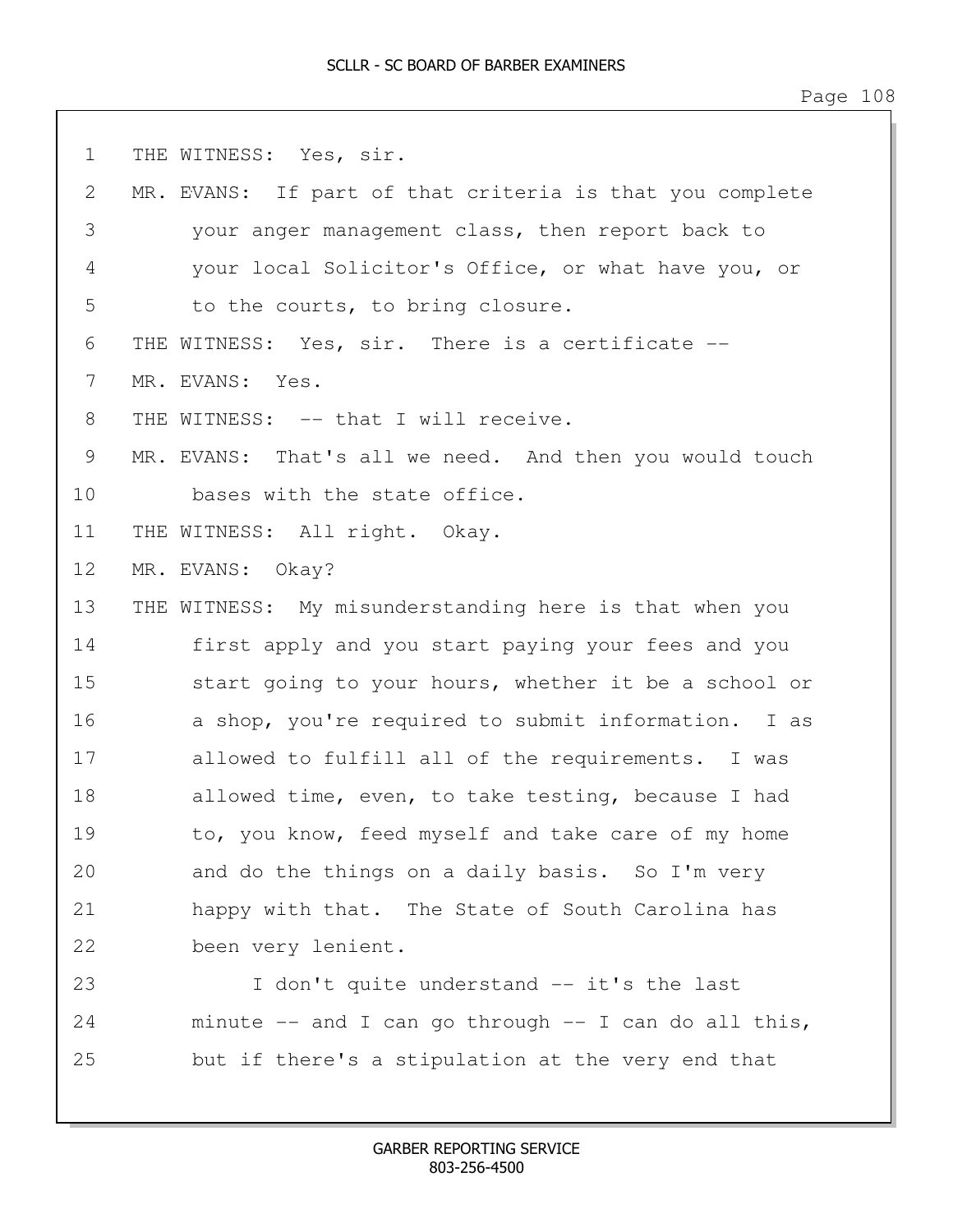1 borders on my future. 2 MR. EVANS: That's closure. 3 THE WITNESS: You understand that? 4 MR. EVANS: That's what we're asking you for, the 5 closure. So you can continue on. Your charge is 6 still open because if -- 7 THE WITNESS: Unfortunately. 8 MR. EVANS: -- because if you should stop attending your 9 classes now, something else would happen. Do you 10 agree? 11 THE WITNESS: No, sir. 12 MR. EVANS: Okay. Nothing would happen if you just quit 13 attending your classes. 14 THE WITNESS: I would have to pay a fine, and that would 15 be it. 16 MR. EVANS: Okay. And then once you pay that fine, then 17 that's considered closure; is that correct? 18 THE WITNESS: Yes, sir. 19 MR. EVANS: Okay. And then you will let the state office 20 know, then you can move forward. Either way, we 21 need closure. 22 THE WITNESS: But I will -- I will receive an apprentice 23 license; is that correct? 24 MR. EVANS: It's whatever you applied for here? 25 THE WITNESS: Yes. Yes, sir.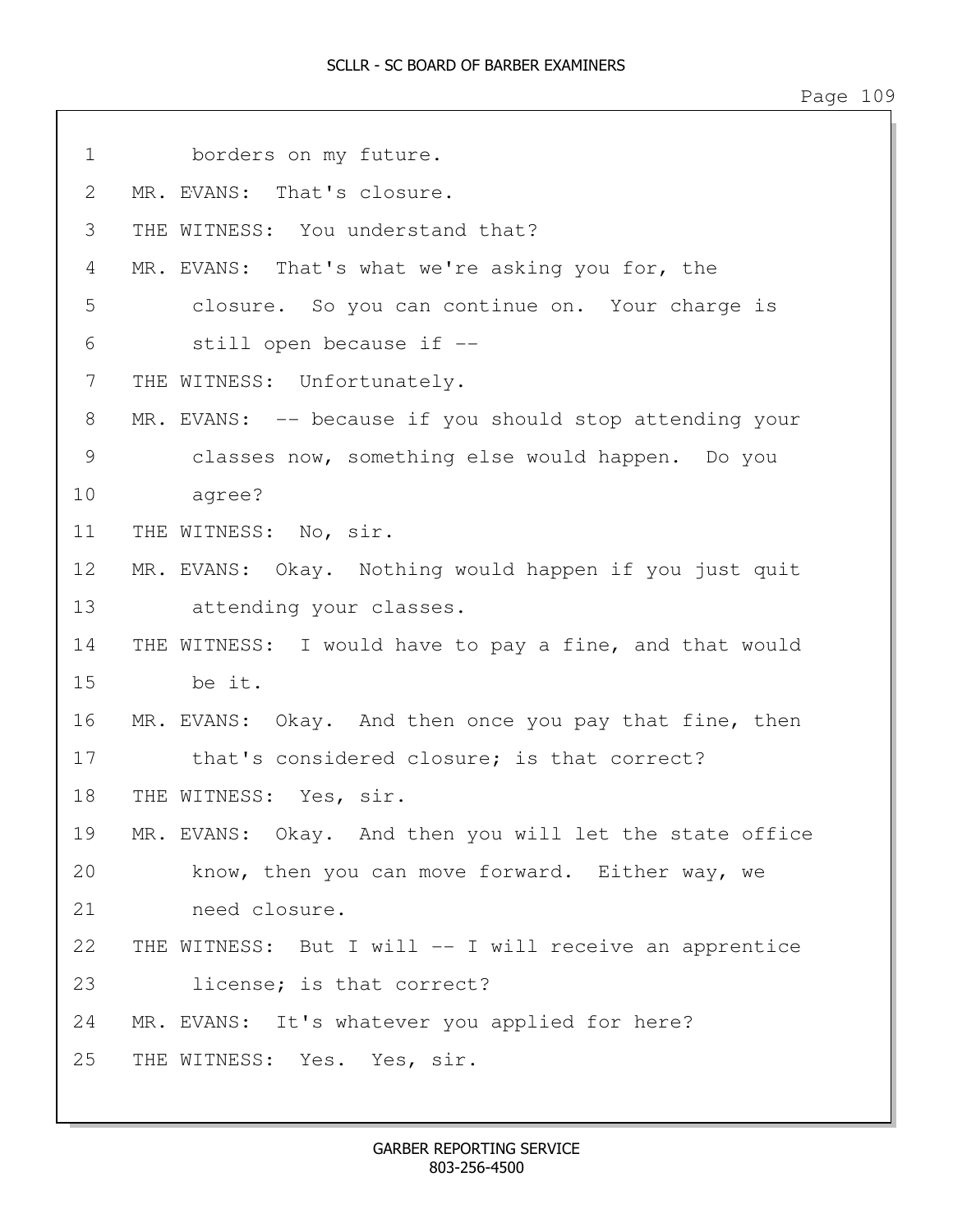Page 110

| $\mathbf 1$  | MR. EVANS: Yes.                                       |
|--------------|-------------------------------------------------------|
| $\mathbf{2}$ | THE WITNESS: I will; is that correct?                 |
| 3            | MS. PATTON: Uh-huh.                                   |
| 4            | MR. SPOON: What will happen is I will write an order  |
| 5            | based on the board's decision. Chairman will sign     |
| 6            | the order and then you'll be able to see exactly      |
| 7            | what it is that you need to do to get your --         |
| 8            | ultimate, get your license. Okay?                     |
| 9            | MR. BARNES: We're not trying to prolong this, but we  |
| 10           | have to protect the public.                           |
| 11           | THE WITNESS: Yes, sir.                                |
| 12           | MR. BARNES: We have to do the right things. And we've |
| 13           | been very consistent. If you heard this morning, we   |
| 14           | read one that -- the first one we did is one that he  |
| 15           | wasn't here. But we were putting closure to that      |
| 16           | situation. His case has been -- we had something      |
| 17           | from the judge, stating that the case was over.       |
| 18           | THE WITNESS: Yes, sir.                                |
| 19           | MR. BARNES: And so we put closure to it, and the man  |
| 20           | will get his license, okay? But we got to put         |
| 21           | closure to your situation. So, you know, when         |
| 22           | you're on probation, so be it. But your situation     |
| 23           | is defined on whether you pay a fine or whether you   |
| 24           | finish this anger management class. We're not         |
| 25           | trying to hurt you. We're trying to help you.         |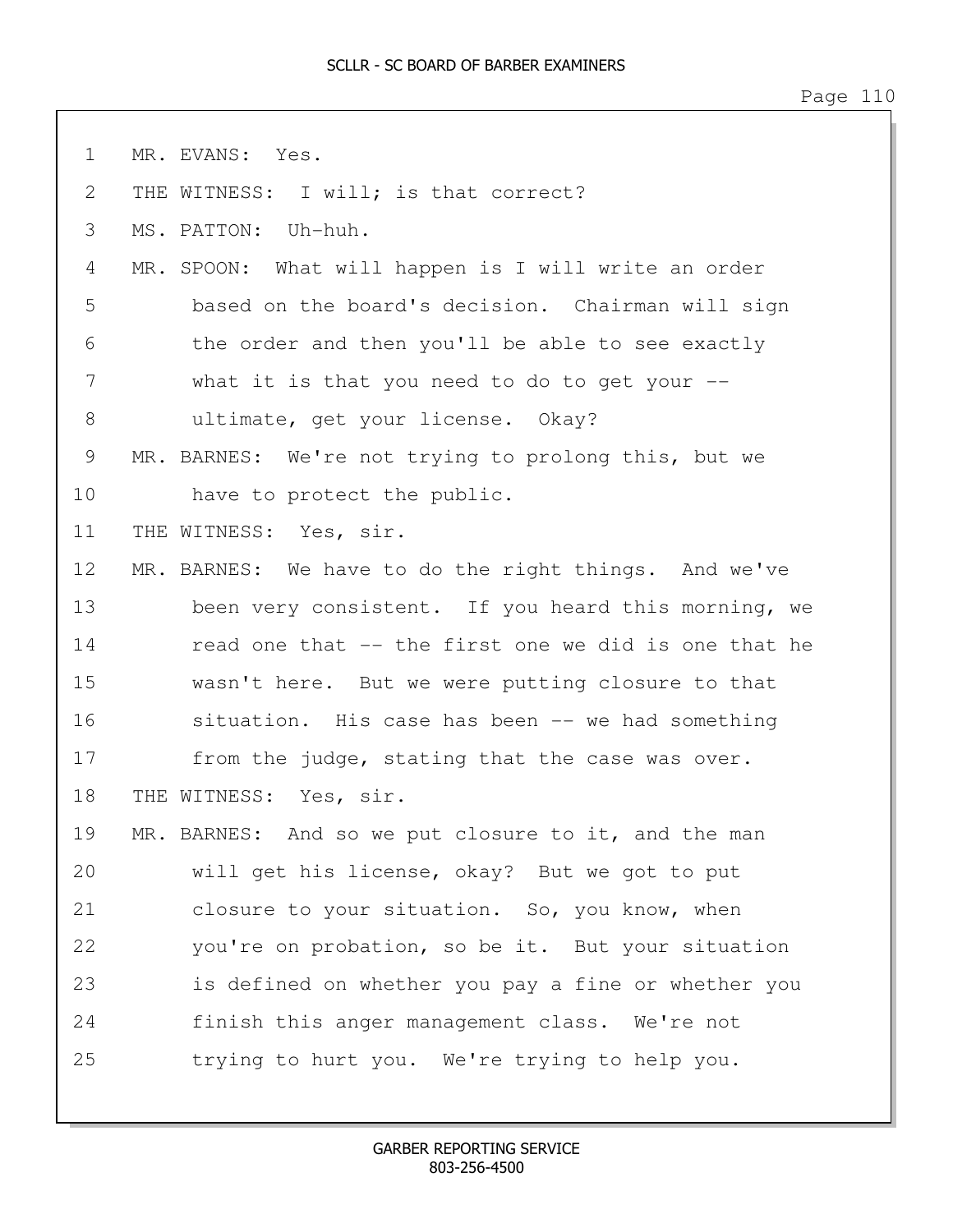| $\mathbf 1$       | THE WITNESS: Yes, sir, I understand. Just making sure   |
|-------------------|---------------------------------------------------------|
| 2                 | that I didn't work very hard to -- and also take a      |
| 3                 | -- I'm going to tell you personally, if my -- if my     |
| 4                 | spouse had taken the responsibility for this, he        |
| 5                 | would have served three years.                          |
| 6                 | MR. BARNES: I'm going to have to just cut you off. Your |
| 7                 | case is submitted. You will get an order.               |
| 8                 | THE WITNESS: Thank you very much.                       |
| 9                 | MR. BARNES: If you need to talk to --                   |
| $10 \,$           | MR. SPOON: You can appeal it.                           |
| 11                | MR. BARNES: -- to her afterwards, you can. We got to    |
| $12 \overline{ }$ | move on because we got --                               |
| 13                | THE WITNESS: That's all right.                          |
| 14                | MR. BARNES: -- some things we got to do too.            |
| 15                | THE WITNESS: Thank you.                                 |
| 16                | MR. BARNES: Thank you. Make sure you get that as soon   |
| 17                | as you can.                                             |
| 18                | THE WITNESS: Yes, sir, I will.                          |
| 19                | MR. BARNES: And take care of it.                        |
| 20                | ******                                                  |
| 21                | MR. BARNES: All right, Mr. Wheaton, will you come       |
| 22                | forward, please.                                        |
| 23                | (The witness comes forward.)                            |
| 24                | MR. ROBINSON: Mr. Wheaton, after listening to your      |
| 25                | testimony and reviewing your application, the board     |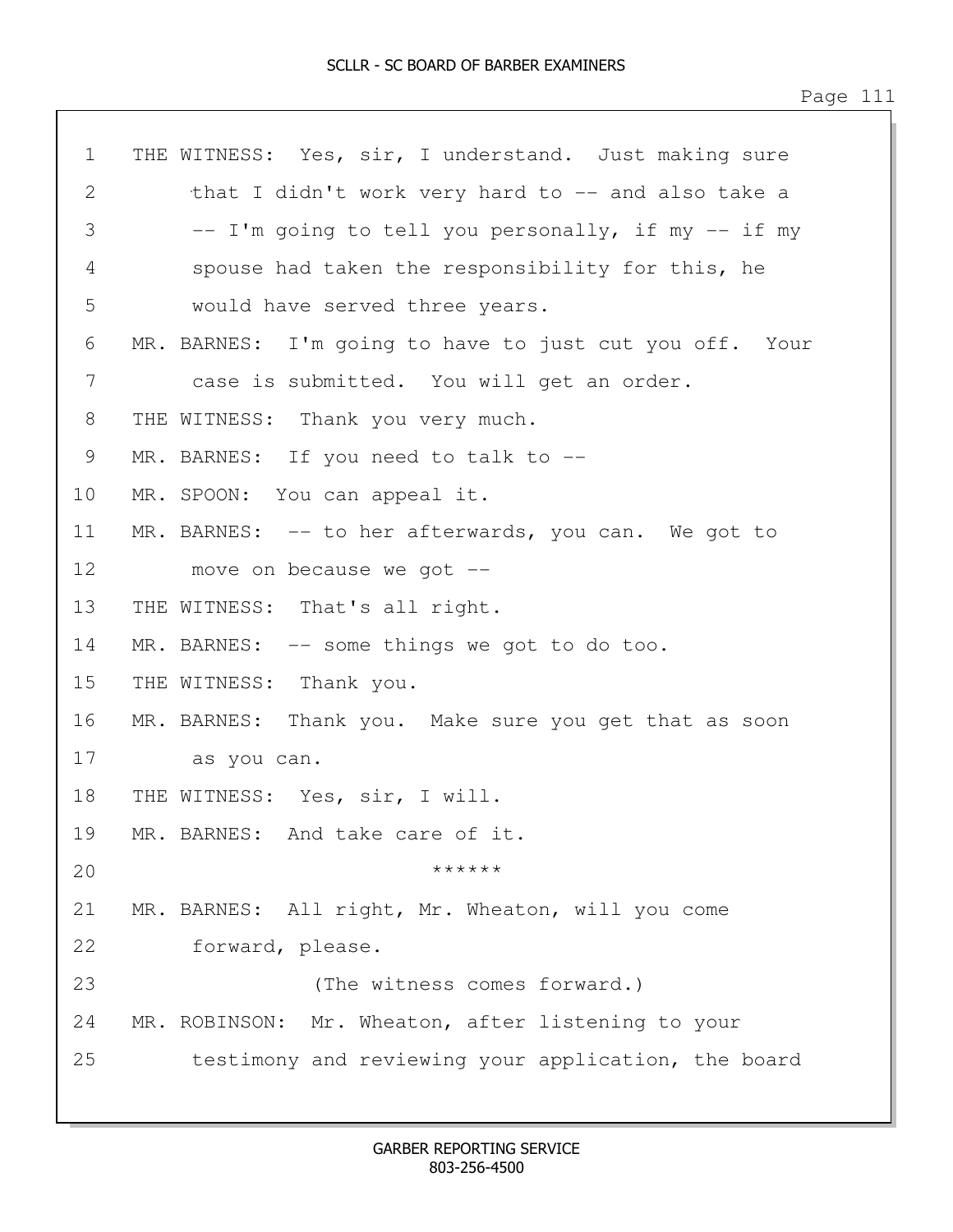1 has decided to deny your application, based solely 2 on the fact that you will be returning to prison for 3 an extended period of time. That is our decision. 4 I do want to add to that statement, this 5 decision will ultimately work to your best 6 advantage, because once you complete your time, you 7 will be able to apply without having to retake the 8 test. If you were given the license and you went 9 through your time and your license lapsed at all, 10 you would have to retake the test. Okay? So this 11 is our decision. 12 MS. EVANS: Make a motion. 13 THE WITNESS: Can I ask a question? 14 MR. SPOON: Hold that thought. 15 MR. BARNES: Do you have a second? 16 MS. PATTON: Second. 17 MR. BARNES: Anymore discussion? 18 MR. EVANS: None. 19 MR. BARNES: All in favor? 20 BOARD MEMBERS: Aye. 21 MR. BARNES: Okay. Now -- 22 THE WITNESS: So you're saying after I do my time, I can 23 come by and if I reapply, if I just -- 24 MR. EVANS: Just reapply. 25 THE WITNESS: -- reapply.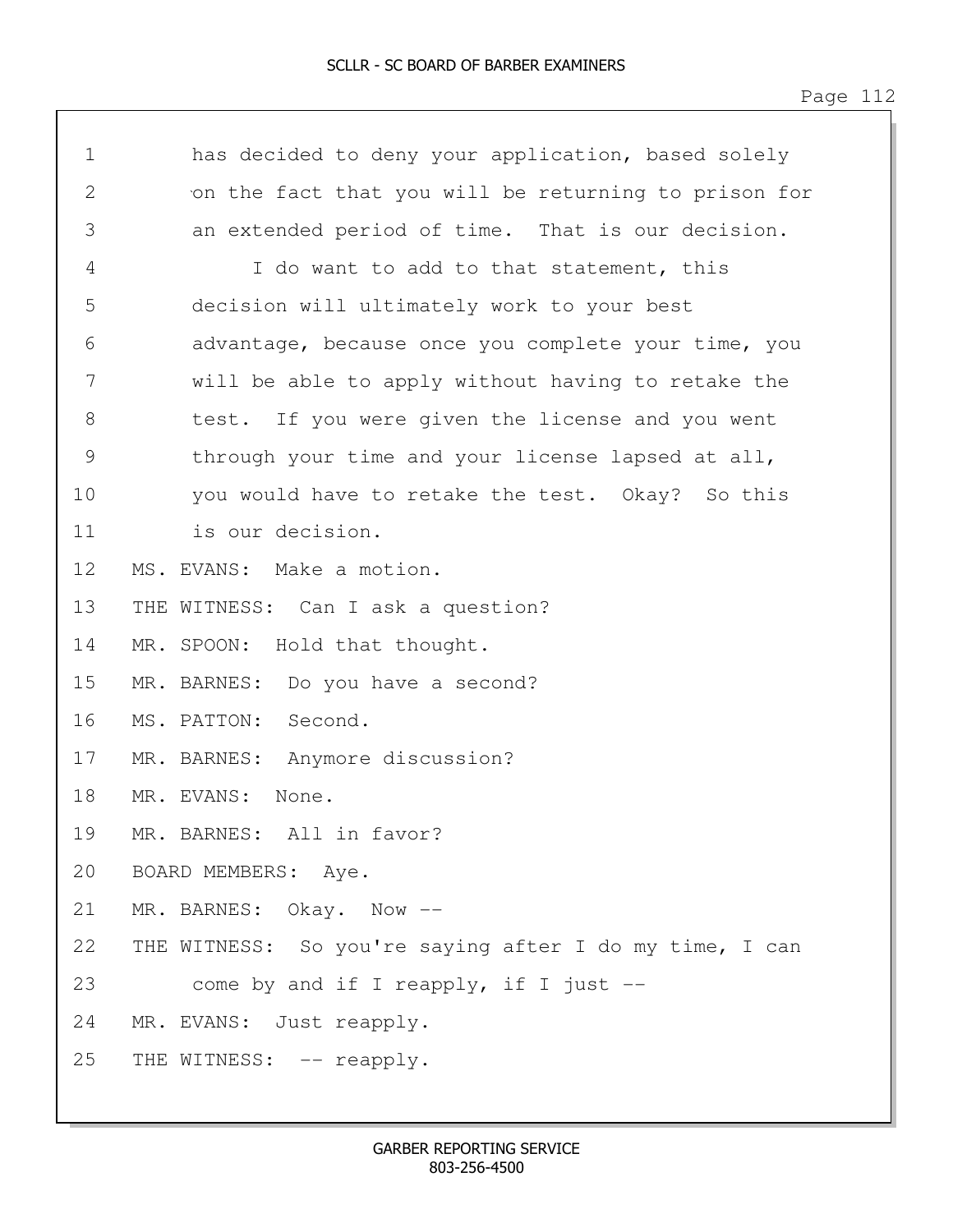1 MR. BARNES: Just reapply and you get your license. But 2 there again, you will have a background check. Then 3 you'll have to come before us again probably. But 4 you'll be completed everything you supposed to be 5 done, so -- okay? 6 THE WITNESS: Just reapply. 7 MS. PATTON: Yeah. 8 MR. EVANS: You'll just pick up. Just like you did 9 today. 10 \*\*\*\*\*\*\* 11 MR. BARNES: Ms. Harmeyer, will you come back forward, 12 please? 13 THE WITNESS: Yes. 14 MR. BARNES: And I'm going to tell you why. 15 THE WITNESS: Okay. 16 MR. BARNES: We did not get finished completely. We had 17 a motion, but I never had a second. 18 THE WITNESS: That's correct. 19 MR. SPOON: Apologize. 20 MR. BARNES: I never had a second. 21 MR. EVANS: Second. 22 MR. BARNES: All right. All in favor? 23 BOARD MEMBERS: Aye. 24 MR. BARNES: Okay. Thank you. And he had one question 25 for you.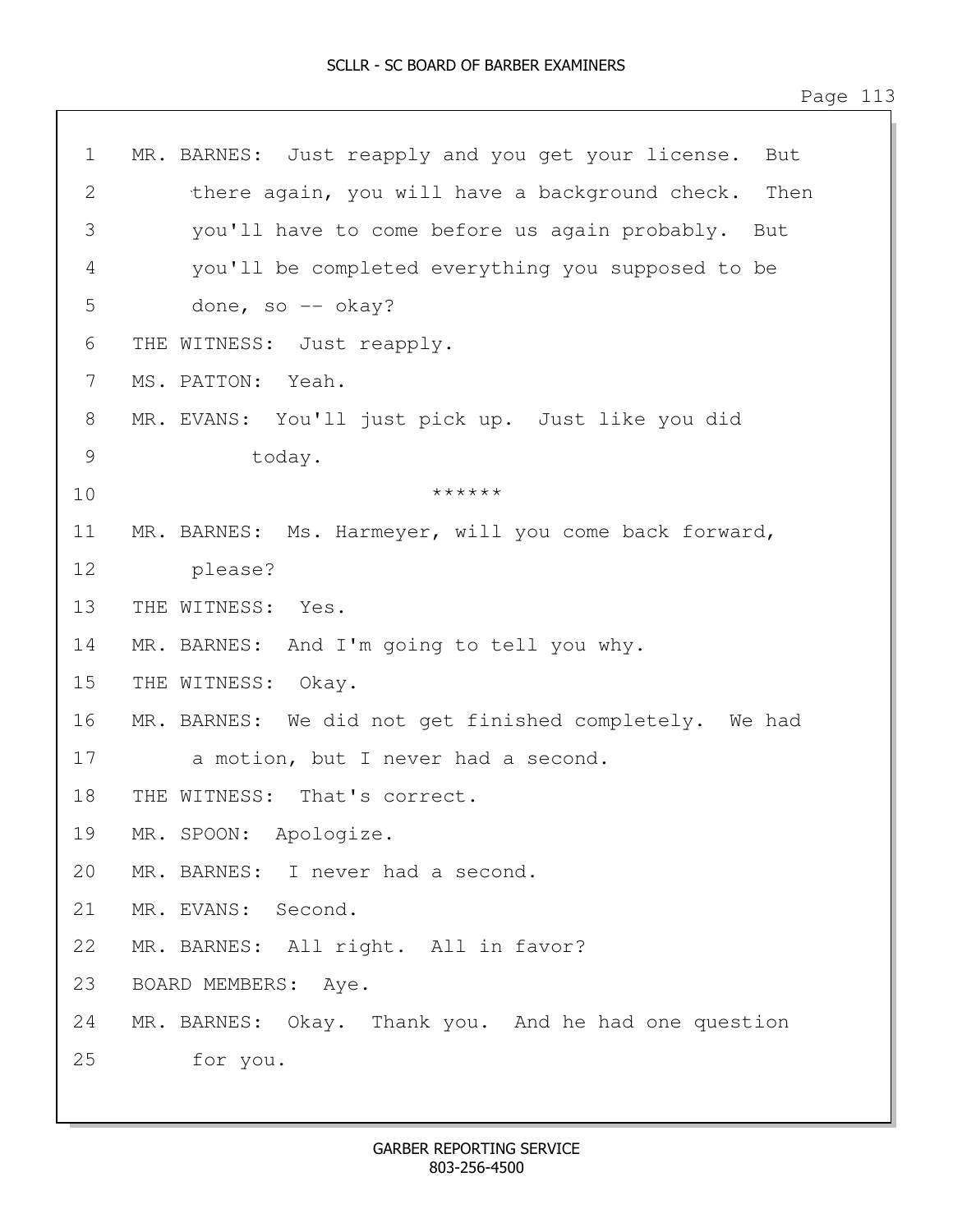| $\mathbf 1$ | MR. ROBINSON: I wanted to just make a statement. I hope |
|-------------|---------------------------------------------------------|
| 2           | this clarifies a little bit for you. You stated in      |
| 3           | your testimony that they gave you a choice. You         |
| 4           | could pay the fine or do the class.                     |
| 5           | THE WITNESS: Yes, sir.                                  |
| 6           | MR. ROBINSON: And it was your decision to do the class. |
| 7           | THE WITNESS: I did not have the funding to pay. There   |
| 8           | was no way.                                             |
| 9           | MR. ROBINSON: So at either rate, the decision was in    |
| 10          | your ball park to do the class, because you didn't      |
| 11          | have the funds to pay the fine. So $-$ -                |
| 12          | THE WITNESS: Right. That gives you a chance to pay the  |
| 13          | fine slowly.                                            |
| 14          | MR. ROBINSON: -- that's exactly why we have made the    |
| 15          | decision that we have made. And you won't be able       |
| 16          | to get that license until you complete that class,      |
| 17          | $SO$ $--$                                               |
| 18          | THE WITNESS: But at least I know that I will be able to |
| 19          | have --                                                 |
| 20          | MR. ROBINSON: Sure.                                     |
| 21          | THE WITNESS: -- my apprentice. That is a very -- you're |
| 22          | shaking your head on me there. I am going to be         |
| 23          | able to have my apprentice?                             |
| 24          | MR. ROBINSON: I think we made that clear, yes.          |
| 25          | THE WITNESS: Okay. Great. That's all I needed.          |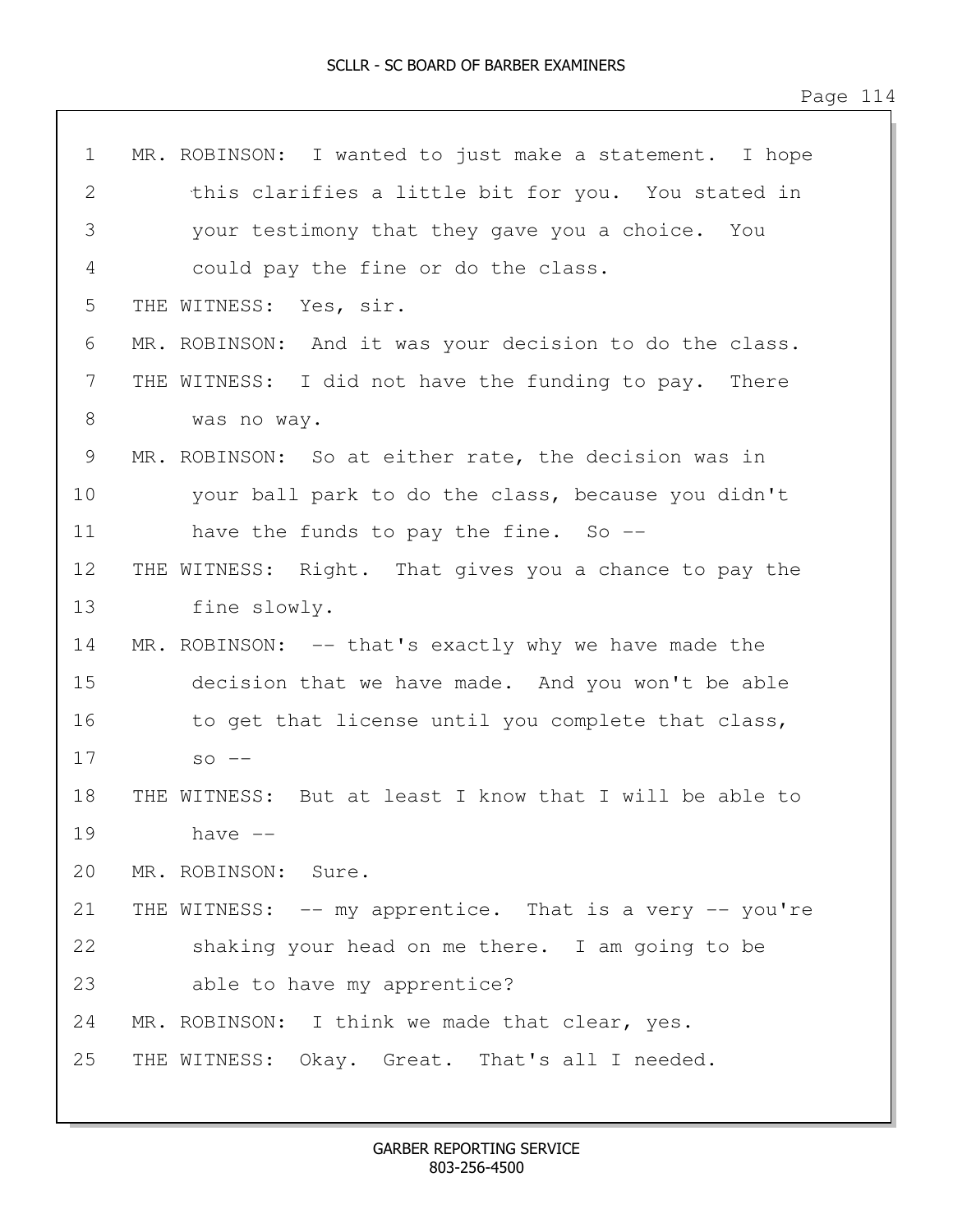Page 115

1 MR. ROBINSON: The sweat's over. 2 THE WITNESS: Okay. I am in progress of trying to 3 reconcile a few of these. So perhaps it will get 4 wrapped up a little earlier. Thank you very much. 5 MR. BARNES: Thank you. You can still stay and talk with 6 her. Do we have anything else today? 7 MR. EVANS: Just one, Mr. Chairman. I would like the 8 state office to please send Mrs. Steven E. Thomas, 9 the assistant city manager of North Myrtle Beach, 10 South Carolina a thank you letter on behalf of the 11 South Carolina Board of Barber Examiners, serving as 12 a guest speaker during the National Barber Board's 13 Association of America annual meeting. I have the 14 card; I can give it to -- 15 MR. BARNES: Okay. We have anything else for today? 16 (NO RESPONSE.) 17 MR. BARNES: Do I hear a motion? 18 MR. ROBINSON: So moved. 19 MR. EVANS: Second. 20 MR. BARNES: All in favor, we're adjourned. 21  $*****$ 22 (Whereupon, the hearings were concluded at 23 12:39 p.m.) 24 25